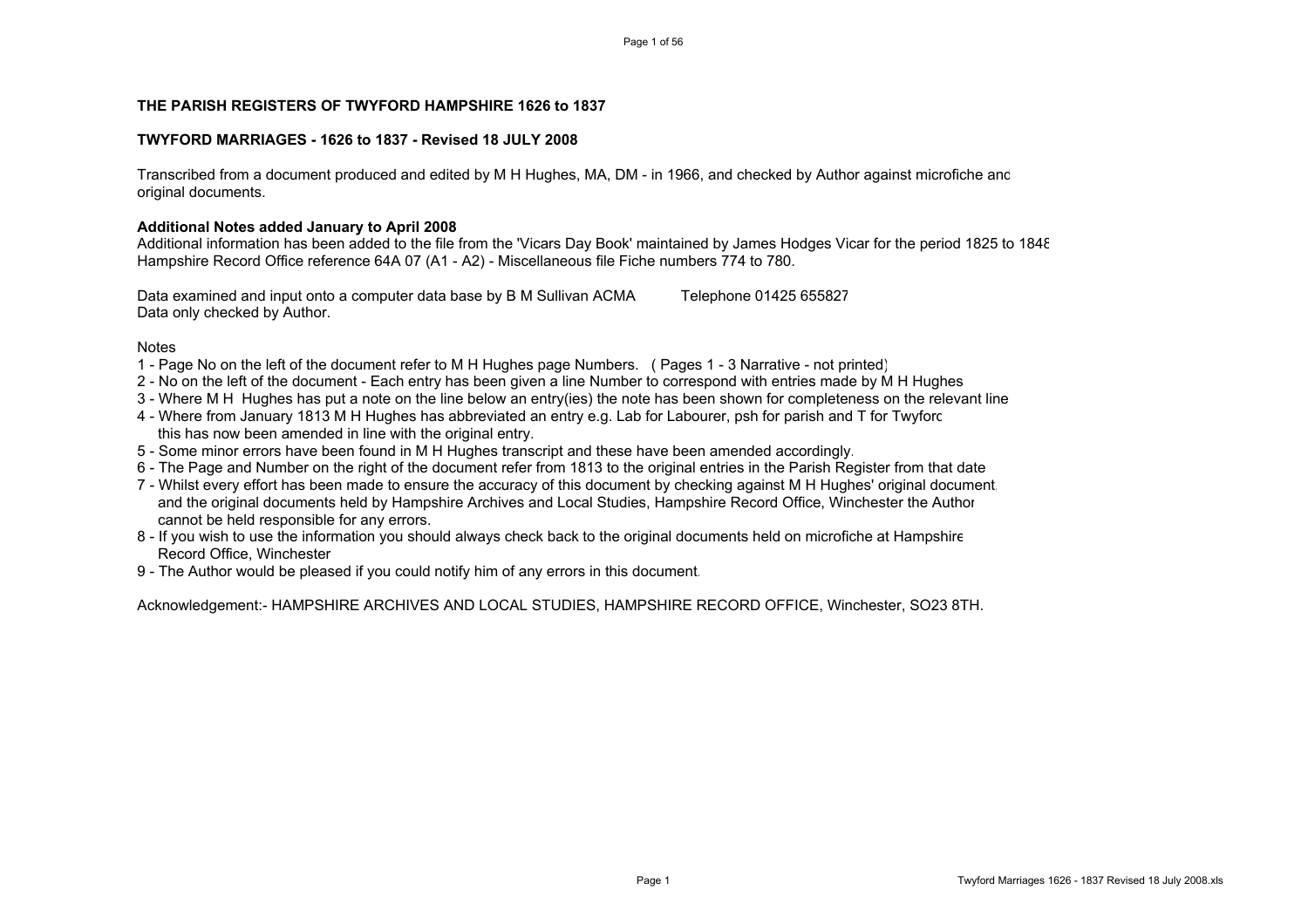Page 2 of 56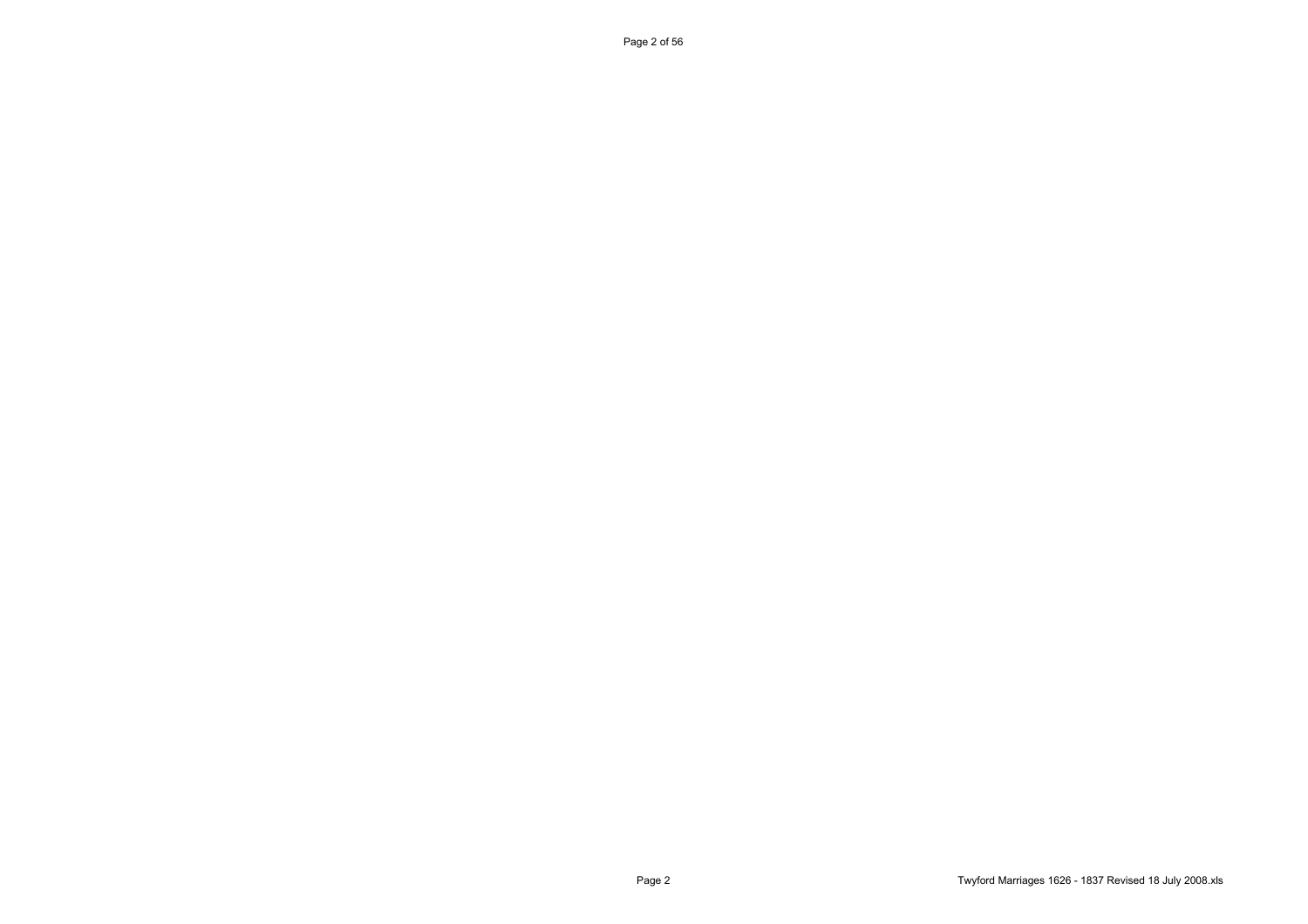#### Page 3 of 56

| Page<br>No<br>Імнн | No | Date                           | Year | <b>Male Surname</b>                 | <b>Male Other</b><br>Name(s) | <b>Mark Status</b> | Residence of<br>Groom | <b>Female Surname</b> | <b>Female Other</b><br>Name(s) | Mark | <b>Status</b> | <b>Residence of Bride</b> | Remarks                          | Parish             |
|--------------------|----|--------------------------------|------|-------------------------------------|------------------------------|--------------------|-----------------------|-----------------------|--------------------------------|------|---------------|---------------------------|----------------------------------|--------------------|
|                    |    |                                |      |                                     |                              |                    |                       |                       |                                |      |               |                           |                                  |                    |
| 70                 |    | 1 19.11.1627                   |      | 1627 Young                          | John                         |                    |                       | Phillips              | <b>Bettress</b>                |      |               |                           |                                  | Twyford            |
| 70                 |    | 2 27.11.1627                   |      | 1627 Singleton                      | William                      |                    |                       | Marriner              | Katherine                      |      |               |                           |                                  | Twyford            |
| 70                 |    | 3 14.01.1627                   |      | 1628 Dummer                         | John                         |                    |                       | Beare                 | Elizabeth                      |      |               |                           |                                  | Twyford            |
| 70                 |    | 4 12.02.1627                   |      | 1628 Wermouth                       | Henrie                       |                    |                       | Poore                 | Jane                           |      |               |                           |                                  | Twyford            |
| 70                 |    | 5 18.02.1627                   |      | 1628 Charker                        | Thomas                       |                    |                       | Phillips              | Annie                          |      |               |                           |                                  | Twyford            |
| 70                 |    | 6 18.02.1627                   |      | 1628 Inwood                         | William                      |                    |                       | Hatut                 | Susan                          |      |               |                           |                                  | Twyford            |
| 70                 |    | 7 28.07.1628                   |      | 1628 Smyth                          | William                      |                    |                       | Tee                   | Hester                         |      |               |                           |                                  | Twyford            |
| 70                 |    | 8 02.08.1628                   |      | 1628 Ventum                         | Henrie                       |                    |                       | Cooper                | Jane                           |      |               |                           |                                  | Twyford            |
| 70<br>70           |    | 9 02.08.1628                   |      | 1628 Hockley<br>1628 Cloude         | Henrie                       |                    |                       | Barber                | Joane                          |      |               |                           |                                  | Twyford            |
| 70                 |    | 10 07.09.1628<br>11 20.10.1628 |      | 1628 Davis                          | Thomas<br>Thomas             |                    |                       | Wilkins<br>Parker     | <b>Bridget</b><br>Joane        |      |               |                           |                                  | Twyford<br>Twyford |
| 70                 |    | 12 23.10.1628                  |      | 1628 Weight                         | Daniel                       |                    |                       | Newton                | Edith                          |      |               |                           |                                  | Twyford            |
| 70                 |    | 13 03.11.1628                  |      | 1628 Burnell                        | Thomas                       |                    |                       | Cole                  | Elizabeth                      |      |               |                           |                                  | Twyford            |
| 70                 |    | 14 29 (23) 11.1629             |      | 1629 Hide                           | William                      |                    |                       | Warren                | Marie                          |      |               |                           |                                  | Twyford            |
| 70                 |    | 15 29.03.1630                  |      | 1630 Barber                         | Laurence                     |                    |                       | Langford              | Dorothie                       |      |               |                           |                                  | Twyford            |
| 70                 |    | 16 29.04.1630                  |      | 1630 Mallard                        | Clemence                     |                    |                       | Coomes                | Joane                          |      |               |                           |                                  | Twyford            |
| 70                 |    | 17 28.06.1630                  |      | 1630 Edgerton                       | Henrie                       |                    |                       | Coles (Colis)         | Ann                            |      |               |                           |                                  | Twyford            |
| 70                 |    | 18 10.10.1630                  |      | 1630 Cooper                         | Richard                      |                    |                       | Hellier               | Mary                           |      |               |                           |                                  | Twyford            |
| 70                 |    | 19 19.10.1630                  |      | 1630 Collins                        | Thomas                       |                    |                       | Phillips              | Elizabeth                      |      |               |                           |                                  | Twyford            |
| 70                 |    | 20 26.09.1631                  |      | 1631 Westcombe                      | Nicholas                     |                    |                       | Singleton             | Julian                         |      |               |                           |                                  | Twyford            |
| 70                 |    | 21 17.10.1631                  |      | 1631 Futcher                        | Walter                       |                    |                       | Manward               | Margaret                       |      |               |                           |                                  | Twyford            |
| 70                 |    | 22 19.12.1631                  |      | 1631 Tarrant                        | John                         |                    |                       | Ratklife/Parklife     | Emline                         |      |               |                           |                                  | Twyford            |
| 70                 |    | 23 31.05.1632                  |      | 1632 Cowdrie                        | John                         |                    |                       | Frowde                | Elizabeth                      |      |               |                           |                                  | Twyford            |
| 70                 |    | 24 16.07.1632                  |      | 1632 Spearing                       | John                         |                    |                       | Veads                 | Ide                            |      |               |                           |                                  | Twyford            |
| 70                 |    | 25 07.02.1632                  |      | 1633 Smyth                          | Nicholas                     |                    |                       | Christopher           | Judeth                         |      |               |                           |                                  | Twyford            |
| 70                 |    | 26 04.03.1632                  |      | 1633 Smyth                          | William                      |                    |                       | Crovij?               | Eliz                           |      |               |                           |                                  | Twyford            |
|                    |    | 09.05.1633                     |      |                                     |                              |                    |                       |                       |                                |      |               |                           |                                  |                    |
| 70                 | 27 |                                |      | 1633 Turner als Littlefield Bernard |                              |                    |                       | Hooker                | Joane                          |      |               |                           |                                  | Twyford            |
| 70                 |    | 28 02.07.1633                  |      | 1633 Arnoll                         | Thomas                       |                    |                       | Noyse                 | Ffrancis                       |      |               |                           |                                  | Twyford            |
| 70                 |    | 29 06.06.1633                  |      | 1633 Weidge                         | George                       |                    |                       | Colebrook             | Elizabeth                      |      |               |                           |                                  | Twyford            |
| 70                 |    | 30 03.02.1633                  |      | 1634 Hammon                         | John                         |                    |                       | Middleton             | Joane                          |      |               |                           | MH Hughes recorded Joan in error | Twyford            |
| 70                 |    | 31 21.04.1634                  |      | 1634 Hitchcocke                     | John                         |                    |                       | Madlin                | Elizabeth                      |      |               |                           |                                  | Twyford            |
| 70                 |    | 32 21.07.1634                  |      | 1634 Martin                         | William                      |                    |                       | Tee                   | Elizabeth                      |      |               |                           |                                  | Twyford            |
| 70                 |    | 33 13.10.1634                  |      | 1634 Beane                          | Ralph                        |                    |                       | Reeve                 | Elizabeth                      |      |               |                           |                                  | Twyford            |
| 70                 |    | 34 26.01.1634                  |      | 1635 Collins                        | Thomas                       |                    |                       | Fulker                | Katherine                      |      |               |                           |                                  | Twyford            |
| 70                 |    | 35 01.05.1635                  |      | 1635 Tarrant                        | Peeter                       |                    |                       | Oldfield              | Elioner                        |      |               |                           | Mr Peeter and Mrs Elioner        | Twyford            |
| 70                 |    | 36 04.04.1635                  | 1635 |                                     |                              |                    |                       |                       |                                |      |               |                           | Entry erased                     | Twyford            |
| 70                 |    | 37 07.07.1635                  |      | 1635 Hatut                          | John                         |                    |                       | Baylie                | Marie                          |      |               |                           |                                  | Twyford            |
| 70                 |    | 38 14.09.1635                  |      | 1635 Churcher                       | Roger                        |                    |                       | Noyse                 | Ann                            |      |               |                           |                                  | Twyford            |
| 70                 |    | 39 28.09.1635                  |      | 1635 Glaspoole                      | John                         |                    |                       | Churcher              | Elizabeth                      |      |               |                           |                                  | Twyford            |
| 70                 |    | 40 15.06.1636                  |      | 1636 Dibden                         | John                         |                    |                       | Beane                 | Annie                          |      |               |                           |                                  | Twyford            |
| 70<br>70           |    | 41 21.07.1636                  |      | 1636 Browning<br>1636 White         | Richard<br>William           |                    |                       | Smyth?<br>Hatutt      | Elizabeth<br>Alice             |      | Widow         |                           |                                  | Twyford            |
| 70                 |    | 42 09.10.1636                  |      |                                     |                              |                    |                       |                       |                                |      |               |                           |                                  | Twyford            |
| 70                 |    | 43 18.10.1636<br>44 17.11.1636 |      | 1636 Hatcher<br>1636 Noyse          | John                         |                    |                       | Symmes                | Jane                           |      |               |                           |                                  | Twyford            |
| 70                 |    | 45 19.10.1637                  |      | 1737 Harfield                       | Richard<br>Richard           |                    |                       | Hatut<br>Welche       | Anne<br>Annie                  |      |               |                           |                                  | Twyford<br>Twyford |
| 71                 |    | 1 02.04.1638                   |      | 1638 Smyth                          | Thomas                       |                    |                       | Sharpe                | Christian                      |      |               |                           |                                  | Twyford            |
| 71                 |    | 2 05.08.1638                   |      | 1638 Laurence                       | John                         |                    |                       | Collier               | Elizabeth                      |      |               |                           |                                  | Twyford            |
| $\overline{71}$    |    | 3 08.10.1638                   |      | 1638 Tarleton                       | John                         |                    |                       | Wooll                 | Margaret                       |      |               |                           |                                  | Twyford            |
| $\overline{71}$    |    | 4 13.05.1639                   |      | 1639 Colebrooke                     | John                         |                    |                       | Symmes                | Joane                          |      |               |                           |                                  | Twyford            |
| 71                 |    | 5 13.06.1639                   |      | 1639 Poole                          | William                      |                    |                       | Waterman              | Olive                          |      |               |                           |                                  | Twyford            |
| 71                 |    | 6 14.07.1639                   |      | 1639 Deane                          | John                         |                    |                       | Maye                  | Rose                           |      |               |                           |                                  | Twyford            |
| 71                 |    | 7 26.11.1639                   |      | 1639 Jennings                       | William                      |                    |                       | Charker               | Elizabeth                      |      |               |                           |                                  | Twyford            |
|                    |    |                                |      |                                     |                              |                    |                       |                       |                                |      |               |                           |                                  |                    |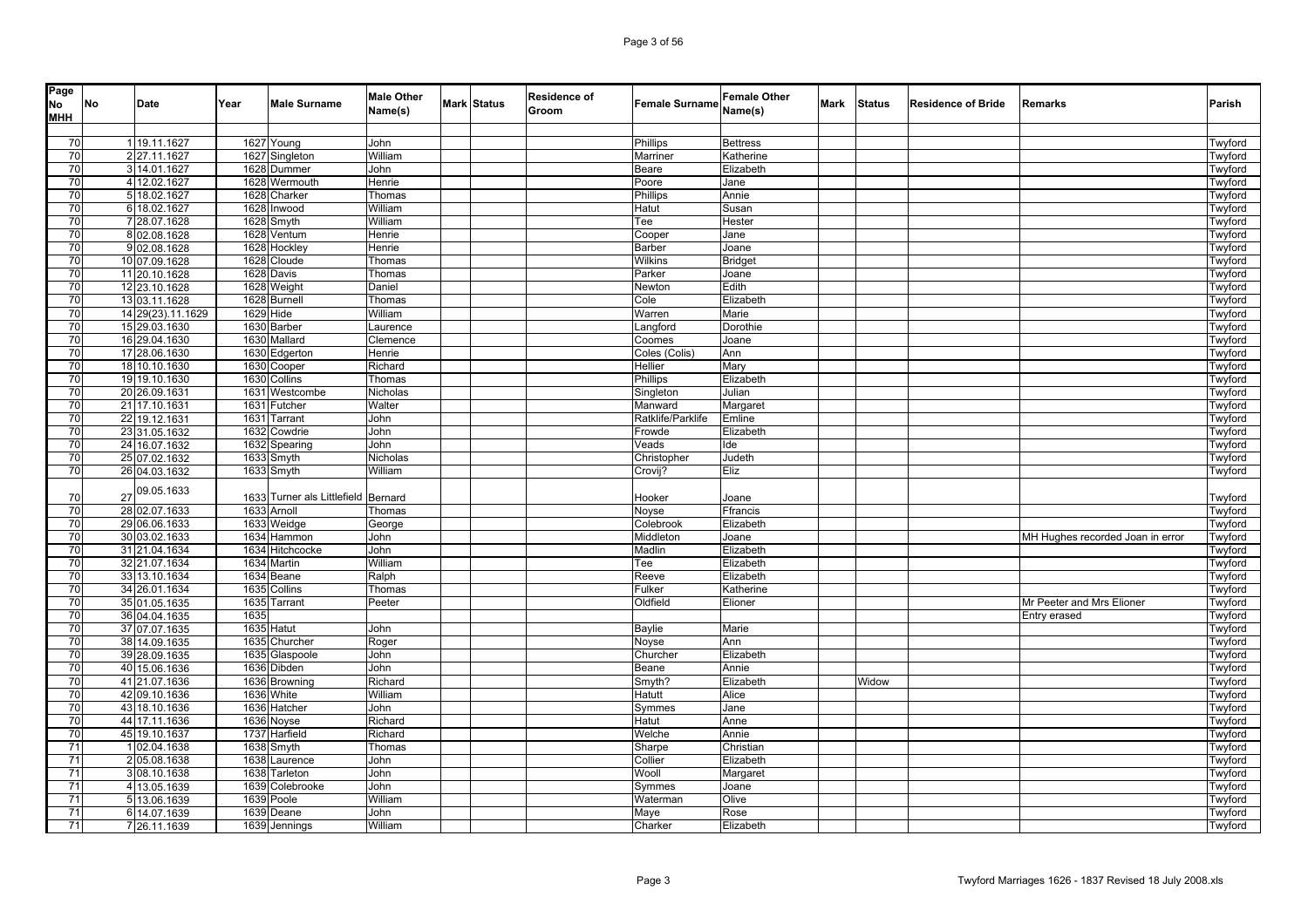#### Page 4 of 56

| Page<br>No<br>МНН | No                   | Witness -<br><b>Surname</b> | <b>Witness</b><br><b>Christian Name</b> | <b>Mark</b> | Witness -<br><b>Surname</b> | <b>Witness</b><br><b>Christian Name</b> | <b>Mark</b> | Witness -<br><b>Surname</b> | <b>Witness Christian</b><br>Name | Mark Parish        | Page<br>Parish | <b>Number</b><br>Register | Vicar | <b>Banns</b> | Fee paid £<br>d<br>s. |
|-------------------|----------------------|-----------------------------|-----------------------------------------|-------------|-----------------------------|-----------------------------------------|-------------|-----------------------------|----------------------------------|--------------------|----------------|---------------------------|-------|--------------|-----------------------|
|                   |                      |                             |                                         |             |                             |                                         |             |                             |                                  |                    |                |                           |       |              |                       |
| 70                |                      |                             |                                         |             |                             |                                         |             |                             |                                  | Twyford            |                |                           |       |              |                       |
| 70                | $2 \vert$            |                             |                                         |             |                             |                                         |             |                             |                                  | Twyford            |                |                           |       |              |                       |
| 70                | 3 <sup>1</sup>       |                             |                                         |             |                             |                                         |             |                             |                                  | Twyford            |                |                           |       |              |                       |
| 70                | $\overline{4}$       |                             |                                         |             |                             |                                         |             |                             |                                  | Twyford            |                |                           |       |              |                       |
| 70                | 5 <sub>5</sub>       |                             |                                         |             |                             |                                         |             |                             |                                  | Twyford            |                |                           |       |              |                       |
| 70                | $\overline{6}$       |                             |                                         |             |                             |                                         |             |                             |                                  | Twyford            |                |                           |       |              |                       |
| 70                | $\overline{7}$       |                             |                                         |             |                             |                                         |             |                             |                                  | Twyford            |                |                           |       |              |                       |
| 70                | ತ                    |                             |                                         |             |                             |                                         |             |                             |                                  | Twyford            |                |                           |       |              |                       |
| 70<br>70          | မ                    |                             |                                         |             |                             |                                         |             |                             |                                  | Twyford            |                |                           |       |              |                       |
| 70                | 10                   |                             |                                         |             |                             |                                         |             |                             |                                  | Twyford            |                |                           |       |              |                       |
| 70                | 11                   |                             |                                         |             |                             |                                         |             |                             |                                  | Twyford            |                |                           |       |              |                       |
| 70                | 12<br>13             |                             |                                         |             |                             |                                         |             |                             |                                  | Twyford<br>Twyford |                |                           |       |              |                       |
| 70                | 14                   |                             |                                         |             |                             |                                         |             |                             |                                  |                    |                |                           |       |              |                       |
| 70                | 15                   |                             |                                         |             |                             |                                         |             |                             |                                  | Twyford<br>Twyford |                |                           |       |              |                       |
| 70                | 16                   |                             |                                         |             |                             |                                         |             |                             |                                  | Twyford            |                |                           |       |              |                       |
| 70                | 17                   |                             |                                         |             |                             |                                         |             |                             |                                  | Twyford            |                |                           |       |              |                       |
| 70                | 18                   |                             |                                         |             |                             |                                         |             |                             |                                  | Twyford            |                |                           |       |              |                       |
| 70                | 19                   |                             |                                         |             |                             |                                         |             |                             |                                  | Twyford            |                |                           |       |              |                       |
| 70                | 20                   |                             |                                         |             |                             |                                         |             |                             |                                  | Twyford            |                |                           |       |              |                       |
| 70                | 21                   |                             |                                         |             |                             |                                         |             |                             |                                  | Twyford            |                |                           |       |              |                       |
| 70                | 22                   |                             |                                         |             |                             |                                         |             |                             |                                  | Twyford            |                |                           |       |              |                       |
| 70                | 23                   |                             |                                         |             |                             |                                         |             |                             |                                  | Twyford            |                |                           |       |              |                       |
| 70                | 24                   |                             |                                         |             |                             |                                         |             |                             |                                  | Twyford            |                |                           |       |              |                       |
| 70                | 25                   |                             |                                         |             |                             |                                         |             |                             |                                  | Twyford            |                |                           |       |              |                       |
| 70                | 26                   |                             |                                         |             |                             |                                         |             |                             |                                  | Twyford            |                |                           |       |              |                       |
|                   |                      |                             |                                         |             |                             |                                         |             |                             |                                  |                    |                |                           |       |              |                       |
| 70                | 27                   |                             |                                         |             |                             |                                         |             |                             |                                  | Twyford            |                |                           |       |              |                       |
| 70                | 28                   |                             |                                         |             |                             |                                         |             |                             |                                  | Twyford            |                |                           |       |              |                       |
| 70                | 29                   |                             |                                         |             |                             |                                         |             |                             |                                  | Twyford            |                |                           |       |              |                       |
| 70                | 30                   |                             |                                         |             |                             |                                         |             |                             |                                  | Twyford            |                |                           |       |              |                       |
| 70                | 31                   |                             |                                         |             |                             |                                         |             |                             |                                  | Twyford            |                |                           |       |              |                       |
| 70                | 32                   |                             |                                         |             |                             |                                         |             |                             |                                  | Twyford            |                |                           |       |              |                       |
| 70                | 33                   |                             |                                         |             |                             |                                         |             |                             |                                  | Twyford            |                |                           |       |              |                       |
| 70                | 34                   |                             |                                         |             |                             |                                         |             |                             |                                  | Twyford            |                |                           |       |              |                       |
| 70                | 35                   |                             |                                         |             |                             |                                         |             |                             |                                  | Twyford            |                |                           |       |              |                       |
| 70                | 36                   |                             |                                         |             |                             |                                         |             |                             |                                  | Twyford            |                |                           |       |              |                       |
| 70                | 37                   |                             |                                         |             |                             |                                         |             |                             |                                  | Twyford            |                |                           |       |              |                       |
| 70                | 38                   |                             |                                         |             |                             |                                         |             |                             |                                  | Twyford            |                |                           |       |              |                       |
| 70                | 39                   |                             |                                         |             |                             |                                         |             |                             |                                  | Twyford            |                |                           |       |              |                       |
| 70                | 40                   |                             |                                         |             |                             |                                         |             |                             |                                  | Twyford            |                |                           |       |              |                       |
| 70                | 41                   |                             |                                         |             |                             |                                         |             |                             |                                  | Twyford            |                |                           |       |              |                       |
| 70                | 42                   |                             |                                         |             |                             |                                         |             |                             |                                  | Twyford            |                |                           |       |              |                       |
| 70                | 43                   |                             |                                         |             |                             |                                         |             |                             |                                  | Twyford            |                |                           |       |              |                       |
| 70                | 44                   |                             |                                         |             |                             |                                         |             |                             |                                  | Twyford            |                |                           |       |              |                       |
| 70                | 45                   |                             |                                         |             |                             |                                         |             |                             |                                  | Twyford            |                |                           |       |              |                       |
| 71<br>71          | $\mathbf{1}$         |                             |                                         |             |                             |                                         |             |                             |                                  | Twyford            |                |                           |       |              |                       |
| 71                | $\overline{2}$<br>دى |                             |                                         |             |                             |                                         |             |                             |                                  | Twyford            |                |                           |       |              |                       |
| 71                | $\overline{4}$       |                             |                                         |             |                             |                                         |             |                             |                                  | Twyford<br>Twyford |                |                           |       |              |                       |
| 71                | $5\overline{)}$      |                             |                                         |             |                             |                                         |             |                             |                                  | Twyford            |                |                           |       |              |                       |
| 71                | $6 \overline{6}$     |                             |                                         |             |                             |                                         |             |                             |                                  | Twyford            |                |                           |       |              |                       |
| 71                | 7                    |                             |                                         |             |                             |                                         |             |                             |                                  | Twyford            |                |                           |       |              |                       |
|                   |                      |                             |                                         |             |                             |                                         |             |                             |                                  |                    |                |                           |       |              |                       |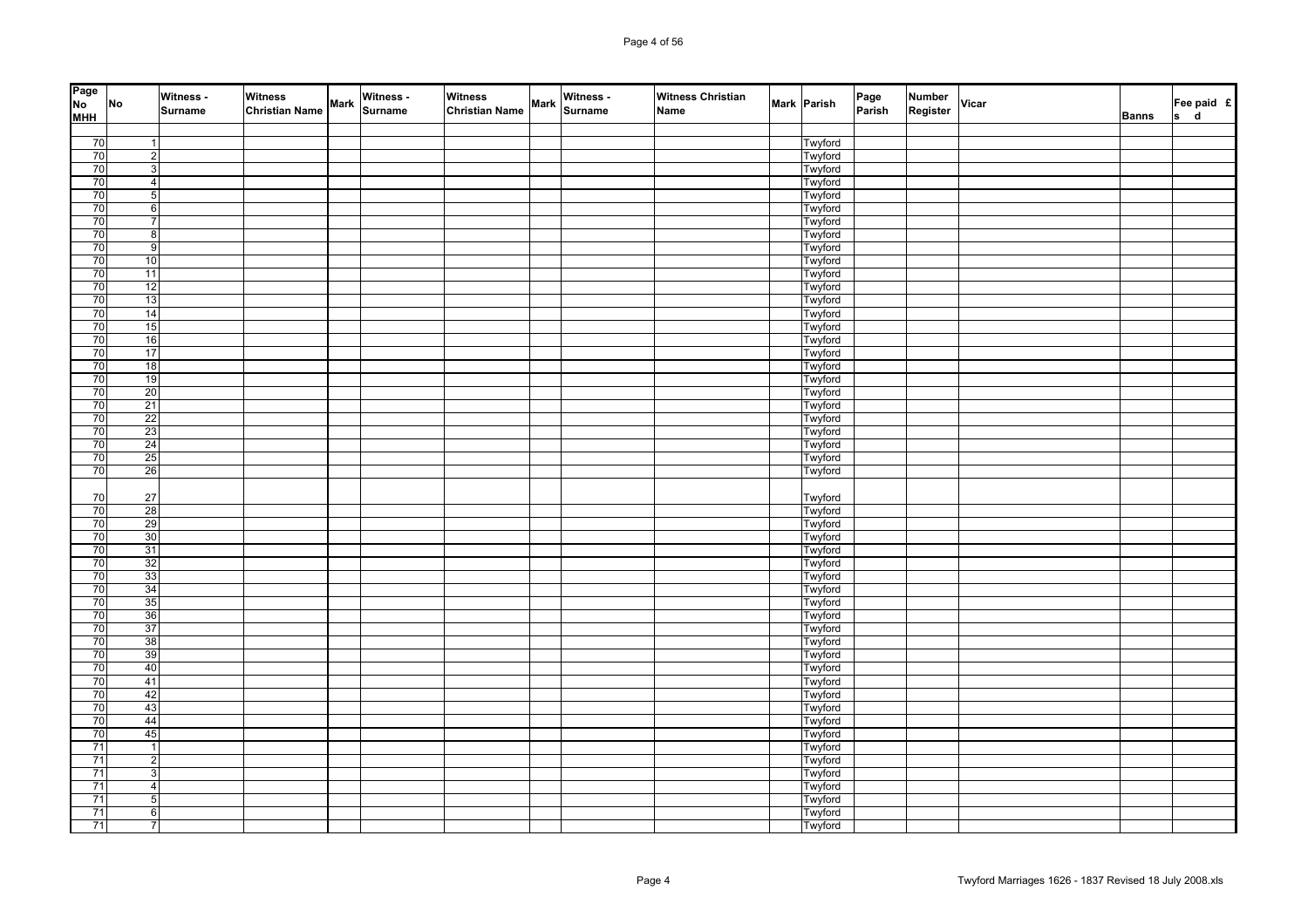| Page<br>No      | No              | Date                           | Year | <b>Male Surname</b>         | <b>Male Other</b>  | <b>Mark Status</b> | Residence of      | <b>Female Surname</b> | Female Other      | Mark | Status | <b>Residence of Bride</b>  | <b>Remarks</b>                        | Parish             |
|-----------------|-----------------|--------------------------------|------|-----------------------------|--------------------|--------------------|-------------------|-----------------------|-------------------|------|--------|----------------------------|---------------------------------------|--------------------|
| <b>MHH</b>      |                 |                                |      |                             | Name(s)            |                    | Groom             |                       | Name(s)           |      |        |                            |                                       |                    |
| 71              |                 | 8 31.01.1639                   |      | 1640 Stronge                | Nicholas           |                    |                   | <b>Bufford</b>        | Audrie            |      |        |                            |                                       | Twyford            |
| 71              |                 | 9 24.06.1640                   | 1640 | Hathut                      | Richard            |                    |                   | <b>Baker</b>          | Elizabeth         |      |        |                            |                                       | Twyford            |
| 71              |                 | 10 02.11.1640                  |      | 1640 Raynolds               | John               |                    |                   | Pitfall               | Ann               |      |        |                            |                                       | Twyford            |
|                 |                 |                                |      |                             |                    |                    |                   |                       |                   |      |        |                            | of Clidsden were married by a licence |                    |
|                 |                 |                                |      |                             |                    |                    |                   |                       |                   |      |        |                            | from the Consistory Court granted the |                    |
| 71              |                 | 11 14.02.1640?                 |      | 1641 Charker                | Thomas             |                    |                   | Hewes                 | Alice             |      |        |                            | 14 day of February - 14               | Twyford            |
| $\overline{71}$ |                 | 12 26.04.1641                  | 1641 | Davy                        | William            |                    |                   | _angford              | Susan             |      |        |                            | by vertue of a Licence                | Twyford            |
| 71              |                 | 13 26.07.1641<br>14 07.10.1641 | 1641 | Waterman                    | John               |                    |                   | Tee                   | Ann               |      |        |                            |                                       | Twyford            |
| 71<br>71        |                 | 15 14.01.1641                  | 1641 | Colebrooke<br>1642 Churcher | Richard<br>William |                    |                   | Smyth<br>Tanner       | Annie<br>Margaret |      |        |                            |                                       | Twyford<br>Twyford |
| 71              |                 | 16 31.01.1641                  |      | 1642 Bulbeck                | John               |                    |                   | Daniel                | Mary              |      |        |                            |                                       | Twyford            |
| 71              |                 | 17 02.02.1641?                 |      | 1642 Barber                 | Laurence           |                    |                   | Tee                   | Elizabeth         |      |        |                            |                                       | Twyford            |
| 71              | 18              | 1642                           | 1642 |                             |                    |                    |                   |                       |                   |      |        |                            | No heading for 1642                   | Twyford            |
| 71              |                 | 19 06.??.1642                  |      | 1642 Gardner                | William            |                    |                   | Collins               | Katherine         |      | widow  |                            | No heading for 1642                   | Twyford            |
| 71              |                 | 20 07.11.1642                  | 1642 | Rooke                       | William            |                    |                   | Sutton                | Elizabeth         |      |        |                            | No heading for 1642                   | Twyford            |
| 71              | 21              | 1643                           | 1643 |                             |                    |                    |                   |                       |                   |      |        |                            | 1643 Nil                              | Twyford            |
| $\overline{71}$ |                 | 22 23.07.1644                  |      | 1644 Margerum               | Thomas             |                    |                   | Seymour               | Susanna           |      |        |                            | Mr Thomas & Mrs Susanna               | Twyford            |
| 71              |                 | 23 07.10.1644                  | 1644 | Overton                     | Thomas             |                    |                   | Faythfull             | Susanna           |      |        |                            |                                       | Twyford            |
| 71              |                 | 24 25.11.1644                  |      | 1644 Hadley                 | Thomas             |                    |                   | Wight                 | Agnes             |      |        |                            | Mrs Agnes                             | Twyford            |
| 71              |                 | 25 06.02.1644                  |      | 1645 Baker                  | Richard            |                    |                   | Hatut                 | Jdeth             |      |        |                            |                                       | Twyford            |
| 71              |                 | 26 22.12.1645                  |      | 1645 Smyth                  | George             |                    |                   | Smyth                 | Susan             |      |        |                            |                                       | Twyford            |
| $\overline{71}$ |                 | 27 06.05.1646                  |      | 1646 Yeoman                 | Richard            |                    |                   | Vin                   | Katherine         |      |        |                            |                                       | Twyford            |
| 71              |                 | 28 28 01 1646                  |      | 1647 Smyth                  | John               |                    |                   | Collins               | Jane              |      |        |                            |                                       | Twyford            |
| 71              |                 | 29 07.12.1647                  |      | 1647 Segar                  | George             |                    |                   | Young                 | Marie             |      |        |                            | Roger scored                          | Twyford            |
| 71              |                 | 30 21.12.1647                  | 1647 | Spencer                     | George             |                    |                   | Charker               | Marie             |      |        |                            |                                       | Twyford            |
| 71              |                 | 31 13.04.1648                  |      | 1648 Noyse                  | Richard            |                    |                   | Hide                  | Marie             |      |        |                            |                                       | Twyford            |
| 71              |                 | 32 25.09.1648                  |      | 1648 Barnard                | William            |                    |                   | Ames                  | Temperance        |      |        |                            |                                       | Twyford            |
| 71              |                 | 33 30.01.1648                  | 1649 | Case                        | John               |                    |                   | <b>Butt</b>           | Marie             |      |        |                            |                                       | Twyford            |
| 71              |                 | 34 17.04.1649                  |      | 1649 Newlin                 | John               |                    |                   | Warner                | Joane             |      | widowe |                            |                                       | Twyford            |
| 71              |                 | 35 08.10.1650                  |      | 1650 Compton                | William            |                    |                   | Hopkins               | Alice             |      |        |                            |                                       | Twyford            |
| 71              | 36              | 1651                           | 1651 |                             |                    |                    |                   |                       |                   |      |        |                            | No marriages recorded 1651            | Twyford            |
| 71<br>71        | $\overline{37}$ | 1652                           | 1652 | 1653 Spencer                |                    |                    |                   | Hinckes               |                   |      |        |                            | No marriages recorded 1652            | Twyford            |
| 71              |                 | 38 19.05.1653<br>39 26.09.1653 |      | 1653 Edwards                | Thomas<br>Henry    |                    |                   | Stubbington           | Dorothie<br>Annie |      |        |                            |                                       | Twyford<br>Twyford |
| $\overline{71}$ | 40              | 1654                           | 1654 |                             |                    |                    |                   |                       |                   |      |        |                            | 1654 Nil                              | Twyford            |
| 72              |                 | 1 27.12.1655                   |      | 1655 Eare                   | John               |                    |                   | Wooll                 | Eleaner           |      |        |                            |                                       | Twyford            |
| 72              |                 | 2 06.01.1656                   |      | 1657 Ffrankling             | William            |                    |                   | Walter                | Dorothie          |      |        |                            |                                       | Twyford            |
| 72              |                 | 3 19.01.1656                   |      | 1657 Harfield               | John               |                    |                   | <b>Baker</b>          | Judith            |      |        |                            |                                       | Twyford            |
| $\overline{72}$ |                 | 4 22.01.1656                   |      | 1657 Cosen                  | Richard            |                    |                   | Ffaithful             | Judith            |      |        |                            |                                       | Twyford            |
| 72              |                 | 5 02.06.1857                   |      | 1857 Cole                   | John               |                    |                   | Singleton             | Alice             |      |        |                            |                                       | Twyford            |
| 72              |                 | 6 29.08.1657                   | 1657 | Charker                     | William            |                    |                   | Ffutcher              | Alice             |      |        |                            |                                       | Twyford            |
| 72              |                 | 7 22.09.1657                   |      | 1657 Hilles                 | Steven             |                    |                   | Barber                | Elizabeth         |      |        |                            |                                       | Twyford            |
| 72              |                 | 8 01.10.1657                   |      | 1657 Harfield               | Robert             |                    |                   | Mudford               | Abigail           |      |        |                            |                                       | Twyford            |
| 72              |                 | 9 31.12.1657                   | 1657 | Hayward                     | John               |                    |                   | Young                 | Clordellet        |      |        |                            |                                       | Twyford            |
| 72              |                 | 10 20.01.1657                  |      | 1658 Vuller                 | Christopher        |                    |                   | Martin                | Anne              |      |        |                            |                                       | Twyford            |
| $\overline{72}$ | 11              | 1658                           | 1658 |                             |                    |                    |                   |                       |                   |      |        |                            | No Marriages were recorded for 1658   | Twyford            |
| 72              |                 | 12 05.04.1659                  |      | 1659 Gifford                | Will               |                    |                   | Smith                 | Elenor            |      |        |                            |                                       | Twyford            |
| 72              | 13              | 1660                           | 1660 |                             |                    |                    |                   |                       |                   |      |        |                            | No Marriages were recorded for 1660   | Twyford            |
| 72              |                 | 14 02.09.1661                  |      | 1661 Boyse                  | John               |                    |                   | Browning              | ffelis            |      |        | Auslebury                  | ffelis of Auslebury                   | Twyford            |
| 72              |                 | 15 07.10.1661                  | 1661 | Harding                     | John               |                    | Auslebury         | Ffoster               | Alice             |      |        | Badsley                    |                                       | Twyford            |
| 72              |                 | 16 31.03.1662                  |      | 1662 Farmer                 | Richard            |                    | Newton, Wiltshire | Walter                | Bridgett          |      |        | Hensting                   |                                       | Twyford            |
|                 |                 |                                |      |                             |                    |                    |                   |                       |                   |      |        | Bishops stoke in           |                                       |                    |
|                 |                 |                                |      |                             |                    |                    |                   |                       |                   |      |        | County of South<br>Hampton |                                       |                    |
| 72              |                 | 17 23.11.1662                  |      | 1662 Bone                   | Johannes           |                    |                   | Warner                | Anna              |      |        |                            |                                       | Twyford            |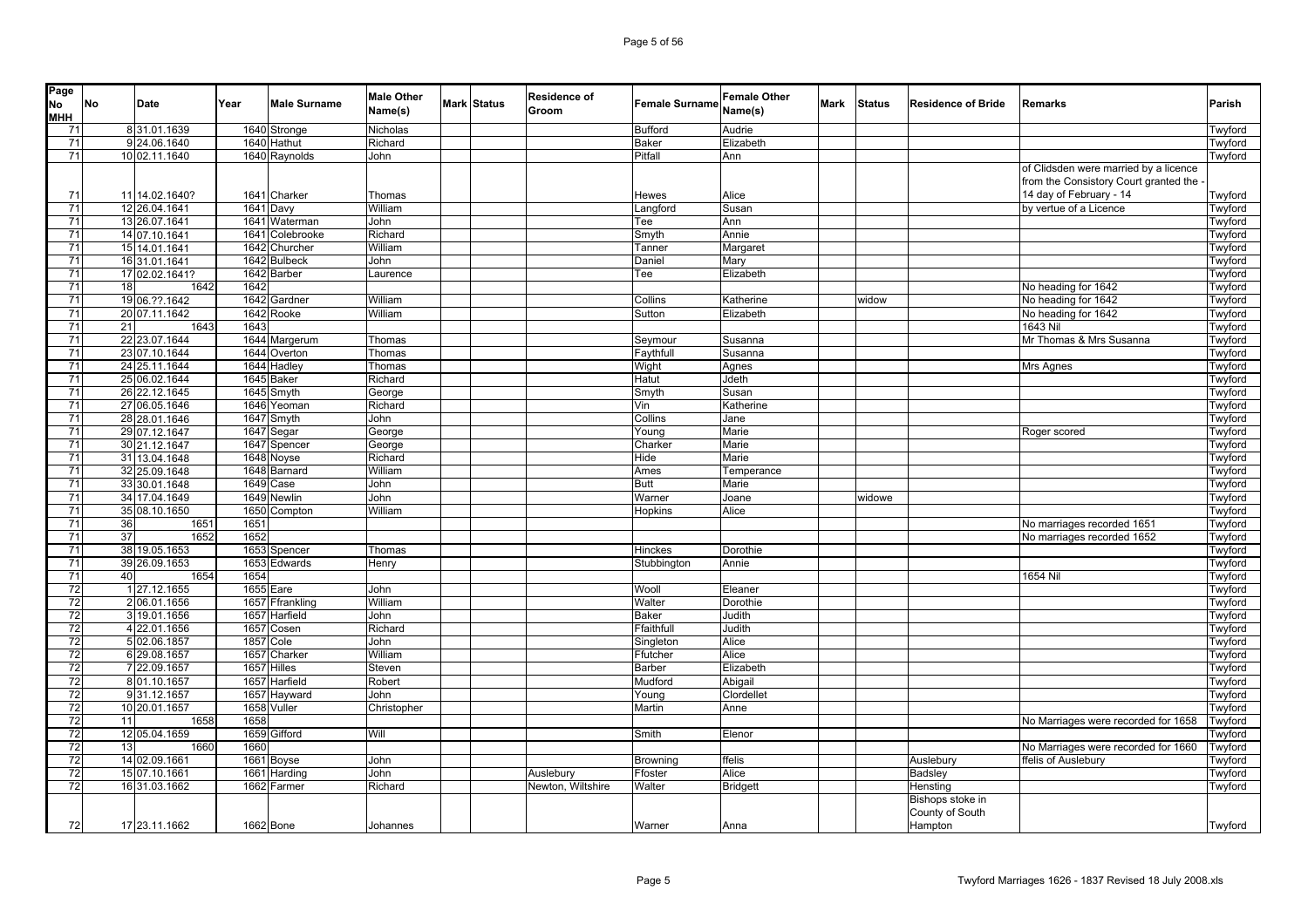#### Page 6 of 56

| Page<br>No<br>МНН | No               | Witness -<br><b>Surname</b> | Witness<br><b>Christian Name</b> | <b>Mark</b> | Witness -<br>Surname | <b>Witness</b><br><b>Christian Name</b> | <b>Mark</b> | Witness -<br><b>Surname</b> | <b>Witness Christian</b><br>Name | Mark Parish | Page<br>Parish | <b>Number</b><br>Register | <b>Vicar</b> | <b>Banns</b> | Fee paid £<br>s d |
|-------------------|------------------|-----------------------------|----------------------------------|-------------|----------------------|-----------------------------------------|-------------|-----------------------------|----------------------------------|-------------|----------------|---------------------------|--------------|--------------|-------------------|
| 71                | 8                |                             |                                  |             |                      |                                         |             |                             |                                  | Twyford     |                |                           |              |              |                   |
| 71                | 9 <sup>1</sup>   |                             |                                  |             |                      |                                         |             |                             |                                  | Twyford     |                |                           |              |              |                   |
| 71                | 10               |                             |                                  |             |                      |                                         |             |                             |                                  | Twyford     |                |                           |              |              |                   |
|                   |                  |                             |                                  |             |                      |                                         |             |                             |                                  |             |                |                           |              |              |                   |
|                   |                  |                             |                                  |             |                      |                                         |             |                             |                                  |             |                |                           |              |              |                   |
| 71                | 11               |                             |                                  |             |                      |                                         |             |                             |                                  | Twyford     |                |                           |              |              |                   |
| 71                | 12               |                             |                                  |             |                      |                                         |             |                             |                                  | Twyford     |                |                           |              |              |                   |
| 71                | 13               |                             |                                  |             |                      |                                         |             |                             |                                  | Twyford     |                |                           |              |              |                   |
| 71                | 14               |                             |                                  |             |                      |                                         |             |                             |                                  | Twyford     |                |                           |              |              |                   |
| 71                | 15               |                             |                                  |             |                      |                                         |             |                             |                                  | Twyford     |                |                           |              |              |                   |
| 71                | 16               |                             |                                  |             |                      |                                         |             |                             |                                  | Twyford     |                |                           |              |              |                   |
| 71                | 17               |                             |                                  |             |                      |                                         |             |                             |                                  | Twyford     |                |                           |              |              |                   |
| 71                | 18               |                             |                                  |             |                      |                                         |             |                             |                                  | Twyford     |                |                           |              |              |                   |
| 71                | 19               |                             |                                  |             |                      |                                         |             |                             |                                  | Twyford     |                |                           |              |              |                   |
| 71                | 20               |                             |                                  |             |                      |                                         |             |                             |                                  | Twyford     |                |                           |              |              |                   |
| 71                | 21               |                             |                                  |             |                      |                                         |             |                             |                                  | Twyford     |                |                           |              |              |                   |
| 71                | 22               |                             |                                  |             |                      |                                         |             |                             |                                  | Twyford     |                |                           |              |              |                   |
| 71                | 23               |                             |                                  |             |                      |                                         |             |                             |                                  | Twyford     |                |                           |              |              |                   |
| 71                | 24               |                             |                                  |             |                      |                                         |             |                             |                                  | Twyford     |                |                           |              |              |                   |
| 71                | 25               |                             |                                  |             |                      |                                         |             |                             |                                  | Twyford     |                |                           |              |              |                   |
| 71                | 26               |                             |                                  |             |                      |                                         |             |                             |                                  | Twyford     |                |                           |              |              |                   |
| 71                | 27               |                             |                                  |             |                      |                                         |             |                             |                                  | Twyford     |                |                           |              |              |                   |
| 71                | 28               |                             |                                  |             |                      |                                         |             |                             |                                  | Twyford     |                |                           |              |              |                   |
| 71                | 29               |                             |                                  |             |                      |                                         |             |                             |                                  | Twyford     |                |                           |              |              |                   |
| 71                | 30               |                             |                                  |             |                      |                                         |             |                             |                                  | Twyford     |                |                           |              |              |                   |
| 71                | 31               |                             |                                  |             |                      |                                         |             |                             |                                  | Twyford     |                |                           |              |              |                   |
| 71                | 32               |                             |                                  |             |                      |                                         |             |                             |                                  | Twyford     |                |                           |              |              |                   |
| 71                | 33               |                             |                                  |             |                      |                                         |             |                             |                                  | Twyford     |                |                           |              |              |                   |
| 71                | 34               |                             |                                  |             |                      |                                         |             |                             |                                  | Twyford     |                |                           |              |              |                   |
| 71                | 35               |                             |                                  |             |                      |                                         |             |                             |                                  | Twyford     |                |                           |              |              |                   |
| 71                | 36               |                             |                                  |             |                      |                                         |             |                             |                                  | Twyford     |                |                           |              |              |                   |
| 71                | 37               |                             |                                  |             |                      |                                         |             |                             |                                  | Twyford     |                |                           |              |              |                   |
| 71                | 38               |                             |                                  |             |                      |                                         |             |                             |                                  | Twyford     |                |                           |              |              |                   |
| 71                | 39               |                             |                                  |             |                      |                                         |             |                             |                                  | Twyford     |                |                           |              |              |                   |
| 71                | 40               |                             |                                  |             |                      |                                         |             |                             |                                  | Twyford     |                |                           |              |              |                   |
| 72                | $\overline{1}$   |                             |                                  |             |                      |                                         |             |                             |                                  | Twyford     |                |                           |              |              |                   |
| 72                | $\overline{2}$   |                             |                                  |             |                      |                                         |             |                             |                                  | Twyford     |                |                           |              |              |                   |
| 72                | 3                |                             |                                  |             |                      |                                         |             |                             |                                  | Twyford     |                |                           |              |              |                   |
| 72                | $\overline{4}$   |                             |                                  |             |                      |                                         |             |                             |                                  | Twyford     |                |                           |              |              |                   |
| 72                | $\overline{5}$   |                             |                                  |             |                      |                                         |             |                             |                                  | Twyford     |                |                           |              |              |                   |
| 72                | $6 \overline{6}$ |                             |                                  |             |                      |                                         |             |                             |                                  | Twyford     |                |                           |              |              |                   |
| 72                | $\overline{7}$   |                             |                                  |             |                      |                                         |             |                             |                                  | Twyford     |                |                           |              |              |                   |
| 72                | $\overline{8}$   |                             |                                  |             |                      |                                         |             |                             |                                  | Twyford     |                |                           |              |              |                   |
| 72                | 9                |                             |                                  |             |                      |                                         |             |                             |                                  | Twyford     |                |                           |              |              |                   |
| 72                | 10               |                             |                                  |             |                      |                                         |             |                             |                                  | Twyford     |                |                           |              |              |                   |
| 72                | 11               |                             |                                  |             |                      |                                         |             |                             |                                  | Twyford     |                |                           |              |              |                   |
| 72                | 12               |                             |                                  |             |                      |                                         |             |                             |                                  | Twyford     |                |                           |              |              |                   |
| 72                | 13               |                             |                                  |             |                      |                                         |             |                             |                                  | Twyford     |                |                           |              |              |                   |
| 72                | 14               |                             |                                  |             |                      |                                         |             |                             |                                  | Twyford     |                |                           |              |              |                   |
| 72                | 15               |                             |                                  |             |                      |                                         |             |                             |                                  | Twyford     |                |                           |              |              |                   |
| 72                | 16               |                             |                                  |             |                      |                                         |             |                             |                                  | Twyford     |                |                           |              |              |                   |
|                   |                  |                             |                                  |             |                      |                                         |             |                             |                                  |             |                |                           |              |              |                   |
|                   |                  |                             |                                  |             |                      |                                         |             |                             |                                  |             |                |                           |              |              |                   |
| 72                | 17               |                             |                                  |             |                      |                                         |             |                             |                                  | Twyford     |                |                           |              |              |                   |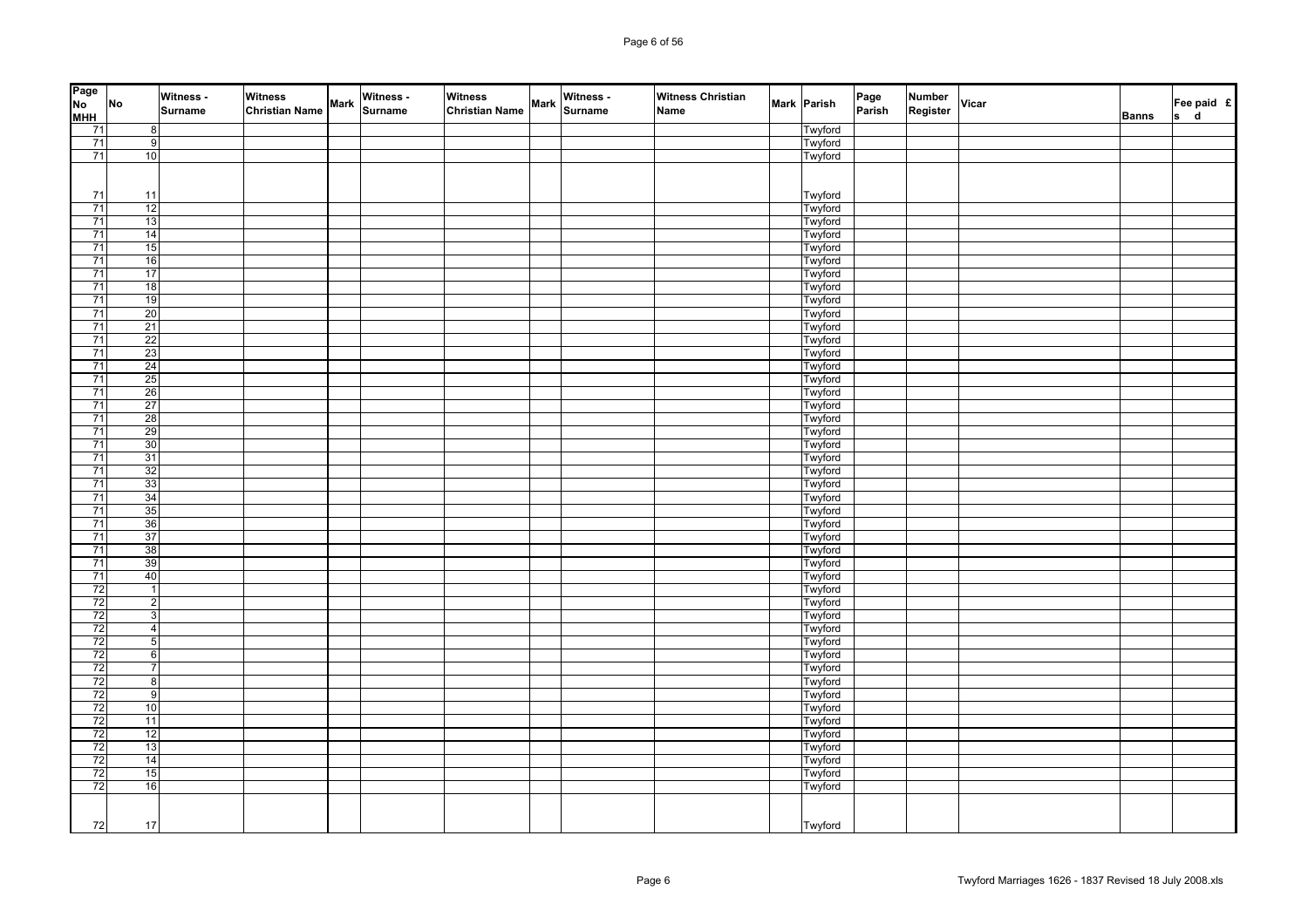| Page<br>No<br><b>MHH</b> | <b>No</b> | Date                           | Year      | <b>Male Surname</b>         | <b>Male Other</b><br>Name(s) | <b>Mark Status</b> | <b>Residence of</b><br>Groom | <b>Female Surname</b>          | <b>Female Other</b><br>Name(s) | Mark | <b>Status</b> | <b>Residence of Bride</b> | Remarks                               | Parish  |
|--------------------------|-----------|--------------------------------|-----------|-----------------------------|------------------------------|--------------------|------------------------------|--------------------------------|--------------------------------|------|---------------|---------------------------|---------------------------------------|---------|
| 72                       |           | 18 18.12.1662                  |           | 1662 Sharpe                 | Robertus                     |                    |                              | Newell                         | Sarah                          |      |               | Auslebury                 |                                       | Twyford |
| 72                       |           | 19 12.02.1662                  | 1663      | Hunt                        | Thomas                       |                    | Auslebury - Hurst            | Rooke                          | Elizabeth                      |      |               | Upham                     |                                       | Twyford |
| 72                       |           | 20 28.04.1663                  | 1663      | Lampard                     | Nicholas                     |                    | Winchester                   | Cawte                          | Mary                           |      |               | Babridge                  |                                       | Twyford |
| 72                       |           | 21 04.06.1663                  |           | 1663 Hawkes                 | James                        |                    |                              | Wooll                          | Margaret                       |      |               | Auslebury                 | with a licence                        | Twyford |
| 72                       |           | 22 16.06.1663                  | 1663      | <b>Buckley</b>              | John                         |                    | _yndhurst                    | Dummer                         | Dorothy                        |      |               | Colden                    |                                       | Twyford |
| 72                       |           | 23 01.10.1663                  | 1663      | Harfell                     | Robert                       |                    | Twyford                      | Galle                          | Priscilla                      |      |               | St Morris Winchester      |                                       | Twyford |
| 72                       |           | 24 03.11.1663                  |           | 1663 Page                   | Richard                      |                    |                              | <b>Brooker</b>                 | Ellen                          |      |               |                           |                                       | Twyford |
| 73                       |           | 1 23.04.1664                   |           | 1664 Smyth                  | Robert                       |                    | Twyford                      | Collier                        | Margaret                       |      |               | Twyford                   |                                       | Twyford |
| 73                       |           | 2 16.05.1664                   |           | 1664 Stevens                | Thomas                       |                    | St Cross                     | Goddard                        | Joan                           |      |               | Bishopstoke               | Licence                               | Twyford |
| 73                       |           | 311.10.1664                    |           | 1664 Kimber                 | Robert                       |                    | Twyford                      | Palmer                         | Jane                           |      |               | Twyford                   |                                       | Twyford |
| 73                       |           | 4 13.10.1664                   |           | 1664 Hide                   | William                      |                    | Twyford                      | Woods                          | Mary                           |      |               | Twyford                   |                                       | Twyford |
| 73                       |           | 5 02.02.1664                   | 1665 Holt |                             | Robert                       |                    | Bishopstoke                  | <b>Bayley</b>                  | Sarah                          |      |               | <b>Bishopstoke</b>        | Licence                               | Twyford |
| 73                       |           | 6 01.11.1664                   |           | <b>1664 King</b>            | John                         |                    |                              | Dennett                        | Mary                           |      |               | Owlsebury                 | Recorded by MH Hughes as Bennett      | Twyford |
| 73                       |           | 7 25.04.1665                   |           | 1665 Hatud                  | John                         |                    |                              | Ansell                         | Anne                           |      |               |                           | Carpenter                             | Twyford |
| 73                       |           | 8 03.10.1665                   |           | 1665 Spencer                | Nicholas                     |                    | Twyford                      | _awrence                       | Mary                           |      |               | Twyford                   |                                       | Twyford |
| 73                       |           | 908.02.1665                    |           | 1666 Hatchet                | John                         |                    | Twyford                      | Middleton                      | Margery                        |      |               | Twyford                   | Recorded by MH Hughes as Charker      | Twyford |
| 73                       |           | 10 03.05.1666                  | 1666      | Joyce                       | John                         |                    |                              | Charker                        | Margaret                       |      |               |                           |                                       | Twyford |
| 73                       |           | 11 13.08.1666                  |           | 1666 Williams               | William                      |                    |                              | Goomer                         | ffrances                       |      |               |                           |                                       | Twyford |
| 73<br>73                 |           | 12 09.10.1666<br>13 09.10.1666 |           | 1666 Buller<br>1666 Collins | Michael                      |                    |                              | Davis                          | Elizabeth                      |      |               | Winton                    | Licence                               | Twyford |
|                          |           |                                |           |                             | Christopher                  |                    | Twyford                      | Godden                         | Joan                           |      |               | Twyford                   | daughter of widdow Stevens of St      | Twyford |
| 73                       |           | 14 15.07.1666                  |           | 1666 George                 | John                         |                    | Winton                       |                                |                                |      |               | St Cross                  | Cross                                 | Twyford |
| 73                       |           | 15 29.10.1666                  |           | 1666 Basset                 | Richard                      |                    | Winton                       | Stevens<br>Jennings            | Mary<br>Mary                   |      |               | Winton                    |                                       | Twyford |
|                          |           |                                |           |                             |                              |                    |                              |                                |                                |      |               |                           | John Jackson Vicar. John Wooll        |         |
| 73                       | 16        | 1666                           | 1666      |                             |                              |                    |                              |                                |                                |      |               |                           | Warden                                | Twyford |
| 73                       |           | 17 16.05.1667                  |           | 1667 Kent                   | John                         |                    | de Southton                  | Giliman?                       | Alice                          |      |               | de Hamble                 |                                       | Twyford |
| 73                       |           | 18 30.09.1667                  |           | 1667 Anthony                | Richard                      |                    | Sparsholt                    | Stroude                        | Alice                          |      |               | Shallowford               |                                       | Twyford |
| 73                       |           | 19 19 10 1667                  |           | 1667 Hide                   | Ralph                        |                    | Twyford                      | Cole                           | Anne                           |      |               | Twyford                   |                                       | Twyford |
| 73                       |           | 20 27.11.1667                  |           | 1667 Smyth                  | Robert                       |                    | Auslebury                    | Cawte                          | Elizabeth                      |      |               | Auslebury                 |                                       | Twyford |
| 73                       |           | 21 23.07.1668                  |           | <b>1668 Kent</b>            | Philip                       |                    | Michelmersh                  | Tee                            | Elizabeth                      |      |               | Brambridge                |                                       | Twyford |
| 73                       |           | 22 15(5).10.1668               |           | 1668 Sharpe                 | Richard                      |                    | Twyford                      | Pinke                          | Jane                           |      |               | Twyford                   |                                       | Twyford |
| 73                       |           | 23 02.11.1668                  |           | 1668 Kent                   | Andrew                       |                    |                              | Page                           | Sarah                          |      |               | Bishopstoke               |                                       | Twyford |
| 74                       |           | 1 25.04.1669                   |           | 1669 Bayly                  | Richard                      |                    | South Stoneham               | <b>Bullinger</b>               | Anne                           |      |               | Brambridge                |                                       | Twyford |
| 74                       |           | 2 25.10.1669                   |           | 1669 Hulcom                 | Henry                        |                    |                              | Newlin                         | Constance                      |      |               | Owlsebury                 |                                       | Twyford |
| 74                       |           | 304.11.1669                    |           | 1669 Beane                  | Hierome                      |                    |                              | Pinke                          | Mary                           |      |               | Twyford                   |                                       | Twyford |
| 74                       |           | 4 23.05.1670                   |           | 1670 Walter                 | William                      |                    |                              | Jackson                        | Mary                           |      |               |                           |                                       | Twyford |
| 74                       |           | 5 10.01.1670                   |           | 1671 Bates                  | Thomas                       |                    | Winton                       | Jackson                        | Hannah                         |      |               |                           |                                       | Twyford |
| 74                       |           | 6 02.05.1671                   |           | 1671 Watt                   | John                         |                    |                              | Hatut                          | Katherine                      |      |               |                           | with banns                            | Twyford |
| 74                       |           | 7 22.09.1671                   |           | 1671 Gostall                | William                      |                    | Southto                      | <b>Bullen</b>                  | Katherine                      |      |               | Ringwood                  |                                       | Twyford |
| 74                       |           | 8 23.10.1671                   |           | 1671 Fforder                | James                        |                    | St Cross                     | Seager                         | Anne                           |      |               | Twyford                   |                                       | Twyford |
| 74                       |           | 9 16.01.1671                   |           | 1672 Hooker                 | John                         |                    |                              | $\overline{\text{Mo}}$ - rie ? | Mary                           |      |               |                           |                                       | Twyford |
| 74                       |           | 10 19.12.1672                  |           | 1672 Young                  | John                         |                    |                              | Hockley                        | Joan                           |      |               |                           |                                       | Twyford |
| 74                       |           | 11 06.08.1673                  |           | 1673 Hockley                | Roger                        |                    |                              | Seager                         | Mary                           |      |               |                           |                                       | Twyford |
| 74                       |           | 12 12.02.1673                  |           | 1674 Parker                 | Thomas                       |                    |                              | Rathell                        | Anne                           |      |               | <b>Bottley</b>            |                                       | Twyford |
| 74                       |           | 13 14.02.1673                  |           | 1674 Swift                  | John                         |                    |                              | Collins                        | Elizabeth                      |      |               | Owslebury                 |                                       | Twyford |
| 74                       |           | 14 05.05.1674                  |           | 1674 Quennell               | Peter                        |                    | Compton, Surrey              | Willis                         | Joan                           |      |               | Twyford                   |                                       | Twyford |
| 74                       |           | 15 05.05.1674                  | 1674      | Stone                       | Joseph                       |                    | Kings Worthy                 | Andrews                        | Martha                         |      |               | Winton                    |                                       | Twyford |
| 74                       |           | 16 16.06.1674                  |           | 1674 Bodicote               | Joseph                       |                    | Twyford                      | Spencer                        | Joan                           |      |               | Twyford                   |                                       | Twyford |
|                          |           |                                |           |                             |                              |                    |                              |                                |                                |      |               | neere St Peters           |                                       |         |
| 74                       |           | 17 02.07.1674                  |           | 1674 West                   | William                      |                    | Twyford                      | Eutherige                      | Mary                           |      |               | Chiswell neere Winton     |                                       | Twyford |
|                          |           |                                |           |                             |                              |                    |                              |                                |                                |      |               |                           |                                       |         |
| 74                       |           | 18 30.08.1674                  |           | 1674 Mildmay                | Henry                        |                    |                              | <b>Bramston</b>                | Alice                          |      |               |                           | Henry esgr - by Lord Bishop at Wolsey | Twyford |
| 74                       |           | 19 03.11.1674                  |           | 1674 Allen                  | Robert                       |                    |                              | Chamberlin                     | Jane                           |      |               | Brambridge                |                                       | Twyford |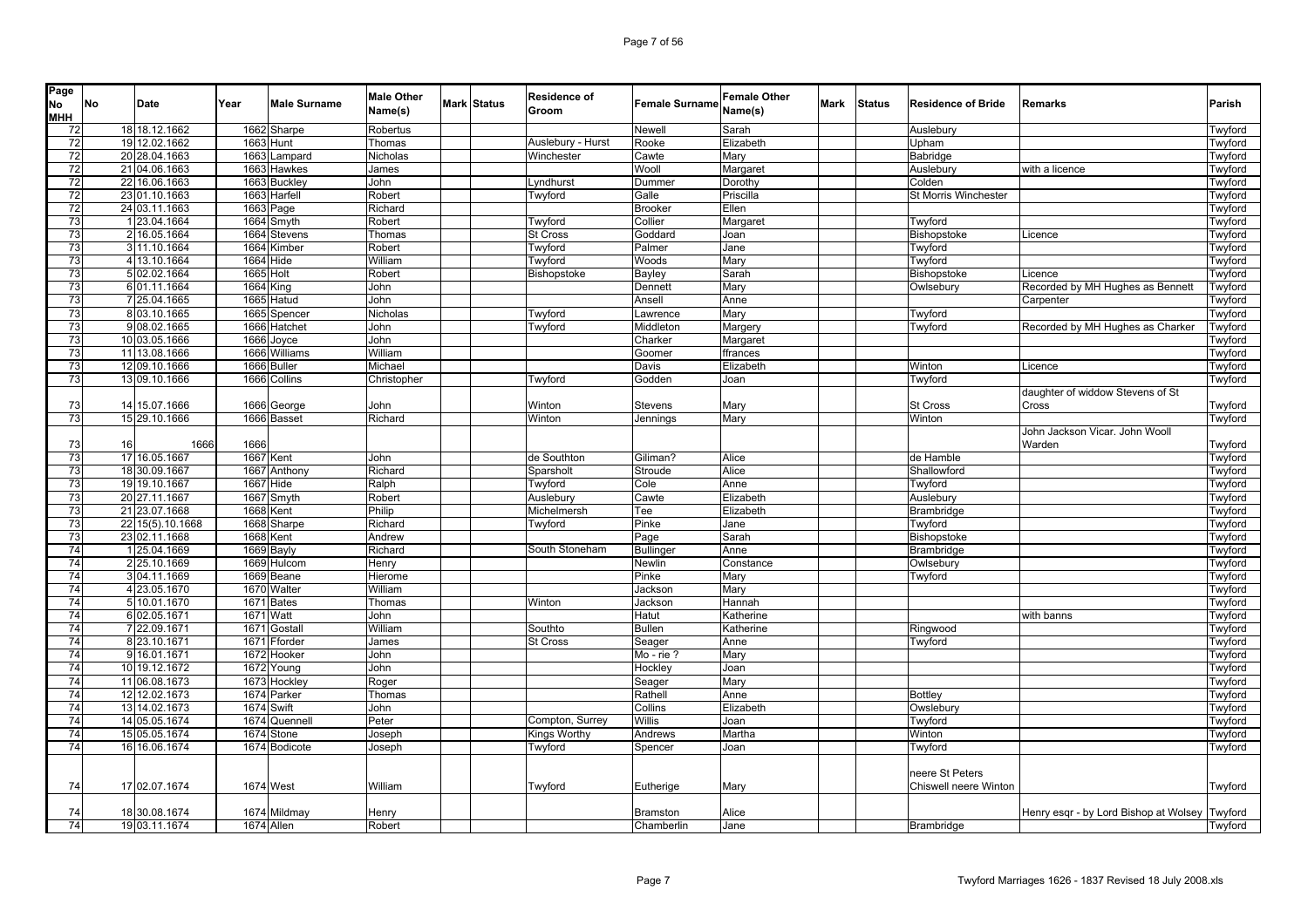#### Page 8 of 56

| Page<br>No<br><b>MHH</b> | No               | Witness -<br><b>Surname</b> | <b>Witness</b><br><b>Christian Name</b> | Mark | Witness -<br>Surname | <b>Witness</b><br><b>Christian Name</b> | <b>Mark</b> | Witness -<br><b>Surname</b> | <b>Witness Christian</b><br>Name | Mark Parish | Page<br>Parish | Number<br>Register | Vicar | <b>Banns</b> | Fee paid £<br>s d |
|--------------------------|------------------|-----------------------------|-----------------------------------------|------|----------------------|-----------------------------------------|-------------|-----------------------------|----------------------------------|-------------|----------------|--------------------|-------|--------------|-------------------|
| 72                       | 18               |                             |                                         |      |                      |                                         |             |                             |                                  | Twyford     |                |                    |       |              |                   |
| 72                       | 19               |                             |                                         |      |                      |                                         |             |                             |                                  | Twyford     |                |                    |       |              |                   |
| 72                       | 20               |                             |                                         |      |                      |                                         |             |                             |                                  | Twyford     |                |                    |       |              |                   |
| 72                       | 21               |                             |                                         |      |                      |                                         |             |                             |                                  | Twyford     |                |                    |       |              |                   |
| 72                       | 22               |                             |                                         |      |                      |                                         |             |                             |                                  | Twyford     |                |                    |       |              |                   |
| 72                       | 23               |                             |                                         |      |                      |                                         |             |                             |                                  | Twyford     |                |                    |       |              |                   |
| 72                       | 24               |                             |                                         |      |                      |                                         |             |                             |                                  | Twyford     |                |                    |       |              |                   |
| 73                       | $\overline{1}$   |                             |                                         |      |                      |                                         |             |                             |                                  | Twyford     |                |                    |       |              |                   |
| 73                       | $\overline{2}$   |                             |                                         |      |                      |                                         |             |                             |                                  | Twyford     |                |                    |       |              |                   |
| 73                       | 3                |                             |                                         |      |                      |                                         |             |                             |                                  | Twyford     |                |                    |       |              |                   |
| 73                       | $\overline{4}$   |                             |                                         |      |                      |                                         |             |                             |                                  | Twyford     |                |                    |       |              |                   |
| 73                       | 5                |                             |                                         |      |                      |                                         |             |                             |                                  | Twyford     |                |                    |       |              |                   |
| 73                       | $6 \overline{6}$ |                             |                                         |      |                      |                                         |             |                             |                                  | Twyford     |                |                    |       |              |                   |
| 73                       | $\overline{7}$   |                             |                                         |      |                      |                                         |             |                             |                                  | Twyford     |                |                    |       |              |                   |
| 73                       | 8                |                             |                                         |      |                      |                                         |             |                             |                                  | Twyford     |                |                    |       |              |                   |
| 73                       | $\overline{9}$   |                             |                                         |      |                      |                                         |             |                             |                                  | Twyford     |                |                    |       |              |                   |
| 73                       | 10               |                             |                                         |      |                      |                                         |             |                             |                                  | Twyford     |                |                    |       |              |                   |
| 73                       | 11               |                             |                                         |      |                      |                                         |             |                             |                                  | Twyford     |                |                    |       |              |                   |
| 73                       | 12               |                             |                                         |      |                      |                                         |             |                             |                                  | Twyford     |                |                    |       |              |                   |
| 73                       | 13               |                             |                                         |      |                      |                                         |             |                             |                                  | Twyford     |                |                    |       |              |                   |
|                          |                  |                             |                                         |      |                      |                                         |             |                             |                                  |             |                |                    |       |              |                   |
| 73                       | 14               |                             |                                         |      |                      |                                         |             |                             |                                  | Twyford     |                |                    |       |              |                   |
| 73                       | 15               |                             |                                         |      |                      |                                         |             |                             |                                  | Twyford     |                |                    |       |              |                   |
|                          |                  |                             |                                         |      |                      |                                         |             |                             |                                  |             |                |                    |       |              |                   |
| 73                       | 16               |                             |                                         |      |                      |                                         |             |                             |                                  | Twyford     |                |                    |       |              |                   |
| 73                       | 17               |                             |                                         |      |                      |                                         |             |                             |                                  | Twyford     |                |                    |       |              |                   |
| 73                       | 18               |                             |                                         |      |                      |                                         |             |                             |                                  | Twyford     |                |                    |       |              |                   |
| 73                       | 19               |                             |                                         |      |                      |                                         |             |                             |                                  | Twyford     |                |                    |       |              |                   |
| 73                       | 20               |                             |                                         |      |                      |                                         |             |                             |                                  | Twyford     |                |                    |       |              |                   |
| 73                       | 21               |                             |                                         |      |                      |                                         |             |                             |                                  | Twyford     |                |                    |       |              |                   |
| 73                       | 22               |                             |                                         |      |                      |                                         |             |                             |                                  | Twyford     |                |                    |       |              |                   |
| 73                       | 23               |                             |                                         |      |                      |                                         |             |                             |                                  | Twyford     |                |                    |       |              |                   |
| 74                       | $\overline{1}$   |                             |                                         |      |                      |                                         |             |                             |                                  | Twyford     |                |                    |       |              |                   |
| 74                       | $\overline{2}$   |                             |                                         |      |                      |                                         |             |                             |                                  | Twyford     |                |                    |       |              |                   |
| 74                       | 3                |                             |                                         |      |                      |                                         |             |                             |                                  | Twyford     |                |                    |       |              |                   |
| 74                       | $\overline{4}$   |                             |                                         |      |                      |                                         |             |                             |                                  | Twyford     |                |                    |       |              |                   |
| 74                       | $5\phantom{.0}$  |                             |                                         |      |                      |                                         |             |                             |                                  | Twyford     |                |                    |       |              |                   |
| 74                       | 6                |                             |                                         |      |                      |                                         |             |                             |                                  | Twyford     |                |                    |       |              |                   |
| 74                       | $\overline{7}$   |                             |                                         |      |                      |                                         |             |                             |                                  | Twyford     |                |                    |       |              |                   |
| 74                       | 8                |                             |                                         |      |                      |                                         |             |                             |                                  | Twyford     |                |                    |       |              |                   |
| 74                       | 9                |                             |                                         |      |                      |                                         |             |                             |                                  | Twyford     |                |                    |       |              |                   |
| 74                       | 10               |                             |                                         |      |                      |                                         |             |                             |                                  | Twyford     |                |                    |       |              |                   |
| 74                       | 11               |                             |                                         |      |                      |                                         |             |                             |                                  | Twyford     |                |                    |       |              |                   |
| 74                       | 12               |                             |                                         |      |                      |                                         |             |                             |                                  | Twyford     |                |                    |       |              |                   |
| 74                       | 13               |                             |                                         |      |                      |                                         |             |                             |                                  | Twyford     |                |                    |       |              |                   |
| 74                       | 14               |                             |                                         |      |                      |                                         |             |                             |                                  | Twyford     |                |                    |       |              |                   |
| 74                       | 15               |                             |                                         |      |                      |                                         |             |                             |                                  | Twyford     |                |                    |       |              |                   |
| 74                       | 16               |                             |                                         |      |                      |                                         |             |                             |                                  | Twyford     |                |                    |       |              |                   |
|                          |                  |                             |                                         |      |                      |                                         |             |                             |                                  |             |                |                    |       |              |                   |
|                          |                  |                             |                                         |      |                      |                                         |             |                             |                                  |             |                |                    |       |              |                   |
| 74                       | 17               |                             |                                         |      |                      |                                         |             |                             |                                  | Twyford     |                |                    |       |              |                   |
|                          |                  |                             |                                         |      |                      |                                         |             |                             |                                  |             |                |                    |       |              |                   |
| 74<br>74                 | 18<br>19         |                             |                                         |      |                      |                                         |             |                             |                                  | Twyford     |                |                    |       |              |                   |
|                          |                  |                             |                                         |      |                      |                                         |             |                             |                                  | Twyford     |                |                    |       |              |                   |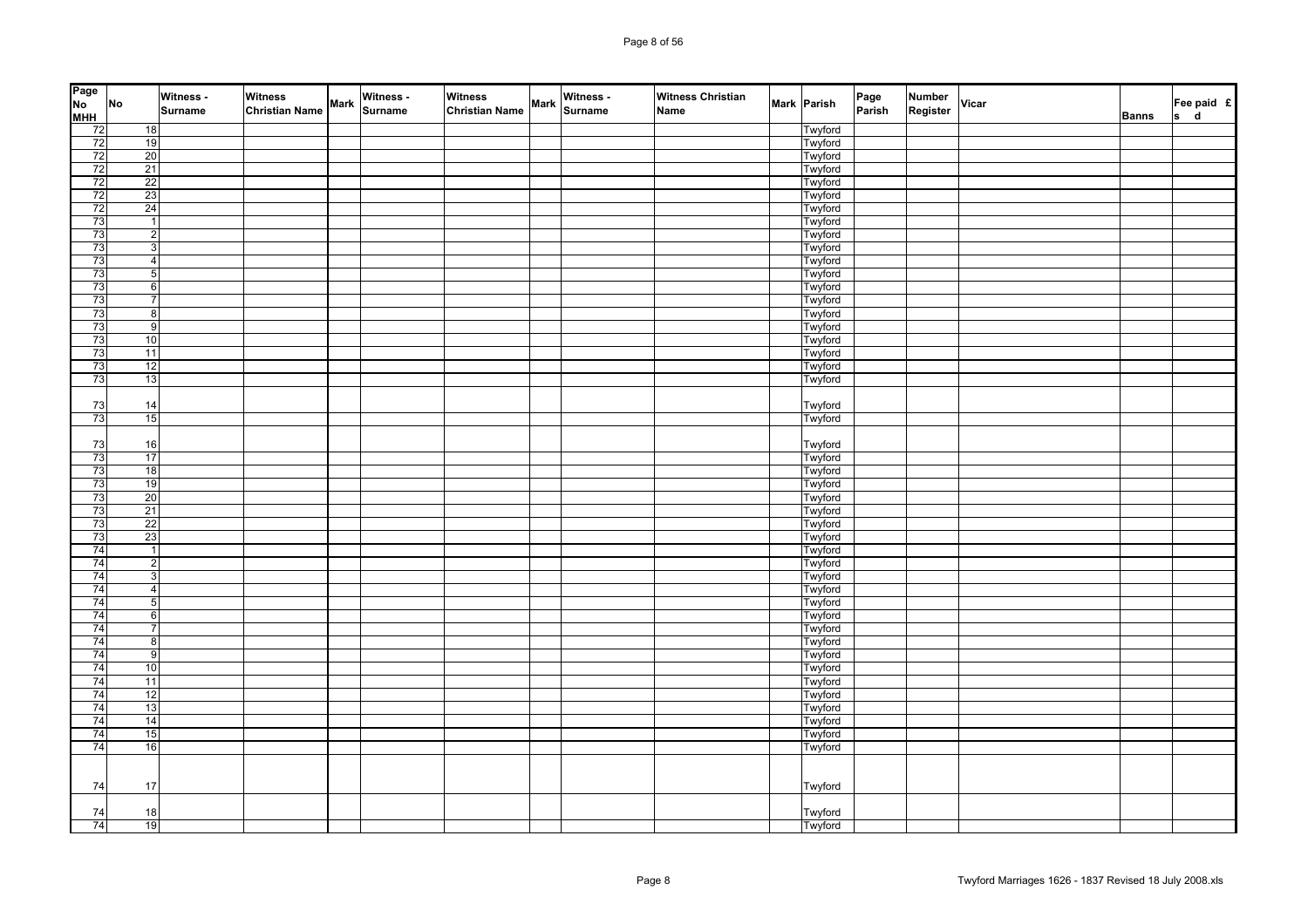| Page<br>No<br><b>MHH</b> | No | Date          | Year      | <b>Male Surname</b> | <b>Male Other</b><br>Name(s) | <b>Mark Status</b> | <b>Residence of</b><br>Groom | <b>Female Surname</b> | <b>Female Other</b><br>Name(s) | Mark | <b>Status</b> | <b>Residence of Bride</b> | <b>Remarks</b>                                         | Parish  |
|--------------------------|----|---------------|-----------|---------------------|------------------------------|--------------------|------------------------------|-----------------------|--------------------------------|------|---------------|---------------------------|--------------------------------------------------------|---------|
| 74                       |    | 20 19.01.1674 |           | 1675 Willis         | Steven                       |                    |                              | Inwood                | Emblem                         |      |               |                           |                                                        | Twyford |
| 74                       |    | 21 22.06.1675 |           | 1675 Wade           | Richard                      |                    | Wormfield                    | Willis                | Elizabeth                      |      |               | Twyford                   |                                                        | Twyford |
| 74                       |    | 22 08.09.1675 |           | 1675 Neale          | Robert                       |                    |                              | Colbrooke             | Elizabeth                      |      |               | Twyford                   |                                                        | Twyford |
| 75                       |    | 121.05.1676   |           | 1676 Bush           | William                      |                    |                              | Churcher              | Elizabeth                      |      |               |                           | with banns                                             | Twyford |
| 75                       |    | 2 28.08.1676  |           | 1676 Ffarmer        | John                         |                    |                              | Carpenter             | Alice                          |      |               |                           |                                                        | Twyford |
| 75                       |    | 3 02.11.1676  |           | 1676 Nicolls        | John                         |                    | of Winchester                | Smyth                 | Dorothy                        |      |               | of Twyford                |                                                        | Twyford |
|                          |    |               |           |                     |                              |                    |                              |                       |                                |      |               |                           | John Jackson vic, George Noyes Ric                     |         |
| 75                       |    | 1676          |           |                     |                              |                    |                              |                       |                                |      |               |                           | Wooll Churchwardens                                    | Twyford |
| 75                       |    | 5 29.11.1676  |           | 1676 Earle          | John                         |                    | Owslebury                    | Hore                  | Joan                           |      |               | Owslebury                 |                                                        | Twyford |
| 75                       |    | 6 30.11.1676  | 1676 Sley |                     | Henry                        |                    | St ffaiths                   | <b>Burges</b>         | Margery                        |      |               | Twyford                   |                                                        | Twyford |
| 75                       |    | 7 01.05.1677  |           | 1677 Newland        | Nicholas                     |                    |                              | Chamberlin            | Ardry                          |      |               |                           |                                                        | Twyford |
| 75                       |    | 8 29.01.1677  |           | 1678 Harding        | John                         |                    |                              | Ffutcher              | Anne                           |      |               | Owslebury                 |                                                        | Twyford |
| 75                       |    | 9 08.10.1678  |           | 1678 Cloud          | William                      |                    | Twyford                      | Pursor                | Mary                           |      |               | Twyford                   |                                                        | Twyford |
| 75                       |    | 10 10.10.1678 |           | 1678 Smyth          | Thomas                       |                    |                              | Curtis                | Anne                           |      |               | Owslebury                 |                                                        | Twyford |
| 75                       |    | 11 10.10.1678 |           | 1678 Barlyn         | Thomas                       |                    |                              | Elcock                | Katherine                      |      |               |                           |                                                        | Twyford |
| 75                       |    | 12 29.10.1678 |           | 1678 Page           | William                      |                    | Twyford                      | Smyth                 | Joan                           |      |               | Twyford                   |                                                        | Twyford |
|                          |    |               |           |                     |                              |                    |                              |                       |                                |      |               |                           | MH Hughes recorded name as Smyth                       |         |
| 75                       |    | 13 11.11.1678 |           | 1678 Buessh         | Bernard                      |                    | Gatecombe Southton           | <b>Bishop</b>         | Debora                         |      |               | Gatecombe Southton        | not Buessh                                             | Twyford |
| 75                       |    | 14 17.06.1679 |           | 1679 Shoveller      | Thomas                       |                    | Twyford                      | Tee                   | Amie                           |      |               | Twyford                   |                                                        | Twyford |
| 75                       |    | 15 27.11.1679 |           | 1679 Seite          | Christopher                  |                    | Sparsholt                    | Vin                   | Elizabeth                      |      |               | Twyford                   |                                                        | Twyford |
| 75                       |    | 16 22.04.1680 |           | 1680 Lavington      | Richard                      |                    | Hasely                       | Jackson               | Sarah                          |      |               |                           |                                                        | Twyford |
| 75                       |    | 17 25.10.1680 |           | 1680 Godwin         | Thomas                       |                    |                              | Brian                 | Joan                           |      |               |                           | servants                                               | Twyford |
| 75                       |    | 18 18.10.1681 |           | 1681 Phillips       | John                         |                    |                              | Yalden                | Mary                           |      |               |                           | servants                                               | Twyford |
| 75                       |    | 19 26.10.1682 | 1682      | Hockley             | Richard                      |                    |                              | Wooll                 | Elizabeth                      |      |               |                           |                                                        | Twyford |
| 75                       |    | 20 19.06.1683 | 1683      | Symmes              | Robert                       |                    | Hursly                       | Martyn                | Anne                           |      |               | Twyford                   |                                                        | Twyford |
| 75                       |    | 21 18.06.1683 |           | 1683 Welch          | John                         |                    | Twyford                      | Rutter                | Anne                           |      |               | Twyford                   | at St Crosse                                           | Twyford |
| 75                       |    | 22 12.09.1683 |           | 1683 Purse          | Edward                       |                    |                              | <b>Buckle</b>         | Elizabeth                      |      |               | _yndhurst                 |                                                        | Twyford |
| 75                       |    | 23 13.10.1683 | 1683      | Ffea                | Richard                      |                    | Shawford                     | Page                  | Jane                           |      |               | Shawford                  |                                                        | Twyford |
| 76                       |    | 101.12.1683   |           | 1683 Croucher       | John                         |                    | Twyford                      | Ford                  | <b>Bettris</b>                 |      |               | Owslebury                 |                                                        | Twyford |
| 76                       |    | 2 14.07.1684  |           | 1684 Hide           | William                      |                    | Twyford                      | Harfell               | Susana                         |      |               | Twyford                   |                                                        | Twyford |
| 76                       |    | 3 20.10.1684  |           | 1684 Primer         | William                      |                    | Twyford                      | Newland               | Ardery                         |      |               | Twyford                   |                                                        | Twyford |
| 76                       |    | 4 15.01.1684  |           | 1685 Poore          | Robert                       |                    | Owslebury                    | Turbelfell            | Ellen                          |      |               | Twyford                   |                                                        | Twyford |
| 76                       |    | 5 27.04.1685  | 1685      | Weares              | Thomas                       |                    |                              | Cloud                 | Joan                           |      |               |                           |                                                        | Twyford |
| 76                       |    | 6 05.05.1685  |           | 1685 Page           | William                      |                    | Twyford                      | Smyth                 | Anne                           |      |               | Owslebury                 |                                                        | Twyford |
| 76                       |    | 7 01.10.1685  |           | 1685 Deane          | William                      |                    | <b>Twyford</b>               | Wathell               | Sarah                          |      |               | Twyford                   |                                                        | Twyford |
| 76                       |    | 8 20.09.1686  |           | 1686 Pope           | Robert                       |                    |                              | Pheny                 | Katherine                      |      |               |                           |                                                        | Twyford |
| 76                       |    | 9 21.09.1686  |           | 1686 Barret         | Robert                       |                    |                              | <b>Bentall</b>        | Alice                          |      |               |                           | Mr Robert & Mrs Alice                                  | Twyford |
| 76                       |    | 10 21.09.1686 |           | 1686 Chamberlin     | Henry                        |                    |                              | Hayward               | Jane                           |      |               |                           |                                                        | Twyford |
| 76                       | 11 | 1686          | 1686      |                     |                              |                    |                              |                       |                                |      |               |                           | John Jackson vic. Wm Colbrook Roger<br>Hockley wardens | Twyford |
|                          |    |               |           |                     |                              |                    |                              |                       |                                |      |               |                           | by licence from Isaac Jones Sur' - no                  |         |
| 76                       |    | 12 00.00.1687 |           | 1687 Newman         | Joseph                       |                    | Chillworth                   | Rogers                | Anne                           |      |               | Chillworth                | date of marriage                                       | Twyford |
| 76                       |    | 13 29.09.1687 | 1687      | Page                | Wm                           |                    | Twyford                      | Morrant               | Hannah                         |      |               | Twyford                   |                                                        | Twyford |
| 76                       |    | 14 03.10.1687 |           | 1687 Diddam         | Richard                      |                    | Twyford                      | Tod                   | Susanna                        |      |               | Twyford                   |                                                        | Twyford |
| 76                       |    | 15 13.02.1687 |           | 1688 Morly          | James                        |                    |                              | Ffutcher              | Elizabeth                      |      |               |                           |                                                        | Twyford |
|                          |    |               |           |                     |                              |                    |                              |                       |                                |      |               |                           | Marryed in 1688 not any John Jackson                   |         |
| 76                       | 16 | 1688          | 1688      |                     |                              |                    |                              |                       |                                |      |               |                           | Roger Hockly                                           | Twyford |
| 76                       |    | 17 01.05.1689 |           | 1689 Hethrington    | Edward                       |                    |                              | Bennet                | Ann                            |      |               |                           |                                                        | Twyford |
| 76                       |    | 18 29.09.1689 |           | 1689 Morrell        | Benjamin                     |                    |                              | Tarrant               | Elizabeth                      |      |               |                           |                                                        | Twyford |
| 76                       |    | 19 03.12.1689 |           | 1689 Phillips       | James                        |                    |                              | Colbrook              | Jane                           |      |               |                           |                                                        | Twyford |
| 76                       |    | 20 23.03.1689 |           | 1690 Hockly         | William                      |                    |                              | Wooll                 | Joane                          |      |               |                           |                                                        | Twyford |
| 76                       |    | 21 10.07.1690 | 1690 Ely  |                     | Wm                           |                    |                              | Thomas                | Jane                           |      |               |                           |                                                        | Twyford |
| 76                       |    | 22 14.10.1690 |           | 1690 Cloud          | William                      |                    |                              | Allen                 | Jane                           |      |               |                           |                                                        | Twyford |
| 76                       |    | 23 12.05.1691 |           | 1691 Bennet         | James                        |                    |                              | Trod                  | Dorothy                        |      |               |                           |                                                        | Twyford |
|                          |    |               |           |                     |                              |                    |                              |                       |                                |      |               |                           |                                                        |         |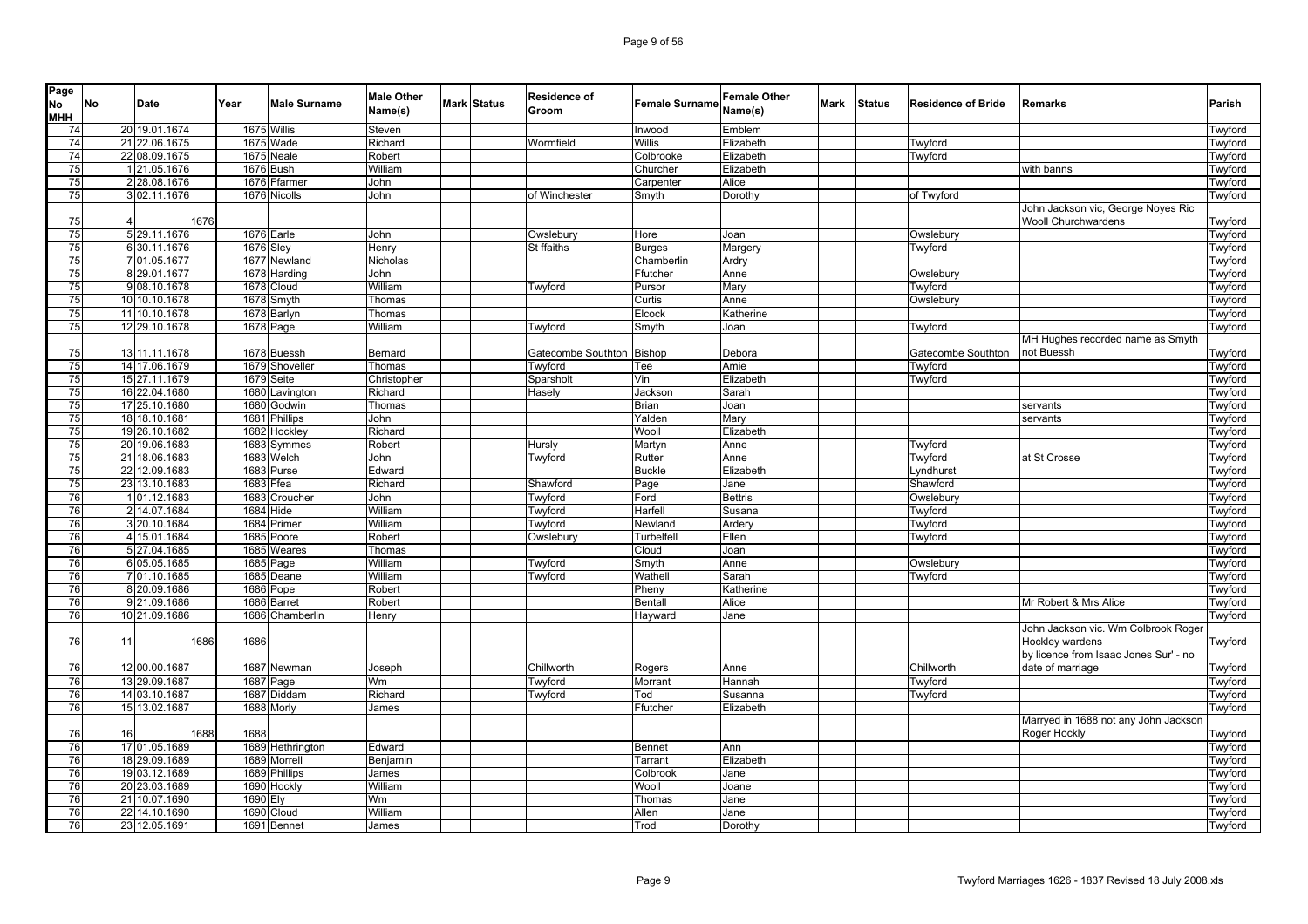#### Page 10 of 56

| Page<br>No<br><b>MHH</b> | <b>No</b>        | Witness -<br>Surname | <b>Witness</b><br><b>Christian Name</b> | <b>Mark</b> | Witness -<br>Surname | <b>Witness</b><br><b>Christian Name</b> | <b>Mark</b> | Witness -<br><b>Surname</b> | <b>Witness Christian</b><br>Name | Mark Parish        | Page<br>Parish | <b>Number</b><br>Register | <b>Vicar</b> | Banns | Fee paid $E$<br>s d |
|--------------------------|------------------|----------------------|-----------------------------------------|-------------|----------------------|-----------------------------------------|-------------|-----------------------------|----------------------------------|--------------------|----------------|---------------------------|--------------|-------|---------------------|
| 74                       | 20               |                      |                                         |             |                      |                                         |             |                             |                                  | Twyford            |                |                           |              |       |                     |
| 74                       | 21               |                      |                                         |             |                      |                                         |             |                             |                                  | Twyford            |                |                           |              |       |                     |
| 74                       | 22               |                      |                                         |             |                      |                                         |             |                             |                                  | Twyford            |                |                           |              |       |                     |
| 75                       | $\overline{1}$   |                      |                                         |             |                      |                                         |             |                             |                                  | Twyford            |                |                           |              |       |                     |
| 75                       | $\overline{2}$   |                      |                                         |             |                      |                                         |             |                             |                                  | Twyford            |                |                           |              |       |                     |
| 75                       | 3                |                      |                                         |             |                      |                                         |             |                             |                                  | Twyford            |                |                           |              |       |                     |
|                          |                  |                      |                                         |             |                      |                                         |             |                             |                                  |                    |                |                           |              |       |                     |
| 75                       | $\overline{4}$   |                      |                                         |             |                      |                                         |             |                             |                                  | Twyford            |                |                           |              |       |                     |
| $\frac{75}{75}$          | 5                |                      |                                         |             |                      |                                         |             |                             |                                  | Twyford            |                |                           |              |       |                     |
|                          | 6                |                      |                                         |             |                      |                                         |             |                             |                                  | Twyford            |                |                           |              |       |                     |
| 75                       | $\overline{7}$   |                      |                                         |             |                      |                                         |             |                             |                                  | Twyford            |                |                           |              |       |                     |
| 75                       | $\overline{8}$   |                      |                                         |             |                      |                                         |             |                             |                                  | Twyford            |                |                           |              |       |                     |
| 75                       | g                |                      |                                         |             |                      |                                         |             |                             |                                  | Twyford            |                |                           |              |       |                     |
| 75                       | 10               |                      |                                         |             |                      |                                         |             |                             |                                  | Twyford            |                |                           |              |       |                     |
| 75                       | 11               |                      |                                         |             |                      |                                         |             |                             |                                  | Twyford            |                |                           |              |       |                     |
| 75                       | 12               |                      |                                         |             |                      |                                         |             |                             |                                  | Twyford            |                |                           |              |       |                     |
|                          |                  |                      |                                         |             |                      |                                         |             |                             |                                  |                    |                |                           |              |       |                     |
| 75                       | 13               |                      |                                         |             |                      |                                         |             |                             |                                  | Twyford            |                |                           |              |       |                     |
| 75                       | 14               |                      |                                         |             |                      |                                         |             |                             |                                  | Twyford            |                |                           |              |       |                     |
| 75                       | 15               |                      |                                         |             |                      |                                         |             |                             |                                  | Twyford            |                |                           |              |       |                     |
| 75                       | 16               |                      |                                         |             |                      |                                         |             |                             |                                  | Twyford            |                |                           |              |       |                     |
| 75                       | 17               |                      |                                         |             |                      |                                         |             |                             |                                  | Twyford            |                |                           |              |       |                     |
| 75                       | 18               |                      |                                         |             |                      |                                         |             |                             |                                  | Twyford            |                |                           |              |       |                     |
| 75                       | 19               |                      |                                         |             |                      |                                         |             |                             |                                  | Twyford            |                |                           |              |       |                     |
| 75<br>75                 | 20<br>21         |                      |                                         |             |                      |                                         |             |                             |                                  | Twyford            |                |                           |              |       |                     |
| 75                       | 22               |                      |                                         |             |                      |                                         |             |                             |                                  | Twyford<br>Twyford |                |                           |              |       |                     |
| 75                       | 23               |                      |                                         |             |                      |                                         |             |                             |                                  | Twyford            |                |                           |              |       |                     |
| 76                       | $\overline{1}$   |                      |                                         |             |                      |                                         |             |                             |                                  | Twyford            |                |                           |              |       |                     |
| 76                       | $\overline{2}$   |                      |                                         |             |                      |                                         |             |                             |                                  | Twyford            |                |                           |              |       |                     |
| 76                       | 3                |                      |                                         |             |                      |                                         |             |                             |                                  | Twyford            |                |                           |              |       |                     |
| 76                       | $\overline{4}$   |                      |                                         |             |                      |                                         |             |                             |                                  | Twyford            |                |                           |              |       |                     |
| 76                       | $5 \overline{)}$ |                      |                                         |             |                      |                                         |             |                             |                                  | Twyford            |                |                           |              |       |                     |
| 76                       | 6                |                      |                                         |             |                      |                                         |             |                             |                                  | Twyford            |                |                           |              |       |                     |
| 76                       | $\overline{7}$   |                      |                                         |             |                      |                                         |             |                             |                                  | Twyford            |                |                           |              |       |                     |
| 76                       | 8                |                      |                                         |             |                      |                                         |             |                             |                                  | Twyford            |                |                           |              |       |                     |
| 76                       | $\overline{9}$   |                      |                                         |             |                      |                                         |             |                             |                                  | Twyford            |                |                           |              |       |                     |
| 76                       | 10               |                      |                                         |             |                      |                                         |             |                             |                                  | Twyford            |                |                           |              |       |                     |
| 76                       | 11               |                      |                                         |             |                      |                                         |             |                             |                                  | Twyford            |                |                           |              |       |                     |
| 76                       | 12               |                      |                                         |             |                      |                                         |             |                             |                                  | Twyford            |                |                           |              |       |                     |
| 76                       | 13               |                      |                                         |             |                      |                                         |             |                             |                                  | Twyford            |                |                           |              |       |                     |
| 76                       | 14               |                      |                                         |             |                      |                                         |             |                             |                                  | Twyford            |                |                           |              |       |                     |
| 76                       | 15               |                      |                                         |             |                      |                                         |             |                             |                                  | Twyford            |                |                           |              |       |                     |
| 76                       | 16               |                      |                                         |             |                      |                                         |             |                             |                                  | Twyford            |                |                           |              |       |                     |
| 76                       | 17               |                      |                                         |             |                      |                                         |             |                             |                                  | Twyford            |                |                           |              |       |                     |
| 76                       | 18               |                      |                                         |             |                      |                                         |             |                             |                                  | Twyford            |                |                           |              |       |                     |
| 76                       | 19               |                      |                                         |             |                      |                                         |             |                             |                                  | Twyford            |                |                           |              |       |                     |
| 76                       | 20               |                      |                                         |             |                      |                                         |             |                             |                                  | Twyford            |                |                           |              |       |                     |
| 76                       | 21               |                      |                                         |             |                      |                                         |             |                             |                                  | Twyford            |                |                           |              |       |                     |
| 76                       | 22               |                      |                                         |             |                      |                                         |             |                             |                                  | Twyford            |                |                           |              |       |                     |
| 76                       | 23               |                      |                                         |             |                      |                                         |             |                             |                                  | Twyford            |                |                           |              |       |                     |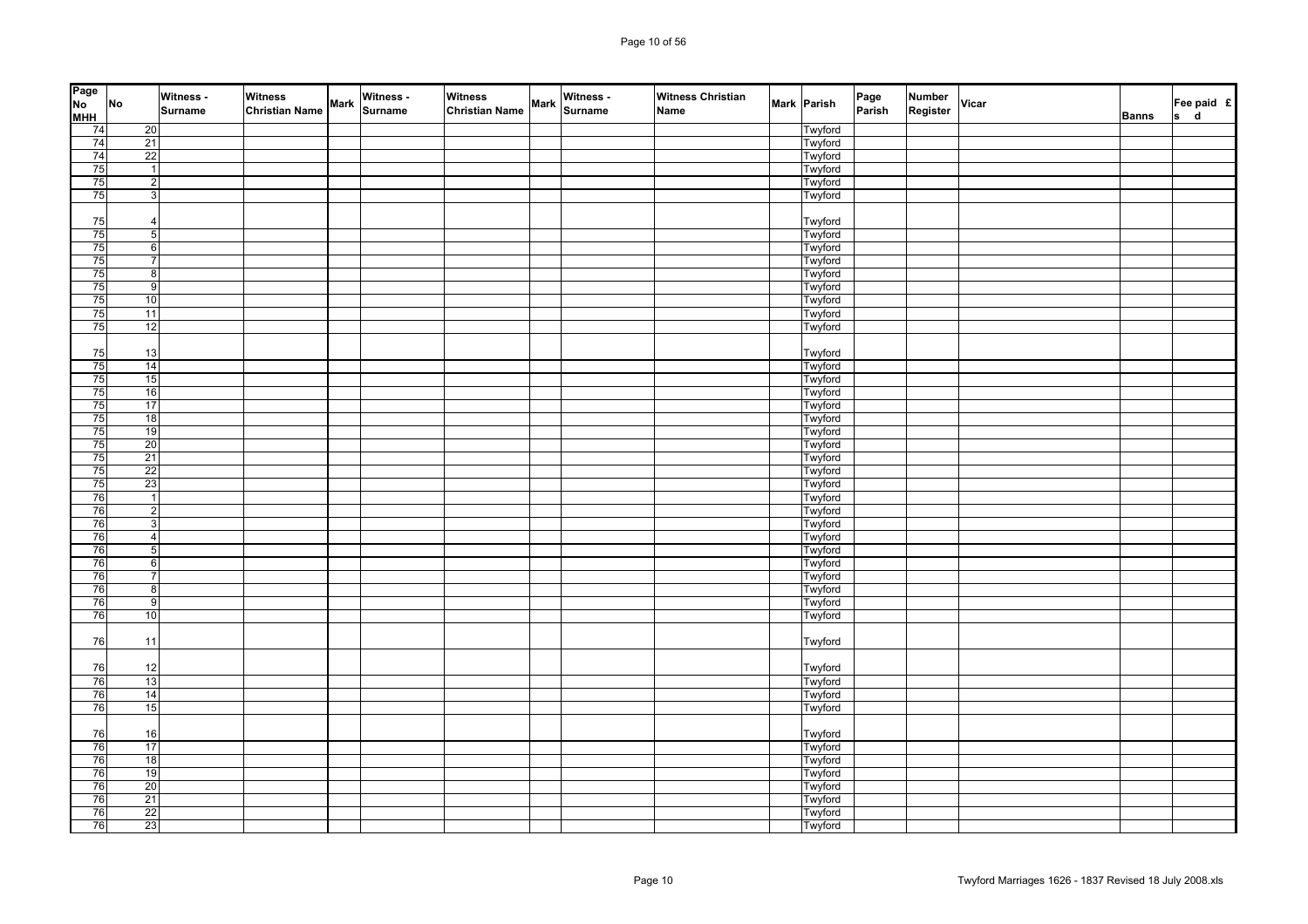| Page<br>No<br><b>MHH</b> | No | Date                           | Year                   | <b>Male Surname</b>          | <b>Male Other</b><br>Name(s) | <b>Mark Status</b> | Residence of<br>Groom       | <b>Female Surname</b> | <b>Female Other</b><br>Name(s) | Mark | Status | <b>Residence of Bride</b>   | <b>Remarks</b>                   | Parish             |
|--------------------------|----|--------------------------------|------------------------|------------------------------|------------------------------|--------------------|-----------------------------|-----------------------|--------------------------------|------|--------|-----------------------------|----------------------------------|--------------------|
| 76                       |    | 24 18.05.1691                  |                        | 1691 Hooker                  | Thomas                       |                    |                             | Ffrith                | Elizabeth                      |      |        |                             |                                  | Twyford            |
| 76                       |    | 25 05.10.1691                  |                        | 1691 Walter                  | William                      |                    |                             | Stout                 | Jane                           |      |        |                             |                                  | Twyford            |
| $\overline{77}$          |    | 1 10.04.1692                   |                        | 1692 Willis                  | Henry                        |                    | Martyr Worthy               | Rabnet                | Eliz                           |      |        | Twyford                     |                                  | Twyford            |
| 77                       |    | 2 20.04.1692                   |                        | 1692 Neale                   | Robert                       |                    | Twyford                     | Turner                | Elizabeth                      |      |        | Twyford                     |                                  | Twyford            |
| 77                       |    | 3 06.11.1692                   |                        | 1692 Wateridg                | John                         |                    | <b>Bp Waltham</b>           | Hockly                | Eliz                           |      | Wid    | Twyford                     |                                  | Twyford            |
| $\overline{77}$          |    | 4 09.02.1692                   |                        | 1693 Wadling                 | William                      |                    | Alresford                   | Davies                | Gerard                         |      |        | Twyford                     |                                  | Twyford            |
| $\overline{77}$          |    | 5 27.01.1692                   |                        | 1693 Diddam                  | Richard                      |                    | Twyford                     | Hunton                | Eleanor                        |      |        | Twyford                     |                                  | Twyford            |
| 77                       |    | 6 22.07.1693                   | 1693                   | Rossoter                     | William                      |                    | Boldre, forrest             | Colebrook             | Alice                          |      |        | Twyford                     |                                  | Twyford            |
| 77                       |    | 7 01.10.1693                   |                        | 1693 Hide                    | William                      |                    | Owslebury                   | Ffalkner              | Mary                           |      |        | Owslebury                   |                                  | Twyford            |
| 77                       |    | 8 31.10.1693                   |                        | 1693 Dummer                  | Stephen                      |                    | <b>Bp Stoke</b>             | Colebrook             | Ann                            |      |        | Twyford                     |                                  | Twyford            |
| 77<br>$\overline{77}$    |    | 9 09 09 1694<br>10 02.04.1695  |                        | 1694 Hawking<br>1695 Harfel  | Joseph<br>Robert             |                    | Upham                       | Moor                  | Susanna<br>Alice               |      |        | Ouslebury                   |                                  | Twyford            |
| $\overline{77}$          |    | 11 20.05.1695                  |                        | 1695 Edwards                 | Henry                        |                    | Twyford                     | Inwood                | Sarah                          |      |        | Twyford                     |                                  | Twyford<br>Twyford |
| 77                       |    | 12 13.01.1695                  |                        | 1696 Wooleridge              | William                      |                    | Ouslebury                   | Page                  | Joan                           |      |        | Ouslebury                   |                                  |                    |
| $\overline{77}$          |    | 13 19.07.1696                  |                        | 1696 Carpenter               | Richard                      |                    | North Stoneham<br>Ouslebury | Wareham<br>Hayward    | Judith                         |      |        | North Stoneham<br>Ouslebury |                                  | Twyford<br>Twyford |
|                          |    |                                |                        |                              |                              |                    |                             |                       |                                |      |        |                             |                                  |                    |
| 77                       |    | 14 19.10.1696                  |                        | 1696 Oades                   | Phillip                      |                    | of ye Soak in Winton Wool   |                       | Honour                         |      |        | Twyford                     | MH Hughes recorded name as Honor | Twyford            |
| $\overline{77}$          |    | 15 08.12.1696                  | 1696                   | Ffulkas                      | Alexander                    |                    | Winchester                  | Janes                 | Martha                         |      |        | Twyford                     |                                  | Twyford            |
| 77                       |    | 16 15.02.1696                  | $\overline{1697}$ Eyls |                              | Joseph                       |                    | Corhampton                  | Wool                  | Eleanor                        |      |        | Twyford                     |                                  | Twyford            |
| $\overline{77}$          |    | 17 01.08.1697                  |                        | 1697 Chandler                | Daniel                       |                    | Winton                      | Tarleron              | Elizabeth                      |      |        | Winton                      |                                  | Twyford            |
| 77                       |    | 18 10.11.1697                  | 1697                   | Houghton                     | Robert                       |                    | Durley                      | Prouting              | Elizabeth                      |      |        | <b>Bps Waltham</b>          |                                  | Twyford            |
|                          |    |                                |                        |                              |                              |                    | St Peter Chisul in ye       |                       |                                |      |        |                             |                                  |                    |
| 77                       |    | 19 28.07.1698                  |                        | 1698 Hellier                 | Richard                      |                    | Soak near Winton            | _awrence              | Ann                            |      |        | Twyford                     |                                  | Twyford            |
| $\overline{77}$          |    | 20 14.08.1698                  |                        | 1698 Reeves                  | Richard                      |                    | Winton                      | Cotton                | Susanna                        |      |        | Winton                      |                                  | Twyford            |
| $\overline{77}$          |    | 21 22.08.1698                  | 1698 King              |                              | William                      |                    | <b>Bp</b> Waltham           | Penford               | Ann                            |      |        | <b>Bp Waltham</b>           |                                  | Twyford            |
| 77                       |    | 22 02.10.1698                  |                        | 1698 Clark                   | David                        |                    | Winchester                  | Bean                  | Sarah                          |      |        | Twyford                     |                                  | Twyford            |
| 77                       |    | 23 10.10.1698                  |                        | 1698 Hyde                    | William                      |                    | Twyford                     | Cole                  | Ann                            |      |        | Twyford                     |                                  | Twyford            |
| 78                       |    | 1 21.11.1698                   |                        | 1698 Cordery                 | John                         |                    | Twyford                     | Colebrook             | Sarah                          |      |        | Twyford                     |                                  | Twyford            |
| 78                       |    | 2 21.09.1699                   |                        | 1699 Bear                    | Gilbert                      |                    | Winchester                  | James                 | Elizabeth                      |      |        | <b>Itchen Abbott</b>        | Mr Gilbert & Mrs Elizabeth       | Twyford            |
| 78                       |    | 3 21.09.1699                   |                        | 1699 Colson                  | William                      |                    | Winchester                  | Swan                  | Elizabeth                      |      |        | Winchester                  | Mr William & Mrs Elizabeth       | Twyford            |
|                          |    |                                |                        |                              |                              |                    | ye Soak near                |                       |                                |      |        |                             |                                  |                    |
| 78                       |    | 4 16.10.1699                   |                        | 1699 Smith                   | William                      |                    | Winchester                  | Cawt                  | Jane                           |      |        | Ouslebury                   |                                  | Twyford            |
|                          |    |                                |                        |                              |                              |                    | St Morrice Parish in        |                       |                                |      |        |                             |                                  |                    |
| 78                       |    | 5 02.11.1699                   |                        | 1699 Shapton                 | Gordon                       |                    | Winton                      | Sait                  | Eleanor                        |      |        | Twyford                     |                                  | Twyford            |
| 78                       |    | 6 10.03.1699                   |                        | 1670 Rumball                 | John                         |                    |                             | Marsh                 | Ann                            |      |        | Winton in the Soak          | John a Trooper                   | Twyford            |
| 78                       |    | 7 07.11.1700                   | 1700 Vin               |                              | William                      |                    | Twyford                     | Cuttler               | Katherine                      |      |        | Twyford                     | Yeoman - 0 - 2 - 6               | Twyford            |
| 78                       |    | 8 25.01.1700                   |                        | 1701 Bennet                  | James                        |                    |                             | Cousins               | Eliz                           |      |        |                             | Yeoman - 0 - 2 - 6               | Twyford            |
| 78                       |    | 9 20.10.1701                   |                        | 1701 Allen                   | Robt                         |                    | Twyford                     | <b>Stevens</b>        | Ann                            |      |        | Twyford                     | Yeoman - 0 - 2 - 6               | Twyford            |
| 78<br>78                 |    | 10 24.02.1701<br>11 14.10.1702 |                        | 1702 Wiltshire<br>1702 Birch | Charles                      |                    |                             | <b>Burgis</b>         | Dorothy                        |      |        |                             | $0 - 2 - 6$<br>$0 - 2 - 6$       | Twyford            |
| 78                       |    | 12 08 02 1702                  |                        | 1703 Grosesmith              | John<br>Robert               |                    |                             | Day<br>Toleson        | Martha<br>Martha               |      |        |                             |                                  | Twyford<br>Twyford |
| 78                       |    | 13 08.06.1703                  |                        | 1703 Churcher                | John                         |                    |                             | <b>Burril</b>         | Eliz                           |      |        |                             | $0 - 2 - 6$                      | Twyford            |
| 78                       |    | 14 05.10.1703                  |                        | 1703 Whale                   | Roger                        |                    |                             | Sims                  | Eliz                           |      |        |                             | $0 - 2 - 6$                      | Twyford            |
| 78                       |    | 15 06.10.1703                  |                        | 1703 Short                   | George                       |                    |                             | Foster                | Jane                           |      |        |                             | $0 - 2 - 6$                      | Twyford            |
| 78                       |    | 16 14.10.1703                  |                        | 1703 Denny                   | Roger                        |                    |                             | Sutton                | Eliz                           |      |        |                             | $0 - 2 - 6$                      | Twyford            |
| 78                       |    | 17 10.02.1703                  |                        | 1704 White                   | Francis                      |                    |                             | Newman                | Jane                           |      |        |                             | $0 - 2 - 6$                      | Twyford            |
| 78                       |    | 18 03.09.1704                  |                        | 1704 Rukes                   | Thomas                       |                    |                             | Cousens               | Eliz                           |      |        |                             | $0 - 2 - 6$                      | Twyford            |
| 78                       |    | 19 13.10.1704                  |                        | 1704 Page                    | Edward                       |                    |                             | Mansbridge            | Sarah                          |      |        |                             | $0 - 2 - 6$                      | Twyford            |
| 78                       |    | 20 17.11.1704                  |                        | 1704 Blake                   | Richard                      |                    |                             | Cawte                 | Mary                           |      |        |                             | $0 - 2 - 6$                      | Twyford            |
| 78                       |    | 21 21.11.1704                  |                        | 1704 Handicote               | Joseph                       |                    |                             | Smith                 | Jane                           |      |        |                             | $0 - 2 - 6$                      | Twyford            |
| 78                       |    | 22 15.12.1704                  |                        | 1704 Hewlet                  | John                         |                    |                             | Colebrooke            | Hannah                         |      |        |                             | $0 - 2 - 6$                      | Twyford            |
| 78                       |    | 23 31.03.1705                  |                        | 1705 Parker                  | Thomas                       |                    |                             | Newman                | Mary                           |      |        |                             | $0 - 2 - 6$                      | Twyford            |
| 78                       |    | 24 17.05.1705                  |                        | 1705 Glaspole                | John                         |                    |                             | Over                  | Anne                           |      |        |                             | $0 - 2 - 6$                      | Twyford            |
| 78                       |    | 25 01.11.1705                  |                        | 1705 Glaspole                | Wm                           |                    |                             | Cawte                 | Anne                           |      |        |                             | $0 - 2 - 6$                      | Twyford            |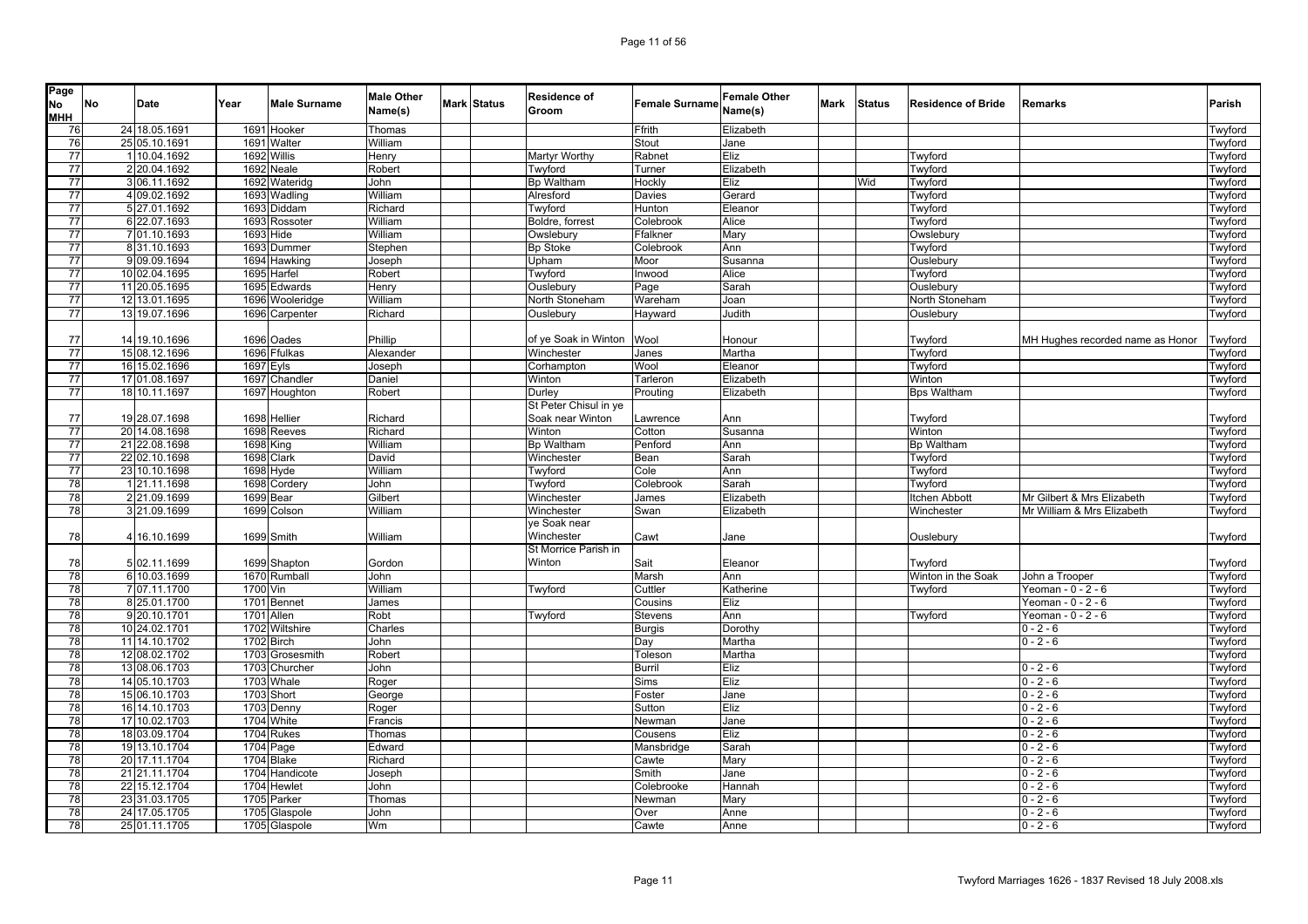#### Page 12 of 56

| Page<br>No<br><b>MHH</b> | No               | Witness -<br>Surname | <b>Witness</b><br><b>Christian Name</b> | Mark | Witness -<br>Surname | <b>Witness</b><br><b>Christian Name</b> | <b>Mark</b> | Witness -<br><b>Surname</b> | <b>Witness Christian</b><br><b>Name</b> | Mark Parish        | Page<br>Parish | Number<br>Register | Vicar | <b>Banns</b> | Fee paid £<br>s —<br>$\mathbf d$ |
|--------------------------|------------------|----------------------|-----------------------------------------|------|----------------------|-----------------------------------------|-------------|-----------------------------|-----------------------------------------|--------------------|----------------|--------------------|-------|--------------|----------------------------------|
| 76                       | 24               |                      |                                         |      |                      |                                         |             |                             |                                         | Twyford            |                |                    |       |              |                                  |
| 76                       | 25               |                      |                                         |      |                      |                                         |             |                             |                                         | Twyford            |                |                    |       |              |                                  |
| 77                       | $\overline{1}$   |                      |                                         |      |                      |                                         |             |                             |                                         | Twyford            |                |                    |       |              |                                  |
| 77                       | $\overline{2}$   |                      |                                         |      |                      |                                         |             |                             |                                         | Twyford            |                |                    |       |              |                                  |
| 77                       | 3                |                      |                                         |      |                      |                                         |             |                             |                                         | Twyford            |                |                    |       |              |                                  |
| 77                       | $\overline{4}$   |                      |                                         |      |                      |                                         |             |                             |                                         | Twyford            |                |                    |       |              |                                  |
| 77                       | $5 \overline{)}$ |                      |                                         |      |                      |                                         |             |                             |                                         | Twyford            |                |                    |       |              |                                  |
| 77                       | 6                |                      |                                         |      |                      |                                         |             |                             |                                         | Twyford            |                |                    |       |              |                                  |
| 77                       | $\overline{7}$   |                      |                                         |      |                      |                                         |             |                             |                                         | Twyford            |                |                    |       |              |                                  |
| 77                       | 8                |                      |                                         |      |                      |                                         |             |                             |                                         | Twyford            |                |                    |       |              |                                  |
| 77                       | 9                |                      |                                         |      |                      |                                         |             |                             |                                         | Twyford            |                |                    |       |              |                                  |
| 77                       | 10               |                      |                                         |      |                      |                                         |             |                             |                                         | Twyford            |                |                    |       |              |                                  |
| 77                       | 11               |                      |                                         |      |                      |                                         |             |                             |                                         | Twyford            |                |                    |       |              |                                  |
| 77                       | 12               |                      |                                         |      |                      |                                         |             |                             |                                         | Twyford            |                |                    |       |              |                                  |
| 77                       | 13               |                      |                                         |      |                      |                                         |             |                             |                                         | Twyford            |                |                    |       |              |                                  |
|                          |                  |                      |                                         |      |                      |                                         |             |                             |                                         |                    |                |                    |       |              |                                  |
| 77                       | 14               |                      |                                         |      |                      |                                         |             |                             |                                         | Twyford            |                |                    |       |              |                                  |
| 77                       | 15               |                      |                                         |      |                      |                                         |             |                             |                                         | Twyford            |                |                    |       |              |                                  |
| 77                       | 16               |                      |                                         |      |                      |                                         |             |                             |                                         | Twyford            |                |                    |       |              |                                  |
| 77                       | 17               |                      |                                         |      |                      |                                         |             |                             |                                         | Twyford            |                |                    |       |              |                                  |
| 77                       | 18               |                      |                                         |      |                      |                                         |             |                             |                                         | Twyford            |                |                    |       |              |                                  |
|                          |                  |                      |                                         |      |                      |                                         |             |                             |                                         |                    |                |                    |       |              |                                  |
| 77                       | 19               |                      |                                         |      |                      |                                         |             |                             |                                         | Twyford            |                |                    |       |              |                                  |
| 77                       | 20               |                      |                                         |      |                      |                                         |             |                             |                                         | Twyford            |                |                    |       |              |                                  |
| 77                       | 21               |                      |                                         |      |                      |                                         |             |                             |                                         | Twyford            |                |                    |       |              |                                  |
| 77                       | 22               |                      |                                         |      |                      |                                         |             |                             |                                         | Twyford            |                |                    |       |              |                                  |
| 77                       | 23               |                      |                                         |      |                      |                                         |             |                             |                                         | Twyford            |                |                    |       |              |                                  |
| 78                       | $\mathbf{1}$     |                      |                                         |      |                      |                                         |             |                             |                                         | Twyford            |                |                    |       |              |                                  |
| 78                       | $\overline{2}$   |                      |                                         |      |                      |                                         |             |                             |                                         | Twyford            |                |                    |       |              |                                  |
| 78                       | 3                |                      |                                         |      |                      |                                         |             |                             |                                         | Twyford            |                |                    |       |              |                                  |
|                          |                  |                      |                                         |      |                      |                                         |             |                             |                                         |                    |                |                    |       |              |                                  |
| 78                       | 4                |                      |                                         |      |                      |                                         |             |                             |                                         | Twyford            |                |                    |       |              |                                  |
|                          |                  |                      |                                         |      |                      |                                         |             |                             |                                         |                    |                |                    |       |              |                                  |
| 78<br>78                 | 5<br>6           |                      |                                         |      |                      |                                         |             |                             |                                         | Twyford<br>Twyford |                |                    |       |              |                                  |
| 78                       | $\overline{7}$   |                      |                                         |      |                      |                                         |             |                             |                                         | Twyford            |                |                    |       |              |                                  |
| 78                       | 8                |                      |                                         |      |                      |                                         |             |                             |                                         | Twyford            |                |                    |       |              |                                  |
| 78                       | $\overline{9}$   |                      |                                         |      |                      |                                         |             |                             |                                         | Twyford            |                |                    |       |              |                                  |
| 78                       | 10               |                      |                                         |      |                      |                                         |             |                             |                                         | Twyford            |                |                    |       |              |                                  |
| 78                       | 11               |                      |                                         |      |                      |                                         |             |                             |                                         | Twyford            |                |                    |       |              |                                  |
| 78                       | 12               |                      |                                         |      |                      |                                         |             |                             |                                         | Twyford            |                |                    |       |              |                                  |
| 78                       | 13               |                      |                                         |      |                      |                                         |             |                             |                                         | Twyford            |                |                    |       |              |                                  |
| 78                       | 14               |                      |                                         |      |                      |                                         |             |                             |                                         | Twyford            |                |                    |       |              |                                  |
| 78                       | 15               |                      |                                         |      |                      |                                         |             |                             |                                         | Twyford            |                |                    |       |              |                                  |
| 78                       | 16               |                      |                                         |      |                      |                                         |             |                             |                                         | Twyford            |                |                    |       |              |                                  |
| 78                       | 17               |                      |                                         |      |                      |                                         |             |                             |                                         | Twyford            |                |                    |       |              |                                  |
| 78                       | 18               |                      |                                         |      |                      |                                         |             |                             |                                         | Twyford            |                |                    |       |              |                                  |
| 78                       | 19               |                      |                                         |      |                      |                                         |             |                             |                                         | Twyford            |                |                    |       |              |                                  |
| 78                       | 20               |                      |                                         |      |                      |                                         |             |                             |                                         | Twyford            |                |                    |       |              |                                  |
| 78                       | 21               |                      |                                         |      |                      |                                         |             |                             |                                         | Twyford            |                |                    |       |              |                                  |
| 78                       | 22               |                      |                                         |      |                      |                                         |             |                             |                                         | Twyford            |                |                    |       |              |                                  |
| 78                       | 23               |                      |                                         |      |                      |                                         |             |                             |                                         | Twyford            |                |                    |       |              |                                  |
| 78                       | 24               |                      |                                         |      |                      |                                         |             |                             |                                         | Twyford            |                |                    |       |              |                                  |
| 78                       | 25               |                      |                                         |      |                      |                                         |             |                             |                                         | Twyford            |                |                    |       |              |                                  |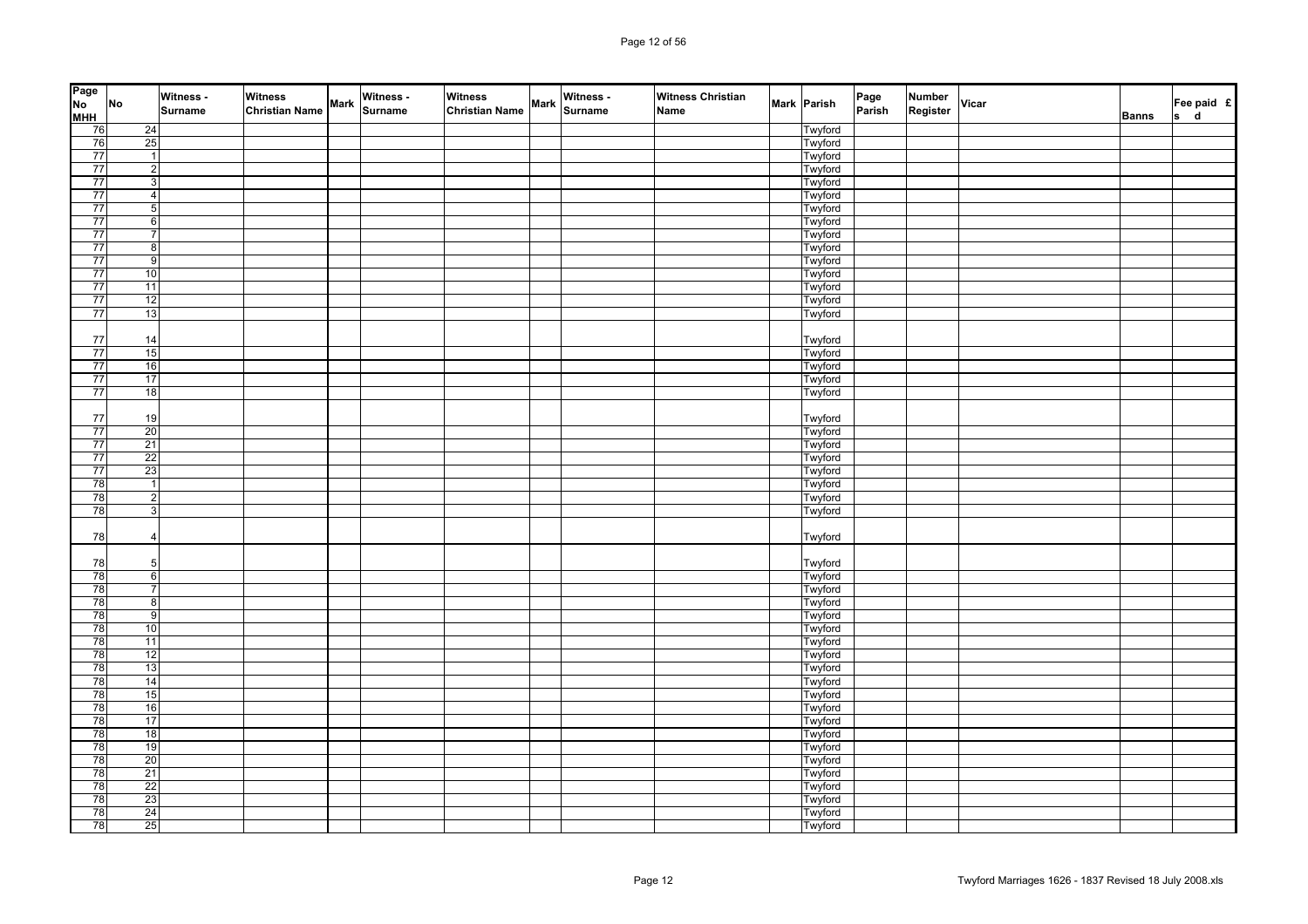| Page<br>No<br>мнн | No | Date                           | Year             | <b>Male Surname</b>           | <b>Male Other</b><br>Name(s) | <b>Mark Status</b> | Residence of<br>Groom | <b>Female Surname</b> | <b>Female Other</b><br>Name(s) | Mark | <b>Status</b> | <b>Residence of Bride</b> | Remarks                        | Parish             |
|-------------------|----|--------------------------------|------------------|-------------------------------|------------------------------|--------------------|-----------------------|-----------------------|--------------------------------|------|---------------|---------------------------|--------------------------------|--------------------|
| 78                |    | 26 21.06.1706                  |                  | 1706 Coles                    | John                         |                    |                       | Joslin                | Anne                           |      |               |                           | $0 - 2 - 6$                    | Twyford            |
| 78                |    | 27 20.08.1796                  |                  | 1706 Mildmay                  | Humphrey                     |                    |                       | (Mildmay)             | Letitia                        |      |               |                           |                                | Twyford            |
| 78                |    | 28 10.10.1706                  |                  | 1706 Farmer                   | Stephen                      |                    |                       | Farmer)               | Mary                           |      |               |                           |                                | Twyford            |
| 78                |    | 29 23.10.1706                  |                  | 1706 Kircher?                 | John                         |                    |                       | Barlin                | Martha                         |      |               |                           |                                | Twyford            |
| 78                |    | 30 29.10.1706                  |                  | 1706 Lovelock                 | John                         |                    |                       | Gates                 | Anne                           |      |               |                           |                                | Twyford            |
| 78                |    | 31 04.11.1706                  |                  | 1706 Barlin                   | Thomas                       |                    |                       | Smyth                 | Joan                           |      |               |                           |                                | Twyford            |
| 78                |    | 32 08.11.1706                  |                  | 1706 Cawte                    | Francis                      |                    |                       | Glaspole              | Eliz                           |      |               |                           |                                | Twyford            |
| 78                |    | 33 27.12.1706                  |                  | 1706 Smyth                    | Wm                           |                    |                       | <b>Bates</b>          | Mary                           |      |               |                           |                                | Twyford            |
| 78                |    | 34 22.01.1706                  |                  | 1707 Bright                   | Dr.                          |                    |                       | Haughton              | Anne                           |      |               |                           |                                | Twyford            |
| 78                |    | 35 20.04.1707                  | <b>1707 Hall</b> |                               | Charles                      |                    |                       | Wake                  | Jane                           |      |               |                           |                                | Twyford            |
| 78                |    | 36 23.04.1707                  |                  | 1707 Wake                     | John                         |                    |                       | Young                 | Joan                           |      |               |                           |                                | Twyford            |
| 78                |    | 37 29.06.1707                  |                  | 1707 Hoare<br>1707 Waller     | John                         |                    |                       | Panel                 | Mary                           |      |               |                           |                                | Twyford            |
| 79<br>79          |    | 131.07.1707                    |                  |                               | Abraham                      |                    |                       | <b>Bates</b>          | Anne                           |      |               |                           |                                | Twyford            |
| 79                |    | 2 30.09.1707<br>3 15.10.1707   |                  | 1707 Newland<br>1707 Hunt     | Edward<br>John               |                    |                       | Noise<br>Reynolds     | Mary<br>Anne                   |      |               |                           |                                | Twyford<br>Twyford |
| 79                |    | 4 19.10.1707                   |                  | 1707 James                    | Arthur                       |                    |                       | Kent                  | Sarah                          |      |               |                           |                                | Twyford            |
| 79                |    | 5 21.10.1707                   |                  | 1707 Chandler                 | William                      |                    |                       | Wright                | Mary                           |      |               |                           |                                | Twyford            |
| 79                |    | 6 27.10.1707                   | 1707             | Sharpe                        | James                        |                    |                       | White                 | Anne                           |      |               |                           |                                | Twyford            |
| 79                |    | 7 29.10.1707                   |                  | 1707 Annell                   | Wm                           |                    |                       | Gregory               | Joan                           |      |               |                           |                                | Twyford            |
| 79                |    | 8 19.11.1707                   |                  | 1707 Cawte                    | John                         |                    |                       | Glaspole              | Martha                         |      |               |                           |                                | Twyford            |
| 79                |    | 9 04.05.1708                   |                  | 1708 Keath                    | John                         |                    |                       | Wake                  | Sarah                          |      |               |                           |                                | Twyford            |
| 79                |    | 10 01.07.1708                  |                  | 1708 Steel(?)                 | Richard                      |                    |                       | Walker                | Mary                           |      |               |                           |                                | Twyford            |
| 79                |    | 11 26.09.1708                  |                  | 1708 Parker                   | Thomas                       |                    |                       | Sone                  | Mary                           |      |               |                           |                                | Twyford            |
| 79                |    | 12 04.10.1708                  |                  | 1708 Green                    | John                         |                    |                       | Carter                | Mary                           |      |               |                           |                                | Twyford            |
| 79                |    | 13 05.10.1708                  |                  | 1708 Reynolds                 | Francis                      |                    |                       | Wake                  | Rose?                          |      |               |                           |                                | Twyford            |
| 79                |    | 14 07.10.1708                  |                  | 1708 Wild                     | John                         |                    |                       | <b>Matthews</b>       | Mary                           |      |               |                           |                                | Twyford            |
| 79                |    | 15 12.10.1708                  |                  | 1708 Glaspole                 | Thomas                       |                    |                       | Champ                 | Mary                           |      |               |                           |                                | Twyford            |
| 79                |    | 16 01.11.1708                  |                  | 1708 Hooker                   | John                         |                    |                       | Hoare                 | Katherine                      |      |               |                           |                                | Twyford            |
| 79                |    | 17 20.02.1708                  |                  | 1709 Oram                     | Tho                          |                    |                       | Appleton              | Dorothy                        |      |               |                           |                                | Twyford            |
| 79                |    | 18 20.08.1709                  |                  | 1709 Douglass                 | James                        |                    |                       | Skeats                | Mary                           |      |               |                           |                                | Twyford            |
| 79                |    | 19 09.10.1709                  |                  | 1709 Andrews                  | Nicholas                     |                    |                       | Gardner               | Anne                           |      |               |                           |                                | Twyford            |
| 79                |    | 20 13.11.1709                  | 1709 Hall        |                               | Tho                          |                    |                       | Beane                 | Eliz                           |      |               |                           |                                | Twyford            |
| 79                |    | 21 25.11.1709                  |                  | 1709 Churcher                 | Wm                           |                    |                       | Smyth                 | Lydia                          |      |               |                           |                                | Twyford            |
| 79                |    | 22 26.01.1709                  |                  | 1710 Cousins                  | Tho                          |                    |                       | Skinner               | Jane                           |      |               |                           |                                | Twyford            |
| 79                |    | 23 20.02.1709                  |                  | 1710 Kent                     | Richard                      |                    |                       | Bandicote             | Joanna                         |      |               |                           |                                | Twyford            |
| 79                | 24 | 1710                           | 1710             |                               |                              |                    |                       |                       |                                |      |               |                           | No entries                     | Twyford            |
| 79                |    | 25 30.04.1711                  |                  | 1711 Bulbeck                  | John                         |                    |                       | Heath                 | Mary                           |      |               |                           |                                | Twyford            |
| 79                |    | 26 27.05.1711                  |                  | 1711 Hooker                   | John                         |                    |                       | Smyth                 | Sarah                          |      |               |                           |                                | Twyford            |
| 79                |    | 27 12.06.1711                  |                  | 1711 Browning                 | John                         |                    |                       | Smyth                 | Anne                           |      |               |                           |                                | Twyford            |
| 79                |    | 28 23.07.1711                  |                  | 1711 Carter                   | Richard                      |                    |                       | Peckham               | Hannah                         |      |               |                           |                                | Twyford            |
| 79                |    | 29 24.09.1711                  |                  | 1711 Hockley                  | William                      |                    |                       | Abraham               | Sarah                          |      |               |                           |                                | Twyford            |
| 79                |    | 30 10.10.1711                  |                  | 1711 Grey                     | Richard                      |                    |                       | Robinson              | Dorothy                        |      |               |                           |                                | Twyford            |
| 79                |    | 31 29.11.1711                  |                  | 1711 Miller                   | Ralph                        |                    |                       | Smith                 | Martha                         |      |               |                           |                                | Twyford            |
| 79                |    | 32 14.02.1711                  |                  | 1712 Hunt                     | Wm                           |                    |                       | Glaspole              | Frances                        |      |               |                           |                                | Twyford            |
| 79<br>79          |    | 33 02.10.1712<br>34 27.11.1712 |                  | 1712 Bardsley<br>1712 Collins | Rich<br>John                 |                    |                       | <b>Nalker</b>         | Jane                           |      |               |                           |                                | Twyford            |
| 79                |    | 35 15.01.1712                  |                  | 1713 Coward                   | William                      |                    |                       | Coomes<br>Peirse      | Jane<br>Martha                 |      |               |                           |                                | Twyford<br>Twyford |
| 79                | 36 | 1712                           | 1712             |                               |                              |                    |                       |                       |                                |      |               |                           | (End of Marriages in Volume 1) | Twyford            |
| 80                |    | 1 19.04.1713                   |                  | 1713 Wiltshire                | Henry                        |                    |                       | Clarige               | Hannah                         |      |               |                           |                                | Twyford            |
| 80                |    | 2 07.06.1713                   |                  | 1713 Perry                    | Robert                       |                    |                       | Carter                | Mary                           |      |               |                           |                                | Twyford            |
| 80                |    | 3 14.06.1713                   |                  | 1713 Dove (Dore)              | John                         |                    |                       | Cooke                 | Anne                           |      |               |                           |                                | Twyford            |
| 80                |    | 4 18.09.1713                   |                  | 1713 Lovelock                 | Wm                           |                    |                       | Waves (Warn)          | Anne                           |      |               |                           |                                | Twyford            |
| 80                |    | 5 08.10.1713                   |                  | 1713 Cook                     | John                         |                    |                       | Cawte                 | Katherine                      |      |               |                           |                                | Twyford            |
| 80                |    | 6 11.10.1713                   |                  | 1713 Morrant                  | William                      |                    |                       | Matthews              | Jane                           |      |               |                           |                                | Twyford            |
|                   |    |                                |                  |                               |                              |                    |                       |                       |                                |      |               |                           |                                |                    |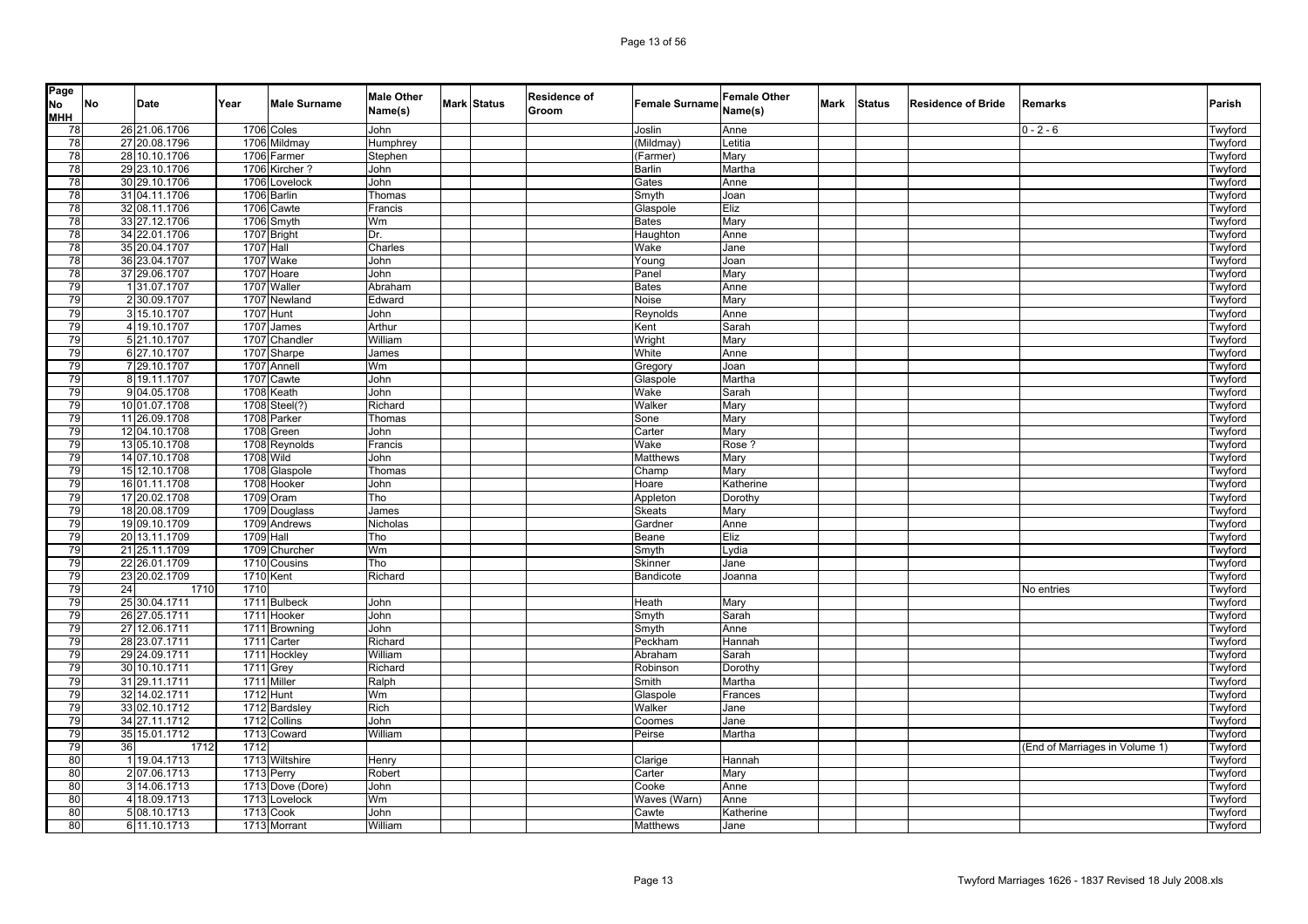#### Page 14 of 56

| Page<br>No<br><b>MHH</b> | No             | Witness -<br><b>Surname</b> | Witness<br><b>Christian Name</b> | <b>Mark</b> | Witness -<br><b>Surname</b> | <b>Witness</b><br><b>Christian Name</b> | <b>Mark</b> | Witness -<br>Surname | <b>Witness Christian</b><br>Name | Mark Parish        | Page<br>Parish | <b>Number</b><br>Register | <b>Vicar</b> | Banns | Fee paid $\mathbf{E}$<br>s d |
|--------------------------|----------------|-----------------------------|----------------------------------|-------------|-----------------------------|-----------------------------------------|-------------|----------------------|----------------------------------|--------------------|----------------|---------------------------|--------------|-------|------------------------------|
| 78                       | 26             |                             |                                  |             |                             |                                         |             |                      |                                  | Twyford            |                |                           |              |       |                              |
| 78                       | 27             |                             |                                  |             |                             |                                         |             |                      |                                  | Twyford            |                |                           |              |       |                              |
| 78                       | 28             |                             |                                  |             |                             |                                         |             |                      |                                  | Twyford            |                |                           |              |       |                              |
| 78                       | 29             |                             |                                  |             |                             |                                         |             |                      |                                  | Twyford            |                |                           |              |       |                              |
| 78                       | 30             |                             |                                  |             |                             |                                         |             |                      |                                  | Twyford            |                |                           |              |       |                              |
| 78                       | 31             |                             |                                  |             |                             |                                         |             |                      |                                  | Twyford            |                |                           |              |       |                              |
| 78                       | 32             |                             |                                  |             |                             |                                         |             |                      |                                  | Twyford            |                |                           |              |       |                              |
| 78                       | 33             |                             |                                  |             |                             |                                         |             |                      |                                  | Twyford            |                |                           |              |       |                              |
| 78                       | 34             |                             |                                  |             |                             |                                         |             |                      |                                  | Twyford            |                |                           |              |       |                              |
| 78                       | 35             |                             |                                  |             |                             |                                         |             |                      |                                  | Twyford            |                |                           |              |       |                              |
| 78                       | 36             |                             |                                  |             |                             |                                         |             |                      |                                  | Twyford            |                |                           |              |       |                              |
| 78                       | 37             |                             |                                  |             |                             |                                         |             |                      |                                  | Twyford            |                |                           |              |       |                              |
| 79                       | $\overline{1}$ |                             |                                  |             |                             |                                         |             |                      |                                  | Twyford            |                |                           |              |       |                              |
| 79                       | $\overline{2}$ |                             |                                  |             |                             |                                         |             |                      |                                  | Twyford            |                |                           |              |       |                              |
| 79                       | 3 <sup>1</sup> |                             |                                  |             |                             |                                         |             |                      |                                  | Twyford            |                |                           |              |       |                              |
| 79                       | $\overline{4}$ |                             |                                  |             |                             |                                         |             |                      |                                  | Twyford            |                |                           |              |       |                              |
| 79                       | 5              |                             |                                  |             |                             |                                         |             |                      |                                  | Twyford            |                |                           |              |       |                              |
| 79                       | 6              |                             |                                  |             |                             |                                         |             |                      |                                  | Twyford            |                |                           |              |       |                              |
| 79                       | $\overline{7}$ |                             |                                  |             |                             |                                         |             |                      |                                  | Twyford            |                |                           |              |       |                              |
| 79                       | 8              |                             |                                  |             |                             |                                         |             |                      |                                  | Twyford            |                |                           |              |       |                              |
| 79                       | 9              |                             |                                  |             |                             |                                         |             |                      |                                  | Twyford            |                |                           |              |       |                              |
| 79                       | 10             |                             |                                  |             |                             |                                         |             |                      |                                  | Twyford            |                |                           |              |       |                              |
| 79                       | 11             |                             |                                  |             |                             |                                         |             |                      |                                  | Twyford            |                |                           |              |       |                              |
| 79                       | 12             |                             |                                  |             |                             |                                         |             |                      |                                  | Twyford            |                |                           |              |       |                              |
| 79                       | 13             |                             |                                  |             |                             |                                         |             |                      |                                  | Twyford            |                |                           |              |       |                              |
| 79                       | 14             |                             |                                  |             |                             |                                         |             |                      |                                  | Twyford            |                |                           |              |       |                              |
| 79                       | 15<br>16       |                             |                                  |             |                             |                                         |             |                      |                                  | Twyford            |                |                           |              |       |                              |
| 79<br>79                 | 17             |                             |                                  |             |                             |                                         |             |                      |                                  | Twyford<br>Twyford |                |                           |              |       |                              |
| 79                       | 18             |                             |                                  |             |                             |                                         |             |                      |                                  | Twyford            |                |                           |              |       |                              |
| 79                       | 19             |                             |                                  |             |                             |                                         |             |                      |                                  | Twyford            |                |                           |              |       |                              |
| 79                       | 20             |                             |                                  |             |                             |                                         |             |                      |                                  | Twyford            |                |                           |              |       |                              |
| 79                       | 21             |                             |                                  |             |                             |                                         |             |                      |                                  | Twyford            |                |                           |              |       |                              |
| 79                       | 22             |                             |                                  |             |                             |                                         |             |                      |                                  | Twyford            |                |                           |              |       |                              |
| 79                       | 23             |                             |                                  |             |                             |                                         |             |                      |                                  | Twyford            |                |                           |              |       |                              |
| 79                       | 24             |                             |                                  |             |                             |                                         |             |                      |                                  | Twyford            |                |                           |              |       |                              |
| 79                       | 25             |                             |                                  |             |                             |                                         |             |                      |                                  | Twyford            |                |                           |              |       |                              |
| 79                       | 26             |                             |                                  |             |                             |                                         |             |                      |                                  | Twyford            |                |                           |              |       |                              |
| 79                       | 27             |                             |                                  |             |                             |                                         |             |                      |                                  | Twyford            |                |                           |              |       |                              |
| 79                       | 28             |                             |                                  |             |                             |                                         |             |                      |                                  | Twyford            |                |                           |              |       |                              |
| 79                       | 29             |                             |                                  |             |                             |                                         |             |                      |                                  | Twyford            |                |                           |              |       |                              |
| 79                       | 30             |                             |                                  |             |                             |                                         |             |                      |                                  | Twyford            |                |                           |              |       |                              |
| 79                       | 31             |                             |                                  |             |                             |                                         |             |                      |                                  | Twyford            |                |                           |              |       |                              |
| 79                       | 32             |                             |                                  |             |                             |                                         |             |                      |                                  | Twyford            |                |                           |              |       |                              |
| 79                       | 33             |                             |                                  |             |                             |                                         |             |                      |                                  | Twyford            |                |                           |              |       |                              |
| 79                       | 34             |                             |                                  |             |                             |                                         |             |                      |                                  | Twyford            |                |                           |              |       |                              |
| 79                       | 35             |                             |                                  |             |                             |                                         |             |                      |                                  | Twyford            |                |                           |              |       |                              |
| 79                       | 36             |                             |                                  |             |                             |                                         |             |                      |                                  | Twyford            |                |                           |              |       |                              |
| 80                       | 1              |                             |                                  |             |                             |                                         |             |                      |                                  | Twyford            |                |                           |              |       |                              |
| 80                       | $\overline{2}$ |                             |                                  |             |                             |                                         |             |                      |                                  | Twyford            |                |                           |              |       |                              |
| 80                       | 3 <sup>1</sup> |                             |                                  |             |                             |                                         |             |                      |                                  | Twyford            |                |                           |              |       |                              |
| 80                       | $\overline{4}$ |                             |                                  |             |                             |                                         |             |                      |                                  | Twyford            |                |                           |              |       |                              |
| 80                       | 5              |                             |                                  |             |                             |                                         |             |                      |                                  | Twyford            |                |                           |              |       |                              |
| 80                       | 6              |                             |                                  |             |                             |                                         |             |                      |                                  | Twyford            |                |                           |              |       |                              |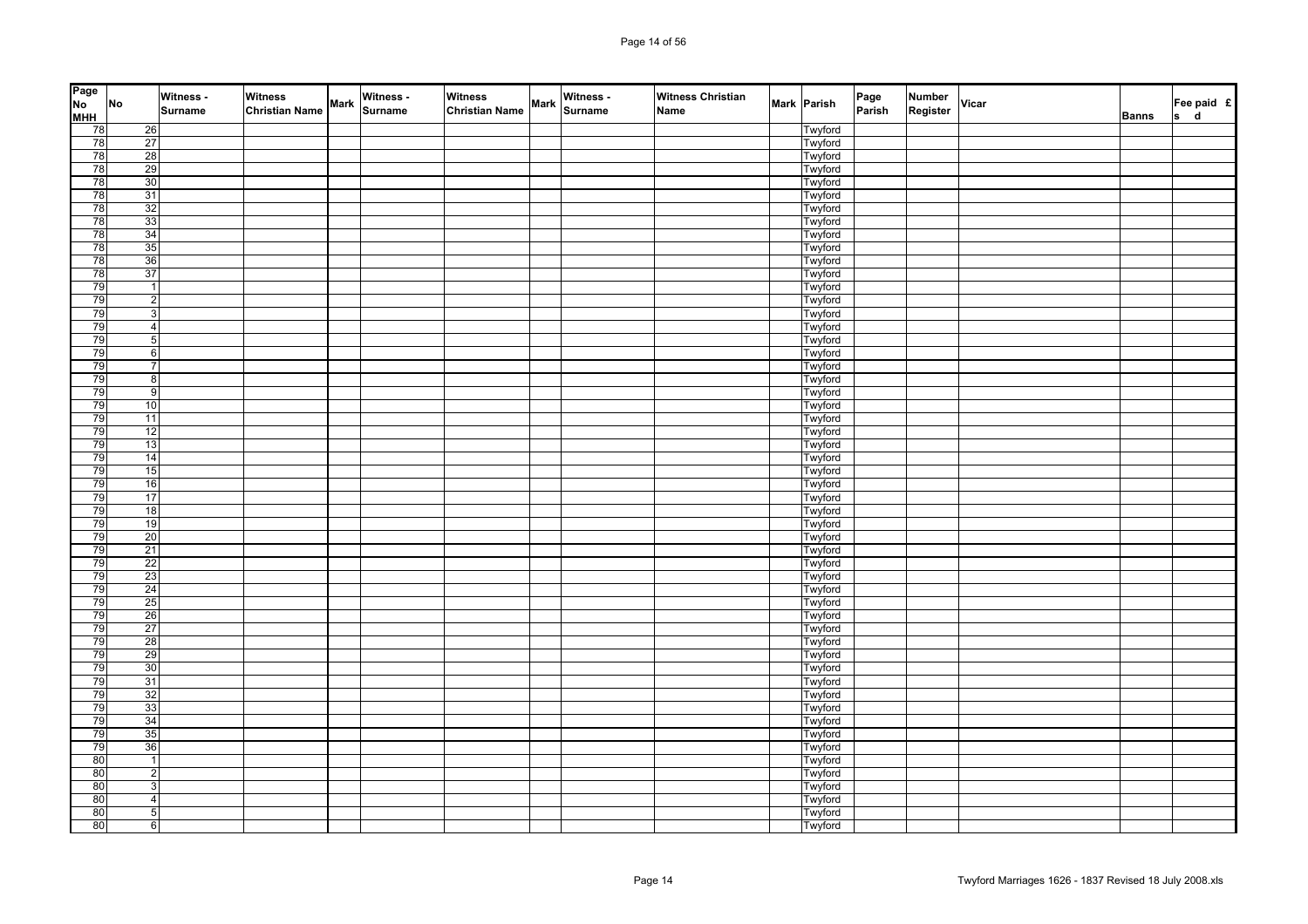| Page<br>No<br>Імнн | No | Date                           | Year        | <b>Male Surname</b>                      | <b>Male Other</b><br>Name(s) | <b>Mark Status</b> | Residence of<br>Groom | <b>Female Surname</b> | <b>Female Other</b><br>Name(s) | Mark | <b>Status</b> | <b>Residence of Bride</b> | Remarks | Parish             |
|--------------------|----|--------------------------------|-------------|------------------------------------------|------------------------------|--------------------|-----------------------|-----------------------|--------------------------------|------|---------------|---------------------------|---------|--------------------|
| 80                 |    | 7 20.10.1713                   |             | 1713 Freswater                           | John                         |                    |                       | Skinner               | Sarah                          |      |               |                           |         | Twyford            |
| 80                 |    | 8 21.12.1713                   |             | $\overline{1713}$ Cawte                  | John                         |                    |                       | Cawte                 | Marv                           |      |               |                           |         | Twyford            |
| 80                 |    | 9 05 04 1714                   |             | 1714 Barlin                              | Andrew                       |                    |                       | Wells                 | Anne                           |      |               |                           |         | Twyford            |
| 80                 |    | 10 06.04.1714                  |             | 1714 Allen                               | Robt                         |                    |                       | saac                  | Joan                           |      |               |                           |         | Twyford            |
| 80                 |    | 11 31.05.1714                  |             | 1714 Tarrant                             | Thomas                       |                    |                       | Hooker                | Mary                           |      |               |                           |         | Twyford            |
| 80                 |    | 12 01.06.1714                  |             | 1714 Clench                              | John                         |                    |                       | Weakes                | Elizabeth                      |      |               |                           |         | Twyford            |
| 80                 |    | 13 16.11.1714                  | $1714$ Burt |                                          | Robert                       |                    |                       | Litherstitch          | Lydia                          |      |               |                           |         | Twyford            |
| 80                 |    | 14 11.05.1715                  |             | 1715 Widmore                             | Thomas                       |                    |                       | Tyrrell               | Margaret                       |      |               |                           |         | Twyford            |
| 80                 |    | 15 13.06.1715                  |             | 1715 Hoare                               | John                         |                    |                       | Barefoot              | Mary                           |      |               |                           |         | Twyford            |
| 80                 |    | 16 04.07.1715                  |             | $\overline{1715}$ Cawte                  | Francis                      |                    |                       | Grant                 | Joan                           |      |               |                           |         | Twyford            |
| 80                 |    | 17 28.08.1715                  |             | 1715 Brashfield                          | Robt                         |                    |                       | Wyat                  | Anne                           |      |               |                           |         | Twyford            |
| 80                 |    | 18 28.09.1715                  |             | 1715 Munday                              | Wm                           |                    |                       | Northeast             | Eliz                           |      |               |                           |         | Twyford            |
| 80                 |    | 19 17.10.1715                  |             | 1715 Munday                              | John                         |                    |                       | <b>Barlin</b>         | Anne                           |      |               |                           |         | Twyford            |
| 80                 |    | 20 18.12.1715                  |             | 1715 Prouton                             | Robert                       |                    |                       | Trodd                 | Joanna                         |      |               |                           |         | Twyford            |
| 80                 |    | 21 29.01.1715                  |             | 1716 Welch                               | John                         |                    |                       | Wake                  | Alice                          |      |               |                           |         | Twyford            |
| 80                 |    | 22 03.07.1716                  |             | 1716 Northeast                           | Lennard                      |                    |                       | Grey                  | Sarah                          |      |               |                           |         | Twyford            |
| 80                 |    | 23 02.09.1716                  |             | 1716 Cleverly<br>$\overline{17}$ 16 Over | James                        |                    |                       | Todd                  | Sarah                          |      |               |                           |         | Twyford            |
| 80<br>80           |    | 24 23.09.1716<br>25 14.10.1716 |             | 1716 Goodeve                             | John<br>James                |                    |                       | Dove (Dore)<br>Swan   | Mary<br>Anne                   |      |               |                           |         | Twyford            |
| 80                 |    | 26 16.10.1716                  |             | 1716 Matthew                             | Edward                       |                    |                       | Wild                  | Eliz                           |      |               |                           |         | Twyford<br>Twyford |
| 80                 |    | 27 24.10.1716                  |             | 1716 Evans                               | John                         |                    |                       | Newman                | Jane                           |      |               |                           |         | Twyford            |
| 80                 |    | 28 30.10.1716                  | 1716 Tea    |                                          | Wm                           |                    |                       | Newman                | Sarah                          |      |               |                           |         | Twyford            |
| 80                 |    | 29 13.11.1716                  |             | 1716 Treasurer                           | Richard                      |                    |                       | <b>Burpit</b>         | Anne                           |      |               |                           |         | Twyford            |
| 80                 |    | 30 02.05.1717                  |             | 1717 Dyper ?                             | Nicolas                      |                    |                       | Rathwel               | Eliz                           |      |               |                           |         | Twyford            |
| 80                 |    | 31 13.05.1717                  |             | 1717 Allen                               | Wm                           |                    |                       | Berry                 | Sarah                          |      |               |                           |         | Twyford            |
| 80                 |    | 32 03.10.1717                  |             | 1717 Knight                              | William                      |                    |                       | Parker                | Mary                           |      |               |                           |         | Twyford            |
| 80                 |    | 33 14.10.1717                  |             | 1717 White                               | John                         |                    |                       | Noyce                 | Amy                            |      |               |                           |         | Twyford            |
| 80                 |    | 34 15.11.1717                  |             | 1717 Soane                               | Daniel                       |                    |                       | Wells                 | Joan                           |      |               |                           |         | Twyford            |
| 80                 |    | 35 22.11.1717                  |             | 1717 Sparshot                            | Robert                       |                    |                       | Channel               | Priscilla                      |      |               |                           |         | Twyford            |
| 80                 |    | 36 04.12.1717                  |             | 1717 Paige                               | Wm                           |                    |                       | Warham                | Mary                           |      |               |                           |         | Twyford            |
| 80                 |    | 37 26.01.1717                  |             | 1718 Harden                              | Wm                           |                    |                       | Newman                | Jane                           |      |               |                           |         | Twyford            |
| 80                 |    | 38 31.08.1718                  |             | 1718 Wake                                | John                         |                    |                       | Hyde                  | Anne                           |      |               |                           |         | Twyford            |
| 80                 |    | 39 01.10.1718                  |             | 1718 North                               | Thomas                       |                    |                       | Daston                | Dorothy                        |      |               |                           |         | Twyford            |
| 80                 |    | 40 10.10.1718                  |             | 1718 Lovelock                            | Edward                       |                    |                       | Cowper                | Mary                           |      |               |                           |         | Twyford            |
| 80                 |    | 41 10.10.1718                  |             | 1718 Spencer                             | John                         |                    |                       | Fookes                | Elizabeth                      |      |               |                           |         | Twyford            |
| 80                 |    | 42 24.11.1718                  |             | 1718 Barber                              | Richard                      |                    |                       | Primmer               | Sarah                          |      |               |                           |         | Twyford            |
| 80                 |    | 43 25.11.1718                  |             | 1718 Talbot                              | Richard                      |                    |                       | Stubbington           | Mary                           |      |               |                           |         | Twyford            |
| 80                 |    | 44 25.02.1718                  |             | 1719 Farmer                              | William                      |                    |                       | Lavington             | Sarah                          |      |               |                           |         | Twyford            |
| 80                 |    | 45 28.06.1719                  |             | 1719 Hyde                                | Wm                           |                    |                       | Hurst                 | Anne                           |      |               |                           |         | Twyford            |
| 80                 |    | 46 29.06.1719                  |             | 1719 Glaspole                            | John                         |                    |                       | Hawkes                | ffrances                       |      |               |                           |         | Twyford            |
| 80                 |    | 47 03.09.1719                  |             | 1719 Pickstock                           | Thomas                       |                    |                       | avington              | Anne                           |      |               |                           |         | Twyford            |
| 80                 |    | 48 12.10.1719                  |             | 1719 Hutchings                           | James                        |                    |                       | Hunt                  | Frances                        |      |               |                           |         | Twyford            |
| 80                 |    | 49 12.12.1719                  |             | 1719 Attkins                             | Robert                       |                    |                       | Diddoms               | Anne                           |      |               |                           |         | Twyford            |
| 80                 |    | 50 16.03.1719                  |             | 1720 Lavington                           | Richard                      |                    |                       | Lane                  | Mary                           |      |               |                           |         | Twyford            |
| 80                 |    | 51 12.05.1720                  |             | 1720 King                                | William                      |                    |                       | Cooper                | Anne                           |      |               |                           |         | Twyford            |
| 80                 |    | 52 16.05.1720                  |             | 1720 Pearmain                            | John                         |                    |                       | Hays                  | Anne                           |      |               |                           |         | Twyford            |
| 80                 |    | 53 19.05.1720                  |             | 1720 Baxter                              | Robert                       |                    |                       | Smith                 | Hannah                         |      |               |                           |         | Twyford            |
| 81                 |    | 1 26.09.1720                   |             | 1720 Smith                               | Samuel                       |                    |                       | Page                  | Anne                           |      |               |                           |         | Twyford            |
| 81                 |    | 2 19.10.1720                   |             | 1720 Barlin                              | William                      |                    |                       | Matthews              | Jane                           |      |               |                           |         | Twyford            |
| 81                 |    | 3 01.11.1720                   |             | 1720 Ferndale                            | Edward                       |                    |                       | Boyce                 | Mary                           |      |               |                           |         | Twyford            |
| 81                 |    | 4 20.01.1720                   |             | 1721 Twynham                             | Thomas                       |                    |                       | Ruddles               | Mary                           |      |               |                           |         | Twyford            |
| 81                 |    | 5 12.07.1721                   |             | 1721 Sturgis                             | Giles                        |                    |                       | Ware                  | Eliz                           |      |               |                           |         | Twyford            |
| 81                 |    | 6 01.08.1721                   |             | 1721 Michael                             | Timothy                      |                    |                       | Earle                 | Alice                          |      |               |                           |         | Twyford            |
| 81                 |    | 7 01.08.1721                   |             | 1721 Diddums                             | Tho                          |                    |                       | Hayes                 | Mary                           |      |               |                           |         | Twyford            |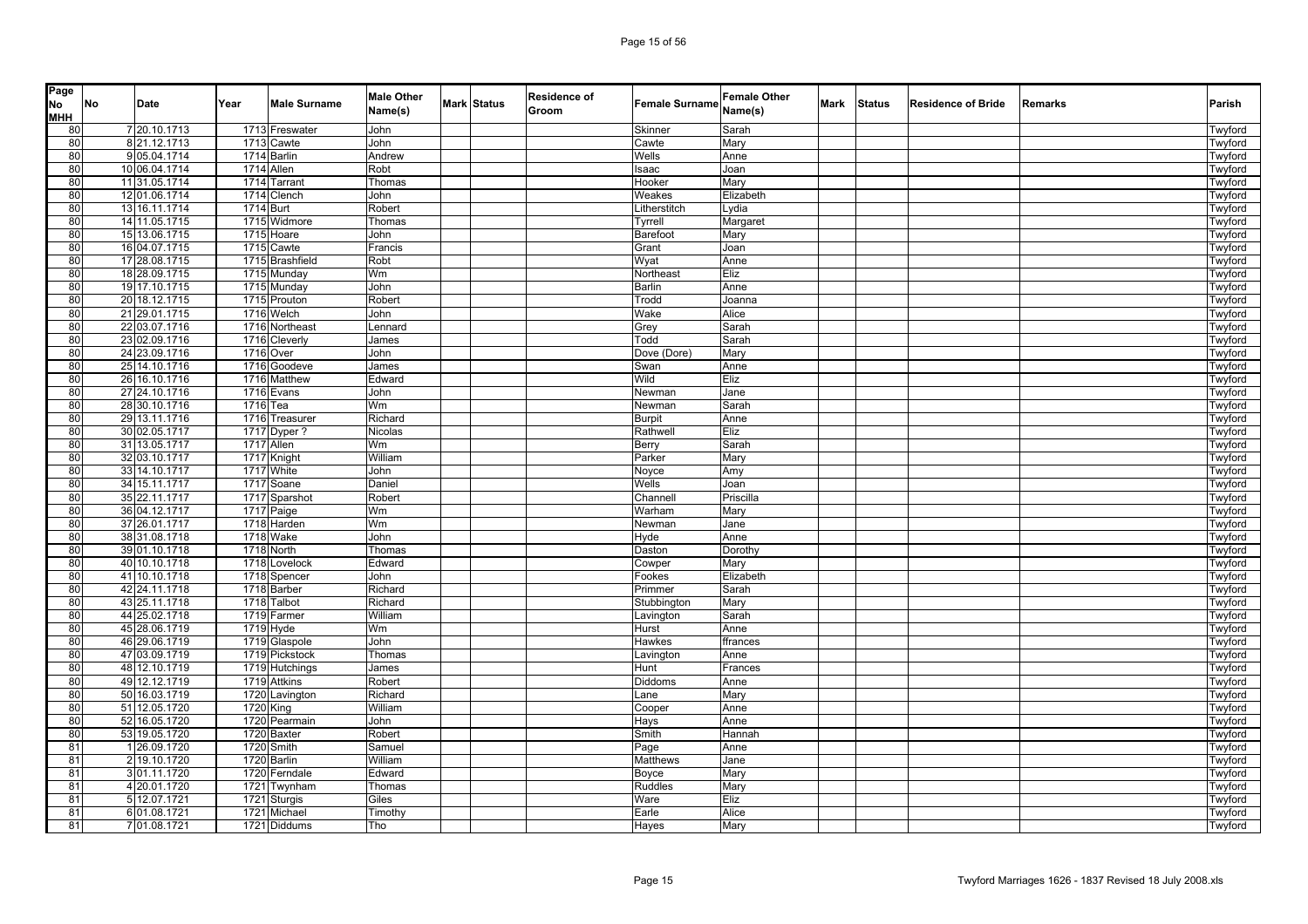#### Page 16 of 56

| Page<br>No<br>МНН | No               | Witness -<br>Surname | <b>Witness</b><br><b>Christian Name</b> | <b>Mark</b> | Witness -<br>Surname | <b>Witness</b><br><b>Christian Name</b> | <b>Mark</b> | Witness -<br><b>Surname</b> | <b>Witness Christian</b><br>Name | Mark Parish | Page<br>Parish | <b>Number</b><br>Register | Vicar | <b>Banns</b> | Fee paid $\mathbf{\pounds}$<br>s d |
|-------------------|------------------|----------------------|-----------------------------------------|-------------|----------------------|-----------------------------------------|-------------|-----------------------------|----------------------------------|-------------|----------------|---------------------------|-------|--------------|------------------------------------|
| 80                |                  |                      |                                         |             |                      |                                         |             |                             |                                  | Twyford     |                |                           |       |              |                                    |
| 80                | 8                |                      |                                         |             |                      |                                         |             |                             |                                  | Twyford     |                |                           |       |              |                                    |
| 80                | $\overline{9}$   |                      |                                         |             |                      |                                         |             |                             |                                  | Twyford     |                |                           |       |              |                                    |
| 80                | 10               |                      |                                         |             |                      |                                         |             |                             |                                  | Twyford     |                |                           |       |              |                                    |
| 80                | 11               |                      |                                         |             |                      |                                         |             |                             |                                  | Twyford     |                |                           |       |              |                                    |
| 80                | 12               |                      |                                         |             |                      |                                         |             |                             |                                  | Twyford     |                |                           |       |              |                                    |
| 80                | 13               |                      |                                         |             |                      |                                         |             |                             |                                  | Twyford     |                |                           |       |              |                                    |
| 80                | 14               |                      |                                         |             |                      |                                         |             |                             |                                  | Twyford     |                |                           |       |              |                                    |
| 80                | 15               |                      |                                         |             |                      |                                         |             |                             |                                  | Twyford     |                |                           |       |              |                                    |
| 80                | 16               |                      |                                         |             |                      |                                         |             |                             |                                  | Twyford     |                |                           |       |              |                                    |
| 80                | 17               |                      |                                         |             |                      |                                         |             |                             |                                  | Twyford     |                |                           |       |              |                                    |
| 80                | 18               |                      |                                         |             |                      |                                         |             |                             |                                  | Twyford     |                |                           |       |              |                                    |
| 80                | 19               |                      |                                         |             |                      |                                         |             |                             |                                  | Twyford     |                |                           |       |              |                                    |
| 80                | 20               |                      |                                         |             |                      |                                         |             |                             |                                  | Twyford     |                |                           |       |              |                                    |
| 80                | 21               |                      |                                         |             |                      |                                         |             |                             |                                  | Twyford     |                |                           |       |              |                                    |
| 80                | 22               |                      |                                         |             |                      |                                         |             |                             |                                  | Twyford     |                |                           |       |              |                                    |
| 80                | 23               |                      |                                         |             |                      |                                         |             |                             |                                  | Twyford     |                |                           |       |              |                                    |
| 80                | 24               |                      |                                         |             |                      |                                         |             |                             |                                  | Twyford     |                |                           |       |              |                                    |
| 80                | 25               |                      |                                         |             |                      |                                         |             |                             |                                  | Twyford     |                |                           |       |              |                                    |
| 80                | 26               |                      |                                         |             |                      |                                         |             |                             |                                  | Twyford     |                |                           |       |              |                                    |
| 80                | 27               |                      |                                         |             |                      |                                         |             |                             |                                  | Twyford     |                |                           |       |              |                                    |
| 80                | 28               |                      |                                         |             |                      |                                         |             |                             |                                  | Twyford     |                |                           |       |              |                                    |
| 80                | 29               |                      |                                         |             |                      |                                         |             |                             |                                  | Twyford     |                |                           |       |              |                                    |
| 80                | 30               |                      |                                         |             |                      |                                         |             |                             |                                  | Twyford     |                |                           |       |              |                                    |
| 80                | 31               |                      |                                         |             |                      |                                         |             |                             |                                  | Twyford     |                |                           |       |              |                                    |
| 80                | 32               |                      |                                         |             |                      |                                         |             |                             |                                  | Twyford     |                |                           |       |              |                                    |
| 80                | 33               |                      |                                         |             |                      |                                         |             |                             |                                  | Twyford     |                |                           |       |              |                                    |
| 80                | 34               |                      |                                         |             |                      |                                         |             |                             |                                  | Twyford     |                |                           |       |              |                                    |
| 80                | 35               |                      |                                         |             |                      |                                         |             |                             |                                  | Twyford     |                |                           |       |              |                                    |
| 80                | 36               |                      |                                         |             |                      |                                         |             |                             |                                  | Twyford     |                |                           |       |              |                                    |
| 80                | 37               |                      |                                         |             |                      |                                         |             |                             |                                  | Twyford     |                |                           |       |              |                                    |
| 80                | 38               |                      |                                         |             |                      |                                         |             |                             |                                  | Twyford     |                |                           |       |              |                                    |
| 80                | 39               |                      |                                         |             |                      |                                         |             |                             |                                  | Twyford     |                |                           |       |              |                                    |
| 80                | 40               |                      |                                         |             |                      |                                         |             |                             |                                  | Twyford     |                |                           |       |              |                                    |
| 80                | 41               |                      |                                         |             |                      |                                         |             |                             |                                  | Twyford     |                |                           |       |              |                                    |
| 80                | 42               |                      |                                         |             |                      |                                         |             |                             |                                  | Twyford     |                |                           |       |              |                                    |
| 80                | 43               |                      |                                         |             |                      |                                         |             |                             |                                  | Twyford     |                |                           |       |              |                                    |
| 80                | 44               |                      |                                         |             |                      |                                         |             |                             |                                  | Twyford     |                |                           |       |              |                                    |
| 80                | 45               |                      |                                         |             |                      |                                         |             |                             |                                  | Twyford     |                |                           |       |              |                                    |
| 80                | 46               |                      |                                         |             |                      |                                         |             |                             |                                  | Twyford     |                |                           |       |              |                                    |
| 80                | 47               |                      |                                         |             |                      |                                         |             |                             |                                  | Twyford     |                |                           |       |              |                                    |
| 80                | 48               |                      |                                         |             |                      |                                         |             |                             |                                  | Twyford     |                |                           |       |              |                                    |
| 80                | 49               |                      |                                         |             |                      |                                         |             |                             |                                  | Twyford     |                |                           |       |              |                                    |
| 80                | 50               |                      |                                         |             |                      |                                         |             |                             |                                  | Twyford     |                |                           |       |              |                                    |
| 80                | 51               |                      |                                         |             |                      |                                         |             |                             |                                  | Twyford     |                |                           |       |              |                                    |
| 80                | 52               |                      |                                         |             |                      |                                         |             |                             |                                  | Twyford     |                |                           |       |              |                                    |
| 80                | 53               |                      |                                         |             |                      |                                         |             |                             |                                  | Twyford     |                |                           |       |              |                                    |
| 81                | $\overline{1}$   |                      |                                         |             |                      |                                         |             |                             |                                  | Twyford     |                |                           |       |              |                                    |
| 81                | $\overline{2}$   |                      |                                         |             |                      |                                         |             |                             |                                  | Twyford     |                |                           |       |              |                                    |
| 81                | 3                |                      |                                         |             |                      |                                         |             |                             |                                  | Twyford     |                |                           |       |              |                                    |
| 81                | $\overline{4}$   |                      |                                         |             |                      |                                         |             |                             |                                  | Twyford     |                |                           |       |              |                                    |
| 81                | $5 \overline{5}$ |                      |                                         |             |                      |                                         |             |                             |                                  | Twyford     |                |                           |       |              |                                    |
| 81                | $6 \overline{}$  |                      |                                         |             |                      |                                         |             |                             |                                  | Twyford     |                |                           |       |              |                                    |
| 81                | $\overline{7}$   |                      |                                         |             |                      |                                         |             |                             |                                  | Twyford     |                |                           |       |              |                                    |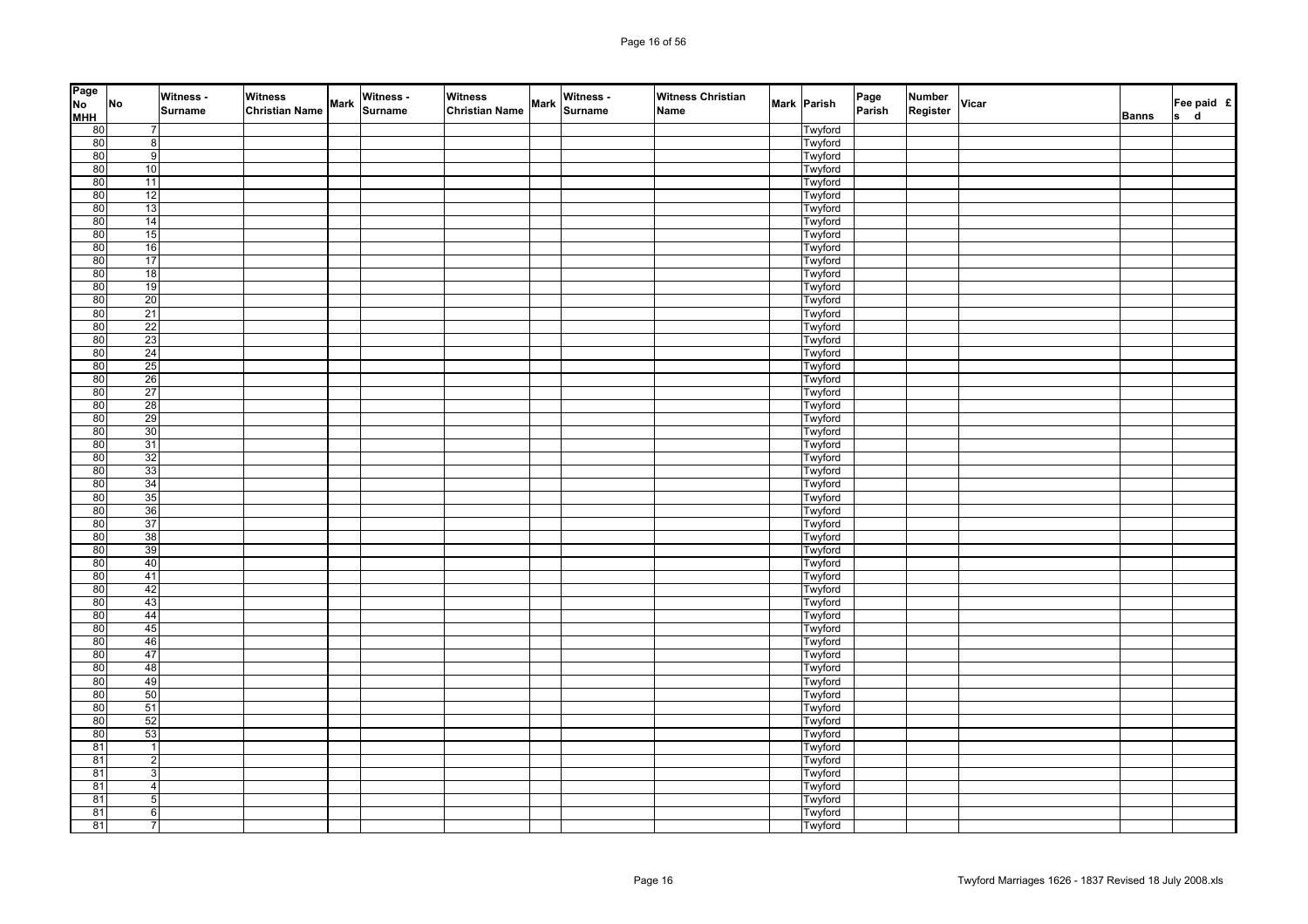| Page<br>No<br><b>MHH</b> | No | Date                           | Year             | <b>Male Surname</b>          | <b>Male Other</b><br>Name(s) | <b>Mark Status</b> | Residence of<br>Groom | <b>Female Surname</b> | <b>Female Other</b><br>Name(s) | Mark | <b>Status</b> | <b>Residence of Bride</b> | Remarks | Parish             |
|--------------------------|----|--------------------------------|------------------|------------------------------|------------------------------|--------------------|-----------------------|-----------------------|--------------------------------|------|---------------|---------------------------|---------|--------------------|
| 81                       |    | 8 20.08.1721                   |                  | 1721 Baynes                  | Tho                          |                    |                       | Wooll                 | Jane                           |      |               |                           |         | Twyford            |
| 81                       |    | 9 08.10.1721                   |                  | 1721 Strugnell               | Richard                      |                    |                       | Webbe                 | Jane                           |      |               |                           |         | Twyford            |
| 81                       |    | 10 19.10.1721                  |                  | 1721 Silvester               | William                      |                    |                       | Cousins               | Elizabeth                      |      |               |                           |         | Twyford            |
| 81                       |    | 11 14.01.1721                  | 1722 Mills       |                              | John                         |                    |                       | Noyce                 | Sarah                          |      |               |                           |         | Twyford            |
| 81                       |    | 12 23.04.1722                  |                  | 1722 Evans                   | John                         |                    |                       | Hoare                 | Sarah                          |      |               |                           |         | Twyford            |
| 81                       |    | 13 26.05.1722                  |                  | 1722 Gater                   | Jacob                        |                    |                       | Cook                  | Eliz                           |      |               |                           |         | Twyford            |
| 81                       |    | 14 28.06.1722                  |                  | 1722 Barlin                  | Richard                      |                    |                       | Edmunds               | Elizabeth                      |      |               |                           |         | Twyford            |
| 81                       |    | 15 10.07.1722                  |                  | 1722 Strugnell               | Richard                      |                    |                       | Norris                | Mary                           |      |               |                           |         | Twyford            |
| 81                       |    | 16 05.08.1722                  |                  | 1722 Bayley                  | Thomas                       |                    |                       | Теа                   | Anne                           |      |               |                           |         | Twyford            |
| 81                       |    | 17 02.09.1722                  |                  | 1722 Reeves                  | Thomas                       |                    |                       | Fitt                  | Sarah                          |      |               |                           |         | Twyford            |
| 81                       |    | 18 11.10.1722                  |                  | 1722 Hayward                 | Bryan                        |                    |                       | Over                  | Mary                           |      |               |                           |         | Twyford            |
| 81                       |    | 19 29.10.1722                  |                  | 1722 Blake                   | Richard                      |                    |                       | Cawte                 | Elizabeth                      |      |               |                           |         | Twyford            |
| 81                       |    | 20 06.11.1722                  |                  | 1722 Croucher                | Wm                           |                    |                       | <b>Blasket</b>        | Mary                           |      |               |                           |         | Twyford            |
| 81                       |    | 21 21.11.1722                  |                  | 1722 Yeep (Yup)              | Elick                        |                    |                       | Hooker                | Mary                           |      |               |                           |         | Twyford            |
| 81                       |    | 22 21.02.1722                  |                  | 1723 Mountain                | Robt                         |                    |                       | Harvey                | Hannah                         |      |               |                           |         | Twyford            |
| 81                       |    | 23 24.03.1722                  |                  | 1723 Hoare                   | Thomas                       |                    |                       | <b>Bennet</b>         | Jane                           |      |               |                           |         | Twyford            |
| 81                       |    | 24 24.03.1722                  |                  | 1723 Noyce                   | Richard                      |                    |                       | White                 | Jane                           |      |               |                           |         | Twyford            |
| 81                       |    | 25 07.05.1723                  |                  | 1723 Hurst                   | Mark                         |                    |                       | Mundy                 | Martha                         |      |               |                           |         | Twyford            |
| 81                       |    | 26 27.08.1723                  |                  | 1723 Steel                   | John                         |                    |                       | Phips                 | Jane                           |      |               |                           |         | Twyford            |
| 81                       |    | 27 22.09.1723                  |                  | 1723 Smith                   | John                         |                    |                       | Hayes                 | Eliz                           |      |               |                           |         | Twyford            |
| 81                       |    | 28 02.10.1723                  |                  | 1723 Hayward                 | John                         |                    |                       | Ffarmer               | Mary                           |      |               |                           |         | Twyford            |
| 81                       |    | 29 10.10.1723                  |                  | 1723 Maerrice                | Richard                      |                    |                       | Skinner               | Mary                           |      |               |                           |         | Twyford            |
| 81                       |    | 30 30.11.1723                  |                  | 1723 Kervill                 | Henry                        |                    |                       | Steele (Strete)       | Mary                           |      |               |                           |         | Twyford            |
| 81                       |    | 31 27.01.1723                  |                  | 1724 Wild                    | Henry                        |                    |                       | Smith                 | Mary                           |      |               |                           |         | Twyford            |
| 81                       |    | 32 29.01.1723                  |                  | 1724 Batchellour             | Richard                      |                    |                       | Annell                | Anne                           |      |               |                           |         | Twyford            |
| 81                       |    | 33 24.03.1723                  |                  | 1724 Andrews                 | Robert                       |                    |                       | Newel                 | Anne                           |      |               |                           |         | Twyford            |
| 81<br>81                 |    | 34 06.05.1724<br>35 12.05.1724 | $1724$ Tea       | 1724 Hewes                   | John<br>Richard              |                    |                       | Butterbye ?<br>Grove  | Mary<br>Honour                 |      |               |                           |         | Twyford            |
| 81                       |    |                                |                  |                              |                              |                    |                       |                       |                                |      |               |                           |         | Twyford            |
| 81                       |    | 36 22.07.1724<br>37 30.09.1724 |                  | 1724 Diddoms<br>1724 Diddoms | John<br>Richard              |                    |                       | Rumble<br>Warren      | Anne<br>Jane                   |      |               |                           |         | Twyford<br>Twyford |
| 81                       |    | 38 01.10.1724                  | 1724 Vin         |                              |                              |                    |                       | Allum                 |                                |      |               |                           |         |                    |
| 81                       |    | 39 01.11.1724                  |                  | 1724 White                   | Thomas<br>Robt               |                    |                       |                       | Elizabeth                      |      |               |                           |         | Twyford            |
| 81                       |    | 40 29.11.1724                  |                  | 1724 Thompson                | Richard                      |                    |                       | Parker<br>Wreekes     | Frances<br>Anne                |      |               |                           |         | Twyford<br>Twyford |
| 81                       |    | 41 30.03.1725                  |                  | 1725 Bennet                  | John                         |                    |                       | Penny                 | Sarah                          |      |               |                           |         | Twyford            |
| 81                       |    | 42 23.06.1725                  |                  | 1725 Reeves                  | Richard                      |                    |                       | Mills                 | Eliz                           |      |               |                           |         | Twyford            |
| 81                       |    | 43 15.08.1725                  |                  | 1725 Hunks                   | William                      |                    |                       | Warn                  | Jane                           |      |               |                           |         | Twyford            |
| 81                       |    | 44 10.10.1725                  |                  | <b>1725 Vine</b>             | John                         |                    |                       | Robart?               | Sarah                          |      |               |                           |         | Twyford            |
| 81                       |    | 45 27.12.1725                  | <b>1725</b> Veal |                              | John                         |                    |                       | <b>Matthews</b>       | Anne                           |      |               |                           |         | Twyford            |
| 81                       |    | 46 05.05.1726                  |                  | 1726 Giles                   | Andrew                       |                    |                       | Glaspole              | Anne                           |      |               |                           |         | Twyford            |
| 81                       |    | 47 19.05.1726                  |                  | $1726$ Wyat                  | Wm                           |                    |                       | Berryman              | Jane                           |      |               |                           |         | Twyford            |
| 81                       |    | 48 13.10.1726                  |                  | 1726 Hayward                 | Christopher                  |                    |                       | Gilby                 | Martha                         |      |               |                           |         | Twyford            |
| 81                       |    | 49 25.04.1727                  |                  | 1727 Benson                  | Wm                           |                    |                       | Gager                 | Eliz                           |      |               |                           |         | Twyford            |
| 81                       |    | 50 14.05.1727                  |                  | 1727 Hodson                  | Joshua                       |                    |                       | Whiting               | Sarah                          |      |               |                           |         | Twyford            |
| 81                       |    | 51 22.05.1727                  | 1727 Cox         |                              | John                         |                    |                       | Berriman              | Elizabeth                      |      |               |                           |         | Twyford            |
| 81                       |    | 52 05.10.1727                  |                  | 1727 Richards                | Isaac                        |                    |                       | White                 | Rachel                         |      |               |                           |         | Twyford            |
| 81                       |    | 53 08.11.1727                  |                  | 1727 Notingham               | Peter                        |                    |                       | Ruffe                 | Jane                           |      |               |                           |         | Twyford            |
| 81                       |    | 54 03.03.1727                  |                  | 1728 Twyne                   | Robert                       |                    |                       | Dumper                | Jane                           |      |               |                           |         | Twyford            |
| 82                       |    | 104.06.1728                    | 1728 Day         |                              | Robert                       |                    |                       | Nutcher               | Ruth                           |      |               |                           |         | Twyford            |
| 82                       |    | 2 15.01.1728                   |                  | 1729 Ranger                  | Edward                       |                    |                       | Jones                 | Elizabeth                      |      |               |                           |         | Twyford            |
| 82                       |    | 3 15.07.1729                   |                  | 1729 Mesh                    | Lewis                        |                    |                       | Wells                 | Margaret                       |      |               |                           |         | Twyford            |
| 82                       |    | 4 01.10.1729                   |                  | 1729 Mason                   | Thomas                       |                    |                       | Webbe                 | Anne                           |      |               |                           |         | Twyford            |
| 82                       |    | 5 30.10.1729                   |                  | 1729 Sturgis                 | Wm                           |                    |                       | Sturgis               | Amy                            |      |               |                           |         | Twyford            |
| 82                       |    | 6 30.10.1729                   |                  | 1729 Robinson                | George                       |                    |                       | Farthing              | Eliz                           |      |               |                           |         | Twyford            |
| 82                       |    | 7 12.11.1729                   |                  | 1729 Cropard                 | John                         |                    |                       | Carter                | Dinah                          |      |               |                           |         | Twyford            |
|                          |    |                                |                  |                              |                              |                    |                       |                       |                                |      |               |                           |         |                    |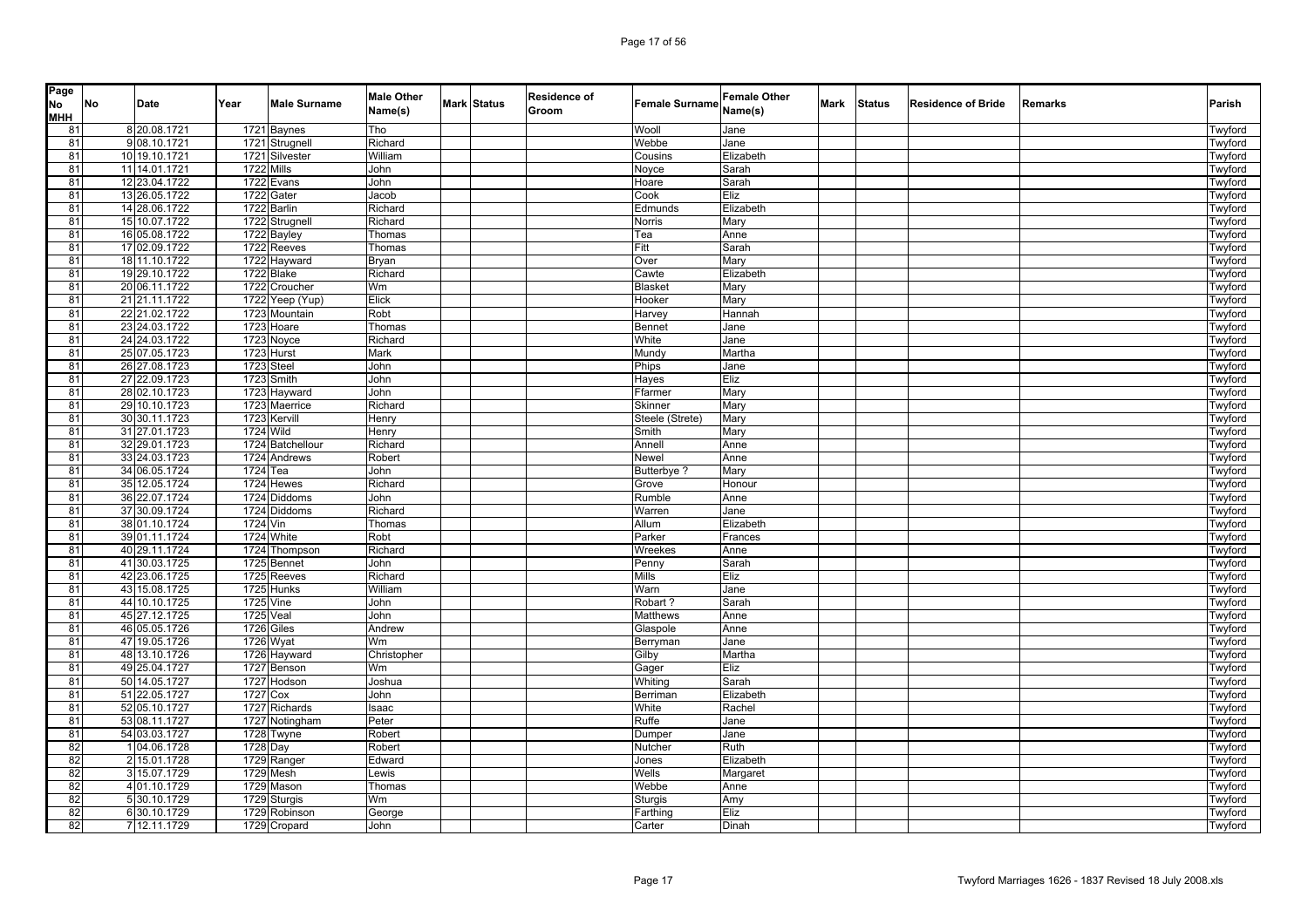#### Page 18 of 56

| Page<br>No<br>МНН | No               | Witness -<br>Surname | <b>Witness</b><br><b>Christian Name</b> | <b>Mark</b> | Witness -<br>Surname | <b>Witness</b><br><b>Christian Name</b> | <b>Mark</b> | Witness -<br><b>Surname</b> | <b>Witness Christian</b><br>Name | Mark Parish | Page<br>Parish | <b>Number</b><br>Register | Vicar | <b>Banns</b> | Fee paid $\mathbf{\pounds}$<br>s d |
|-------------------|------------------|----------------------|-----------------------------------------|-------------|----------------------|-----------------------------------------|-------------|-----------------------------|----------------------------------|-------------|----------------|---------------------------|-------|--------------|------------------------------------|
| 81                | 8 <sup>1</sup>   |                      |                                         |             |                      |                                         |             |                             |                                  | Twyford     |                |                           |       |              |                                    |
| 81                | 9                |                      |                                         |             |                      |                                         |             |                             |                                  | Twyford     |                |                           |       |              |                                    |
| 81                | 10               |                      |                                         |             |                      |                                         |             |                             |                                  | Twyford     |                |                           |       |              |                                    |
| 81                | 11               |                      |                                         |             |                      |                                         |             |                             |                                  | Twyford     |                |                           |       |              |                                    |
| 81                | 12               |                      |                                         |             |                      |                                         |             |                             |                                  | Twyford     |                |                           |       |              |                                    |
| 81                | 13               |                      |                                         |             |                      |                                         |             |                             |                                  | Twyford     |                |                           |       |              |                                    |
| 81                | 14               |                      |                                         |             |                      |                                         |             |                             |                                  | Twyford     |                |                           |       |              |                                    |
| 81                | 15               |                      |                                         |             |                      |                                         |             |                             |                                  | Twyford     |                |                           |       |              |                                    |
| 81                | 16               |                      |                                         |             |                      |                                         |             |                             |                                  | Twyford     |                |                           |       |              |                                    |
| 81                | 17               |                      |                                         |             |                      |                                         |             |                             |                                  | Twyford     |                |                           |       |              |                                    |
| 81                | 18               |                      |                                         |             |                      |                                         |             |                             |                                  | Twyford     |                |                           |       |              |                                    |
| 81                | 19               |                      |                                         |             |                      |                                         |             |                             |                                  | Twyford     |                |                           |       |              |                                    |
| 81                | 20               |                      |                                         |             |                      |                                         |             |                             |                                  | Twyford     |                |                           |       |              |                                    |
| 81                | 21               |                      |                                         |             |                      |                                         |             |                             |                                  | Twyford     |                |                           |       |              |                                    |
| 81                | 22               |                      |                                         |             |                      |                                         |             |                             |                                  | Twyford     |                |                           |       |              |                                    |
| 81                | 23               |                      |                                         |             |                      |                                         |             |                             |                                  | Twyford     |                |                           |       |              |                                    |
| 81                | 24               |                      |                                         |             |                      |                                         |             |                             |                                  | Twyford     |                |                           |       |              |                                    |
| 81                | 25               |                      |                                         |             |                      |                                         |             |                             |                                  | Twyford     |                |                           |       |              |                                    |
| 81                | 26               |                      |                                         |             |                      |                                         |             |                             |                                  | Twyford     |                |                           |       |              |                                    |
| 81                | 27               |                      |                                         |             |                      |                                         |             |                             |                                  | Twyford     |                |                           |       |              |                                    |
| 81                | 28               |                      |                                         |             |                      |                                         |             |                             |                                  | Twyford     |                |                           |       |              |                                    |
| 81                | 29               |                      |                                         |             |                      |                                         |             |                             |                                  | Twyford     |                |                           |       |              |                                    |
| 81                | 30               |                      |                                         |             |                      |                                         |             |                             |                                  | Twyford     |                |                           |       |              |                                    |
| 81                | 31               |                      |                                         |             |                      |                                         |             |                             |                                  | Twyford     |                |                           |       |              |                                    |
| 81                | 32               |                      |                                         |             |                      |                                         |             |                             |                                  | Twyford     |                |                           |       |              |                                    |
| 81                | 33               |                      |                                         |             |                      |                                         |             |                             |                                  | Twyford     |                |                           |       |              |                                    |
| 81                | 34               |                      |                                         |             |                      |                                         |             |                             |                                  | Twyford     |                |                           |       |              |                                    |
| 81                | 35               |                      |                                         |             |                      |                                         |             |                             |                                  | Twyford     |                |                           |       |              |                                    |
| 81                | 36               |                      |                                         |             |                      |                                         |             |                             |                                  | Twyford     |                |                           |       |              |                                    |
| 81                | 37               |                      |                                         |             |                      |                                         |             |                             |                                  | Twyford     |                |                           |       |              |                                    |
| 81                | 38               |                      |                                         |             |                      |                                         |             |                             |                                  | Twyford     |                |                           |       |              |                                    |
| 81                | 39               |                      |                                         |             |                      |                                         |             |                             |                                  | Twyford     |                |                           |       |              |                                    |
| 81                | 40               |                      |                                         |             |                      |                                         |             |                             |                                  | Twyford     |                |                           |       |              |                                    |
| 81                | 41               |                      |                                         |             |                      |                                         |             |                             |                                  | Twyford     |                |                           |       |              |                                    |
| 81                | 42               |                      |                                         |             |                      |                                         |             |                             |                                  | Twyford     |                |                           |       |              |                                    |
| 81                | 43               |                      |                                         |             |                      |                                         |             |                             |                                  | Twyford     |                |                           |       |              |                                    |
| 81                | 44               |                      |                                         |             |                      |                                         |             |                             |                                  | Twyford     |                |                           |       |              |                                    |
| 81                | 45               |                      |                                         |             |                      |                                         |             |                             |                                  | Twyford     |                |                           |       |              |                                    |
| 81                | 46               |                      |                                         |             |                      |                                         |             |                             |                                  | Twyford     |                |                           |       |              |                                    |
| 81                | 47               |                      |                                         |             |                      |                                         |             |                             |                                  | Twyford     |                |                           |       |              |                                    |
| 81                | 48               |                      |                                         |             |                      |                                         |             |                             |                                  | Twyford     |                |                           |       |              |                                    |
| 81                | 49               |                      |                                         |             |                      |                                         |             |                             |                                  | Twyford     |                |                           |       |              |                                    |
| 81                | 50               |                      |                                         |             |                      |                                         |             |                             |                                  | Twyford     |                |                           |       |              |                                    |
| 81                | 51               |                      |                                         |             |                      |                                         |             |                             |                                  | Twyford     |                |                           |       |              |                                    |
| 81                | 52               |                      |                                         |             |                      |                                         |             |                             |                                  | Twyford     |                |                           |       |              |                                    |
| 81                | 53               |                      |                                         |             |                      |                                         |             |                             |                                  | Twyford     |                |                           |       |              |                                    |
| 81                | 54               |                      |                                         |             |                      |                                         |             |                             |                                  | Twyford     |                |                           |       |              |                                    |
| 82                | $\overline{1}$   |                      |                                         |             |                      |                                         |             |                             |                                  | Twyford     |                |                           |       |              |                                    |
| 82                | $\overline{2}$   |                      |                                         |             |                      |                                         |             |                             |                                  | Twyford     |                |                           |       |              |                                    |
| 82                | 3                |                      |                                         |             |                      |                                         |             |                             |                                  | Twyford     |                |                           |       |              |                                    |
| 82                | $\overline{4}$   |                      |                                         |             |                      |                                         |             |                             |                                  | Twyford     |                |                           |       |              |                                    |
| 82                | $5 \overline{5}$ |                      |                                         |             |                      |                                         |             |                             |                                  | Twyford     |                |                           |       |              |                                    |
| 82                | $6 \overline{}$  |                      |                                         |             |                      |                                         |             |                             |                                  | Twyford     |                |                           |       |              |                                    |
| 82                | $\overline{7}$   |                      |                                         |             |                      |                                         |             |                             |                                  | Twyford     |                |                           |       |              |                                    |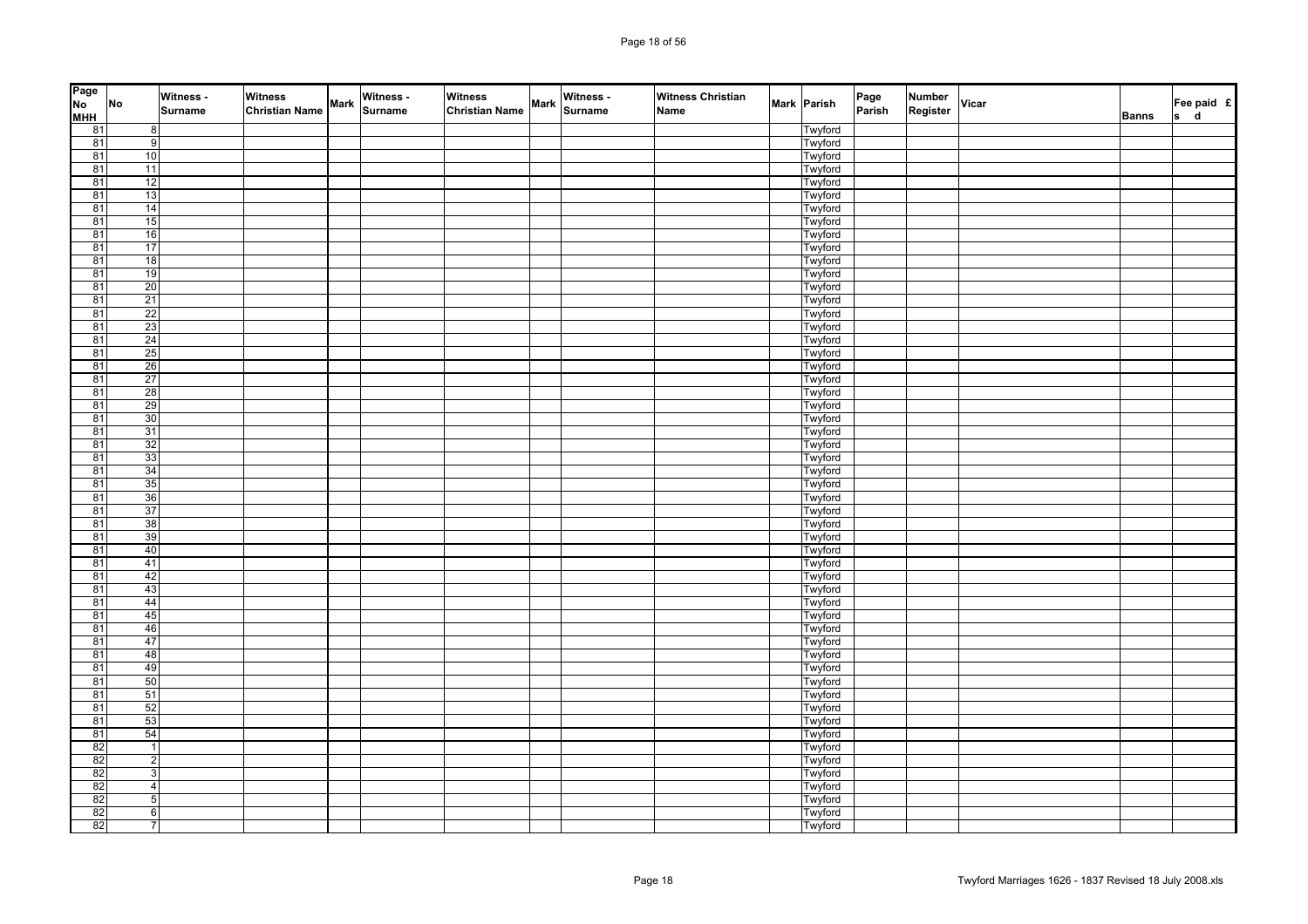| Page<br>No <sup>T</sup><br>мнн | No | Date                           | Year      | <b>Male Surname</b>         | <b>Male Other</b><br>Name(s) | <b>Mark Status</b> | Residence of<br>Groom | Female Surnam         | <b>Female Other</b><br>Name(s) | Mark | <b>Status</b> | <b>Residence of Bride</b> | <b>Remarks</b> | Parish             |
|--------------------------------|----|--------------------------------|-----------|-----------------------------|------------------------------|--------------------|-----------------------|-----------------------|--------------------------------|------|---------------|---------------------------|----------------|--------------------|
| 82                             |    | 8 23.03.1729                   |           | 1730 Walker                 | John                         |                    |                       | <b>Bush</b>           | Joan                           |      |               |                           |                | Twyford            |
| 82                             |    | 9 17.05.1730                   |           | 1730 Pollard                | Wm                           |                    |                       | Newel                 | Alice                          |      |               |                           |                | Twyford            |
| 82                             |    | 10 17.05.1730                  |           | 1730 Oates (Oaks)           | John                         |                    |                       | Pittey                | Jane                           |      |               |                           |                | Twyford            |
| 82                             |    | 11 18.05.1730                  |           | 1730 Cooke (Croke)          | Wm                           |                    |                       | <b>Barnet</b>         | Anne                           |      |               |                           |                | Twyford            |
| 82                             |    | 12 03.08.1730                  |           | 1730 Mountain               | Robert                       |                    |                       | Wooll                 | Catherine                      |      |               |                           |                | Twyford            |
| 82                             |    | 13 30.09.1730                  |           | 1730 Churcher               | John                         |                    |                       | <b>Button</b>         | Hannah                         |      |               |                           |                | Twyford            |
| 82                             |    | 14 05.10.1730                  |           | 1730 Button                 | John                         |                    |                       | Webbe                 | Elizabeth                      |      |               |                           |                | Twyford            |
| 82                             |    | 15 06.10.1730                  |           | 1730 Betteridge             | John                         |                    |                       | Collins               | Sarah                          |      |               |                           |                | Twyford            |
| 82                             |    | 16 23.02.1730                  |           | 1731 Singleton              | Moses                        |                    |                       | Hawkes                | Frances                        |      |               |                           |                | Twyford            |
| 82                             |    | 17 02.03.1730                  | 1731      | Lavington                   | Richard                      |                    |                       | Lavington             | Anne                           |      |               |                           |                | Twyford            |
| 82                             |    | 18 12.07.1731                  | 1731 Plot |                             | William                      |                    |                       | Leathersuch<br>Willis | Mary                           |      |               |                           |                | Twyford            |
| 82<br>82                       |    | 19 26.07.1731<br>20 28.07.1731 |           | 1731 Norris<br>1731 Moorley | Lennard<br>Thomas            |                    |                       | <b>Blake</b>          | Joan<br>Sarah                  |      |               |                           |                | Twyford<br>Twyford |
| 82                             |    | 21 16.09.1731                  |           | 1731 Bayley                 | Moses                        |                    |                       | Clarke                | Anne                           |      |               |                           |                | Twyford            |
| 82                             |    | 22 23.09.1731                  | 1731 Wild |                             | William                      |                    |                       | Green                 | Mary                           |      |               |                           |                | Twyford            |
| 82                             |    | 23 28.09.1731                  | 1731      | Cook                        | Peter                        |                    |                       | Edwards               | Anne                           |      |               |                           |                | Twyford            |
| 82                             |    | 24 30.09.1731                  |           | 1731 Primmer                | Henry                        |                    |                       | Gains                 | Elizabeth                      |      |               |                           |                | Twyford            |
| 82                             |    | 25 05.10.1731                  | 1731      | Short?                      | John                         |                    |                       | Sharpe                | Anne                           |      |               |                           |                | Twyford            |
| 82                             |    | 26 23.12.1731                  |           | 1731 Browne                 | Antony                       |                    |                       | Mitchener             | Anne                           |      |               |                           |                | Twyford            |
| 82                             |    | 27 15.01.1731                  |           | 1732 Minhen ?               | Peter                        |                    |                       | Sutton                | Anne                           |      |               |                           |                | Twyford            |
| 82                             |    | 28 25.01.1731                  | 1732      | Yeamans                     | William                      |                    |                       | Hyde                  | Dorothy                        |      |               |                           |                | Twyford            |
| 82                             |    | 29 21.02.1731                  |           | 1732 Trodd                  | Richard                      |                    |                       | Prowting              | Elizabeth                      |      |               |                           |                | Twyford            |
| 82                             |    | 30 17.04.1732                  |           | 1732 Hockley                | John                         |                    |                       | Churcher              | Sarah                          |      |               |                           |                | Twyford            |
| 82                             |    | 31 25.05.1732                  |           | 1732 Collin (Colliss)       | Bernard                      |                    |                       | Bezant                | Mary                           |      |               |                           |                | Twyford            |
| 82                             |    | 32 26.12.1732                  |           | 1732 Wilks                  | John                         |                    |                       | Cawte                 | Mary                           |      |               |                           | John Junr      | Twyford            |
| 82                             |    | 33 26.12.1732                  |           | 1732 Tellerey ?             | John                         |                    |                       | Cawte                 | Anne                           |      |               |                           |                | Twyford            |
| 82                             |    | 34 04.02.1732                  |           | 1733 Noyce                  | Richard                      |                    |                       | Turvey?               | Anne                           |      |               |                           |                | Twyford            |
| 82                             |    | 35 30.05.1733                  |           | 1733 Harding                | George                       |                    |                       | Rye                   | Mary                           |      |               |                           |                | Twyford            |
| 82                             |    | 36 23.08.1733                  | 1733      | Broadway                    | Richard                      |                    |                       | Crop                  | Anne                           |      |               |                           |                | Twyford            |
| 82                             |    | 37 17.09.1733                  |           | 1733 Bayley                 | John                         |                    |                       | Farmer                | Sarah                          |      |               |                           |                | Twyford            |
| 82                             |    | 38 07.10.1733                  | 1733      | Collins                     | John                         |                    |                       | Phin                  | Anne                           |      |               |                           |                | Twyford            |
| 82                             |    | 39 08.10.1733                  |           | 1733 Annell                 | John                         |                    |                       | Glaspole              | Mary                           |      |               |                           |                | Twyford            |
| 82                             |    | 40 16.10.1733                  |           | 1733 Stokes                 | Martin                       |                    |                       | Marriner              | Mary                           |      |               |                           |                | Twyford            |
| 82                             |    | 41 26.11.1733                  |           | 1733 Annell                 | John                         |                    |                       | Lovelock              | Mary                           |      |               |                           |                | Twyford            |
| 82                             |    | 42 29.11.1733                  |           | 1733 Warner                 | Edward                       |                    |                       | Bellinger             | Anne                           |      |               |                           |                | Twyford            |
| 82                             |    | 43 15.04.1734                  |           | 1734 Short                  | Robert                       |                    |                       | Primmer               | Mary                           |      |               |                           |                | Twyford            |
| 82                             |    | 44 15.04.1734                  |           | 1734 Brunning               | Richard                      |                    |                       | Cole                  | Constance                      |      |               |                           |                | Twyford            |
| 82                             |    | 45 06.06.1734                  |           | 1734 Cawte<br>1734 Doby     | Wm                           |                    |                       | <b>Jefferies</b>      | Jane                           |      |               |                           |                | Twyford            |
| 82<br>82                       |    | 46 29.07.1734<br>47 19.08.1734 |           | 1734 Chubb                  | John                         |                    |                       | Harvy                 | Anne                           |      |               |                           |                | Twyford            |
|                                |    | 48 05.09.1734                  |           | 1734 Sheppard               | Thomas<br>Richard            |                    |                       | Thistlewait<br>Smart  | Margaret<br>Abigail            |      |               |                           |                | Twyford<br>Twyford |
| 82<br>82                       |    | 49 09.09.1734                  |           | 1734 Wareham                | Reuben                       |                    |                       | Bayley                | Elizabeth                      |      |               |                           |                | Twyford            |
| 82                             |    | 50 03.10.1734                  |           | 1734 Reading                | John                         |                    |                       | Annel                 | Martha                         |      |               |                           |                | Twyford            |
| 82                             |    | 51 10.10.1734                  |           | 1734 Hasted (Husted)        | Richard                      |                    |                       | Hurst                 | Anne                           |      |               |                           |                | Twyford            |
| 82                             |    | 52 12.10.1734                  |           | 1734 Mearns                 | Edward                       |                    |                       | Hooker                | Catherine                      |      |               |                           |                | Twyford            |
| 82                             |    | 53 14.10.1734                  |           | 1734 Fookes                 | Richard                      |                    |                       | Paige                 | Hannah                         |      |               |                           |                | Twyford            |
| 82                             |    | 54 19.10.1734                  |           | 1734 Gregory                | Richard                      |                    |                       | Grey                  | Sarah                          |      |               |                           |                | Twyford            |
| 82                             |    | 55 23.10.1734                  |           | 1734 Lambel                 | John                         |                    |                       | Cousins               | Jane                           |      |               |                           |                | Twyford            |
| 82                             |    | 56 04.11.1734                  |           | 1734 Berry                  | John                         |                    |                       | Willis                | Mary                           |      |               |                           |                | Twyford            |
| 82                             |    | 57 15.11.1734                  |           | 1734 Hooker                 | John                         |                    |                       | Dumper                | Anne                           |      |               |                           |                | Twyford            |
| 82                             |    | 58 02.12.1734                  |           | 1734 Cherrit                | Wm                           |                    |                       | Jackman               | Catherine                      |      |               |                           |                | Twyford            |
| 83                             |    | 1 01.05.1735                   |           | 1735 White                  | John                         |                    |                       | Cawte                 | Anne                           |      |               |                           |                | Twyford            |
| 83                             |    | 2 23.09.1735                   |           | 1735 Newman?                | Stephen                      |                    |                       | Cuffe                 | Frances                        |      |               |                           |                | Twyford            |
| 83                             |    | 3 03.10.1735                   |           | 1735 Piercy ?               | James                        |                    |                       | Parker                | ∟ydia                          |      |               |                           |                | Twyford            |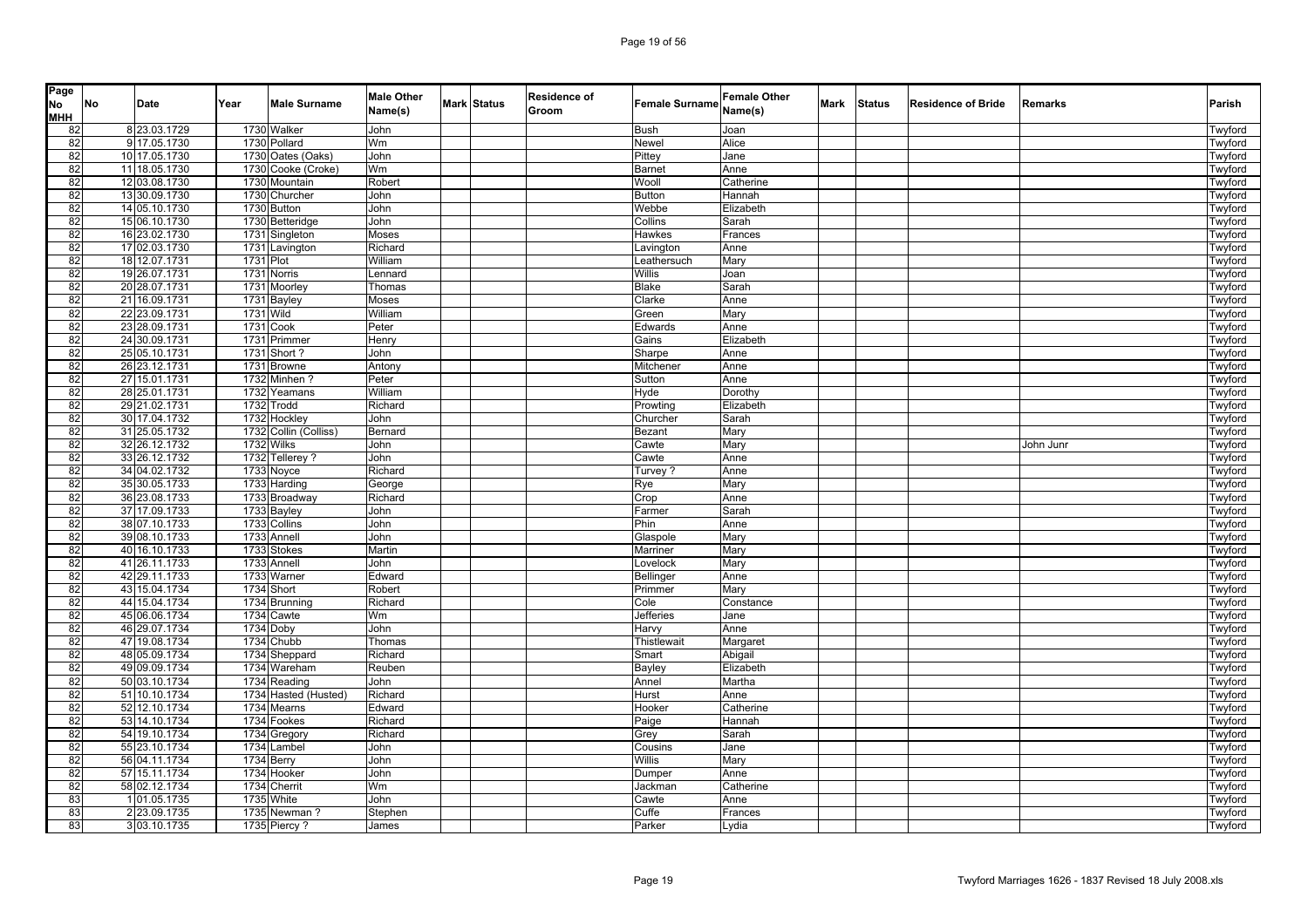#### Page 20 of 56

| Page<br>No<br>МНН | No             | Witness -<br>Surname | <b>Witness</b><br><b>Christian Name</b> | Mark | Witness -<br>Surname | <b>Witness</b><br><b>Christian Name</b> | <b>Mark</b> | Witness -<br>Surname | <b>Witness Christian</b><br>Name | Mark Parish        | Page<br>Parish | <b>Number</b><br>Register | Vicar | Banns | Fee paid $\mathbf{E}$<br>s d |
|-------------------|----------------|----------------------|-----------------------------------------|------|----------------------|-----------------------------------------|-------------|----------------------|----------------------------------|--------------------|----------------|---------------------------|-------|-------|------------------------------|
| 82                | 8              |                      |                                         |      |                      |                                         |             |                      |                                  | Twyford            |                |                           |       |       |                              |
| 82                | 9              |                      |                                         |      |                      |                                         |             |                      |                                  | Twyford            |                |                           |       |       |                              |
| 82                | 10             |                      |                                         |      |                      |                                         |             |                      |                                  | Twyford            |                |                           |       |       |                              |
| 82                | 11             |                      |                                         |      |                      |                                         |             |                      |                                  | Twyford            |                |                           |       |       |                              |
| 82                | 12             |                      |                                         |      |                      |                                         |             |                      |                                  | Twyford            |                |                           |       |       |                              |
| 82                | 13             |                      |                                         |      |                      |                                         |             |                      |                                  | Twyford            |                |                           |       |       |                              |
| 82                | 14             |                      |                                         |      |                      |                                         |             |                      |                                  | Twyford            |                |                           |       |       |                              |
| 82                | 15             |                      |                                         |      |                      |                                         |             |                      |                                  | Twyford            |                |                           |       |       |                              |
| 82                | 16             |                      |                                         |      |                      |                                         |             |                      |                                  | Twyford            |                |                           |       |       |                              |
| 82                | 17             |                      |                                         |      |                      |                                         |             |                      |                                  | Twyford            |                |                           |       |       |                              |
| 82                | 18             |                      |                                         |      |                      |                                         |             |                      |                                  | Twyford            |                |                           |       |       |                              |
| 82                | 19             |                      |                                         |      |                      |                                         |             |                      |                                  | Twyford            |                |                           |       |       |                              |
| 82                | 20             |                      |                                         |      |                      |                                         |             |                      |                                  | Twyford            |                |                           |       |       |                              |
| 82                | 21             |                      |                                         |      |                      |                                         |             |                      |                                  | Twyford            |                |                           |       |       |                              |
| 82                | 22             |                      |                                         |      |                      |                                         |             |                      |                                  | Twyford            |                |                           |       |       |                              |
| 82                | 23             |                      |                                         |      |                      |                                         |             |                      |                                  | Twyford            |                |                           |       |       |                              |
| 82                | 24             |                      |                                         |      |                      |                                         |             |                      |                                  | Twyford            |                |                           |       |       |                              |
| 82                | 25             |                      |                                         |      |                      |                                         |             |                      |                                  | Twyford            |                |                           |       |       |                              |
| 82                | 26             |                      |                                         |      |                      |                                         |             |                      |                                  | Twyford            |                |                           |       |       |                              |
| 82                | 27             |                      |                                         |      |                      |                                         |             |                      |                                  | Twyford            |                |                           |       |       |                              |
| 82                | 28             |                      |                                         |      |                      |                                         |             |                      |                                  | Twyford            |                |                           |       |       |                              |
| 82                | 29             |                      |                                         |      |                      |                                         |             |                      |                                  | Twyford            |                |                           |       |       |                              |
| 82                | 30             |                      |                                         |      |                      |                                         |             |                      |                                  | Twyford            |                |                           |       |       |                              |
| 82                | 31             |                      |                                         |      |                      |                                         |             |                      |                                  | Twyford            |                |                           |       |       |                              |
| 82                | 32             |                      |                                         |      |                      |                                         |             |                      |                                  | Twyford            |                |                           |       |       |                              |
| 82                | 33             |                      |                                         |      |                      |                                         |             |                      |                                  | Twyford            |                |                           |       |       |                              |
| 82                | 34             |                      |                                         |      |                      |                                         |             |                      |                                  | Twyford            |                |                           |       |       |                              |
| 82<br>82          | 35<br>36       |                      |                                         |      |                      |                                         |             |                      |                                  | Twyford<br>Twyford |                |                           |       |       |                              |
| 82                | 37             |                      |                                         |      |                      |                                         |             |                      |                                  | Twyford            |                |                           |       |       |                              |
| 82                | 38             |                      |                                         |      |                      |                                         |             |                      |                                  | Twyford            |                |                           |       |       |                              |
| 82                | 39             |                      |                                         |      |                      |                                         |             |                      |                                  | Twyford            |                |                           |       |       |                              |
| 82                | 40             |                      |                                         |      |                      |                                         |             |                      |                                  | Twyford            |                |                           |       |       |                              |
| 82                | 41             |                      |                                         |      |                      |                                         |             |                      |                                  | Twyford            |                |                           |       |       |                              |
| 82                | 42             |                      |                                         |      |                      |                                         |             |                      |                                  | Twyford            |                |                           |       |       |                              |
| 82                | 43             |                      |                                         |      |                      |                                         |             |                      |                                  | Twyford            |                |                           |       |       |                              |
| 82                | 44             |                      |                                         |      |                      |                                         |             |                      |                                  | Twyford            |                |                           |       |       |                              |
| 82                | 45             |                      |                                         |      |                      |                                         |             |                      |                                  | Twyford            |                |                           |       |       |                              |
| 82                | 46             |                      |                                         |      |                      |                                         |             |                      |                                  | Twyford            |                |                           |       |       |                              |
| 82                | 47             |                      |                                         |      |                      |                                         |             |                      |                                  | Twyford            |                |                           |       |       |                              |
| 82                | 48             |                      |                                         |      |                      |                                         |             |                      |                                  | Twyford            |                |                           |       |       |                              |
| 82                | 49             |                      |                                         |      |                      |                                         |             |                      |                                  | Twyford            |                |                           |       |       |                              |
| 82                | 50             |                      |                                         |      |                      |                                         |             |                      |                                  | Twyford            |                |                           |       |       |                              |
| 82                | 51             |                      |                                         |      |                      |                                         |             |                      |                                  | Twyford            |                |                           |       |       |                              |
| 82                | 52             |                      |                                         |      |                      |                                         |             |                      |                                  | Twyford            |                |                           |       |       |                              |
| 82                | 53             |                      |                                         |      |                      |                                         |             |                      |                                  | Twyford            |                |                           |       |       |                              |
| 82                | 54             |                      |                                         |      |                      |                                         |             |                      |                                  | Twyford            |                |                           |       |       |                              |
| 82                | 55             |                      |                                         |      |                      |                                         |             |                      |                                  | Twyford            |                |                           |       |       |                              |
| 82                | 56             |                      |                                         |      |                      |                                         |             |                      |                                  | Twyford            |                |                           |       |       |                              |
| 82                | 57             |                      |                                         |      |                      |                                         |             |                      |                                  | Twyford            |                |                           |       |       |                              |
| 82                | 58             |                      |                                         |      |                      |                                         |             |                      |                                  | Twyford            |                |                           |       |       |                              |
| 83                | $\mathbf{1}$   |                      |                                         |      |                      |                                         |             |                      |                                  | Twyford            |                |                           |       |       |                              |
| 83                | $\overline{2}$ |                      |                                         |      |                      |                                         |             |                      |                                  | Twyford            |                |                           |       |       |                              |
| 83                | $\overline{3}$ |                      |                                         |      |                      |                                         |             |                      |                                  | Twyford            |                |                           |       |       |                              |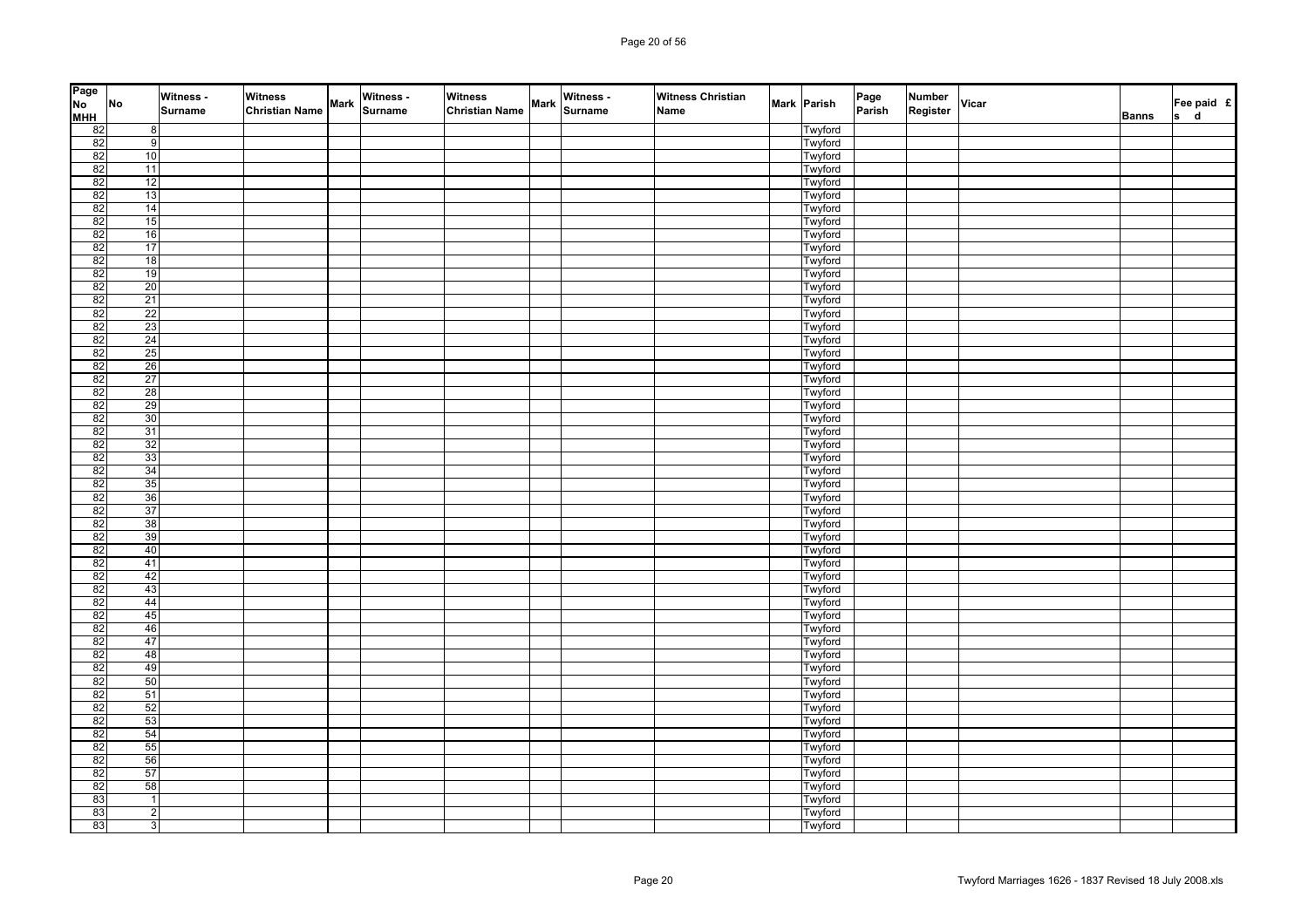| Page<br>No<br><b>MHH</b> | No | Date                           | Year | <b>Male Surname</b>        | <b>Male Other</b><br>Name(s) | <b>Mark Status</b> | Residence of<br>Groom                  | <b>Female Surname</b>     | <b>Female Other</b><br>Name(s) | Mark | Status | <b>Residence of Bride</b> | Remarks                   | Parish             |
|--------------------------|----|--------------------------------|------|----------------------------|------------------------------|--------------------|----------------------------------------|---------------------------|--------------------------------|------|--------|---------------------------|---------------------------|--------------------|
| 83                       |    | 4 15.10.1735                   |      | $\overline{17}35$ Long     | Henry                        |                    |                                        | Hayward                   | Eliz                           |      |        |                           |                           | Twyford            |
| 83                       |    | 5 20.10.1735                   |      | 1735 Minhen                | John                         |                    |                                        | Short                     | Elizabeth                      |      |        |                           |                           | Twyford            |
| 83                       |    | 6 24.10.1735                   |      | 1735 Tanner                | John                         |                    |                                        | Glaspole                  | Frances                        |      |        |                           |                           | Twyford            |
| 83                       |    | 7 27.11.1735                   |      | 1735 Glaspole              | John                         |                    |                                        | Miller?                   | Mary                           |      |        |                           |                           | Twyford            |
| 83                       |    | 8 02.12.1735                   |      | 1735 Burgess               | John                         |                    |                                        | Phips                     | Mary                           |      |        |                           |                           | Twyford            |
| 83                       |    | 9 23.12.1735                   |      | 1735 Primmer               | Thomas                       |                    |                                        | Atwood                    | Anne                           |      |        |                           |                           | Twyford            |
| 83                       |    | 10 07.02.1735                  |      | 1736 Thompson              | Wm                           |                    |                                        | Tea                       | Sarah                          |      |        |                           |                           | Twyford            |
| 83                       |    | 11 07.03.1735                  |      | 1736 Hater                 | Richard                      |                    |                                        | Rabnet                    | Eliz                           |      |        |                           |                           | Twyford            |
| 83                       |    | 12 09.03.1735                  |      | 1736 Rabnet                | John                         |                    |                                        | Kent                      | Joan                           |      |        |                           |                           | Twyford            |
| 83                       |    | 13 01.05.1736                  |      | 1736 Wooll                 | John                         |                    |                                        | Barefoot                  | Hannah                         |      |        |                           |                           | Twyford            |
| 83                       |    | 14 11.05.1736                  |      | 1736 Dibley                | Wm                           |                    |                                        | Carter                    | Anne                           |      |        |                           |                           | Twyford            |
| 83                       |    | 15 24.06.1736                  |      | 1736 Bevis                 | Wm                           |                    |                                        | Chandler                  | Mary                           |      |        |                           |                           | Twyford            |
| 83                       |    | 16 05.07.1736                  |      | 1736 Collins               | John                         |                    |                                        | Carter                    | Hannah                         |      |        |                           |                           | Twyford            |
|                          |    |                                |      |                            |                              |                    | of the parish of<br>Round in Wiltshire |                           |                                |      |        |                           |                           |                    |
| 83                       |    | 17 02.09.1736                  |      | 1736 Shell                 | James                        |                    | near the Devises                       | Ireson                    | Eliz                           |      |        |                           |                           | Twyford            |
| 83                       |    | 18 04.10.1736                  |      | 1736 Hunt                  | Wm                           |                    |                                        | Hayward                   | Rachel                         |      |        |                           |                           | Twyford            |
| 83                       |    | 19 04.10.1736                  |      | 1736 Boyse                 | Edward                       |                    |                                        | Over                      | Sarah                          |      |        |                           |                           | Twyford            |
| 83                       |    | 20 07.10.1736                  |      | 1736 Knight                | Thomas                       |                    |                                        | Hyde                      | Mary                           |      |        |                           |                           | Twyford            |
| 83                       |    | 21 04.11.1736                  |      | 1736 Burgess               | Peter                        |                    |                                        | Glaspole                  | Mary                           |      |        |                           |                           | Twyford            |
| 83                       |    | 22 22.11.1736                  |      | 1736 Boyse                 | Edward                       |                    |                                        | Paige                     | Rachel                         |      |        |                           |                           | Twyford            |
| 83                       |    | 23 09.02.1736                  |      | 1737 Dumper                | Wm                           |                    |                                        | Piscod                    | Mary                           |      |        |                           |                           | Twyford            |
| 83                       |    | 24 21.02.1736                  |      | 1737 Colebrooke            | John                         |                    |                                        | Hockley                   | Joanna                         |      |        |                           |                           | Twyford            |
| 83                       |    | 25 11.04.1737                  |      | 1737 Bayley                | Charles                      |                    |                                        | Wake                      | Jane                           |      |        |                           |                           | Twyford            |
| 83                       |    | 26 18.07.1737                  |      | 1737 Mallet                | Edward                       |                    |                                        | Gradridge                 | Jane                           |      |        |                           |                           | Twyford            |
| 83                       |    | 27 29.09.1737                  |      | 1737 Carter                | John                         |                    |                                        | Churcher                  | Lydia                          |      |        |                           |                           | Twyford            |
| 83                       |    | 28 11.10.1737                  |      | 1737 Atwood                | Robt                         |                    |                                        | Allen                     | Elizabeth                      |      |        |                           |                           | Twyford            |
| 83                       |    | 29 29 10 1737                  |      | 1737 Leind                 | Thomas                       |                    |                                        | Stain (Stairs)            | Jane                           |      |        |                           |                           | Twyford            |
| 83                       |    | 30 29.04.1738                  |      | 1738 Barber                | James                        |                    |                                        | Fielder (Forder)          | Anne                           |      |        |                           |                           | Twyford            |
| 83                       |    | 31 30.04.1738                  |      | 1738 Young                 | Wm                           |                    |                                        | Sone                      | Sarah                          |      |        |                           |                           | Twyford            |
| 83                       |    | 32 08.06.1738                  |      | 1738 Glaspole              | John                         |                    |                                        | Wild                      | Mary                           |      |        |                           |                           | Twyford            |
| 83                       |    | 33 31.08.1738                  |      | 1738 Annel                 | John                         |                    |                                        | Forder                    | Mary                           |      |        |                           |                           | Twyford            |
| 83                       |    | 34 04.09.1738                  |      | 1738 Godwin                | Samuel                       |                    |                                        | Sims                      | Eliz                           |      |        |                           |                           | Twyford            |
| 83                       |    | 35 15.09.1738                  |      | 1738 Fookes<br>1738 Smith  | Wm                           |                    |                                        | Grey                      | Dorothy                        |      |        |                           |                           | Twyford            |
| 83                       |    | 36 02.10.1738                  |      |                            | Richard                      |                    |                                        | Glaspole                  | Martha                         |      |        |                           |                           | Twyford            |
| 83                       |    | 37 15.10.1738                  |      | 1738 Palmer                | Wm                           |                    |                                        | Howard                    | Anne                           |      |        |                           | Howard (Sherrard deleted) | Twyford            |
| 83<br>83                 |    | 38 01.11.1738<br>39 03.02.1738 |      | 1738 Bowman<br>1739 Lever  | Daniel<br>John               |                    |                                        | Norris<br>Gardner         | Jane<br>Eliz                   |      |        |                           |                           | Twyford            |
|                          |    |                                |      |                            |                              |                    |                                        |                           |                                |      |        |                           |                           | Twyford            |
| 83<br>83                 |    | 40 14.02.1738<br>41 24.04.1739 |      | 1739 Barber<br>1739 Annell | Gilbert                      |                    |                                        | Lovelock<br>Suite (Saite) | Anne<br>Mary                   |      |        |                           |                           | Twyford<br>Twyford |
|                          |    | 42 26.04.1739                  |      | 1739 Cook                  | Stephen                      |                    |                                        |                           |                                |      |        |                           |                           |                    |
| 83<br>83                 |    | 43 01.05.1739                  |      | 1739 Motte                 | Richard<br>Abraham           |                    |                                        | Champ (Clamp)<br>Edwards  | Mary<br>Eliz                   |      |        |                           |                           | Twyford<br>Twyford |
| 83                       |    | 44 03.06.1739                  |      | 1739 Ashlet                | John                         |                    |                                        | Boring                    | Frances                        |      |        |                           |                           | Twyford            |
| 83                       |    | 45 10.09.1739                  |      | 1739 Annel                 | Richard                      |                    |                                        | Coles                     | Rose                           |      |        |                           |                           | Twyford            |
| 83                       |    | 46 26.11.1739                  |      | 1739 Andrews               | Wm                           |                    |                                        | Over                      | Mary                           |      |        |                           |                           | Twyford            |
| 83                       |    | 47 02.01.1739                  |      | 1740 White                 | George                       |                    |                                        | Suite (Saite)             | Anne                           |      |        |                           |                           | Twyford            |
| 83                       |    | 48 12.01.1739                  |      | 1740 Lenten                | Peter                        |                    |                                        | Glaspole                  | Mary                           |      |        |                           |                           | Twyford            |
| 83                       |    | 49 28.05.1740                  |      | 1740 Ashur                 | William                      |                    |                                        | Warner                    | Mary                           |      |        |                           |                           | Twyford            |
| 83                       |    | 50 01.09.1740                  |      | 1740 Churcher              | Richard                      |                    |                                        | Suit                      | Mary                           |      |        |                           |                           | Twyford            |
| 83                       |    | 51 01.10.1840                  |      | 1740 Sharp                 | Thomas                       |                    |                                        | Gosling                   | Eliz                           |      |        |                           |                           | Twyford            |
| 83                       |    | 52 10.11.1740                  |      | 1740 Martin                | Nathaniel                    |                    |                                        | Allen                     | Eliz                           |      |        |                           |                           | Twyford            |
| 83                       |    | 53 05.02.1740                  |      | $1741$ Cole                | Gilbert                      |                    |                                        | Paige                     | Mary                           |      |        |                           |                           | Twyford            |
| 83                       |    | 54 09.02.1740                  |      | 1741 Gates                 | Robt                         |                    |                                        | Smith                     | Eliz                           |      |        |                           |                           | Twyford            |
| 84                       |    | 1 30.03.1741                   |      | 1741 Sutton                | George                       |                    |                                        | <b>Elkins</b>             | Anne                           |      |        |                           |                           | Twyford            |
|                          |    |                                |      |                            |                              |                    |                                        |                           |                                |      |        |                           |                           |                    |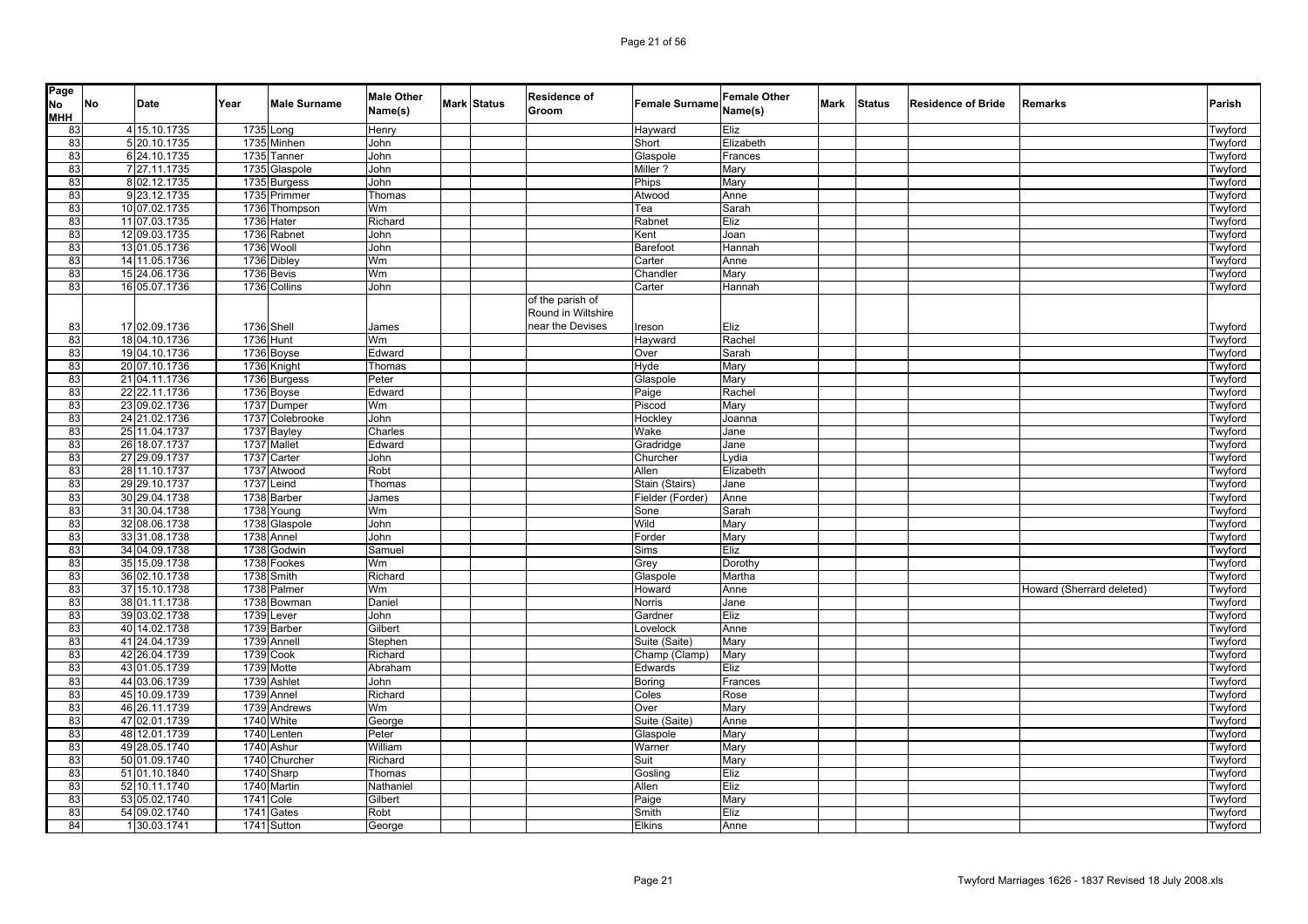| Page<br>No<br><b>MHH</b> | <b>No</b>       | Witness -<br><b>Surname</b> | <b>Witness</b><br><b>Christian Name</b> | <b>Mark</b> | Witness -<br>Surname | <b>Witness</b><br><b>Christian Name</b> | <b>Mark</b> | Witness -<br><b>Surname</b> | <b>Witness Christian</b><br>Name | Mark Parish |         | Page<br>Parish | Number<br>Register | <b>Vicar</b> | <b>Banns</b> | Fee paid £<br>s d |
|--------------------------|-----------------|-----------------------------|-----------------------------------------|-------------|----------------------|-----------------------------------------|-------------|-----------------------------|----------------------------------|-------------|---------|----------------|--------------------|--------------|--------------|-------------------|
| 83                       | $\overline{4}$  |                             |                                         |             |                      |                                         |             |                             |                                  |             | Twyford |                |                    |              |              |                   |
| 83                       | $\sqrt{5}$      |                             |                                         |             |                      |                                         |             |                             |                                  |             | Twyford |                |                    |              |              |                   |
| 83                       | 6               |                             |                                         |             |                      |                                         |             |                             |                                  |             | Twyford |                |                    |              |              |                   |
| 83                       | $\overline{7}$  |                             |                                         |             |                      |                                         |             |                             |                                  |             | Twyford |                |                    |              |              |                   |
| 83                       | ತ               |                             |                                         |             |                      |                                         |             |                             |                                  |             | Twyford |                |                    |              |              |                   |
| 83                       | 9               |                             |                                         |             |                      |                                         |             |                             |                                  |             | Twyford |                |                    |              |              |                   |
| 83                       | 10              |                             |                                         |             |                      |                                         |             |                             |                                  |             | Twyford |                |                    |              |              |                   |
| 83                       | 11              |                             |                                         |             |                      |                                         |             |                             |                                  |             | Twyford |                |                    |              |              |                   |
| 83                       | 12              |                             |                                         |             |                      |                                         |             |                             |                                  |             | Twyford |                |                    |              |              |                   |
| 83                       | 13              |                             |                                         |             |                      |                                         |             |                             |                                  |             | Twyford |                |                    |              |              |                   |
| 83                       | 14              |                             |                                         |             |                      |                                         |             |                             |                                  |             | Twyford |                |                    |              |              |                   |
| 83                       | 15              |                             |                                         |             |                      |                                         |             |                             |                                  |             | Twyford |                |                    |              |              |                   |
| 83                       | 16              |                             |                                         |             |                      |                                         |             |                             |                                  |             | Twyford |                |                    |              |              |                   |
|                          |                 |                             |                                         |             |                      |                                         |             |                             |                                  |             |         |                |                    |              |              |                   |
|                          |                 |                             |                                         |             |                      |                                         |             |                             |                                  |             |         |                |                    |              |              |                   |
| 83                       | 17              |                             |                                         |             |                      |                                         |             |                             |                                  |             | Twyford |                |                    |              |              |                   |
| 83                       | $\frac{1}{8}$   |                             |                                         |             |                      |                                         |             |                             |                                  |             | Twyford |                |                    |              |              |                   |
| 83                       | 19              |                             |                                         |             |                      |                                         |             |                             |                                  |             | Twyford |                |                    |              |              |                   |
| 83                       | 20              |                             |                                         |             |                      |                                         |             |                             |                                  |             | Twyford |                |                    |              |              |                   |
| 83                       | 21              |                             |                                         |             |                      |                                         |             |                             |                                  |             | Twyford |                |                    |              |              |                   |
| 83                       | 22              |                             |                                         |             |                      |                                         |             |                             |                                  |             | Twyford |                |                    |              |              |                   |
| 83                       | 23              |                             |                                         |             |                      |                                         |             |                             |                                  |             | Twyford |                |                    |              |              |                   |
| 83                       | 24              |                             |                                         |             |                      |                                         |             |                             |                                  |             | Twyford |                |                    |              |              |                   |
| 83                       | 25              |                             |                                         |             |                      |                                         |             |                             |                                  |             | Twyford |                |                    |              |              |                   |
| 83                       | 26              |                             |                                         |             |                      |                                         |             |                             |                                  |             | Twyford |                |                    |              |              |                   |
| 83                       | 27              |                             |                                         |             |                      |                                         |             |                             |                                  |             | Twyford |                |                    |              |              |                   |
| 83                       | 28              |                             |                                         |             |                      |                                         |             |                             |                                  |             | Twyford |                |                    |              |              |                   |
| 83                       | 29              |                             |                                         |             |                      |                                         |             |                             |                                  |             | Twyford |                |                    |              |              |                   |
| 83                       | 30              |                             |                                         |             |                      |                                         |             |                             |                                  |             | Twyford |                |                    |              |              |                   |
| 83                       | 31              |                             |                                         |             |                      |                                         |             |                             |                                  |             | Twyford |                |                    |              |              |                   |
| 83                       | 32              |                             |                                         |             |                      |                                         |             |                             |                                  |             | Twyford |                |                    |              |              |                   |
| 83                       | 33              |                             |                                         |             |                      |                                         |             |                             |                                  |             | Twyford |                |                    |              |              |                   |
| 83                       | $\overline{34}$ |                             |                                         |             |                      |                                         |             |                             |                                  |             | Twyford |                |                    |              |              |                   |
| 83                       | 35              |                             |                                         |             |                      |                                         |             |                             |                                  |             | Twyford |                |                    |              |              |                   |
| 83                       | 36              |                             |                                         |             |                      |                                         |             |                             |                                  |             | Twyford |                |                    |              |              |                   |
| 83                       | 37              |                             |                                         |             |                      |                                         |             |                             |                                  |             | Twyford |                |                    |              |              |                   |
| 83                       | 38              |                             |                                         |             |                      |                                         |             |                             |                                  |             | Twyford |                |                    |              |              |                   |
| 83                       | 39              |                             |                                         |             |                      |                                         |             |                             |                                  |             | Twyford |                |                    |              |              |                   |
| 83                       | 40              |                             |                                         |             |                      |                                         |             |                             |                                  |             | Twyford |                |                    |              |              |                   |
| 83                       | 41              |                             |                                         |             |                      |                                         |             |                             |                                  |             | Twyford |                |                    |              |              |                   |
| 83                       | 42              |                             |                                         |             |                      |                                         |             |                             |                                  |             | Twyford |                |                    |              |              |                   |
| 83                       | 43              |                             |                                         |             |                      |                                         |             |                             |                                  |             | Twyford |                |                    |              |              |                   |
| 83                       | 44              |                             |                                         |             |                      |                                         |             |                             |                                  |             | Twyford |                |                    |              |              |                   |
| 83                       | 45              |                             |                                         |             |                      |                                         |             |                             |                                  |             | Twyford |                |                    |              |              |                   |
| 83                       | 46              |                             |                                         |             |                      |                                         |             |                             |                                  |             | Twyford |                |                    |              |              |                   |
| 83                       | 47              |                             |                                         |             |                      |                                         |             |                             |                                  |             | Twyford |                |                    |              |              |                   |
| 83                       | 48              |                             |                                         |             |                      |                                         |             |                             |                                  |             | Twyford |                |                    |              |              |                   |
| 83                       | 49              |                             |                                         |             |                      |                                         |             |                             |                                  |             | Twyford |                |                    |              |              |                   |
| 83                       | 50              |                             |                                         |             |                      |                                         |             |                             |                                  |             | Twyford |                |                    |              |              |                   |
| 83                       | 51              |                             |                                         |             |                      |                                         |             |                             |                                  |             | Twyford |                |                    |              |              |                   |
| 83                       | 52              |                             |                                         |             |                      |                                         |             |                             |                                  |             | Twyford |                |                    |              |              |                   |
| 83                       | 53              |                             |                                         |             |                      |                                         |             |                             |                                  |             | Twyford |                |                    |              |              |                   |
| 83                       | 54              |                             |                                         |             |                      |                                         |             |                             |                                  |             | Twyford |                |                    |              |              |                   |
| 84                       | $\mathbf{1}$    |                             |                                         |             |                      |                                         |             |                             |                                  |             | Twyford |                |                    |              |              |                   |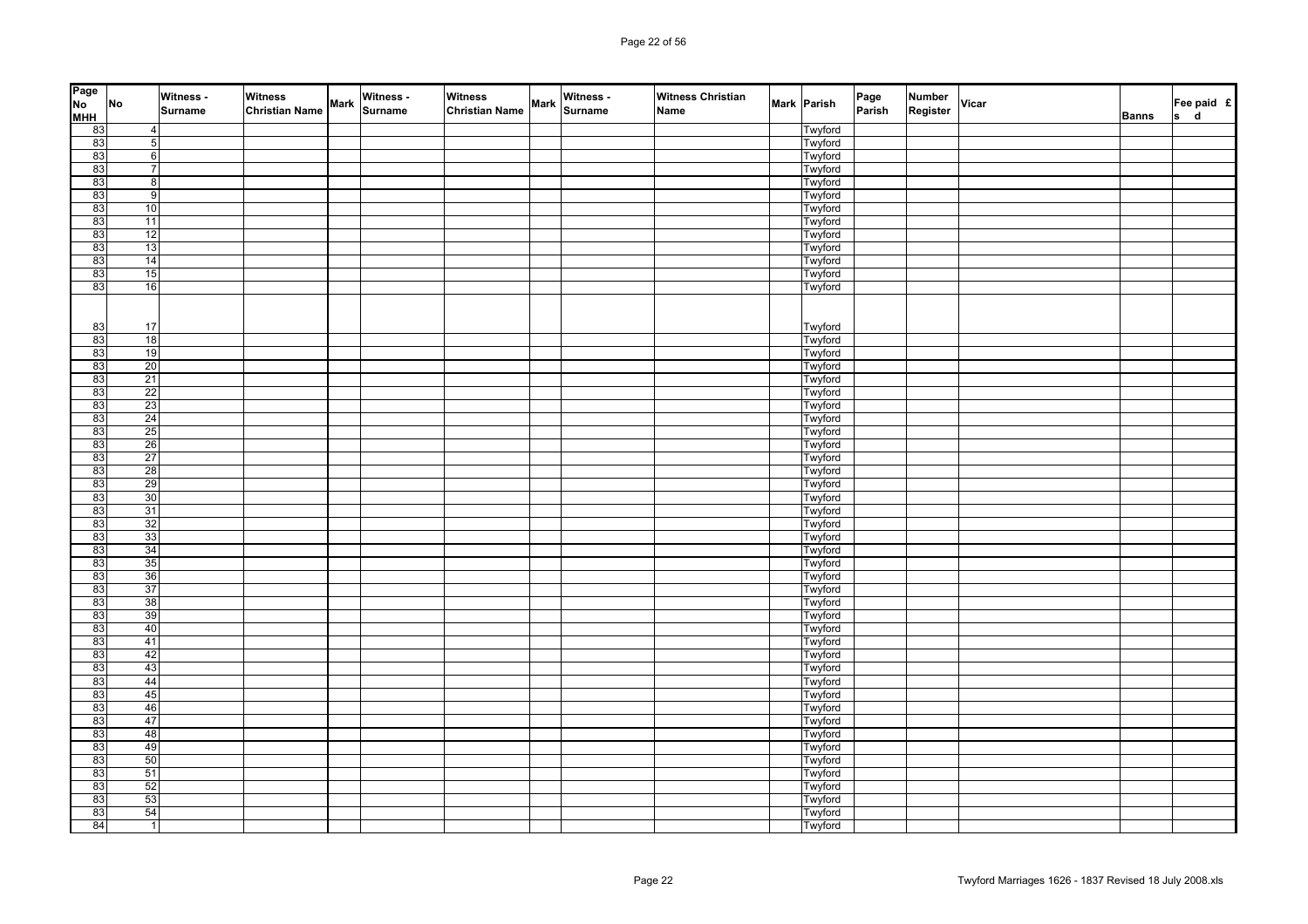| Page<br>No<br><b>MHH</b> | No | Date                             | Year | <b>Male Surname</b>           | <b>Male Other</b><br>Name(s) | <b>Mark Status</b> | Residence of<br>Groom | <b>Female Surname</b> | <b>Female Other</b><br>Name(s) | Mark | <b>Status</b> | Residence of Bride    | Remarks                                         | Parish             |
|--------------------------|----|----------------------------------|------|-------------------------------|------------------------------|--------------------|-----------------------|-----------------------|--------------------------------|------|---------------|-----------------------|-------------------------------------------------|--------------------|
| 84                       |    | 2 10.04.1741                     |      | 1741 Newten ?                 | John                         |                    |                       | Abraham               | Sarah                          |      |               |                       |                                                 | Twyford            |
| 84                       |    | 3 28.05.1741                     |      | <b>1741 Budd</b>              | Richard                      |                    |                       | Crimbourne            | Eliz                           |      |               |                       |                                                 | Twyford            |
| 84                       |    | 4 18.10.1741                     |      | 1741 Noble                    | Wm                           |                    |                       | Newman                | Jane                           |      |               |                       |                                                 | Twyford            |
| 84                       |    | 5 03.11.1741                     |      | 1741 Cawte                    | John                         |                    |                       | Cawte                 | Eliz                           |      |               |                       |                                                 | Twyford            |
| 84                       |    | 6 09.05.1742                     |      | 1742 Briant                   | Wm                           |                    |                       | Apps                  | Grace                          |      |               |                       |                                                 | Twyford            |
| 84                       |    | 7 24.05.1742                     |      | 1742 Littlefield              | John                         |                    |                       | Taylor                | Elizabeth                      |      |               |                       |                                                 | Twyford            |
| 84                       |    | 8 13.06.1742                     |      | 1742 Mercer                   | Anthony                      |                    |                       | Jurd                  | Anne                           |      |               |                       |                                                 | Twyford            |
| 84                       |    | 9 27.06.1742                     |      | 1742 Hatchet                  | John                         |                    |                       | Primmer               | Elizabeth                      |      |               |                       |                                                 | Twyford            |
| 84                       |    | 10 12.08.1742                    |      | 1742 Smith                    | Wm                           |                    |                       | Elliot                | Margaret                       |      |               |                       |                                                 | Twyford            |
| 84                       |    | 11 16.09.1742                    |      | 1742 Claydon                  | Robt                         |                    |                       | Dealin (Deuboy)       | Elizabeth                      |      |               |                       |                                                 | Twyford            |
| 84                       |    | 12 02.01.1742                    |      | 1743 Cawte                    | Richard                      |                    |                       | Cassal                | Sarah                          |      |               |                       |                                                 | Twyford            |
| 84                       |    | 13 09.10.1743                    |      | 1743 Sturt                    | George                       |                    |                       | Mills                 | Anne                           |      |               |                       |                                                 | Twyford            |
| 84                       |    | 14 20.10.1743                    |      | 1743 Cousens                  | John                         |                    |                       | Hockley?              | Susanna                        |      |               |                       |                                                 | Twyford            |
| 84                       |    | 15 03.11.1743                    |      | 1743 Erraker                  | Robt                         |                    |                       | Beagle (Brogh)        | Sarah                          |      |               |                       |                                                 | Twyford            |
| 84                       |    | 16 20.11.1743                    |      | 1743 Carter                   | Wm                           |                    |                       | Stubbington           | Sarah                          |      |               |                       |                                                 | Twyford            |
| 84                       |    | 17 28.11.1743                    |      | 1743 Harvey                   | Thomas                       |                    |                       | Grinstone             | Mary                           |      |               |                       |                                                 | Twyford            |
|                          |    |                                  | 1743 |                               |                              |                    |                       |                       |                                |      |               |                       | Last entry in hand of the Rev Walter<br>Mildmay |                    |
| 84<br>84                 |    | 17.1 28.11.1743<br>18 02.05.1744 |      | 1744 Stubbington              | Samuel                       |                    | Upham                 | <b>Baverstock</b>     | Mary                           |      |               | Upham                 |                                                 | Twyford<br>Twyford |
| 84                       |    | 19 10.06.1744                    |      | 1744 Hauks                    | William                      |                    |                       | ovelock               | Elizabeth                      |      |               |                       | Entry interpolated                              | Twyford            |
| 84                       |    | 20 07.10.1744                    |      | 1744 Barnett                  | John                         |                    |                       | Collins               | Mary                           |      |               |                       |                                                 | Twyford            |
| 84                       |    | 21 18.10.1744                    |      | 1744 Richards                 | Edward                       |                    |                       | Mitchel               | Jane                           |      |               | Bishopstoke           |                                                 | Twyford            |
| 84                       |    | 22 18.10.1744                    |      | 1744 Thomson                  | Richard                      |                    | Ousslebury            | Nottingham            | Jane                           |      |               | Ousslebury            |                                                 | Twyford            |
| 84                       |    | 23 14.10.1744                    |      | 1744 Candey                   | John                         |                    | Ousslebury            | <b>Talier</b>         | Elizabeth                      |      |               | Ousslebury            |                                                 | Twyford            |
| 84                       |    | 24 26.12.1744                    |      | 1744 Sayer                    | Edward                       |                    | Corhampton            | Evans                 | Suzan                          |      |               |                       |                                                 | Twyford            |
| 84                       |    | 25 01.09.1745                    |      | $\overline{17}$ 45 Gidge      | Edward                       |                    |                       | White                 | Anne                           |      |               |                       |                                                 | Twyford            |
| 84                       |    | 26 04.10.1745                    |      | 1745 Dash                     | William                      |                    |                       | Beland                | Elizabeth                      |      |               |                       |                                                 | Twyford            |
| 84                       |    | 27 17.10.1745                    |      | 1745 Abraham                  | Henry                        |                    | <b>Botley</b>         | Sharpe                | Ann                            |      |               | Ouslebury             | MH Hughes - Ousslebury                          | Twyford            |
| 84                       |    | 28 23.10.1745                    |      | 1745 Bronning                 | William                      |                    | Sparsholt             | Bailey                | Ann                            |      |               |                       |                                                 | Twyford            |
| 84                       |    | 29 27.10.1745                    |      | 1745 Wise                     | Thos                         |                    | Mitcheldover          | Bailey                | Mercy                          |      |               |                       |                                                 | Twyford            |
| 84                       |    | 30 03.11.1745                    |      | 1745 Wade                     | William                      |                    |                       | Druitt                | Jane                           |      |               | St Cross              |                                                 | Twyford            |
| 84                       |    | 31 03.02.1745                    |      | 1746 Savage                   | James                        |                    | Northstoneham         | Eap                   | Ann                            |      |               | Ousslebury            |                                                 | Twyford            |
| 84                       |    | 32 30.03.1746                    |      | 1746 Farmer                   | John                         |                    |                       | Varndell              | Mary                           |      |               | Ousslebury            |                                                 | Twyford            |
| 84                       |    | 33 12.05.1746                    |      | 1746 Sturges                  | Edward                       |                    |                       | Copperthwaite         | Martha                         |      |               |                       |                                                 | Twyford            |
| 84                       |    | 34 06.01.1746                    |      | 1747 Barling                  | Richd                        |                    | <b>Bishop Stoke</b>   | Howard                | Eliz                           |      |               | Twyford               |                                                 | Twyford            |
|                          |    |                                  |      |                               |                              |                    | of ye Parish of       |                       |                                |      |               | of ye Parish of       |                                                 |                    |
| 84                       |    | 35 02.10.1747                    |      | 1747 Sharp                    | Richard                      |                    | Titchfield            | Twyneham              | Mary                           |      |               | <b>Bishop's Stoke</b> |                                                 | Twyford            |
| 85                       |    | 1 04.11.1747                     |      | 1747 Browning                 | Griffin                      |                    |                       | Tee                   | Martha                         |      |               |                       |                                                 | Twyford            |
|                          |    |                                  |      |                               |                              |                    | of ye Parish of       |                       |                                |      |               |                       |                                                 |                    |
| 85                       |    | 2 06.12.1747                     |      | 1747 Silvester                | Richard                      |                    | Otterbourne           | Tee                   | Mary                           |      |               | Twyford               |                                                 | Twyford            |
| 85                       |    | 3 09.02.1747                     |      | 1748 Frost                    | Thomas                       |                    |                       | Corps                 | Anne                           |      |               |                       |                                                 | Twyford            |
| 85                       |    | 4 18.02.1747<br>1747             | 1747 | <b>1748 Pink</b>              | John                         |                    |                       | Boys                  | Sarah                          |      |               | Owslebury             |                                                 | Twyford            |
| 85                       | 5  |                                  |      |                               |                              |                    |                       |                       |                                |      |               |                       | Thos Pocklington Vicar                          | Twyford            |
| 85                       |    | 6 22.05.1748<br>7 22.09.1748     |      | 1748 Churcher<br>1748 Edwards | William                      |                    |                       | Cawte                 | Anne                           |      |               |                       |                                                 | Twyford            |
| 85<br>85                 |    | 8 29.09.1748                     |      | 1748 Osman                    | George                       |                    |                       | Noyce                 | Mary<br><b>Betty</b>           |      |               |                       |                                                 | Twyford            |
| 85                       |    | 9 02.10.1748                     |      | 1748 Sturt                    | Thomas<br>Richard            |                    | Otterbourne           | Primmer<br>Folks      | Mary                           |      |               | Twyford               |                                                 | Twyford<br>Twyford |
| 85                       |    | 10 03.10.1748                    |      | 1748 Thomas                   | William                      |                    | Owslebury             | Newman                | (Unknown)                      |      |               | Owslebury             | No Christian name for bride                     | Twyford            |
| 85                       |    | 11 18.10.1748                    |      | 1748 Smoaker                  | Richard                      |                    |                       | Thompson              | Sarah                          |      |               |                       |                                                 | Twyford            |
| 85                       |    | 12 28.10.1748                    |      | 1748 Norris                   | John                         |                    |                       | Tayler                | Elizabeth                      |      |               |                       |                                                 | Twyford            |
| 85                       |    | 13 03.12.1748                    |      | 1748 Whitear                  | Henry                        |                    |                       | Bower                 | Hannah                         |      |               | Alresford             |                                                 | Twyford            |
| 85                       |    | 14 27.12.1748                    |      | 1748 Etheridge                | John                         |                    |                       | Comely                | Anne                           |      |               | Otterbourne           |                                                 | Twyford            |
| 85                       |    | 15 03.02.1748                    |      | 1749 Wareham                  | William                      |                    |                       | Elkins                | Mary                           |      |               |                       |                                                 | Twyford            |
| 85                       | 16 | 1748                             | 1748 |                               |                              |                    |                       |                       |                                |      |               |                       | Thos Pocklington Vicar                          | Twyford            |
|                          |    |                                  |      |                               |                              |                    |                       |                       |                                |      |               |                       |                                                 |                    |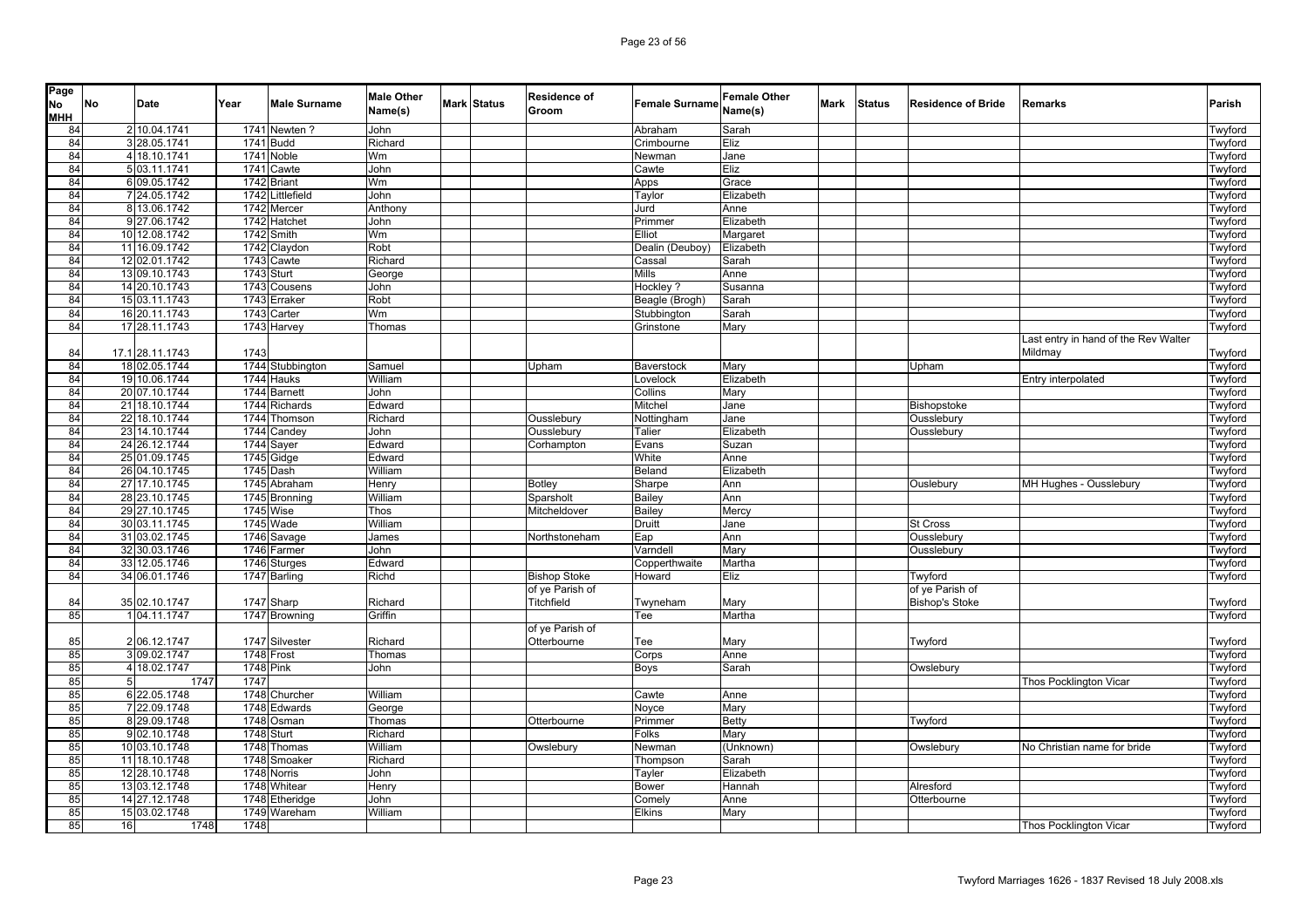| Page<br>No<br><b>MHH</b> | <b>No</b>        | Witness -<br><b>Surname</b> | <b>Witness</b><br><b>Christian Name</b> | <b>Mark</b> | Witness -<br>Surname | <b>Witness</b><br><b>Christian Name</b> | <b>Mark</b> | Witness -<br><b>Surname</b> | <b>Witness Christian</b><br>Name | Mark Parish | Page<br>Parish | Number<br>Register | Vicar | <b>Banns</b> | Fee paid £<br>s d |
|--------------------------|------------------|-----------------------------|-----------------------------------------|-------------|----------------------|-----------------------------------------|-------------|-----------------------------|----------------------------------|-------------|----------------|--------------------|-------|--------------|-------------------|
| 84                       |                  |                             |                                         |             |                      |                                         |             |                             |                                  | Twyford     |                |                    |       |              |                   |
| 84                       | 3                |                             |                                         |             |                      |                                         |             |                             |                                  | Twyford     |                |                    |       |              |                   |
| 84                       | $\overline{4}$   |                             |                                         |             |                      |                                         |             |                             |                                  | Twyford     |                |                    |       |              |                   |
| 84                       | $\sqrt{5}$       |                             |                                         |             |                      |                                         |             |                             |                                  | Twyford     |                |                    |       |              |                   |
| 84                       | $6 \overline{6}$ |                             |                                         |             |                      |                                         |             |                             |                                  | Twyford     |                |                    |       |              |                   |
| 84                       | $\overline{7}$   |                             |                                         |             |                      |                                         |             |                             |                                  | Twyford     |                |                    |       |              |                   |
| 84                       | 8                |                             |                                         |             |                      |                                         |             |                             |                                  | Twyford     |                |                    |       |              |                   |
| 84                       | $\overline{9}$   |                             |                                         |             |                      |                                         |             |                             |                                  | Twyford     |                |                    |       |              |                   |
| 84                       | 10               |                             |                                         |             |                      |                                         |             |                             |                                  | Twyford     |                |                    |       |              |                   |
| 84                       | 11               |                             |                                         |             |                      |                                         |             |                             |                                  | Twyford     |                |                    |       |              |                   |
| 84                       | 12               |                             |                                         |             |                      |                                         |             |                             |                                  | Twyford     |                |                    |       |              |                   |
| 84                       | 13               |                             |                                         |             |                      |                                         |             |                             |                                  | Twyford     |                |                    |       |              |                   |
| 84                       | 14               |                             |                                         |             |                      |                                         |             |                             |                                  | Twyford     |                |                    |       |              |                   |
| 84                       | 15               |                             |                                         |             |                      |                                         |             |                             |                                  | Twyford     |                |                    |       |              |                   |
| 84                       | 16               |                             |                                         |             |                      |                                         |             |                             |                                  | Twyford     |                |                    |       |              |                   |
| 84                       | 17               |                             |                                         |             |                      |                                         |             |                             |                                  | Twyford     |                |                    |       |              |                   |
|                          |                  |                             |                                         |             |                      |                                         |             |                             |                                  |             |                |                    |       |              |                   |
| 84                       | 17.1             |                             |                                         |             |                      |                                         |             |                             |                                  | Twyford     |                |                    |       |              |                   |
| 84                       | 18               |                             |                                         |             |                      |                                         |             |                             |                                  | Twyford     |                |                    |       |              |                   |
| 84                       | 19               |                             |                                         |             |                      |                                         |             |                             |                                  | Twyford     |                |                    |       |              |                   |
| 84                       | 20               |                             |                                         |             |                      |                                         |             |                             |                                  | Twyford     |                |                    |       |              |                   |
| 84                       | 21               |                             |                                         |             |                      |                                         |             |                             |                                  | Twyford     |                |                    |       |              |                   |
| 84                       | 22               |                             |                                         |             |                      |                                         |             |                             |                                  | Twyford     |                |                    |       |              |                   |
| 84                       | 23               |                             |                                         |             |                      |                                         |             |                             |                                  | Twyford     |                |                    |       |              |                   |
| 84                       | 24               |                             |                                         |             |                      |                                         |             |                             |                                  | Twyford     |                |                    |       |              |                   |
| 84                       | 25               |                             |                                         |             |                      |                                         |             |                             |                                  | Twyford     |                |                    |       |              |                   |
| 84                       | 26               |                             |                                         |             |                      |                                         |             |                             |                                  | Twyford     |                |                    |       |              |                   |
| 84                       | 27               |                             |                                         |             |                      |                                         |             |                             |                                  | Twyford     |                |                    |       |              |                   |
| 84                       | 28               |                             |                                         |             |                      |                                         |             |                             |                                  | Twyford     |                |                    |       |              |                   |
| 84                       | 29               |                             |                                         |             |                      |                                         |             |                             |                                  | Twyford     |                |                    |       |              |                   |
| 84                       | 30               |                             |                                         |             |                      |                                         |             |                             |                                  | Twyford     |                |                    |       |              |                   |
| 84                       | 31               |                             |                                         |             |                      |                                         |             |                             |                                  | Twyford     |                |                    |       |              |                   |
| 84                       | 32               |                             |                                         |             |                      |                                         |             |                             |                                  | Twyford     |                |                    |       |              |                   |
| 84                       | 33               |                             |                                         |             |                      |                                         |             |                             |                                  | Twyford     |                |                    |       |              |                   |
| 84                       | 34               |                             |                                         |             |                      |                                         |             |                             |                                  | Twyford     |                |                    |       |              |                   |
|                          |                  |                             |                                         |             |                      |                                         |             |                             |                                  |             |                |                    |       |              |                   |
| 84                       | 35               |                             |                                         |             |                      |                                         |             |                             |                                  | Twyford     |                |                    |       |              |                   |
| 85                       | $\mathbf{1}$     |                             |                                         |             |                      |                                         |             |                             |                                  | Twyford     |                |                    |       |              |                   |
| 85                       | $\overline{2}$   |                             |                                         |             |                      |                                         |             |                             |                                  | Twyford     |                |                    |       |              |                   |
| 85                       | 3                |                             |                                         |             |                      |                                         |             |                             |                                  | Twyford     |                |                    |       |              |                   |
| 85                       | $\overline{a}$   |                             |                                         |             |                      |                                         |             |                             |                                  | Twyford     |                |                    |       |              |                   |
| 85                       | 5                |                             |                                         |             |                      |                                         |             |                             |                                  | Twyford     |                |                    |       |              |                   |
| 85                       | 6                |                             |                                         |             |                      |                                         |             |                             |                                  | Twyford     |                |                    |       |              |                   |
| 85                       | $\overline{7}$   |                             |                                         |             |                      |                                         |             |                             |                                  | Twyford     |                |                    |       |              |                   |
| 85                       | 8                |                             |                                         |             |                      |                                         |             |                             |                                  | Twyford     |                |                    |       |              |                   |
| 85                       | 9                |                             |                                         |             |                      |                                         |             |                             |                                  | Twyford     |                |                    |       |              |                   |
| 85                       | 10               |                             |                                         |             |                      |                                         |             |                             |                                  | Twyford     |                |                    |       |              |                   |
| 85                       | 11               |                             |                                         |             |                      |                                         |             |                             |                                  | Twyford     |                |                    |       |              |                   |
| 85                       | 12               |                             |                                         |             |                      |                                         |             |                             |                                  | Twyford     |                |                    |       |              |                   |
| 85                       | 13               |                             |                                         |             |                      |                                         |             |                             |                                  | Twyford     |                |                    |       |              |                   |
| 85                       | 14               |                             |                                         |             |                      |                                         |             |                             |                                  | Twyford     |                |                    |       |              |                   |
| 85                       | 15               |                             |                                         |             |                      |                                         |             |                             |                                  | Twyford     |                |                    |       |              |                   |
| 85                       | 16               |                             |                                         |             |                      |                                         |             |                             |                                  | Twyford     |                |                    |       |              |                   |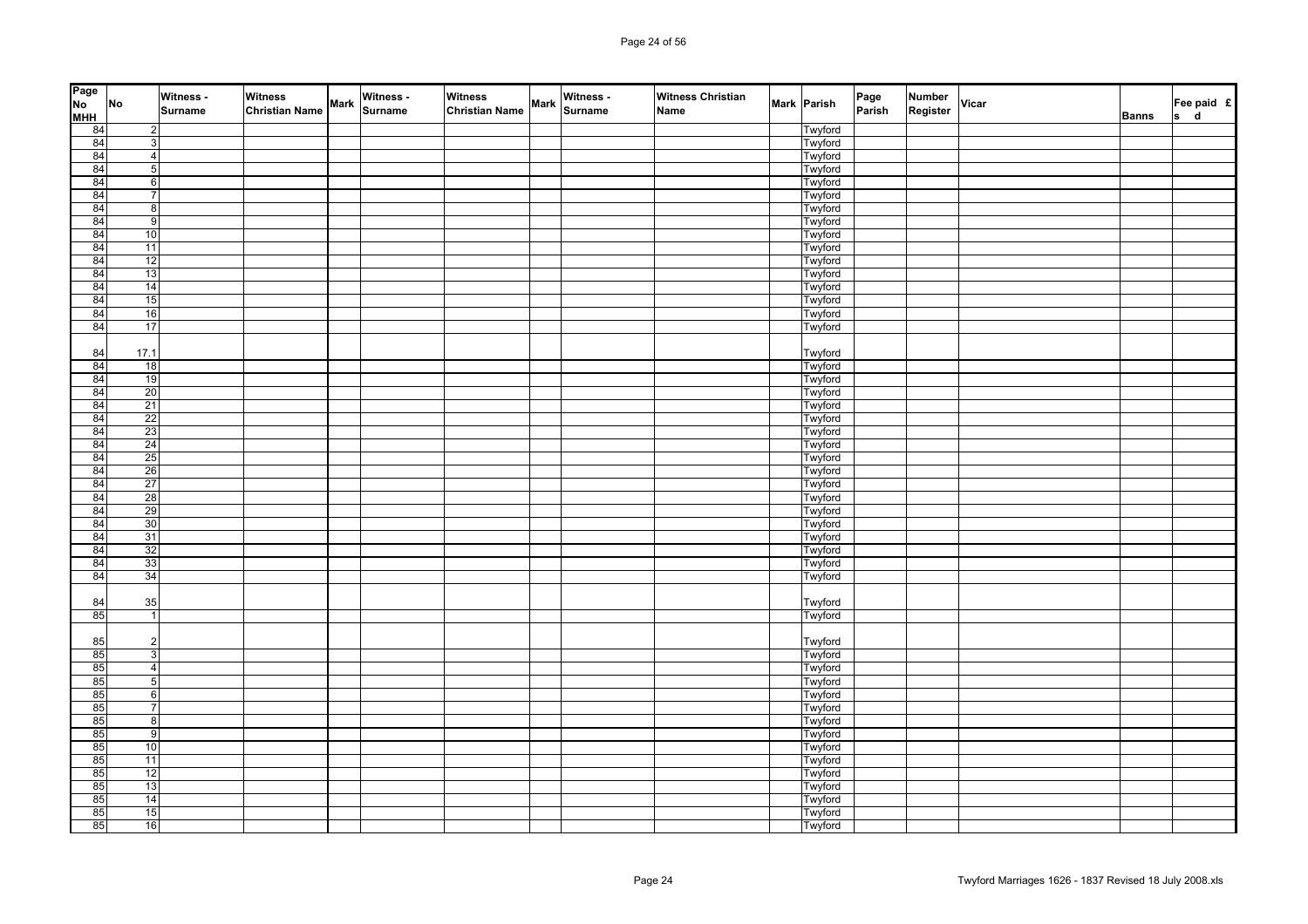| Page<br><b>No</b><br>Імнн | <b>No</b> | <b>Date</b>             | Year     | <b>Male Surname</b> | <b>Male Other</b><br>Name(s) | <b>Mark Status</b> | <b>Residence of</b><br>Groom                       | <b>Female Surname</b> | <b>Female Other</b><br>Name(s) | Mark | <b>Status</b> | <b>Residence of Bride</b> | <b>Remarks</b>                                                                      | Parish  |
|---------------------------|-----------|-------------------------|----------|---------------------|------------------------------|--------------------|----------------------------------------------------|-----------------------|--------------------------------|------|---------------|---------------------------|-------------------------------------------------------------------------------------|---------|
| 85                        |           | 17 09.04.1749           |          | 1749 Bunney         | James                        |                    |                                                    | Young                 | Mary                           |      |               |                           |                                                                                     | Twyford |
| 85                        |           | 18 08 05 1749           |          | 1749 Willis         | John                         |                    |                                                    | Roffe                 | Catherine                      |      |               |                           |                                                                                     | Twyford |
| 85                        |           | 19 30.05.1749           | 1749 May |                     | John                         |                    | <b>Bp's Waltham</b>                                | Glaspoole             | Anne                           |      |               | Owslebury                 |                                                                                     | Twyford |
| 85                        |           | 20 12.10.1749           |          | 1749 Eyeles         | Richard                      |                    | <b>Droxford</b>                                    | Hockley               | Mary                           |      |               | Twyford                   |                                                                                     | Twyford |
| 85                        |           | 21 01.10.1749           |          | 1749 Sharp          | William                      |                    |                                                    | Holding               | Jane                           |      |               |                           |                                                                                     | Twyford |
| 85                        |           | 1749<br>22              | 1749     |                     |                              |                    |                                                    |                       |                                |      |               |                           | Thos Pocklington Vicar                                                              | Twyford |
| 85                        |           | 23 06.06.1750           |          | 1750 Goldfinch      | Richard                      |                    | Compton                                            | Hockley               | Elizabeth                      |      |               | Twyford                   |                                                                                     | Twyford |
| 85                        |           | 24 21.06.1750           |          | 1750 Farndel        | Edward                       |                    | Owslebury                                          | <b>Barnett</b>        | Elizabeth                      |      |               | Owslebury                 |                                                                                     | Twyford |
| 85                        |           | 25 30.09.1750           |          | 1750 Elkins         | William                      |                    |                                                    | Bailey                | Mary                           |      |               |                           |                                                                                     | Twyford |
| 85                        |           | 26 30.10.1750           |          | 1750 Havden         | Henry                        |                    |                                                    | <b>Diddoms</b>        | Anne                           |      |               |                           |                                                                                     | Twyford |
| 85                        |           | 27 21.11.1750           |          | 1750 Copperthwaite  | Stephen                      |                    |                                                    | Vine                  | Dinah                          |      |               |                           |                                                                                     | Twyford |
| 86                        |           | 123.12.1750             |          | 1750 Houghton       | Thomas                       |                    |                                                    | White                 | Eleanor                        |      |               |                           |                                                                                     | Twyford |
| 86                        |           | 2 29.12.1750            |          | 1750 Hanham         | Robert                       |                    |                                                    | Hyde                  | Anne                           |      |               |                           |                                                                                     | Twyford |
| 86                        |           | 1750                    | 1750     |                     |                              |                    |                                                    |                       |                                |      |               |                           | <b>Thos Pocklington Vicar</b>                                                       | Twyford |
| 86                        |           | 4 29.06.1751            |          | 1751 Grev           | John                         |                    |                                                    | Hughes                | Elizabeth                      |      |               |                           |                                                                                     | Twyford |
| 86                        |           | 5 21.10.1751            |          | 1751 Bounds         | Robert                       |                    |                                                    | Primmer               | Jane                           |      |               |                           |                                                                                     | Twyford |
| 86                        |           | 1751                    | 1751     |                     |                              |                    |                                                    |                       |                                |      |               |                           | <b>Thos Pocklington Vicar</b>                                                       | Twyford |
| 86                        |           | 7 26.04.1752            |          | 1752 Howard         | Henry                        |                    | of ye Parish of St<br>Bartholomew in<br>Winchester | Carter                | Mary                           |      |               | Twyford                   |                                                                                     | Twyford |
| 86                        |           | 8 27.07.1752            |          | 1752 Churcher       | Richard                      |                    |                                                    | <b>Hinks</b>          | Anne                           |      |               |                           |                                                                                     | Twyford |
| 86                        |           | 9 28.09.1752            |          | 1752 Willows        | <b>John</b>                  |                    |                                                    | Farnham               | Easter                         |      |               |                           |                                                                                     | Twyford |
| 86                        |           | 10 24.10.1752           |          | 1752 Light          | <b>Nicholas</b>              |                    | Hurslev                                            | Cook                  | Elizabeth                      |      |               | Twyford                   |                                                                                     | Twyford |
| 86                        |           | 11 30.10.1752           |          | 1752 Hyde           | John                         |                    |                                                    | Taylor                | Elizabeth                      |      |               |                           |                                                                                     | Twyford |
| 86                        |           | 12 03.12.1752           |          | 1752 Philpot        | James                        |                    | Hurseley                                           | <b>Browning</b>       | Martha                         |      |               | Twyford                   |                                                                                     | Twyford |
| 86                        |           | 1752<br>13 <sub>l</sub> | 1752     |                     |                              |                    |                                                    |                       |                                |      |               |                           | <b>Thos Pocklington Vicar</b>                                                       | Twyford |
| 86                        |           | 14 27.01.1753           |          | 1753 Soane          | Samuel                       |                    | Owslebury                                          | Weight                | Anne                           |      |               | <b>Bishop's Sutton</b>    |                                                                                     | Twyford |
| 86                        |           | 15 22.02.1753           |          | 1753 Primmer        | William                      |                    |                                                    | <b>Barton</b>         | <b>Betty</b>                   |      |               |                           |                                                                                     | Twyford |
| 86                        |           | 16 25.02.1753           |          | <b>1753 Vine</b>    | John                         |                    |                                                    | Raymond               | Ambrosia                       |      |               |                           |                                                                                     | Twyford |
| 86                        |           | 16.1 25.02.1753         |          |                     |                              |                    |                                                    |                       |                                |      |               |                           | J.P. Vr recorded by MH Hughes -<br>suggest it is T.P.Vr )Thos Pocklington<br>Vicar) | Twyford |
| 86                        |           | 17 09.09.1753           |          | 1753 James          | John                         |                    |                                                    | <b>Barber</b>         | Mary                           |      |               |                           | <b>Banns</b>                                                                        | Twyford |
| 86                        |           | 18<br>1753              | 1753     |                     |                              |                    |                                                    |                       |                                |      |               |                           | Jeremy Davies Curate                                                                | Twyford |
| 86                        |           | 19 19 03 1754           |          | 1754 Buston         | John                         |                    |                                                    | Sladen                | Mary                           |      |               |                           | Licence                                                                             | Twyford |
| 86                        |           | 1754<br>20              | 1754     |                     |                              |                    |                                                    |                       |                                |      |               |                           | Jeremy Davies Curate                                                                | Twyford |
| 86                        |           | 1754<br>21              | 1754     |                     |                              |                    |                                                    |                       |                                |      |               |                           | End of Marriages in Volume 2 of the<br>Registers                                    | Twyford |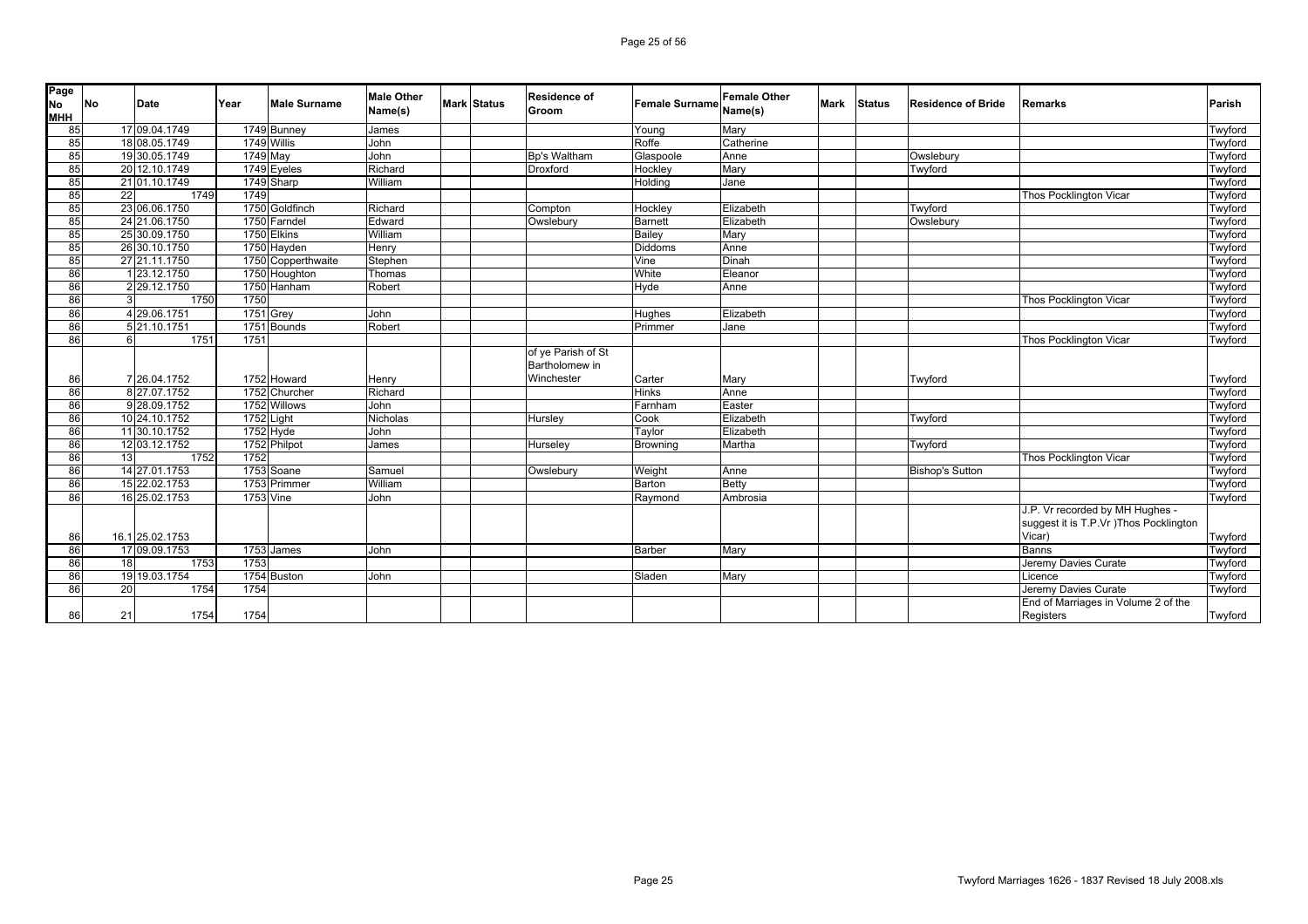#### Page 26 of 56

| Page<br>No<br><u>MHH</u> | No             | Witness -<br><b>Surname</b> | <b>Witness</b><br><b>Christian Name</b> | <b>Mark</b> | Witness -<br>Surname | <b>Witness</b><br><b>Christian Name</b> | <b>Mark</b> | Witness -<br><b>Surname</b> | <b>Witness Christian</b><br>Name | Mark Parish | Page<br>Parish | Number<br>Register | Vicar | <b>Banns</b> | Fee paid $\mathbf{\pounds}$<br>s d |
|--------------------------|----------------|-----------------------------|-----------------------------------------|-------------|----------------------|-----------------------------------------|-------------|-----------------------------|----------------------------------|-------------|----------------|--------------------|-------|--------------|------------------------------------|
| 85                       | 17             |                             |                                         |             |                      |                                         |             |                             |                                  | Twyford     |                |                    |       |              |                                    |
| 85                       | 18             |                             |                                         |             |                      |                                         |             |                             |                                  | Twyford     |                |                    |       |              |                                    |
| 85                       | 19             |                             |                                         |             |                      |                                         |             |                             |                                  | Twyford     |                |                    |       |              |                                    |
| 85                       | 20             |                             |                                         |             |                      |                                         |             |                             |                                  | Twyford     |                |                    |       |              |                                    |
| 85                       | 21             |                             |                                         |             |                      |                                         |             |                             |                                  | Twyford     |                |                    |       |              |                                    |
| 85                       | 22             |                             |                                         |             |                      |                                         |             |                             |                                  | Twyford     |                |                    |       |              |                                    |
| 85                       | 23             |                             |                                         |             |                      |                                         |             |                             |                                  | Twyford     |                |                    |       |              |                                    |
| 85                       | 24             |                             |                                         |             |                      |                                         |             |                             |                                  | Twyford     |                |                    |       |              |                                    |
| 85                       | 25             |                             |                                         |             |                      |                                         |             |                             |                                  | Twyford     |                |                    |       |              |                                    |
| 85                       | 26             |                             |                                         |             |                      |                                         |             |                             |                                  | Twyford     |                |                    |       |              |                                    |
| 85                       | 27             |                             |                                         |             |                      |                                         |             |                             |                                  | Twyford     |                |                    |       |              |                                    |
| 86                       | $\overline{1}$ |                             |                                         |             |                      |                                         |             |                             |                                  | Twyford     |                |                    |       |              |                                    |
| 86                       |                | $\overline{2}$              |                                         |             |                      |                                         |             |                             |                                  | Twyford     |                |                    |       |              |                                    |
| 86                       |                | $\overline{3}$              |                                         |             |                      |                                         |             |                             |                                  | Twyford     |                |                    |       |              |                                    |
| 86                       |                | 4 <sup>1</sup>              |                                         |             |                      |                                         |             |                             |                                  | Twyford     |                |                    |       |              |                                    |
| 86                       |                | 5                           |                                         |             |                      |                                         |             |                             |                                  | Twyford     |                |                    |       |              |                                    |
| 86                       |                | 6                           |                                         |             |                      |                                         |             |                             |                                  | Twyford     |                |                    |       |              |                                    |
| 86                       | $\overline{7}$ |                             |                                         |             |                      |                                         |             |                             |                                  | Twyford     |                |                    |       |              |                                    |
| 86                       |                | $\overline{8}$              |                                         |             |                      |                                         |             |                             |                                  | Twyford     |                |                    |       |              |                                    |
| 86                       |                | $\overline{9}$              |                                         |             |                      |                                         |             |                             |                                  | Twyford     |                |                    |       |              |                                    |
| 86                       | 10             |                             |                                         |             |                      |                                         |             |                             |                                  | Twyford     |                |                    |       |              |                                    |
| 86                       | 11             |                             |                                         |             |                      |                                         |             |                             |                                  | Twyford     |                |                    |       |              |                                    |
| 86                       | 12             |                             |                                         |             |                      |                                         |             |                             |                                  | Twyford     |                |                    |       |              |                                    |
| 86                       | 13             |                             |                                         |             |                      |                                         |             |                             |                                  | Twyford     |                |                    |       |              |                                    |
| 86                       | 14             |                             |                                         |             |                      |                                         |             |                             |                                  | Twyford     |                |                    |       |              |                                    |
| 86                       | 15             |                             |                                         |             |                      |                                         |             |                             |                                  | Twyford     |                |                    |       |              |                                    |
| 86                       | 16             |                             |                                         |             |                      |                                         |             |                             |                                  | Twyford     |                |                    |       |              |                                    |
| 86                       | 16.1           |                             |                                         |             |                      |                                         |             |                             |                                  | Twyford     |                |                    |       |              |                                    |
| 86                       | 17             |                             |                                         |             |                      |                                         |             |                             |                                  | Twyford     |                |                    |       |              |                                    |
| 86                       | 18             |                             |                                         |             |                      |                                         |             |                             |                                  | Twyford     |                |                    |       |              |                                    |
| 86                       | 19             |                             |                                         |             |                      |                                         |             |                             |                                  | Twyford     |                |                    |       |              |                                    |
| 86                       | 20             |                             |                                         |             |                      |                                         |             |                             |                                  | Twyford     |                |                    |       |              |                                    |
| 86                       | 21             |                             |                                         |             |                      |                                         |             |                             |                                  | Twyford     |                |                    |       |              |                                    |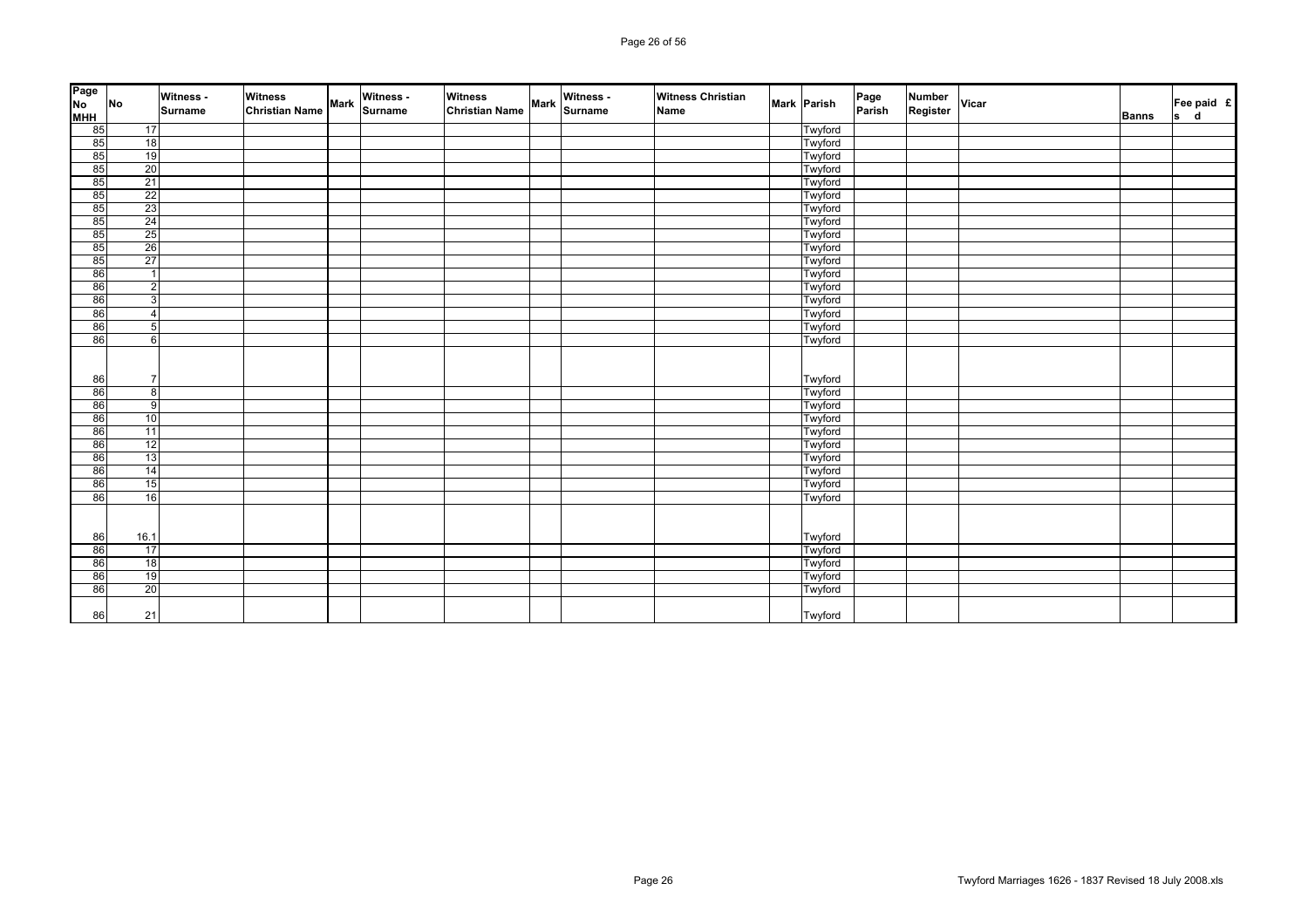| April 1754 to March 1837<br>87<br>1 VOLUME 1V - This volume consists of the printed forms, four to the page, prescribed by Lord Hardwicke's 1753 Marriage Act. Both Banns and marriages are recorded, the marriages from<br>Twyford<br>87<br>2 May 1754 to October 1812 inclusive, the Banns from 1754 to 1823 inclusive.<br>Twyford<br>87<br>3 The Banns of marriages solemnised outside Twyford have been transcribed separately.<br>Twyford<br>4 In the transcript of marriages that follows all marriages are after Banns unless the abbreviation 'Lic' (By Licence) appears in the entry.<br>87<br>Twyford<br>Although described as Jane Bennet<br>the bride signed her name as Jane<br>5 09.06.1754<br>1754 Page<br>Twyford<br>Bennet (Pugh)<br>Twyford<br>Pugh<br>Twyford<br>87<br>Thomas<br>Jane<br>6 21.04.1755<br>1755 Lavington<br>Chilcombe<br>Twyford<br>Twyford<br>87<br>Francis<br>Hockley<br>Sophia<br>Licence<br>87<br>7 01.03.1756<br>1756 Cole<br>Gilbert<br>Twyford<br>Sturges<br>Amy<br>Widow<br>Twyford<br>icence - Malster<br>Twyford<br>87<br>8 04.07.1756<br>1756 Over<br>Twyford<br>Palmer<br>Elizabeth<br>Twyford<br>Twyford<br>Richard<br>x<br>1756 Scammell<br>87<br>9 23.11.1756<br>Barlem<br>John<br>Twyford<br>Sarah<br>Twyford<br>Twyford<br>X<br>10 06.10.1757<br>1757 Smith<br>87<br>Thomas<br>South Stoneham<br>Cordery<br>Rebekah<br>Twyford<br>Twyford<br>Licence<br>11 11.10.1757<br>1757 Rodges<br>87<br>Richard<br>x<br>Cole<br>Sarah<br>Twyford<br>Twyford<br>Twyford<br>87<br>12 11.12.1757<br>1757 Copperwaite<br>Hide<br>Twyford<br>Henry<br>Twyford<br>Mary<br>Twyford<br>Licence<br>87<br>13 03.08.1758<br>1758 Parker<br>Twyford<br>Peter<br>Owslebury<br>Cordery<br>Mary<br>Licence<br>Twyford<br>87<br>1758 Ware<br>14 08.10.1758<br>Vince<br>Twyford<br>John<br>Twyford<br>Mary<br>Twyford<br>x<br>15 08.02.1759<br>1759 Marsh<br>87<br>Elizabeth<br>Twyford<br>John<br>Morested<br>avington<br>Twyford<br>.icence<br>87<br>16 17.04.1759<br>1759 Moring<br>James<br>Marsh<br>Mary<br>Twyford<br>Twyford<br>Twyford<br>87<br>17 08.01.1760<br>1760 Houghton<br>Thomas<br>Twyford<br>Dear<br>Rebekah<br>Twyford<br>Twyford<br>18 13.01.1760<br>1760 Tee<br>87<br>Whale<br>Twyford<br>John<br>Twyford<br>Mary<br>Licence<br>Twyford<br>1760 Gidge<br>87<br>19 04.08.1760<br>James<br>х<br>Twyford<br>Yepp<br>Mary<br>Twyford<br>Twyford<br>х<br>20 11.10.1760<br>1760 Phipps<br>87<br>John<br>Twyford<br>Mary<br>Twyford<br>Twyford<br>Young<br>88<br>1 23.10.1760<br>1760 Gray<br>William<br>Marsh<br>Twyford<br>Twyford<br>Twyford<br>Margaret<br>88<br>1760 Griffin<br>2 10.11.1760<br>William<br>Twyford<br>Gosport<br>Dean<br>Mary<br>Twyford<br>icence consent of parish<br>1761 Whale<br>3 01.02.1761<br>88<br>Thomas<br>Twyford<br>Cole<br>Mary<br>Twyford<br>Licence consent of parish<br>Twyford<br>1761 White<br>88<br>4 08.05.1761<br>Marchant<br>Sarah<br>Twyford<br>Twyford<br>Thomas<br>Twyford<br>Licence consent of parish<br>1761 Lock<br>88<br>5 11.05.1761<br>Twyford<br>Sheppard<br>Elizabeth<br>Hursley<br>Licence consent of parish<br>Twyford<br>John<br>5.1 00.06.1761<br>1761<br>Twyford<br>Banns<br>Gronsill<br>1761 Soop<br>88<br>6 13.09.1761<br>South Stoneham<br>(Groundsill)<br>Charity<br>Twyford<br>Twyford<br>James<br>1761<br>88<br>6.1 00.09.1761<br>Twyford<br>Banns<br>7 30.09.1761<br>1761 White<br>South Stoneham<br>88<br>William<br><b>Bussey</b><br>Ann<br>Twyford<br>Twyford<br>Licence consent of parish<br>88<br>8 08.11.1761<br>1761 Carter<br>Twyford<br>Twyford<br>Twyford<br>John<br><b>Button</b><br>Susan<br>S. Thomas<br>9 24.12.1761<br>1761 Wagstaffe<br>Robert<br>Winchester<br>Bayle<br>Mary<br>Twyford<br>Twyford<br>88<br>Licence<br>10 18.02.1762<br>1762 Hyde<br>88<br>William<br>Twyford<br>Winkworth<br><b>Betty</b><br>Twyford<br>Twyford<br>S John in the Soke<br>11 04.03.1762<br>1762 Lavington<br>Winchester<br>88<br>John<br>Bachelor<br>Twyford<br>Twyford<br>Terry<br>Betty<br>Licence<br>1762<br>11.1 00.04.1762<br>88<br>Banns<br>Twyford<br>1762<br>11.2 00.04.1762<br>88<br>Banns<br>Twyford<br>88<br>12 02.08.1762<br>1762 Harding<br>William<br><b>Bishop Stoke</b><br>Twyford<br>Noyes<br>Martha<br>Twyford<br>88<br>13 20.10.1762<br>1762 Cheyney<br><b>Illesly Berks</b><br>Twyford<br>William<br>X<br>Bachelor<br>Cox<br>Elizabeth<br>Widow<br>Twyford<br>X<br>Licence<br>S. Mary College<br>1763 Maybe<br>Winchester<br>88<br>14 31.05.1763<br>Robert<br>Bachelor<br>Churcher<br>Mary<br>Spinster<br>Twyford<br>Twyford<br>Licence<br>15 10.10.1763<br>1763 Holms<br>Bachelor<br>Twyford<br>88<br>Thomas<br>Wake<br>Mary<br>Spinster<br>Twyford<br>Twyford<br>88<br>16 11.10.1763<br>1763 Neale<br>John<br>Twyford<br>Towton<br>Elizabeth<br>Twyford<br>Twyford<br>Twyford<br>88<br>17 13.11.1763<br>1763 Churcher<br>John<br>/incent<br>Martha<br>Twyford<br>Widower<br>Spinster<br>Twyford<br>88<br>18 11.11.1763<br>1763 Frampton<br>Bachelor<br>Twyford<br>James<br>Moreton<br>Ann<br>Spinster<br>Twyford<br>Licence<br>Twyford<br>88<br>19 01.01.1764<br>1764 Clarke<br>John<br>Twyford<br>Anne<br>Twyford<br>Twyford<br>Churcher<br>ΙX | Page<br>No<br><b>MHH</b> | No | Date | Year | <b>Male Surname</b> | <b>Male Other</b><br>Name(s) | <b>Mark Status</b> | Residence of<br>Groom | <b>Female Surname</b> | <b>Female Other</b><br>Name(s) | Mark | <b>Status</b> | <b>Residence of Bride</b> | Remarks | Parish |
|----------------------------------------------------------------------------------------------------------------------------------------------------------------------------------------------------------------------------------------------------------------------------------------------------------------------------------------------------------------------------------------------------------------------------------------------------------------------------------------------------------------------------------------------------------------------------------------------------------------------------------------------------------------------------------------------------------------------------------------------------------------------------------------------------------------------------------------------------------------------------------------------------------------------------------------------------------------------------------------------------------------------------------------------------------------------------------------------------------------------------------------------------------------------------------------------------------------------------------------------------------------------------------------------------------------------------------------------------------------------------------------------------------------------------------------------------------------------------------------------------------------------------------------------------------------------------------------------------------------------------------------------------------------------------------------------------------------------------------------------------------------------------------------------------------------------------------------------------------------------------------------------------------------------------------------------------------------------------------------------------------------------------------------------------------------------------------------------------------------------------------------------------------------------------------------------------------------------------------------------------------------------------------------------------------------------------------------------------------------------------------------------------------------------------------------------------------------------------------------------------------------------------------------------------------------------------------------------------------------------------------------------------------------------------------------------------------------------------------------------------------------------------------------------------------------------------------------------------------------------------------------------------------------------------------------------------------------------------------------------------------------------------------------------------------------------------------------------------------------------------------------------------------------------------------------------------------------------------------------------------------------------------------------------------------------------------------------------------------------------------------------------------------------------------------------------------------------------------------------------------------------------------------------------------------------------------------------------------------------------------------------------------------------------------------------------------------------------------------------------------------------------------------------------------------------------------------------------------------------------------------------------------------------------------------------------------------------------------------------------------------------------------------------------------------------------------------------------------------------------------------------------------------------------------------------------------------------------------------------------------------------------------------------------------------------------------------------------------------------------------------------------------------------------------------------------------------------------------------------------------------------------------------------------------------------------------------------------------------------------------------------------------------------------------------------------------------------------------------------------------------------------------------------------------------------------------------------------------------------------------------------------------------------------------------------------------------------------------------------------------------------------------------------------------------------------------------------------------------------------------------------------------------------------------------|--------------------------|----|------|------|---------------------|------------------------------|--------------------|-----------------------|-----------------------|--------------------------------|------|---------------|---------------------------|---------|--------|
|                                                                                                                                                                                                                                                                                                                                                                                                                                                                                                                                                                                                                                                                                                                                                                                                                                                                                                                                                                                                                                                                                                                                                                                                                                                                                                                                                                                                                                                                                                                                                                                                                                                                                                                                                                                                                                                                                                                                                                                                                                                                                                                                                                                                                                                                                                                                                                                                                                                                                                                                                                                                                                                                                                                                                                                                                                                                                                                                                                                                                                                                                                                                                                                                                                                                                                                                                                                                                                                                                                                                                                                                                                                                                                                                                                                                                                                                                                                                                                                                                                                                                                                                                                                                                                                                                                                                                                                                                                                                                                                                                                                                                                                                                                                                                                                                                                                                                                                                                                                                                                                                                                                                                                                  |                          |    |      |      |                     |                              |                    |                       |                       |                                |      |               |                           |         |        |
|                                                                                                                                                                                                                                                                                                                                                                                                                                                                                                                                                                                                                                                                                                                                                                                                                                                                                                                                                                                                                                                                                                                                                                                                                                                                                                                                                                                                                                                                                                                                                                                                                                                                                                                                                                                                                                                                                                                                                                                                                                                                                                                                                                                                                                                                                                                                                                                                                                                                                                                                                                                                                                                                                                                                                                                                                                                                                                                                                                                                                                                                                                                                                                                                                                                                                                                                                                                                                                                                                                                                                                                                                                                                                                                                                                                                                                                                                                                                                                                                                                                                                                                                                                                                                                                                                                                                                                                                                                                                                                                                                                                                                                                                                                                                                                                                                                                                                                                                                                                                                                                                                                                                                                                  |                          |    |      |      |                     |                              |                    |                       |                       |                                |      |               |                           |         |        |
|                                                                                                                                                                                                                                                                                                                                                                                                                                                                                                                                                                                                                                                                                                                                                                                                                                                                                                                                                                                                                                                                                                                                                                                                                                                                                                                                                                                                                                                                                                                                                                                                                                                                                                                                                                                                                                                                                                                                                                                                                                                                                                                                                                                                                                                                                                                                                                                                                                                                                                                                                                                                                                                                                                                                                                                                                                                                                                                                                                                                                                                                                                                                                                                                                                                                                                                                                                                                                                                                                                                                                                                                                                                                                                                                                                                                                                                                                                                                                                                                                                                                                                                                                                                                                                                                                                                                                                                                                                                                                                                                                                                                                                                                                                                                                                                                                                                                                                                                                                                                                                                                                                                                                                                  |                          |    |      |      |                     |                              |                    |                       |                       |                                |      |               |                           |         |        |
|                                                                                                                                                                                                                                                                                                                                                                                                                                                                                                                                                                                                                                                                                                                                                                                                                                                                                                                                                                                                                                                                                                                                                                                                                                                                                                                                                                                                                                                                                                                                                                                                                                                                                                                                                                                                                                                                                                                                                                                                                                                                                                                                                                                                                                                                                                                                                                                                                                                                                                                                                                                                                                                                                                                                                                                                                                                                                                                                                                                                                                                                                                                                                                                                                                                                                                                                                                                                                                                                                                                                                                                                                                                                                                                                                                                                                                                                                                                                                                                                                                                                                                                                                                                                                                                                                                                                                                                                                                                                                                                                                                                                                                                                                                                                                                                                                                                                                                                                                                                                                                                                                                                                                                                  |                          |    |      |      |                     |                              |                    |                       |                       |                                |      |               |                           |         |        |
|                                                                                                                                                                                                                                                                                                                                                                                                                                                                                                                                                                                                                                                                                                                                                                                                                                                                                                                                                                                                                                                                                                                                                                                                                                                                                                                                                                                                                                                                                                                                                                                                                                                                                                                                                                                                                                                                                                                                                                                                                                                                                                                                                                                                                                                                                                                                                                                                                                                                                                                                                                                                                                                                                                                                                                                                                                                                                                                                                                                                                                                                                                                                                                                                                                                                                                                                                                                                                                                                                                                                                                                                                                                                                                                                                                                                                                                                                                                                                                                                                                                                                                                                                                                                                                                                                                                                                                                                                                                                                                                                                                                                                                                                                                                                                                                                                                                                                                                                                                                                                                                                                                                                                                                  |                          |    |      |      |                     |                              |                    |                       |                       |                                |      |               |                           |         |        |
|                                                                                                                                                                                                                                                                                                                                                                                                                                                                                                                                                                                                                                                                                                                                                                                                                                                                                                                                                                                                                                                                                                                                                                                                                                                                                                                                                                                                                                                                                                                                                                                                                                                                                                                                                                                                                                                                                                                                                                                                                                                                                                                                                                                                                                                                                                                                                                                                                                                                                                                                                                                                                                                                                                                                                                                                                                                                                                                                                                                                                                                                                                                                                                                                                                                                                                                                                                                                                                                                                                                                                                                                                                                                                                                                                                                                                                                                                                                                                                                                                                                                                                                                                                                                                                                                                                                                                                                                                                                                                                                                                                                                                                                                                                                                                                                                                                                                                                                                                                                                                                                                                                                                                                                  |                          |    |      |      |                     |                              |                    |                       |                       |                                |      |               |                           |         |        |
|                                                                                                                                                                                                                                                                                                                                                                                                                                                                                                                                                                                                                                                                                                                                                                                                                                                                                                                                                                                                                                                                                                                                                                                                                                                                                                                                                                                                                                                                                                                                                                                                                                                                                                                                                                                                                                                                                                                                                                                                                                                                                                                                                                                                                                                                                                                                                                                                                                                                                                                                                                                                                                                                                                                                                                                                                                                                                                                                                                                                                                                                                                                                                                                                                                                                                                                                                                                                                                                                                                                                                                                                                                                                                                                                                                                                                                                                                                                                                                                                                                                                                                                                                                                                                                                                                                                                                                                                                                                                                                                                                                                                                                                                                                                                                                                                                                                                                                                                                                                                                                                                                                                                                                                  |                          |    |      |      |                     |                              |                    |                       |                       |                                |      |               |                           |         |        |
|                                                                                                                                                                                                                                                                                                                                                                                                                                                                                                                                                                                                                                                                                                                                                                                                                                                                                                                                                                                                                                                                                                                                                                                                                                                                                                                                                                                                                                                                                                                                                                                                                                                                                                                                                                                                                                                                                                                                                                                                                                                                                                                                                                                                                                                                                                                                                                                                                                                                                                                                                                                                                                                                                                                                                                                                                                                                                                                                                                                                                                                                                                                                                                                                                                                                                                                                                                                                                                                                                                                                                                                                                                                                                                                                                                                                                                                                                                                                                                                                                                                                                                                                                                                                                                                                                                                                                                                                                                                                                                                                                                                                                                                                                                                                                                                                                                                                                                                                                                                                                                                                                                                                                                                  |                          |    |      |      |                     |                              |                    |                       |                       |                                |      |               |                           |         |        |
|                                                                                                                                                                                                                                                                                                                                                                                                                                                                                                                                                                                                                                                                                                                                                                                                                                                                                                                                                                                                                                                                                                                                                                                                                                                                                                                                                                                                                                                                                                                                                                                                                                                                                                                                                                                                                                                                                                                                                                                                                                                                                                                                                                                                                                                                                                                                                                                                                                                                                                                                                                                                                                                                                                                                                                                                                                                                                                                                                                                                                                                                                                                                                                                                                                                                                                                                                                                                                                                                                                                                                                                                                                                                                                                                                                                                                                                                                                                                                                                                                                                                                                                                                                                                                                                                                                                                                                                                                                                                                                                                                                                                                                                                                                                                                                                                                                                                                                                                                                                                                                                                                                                                                                                  |                          |    |      |      |                     |                              |                    |                       |                       |                                |      |               |                           |         |        |
|                                                                                                                                                                                                                                                                                                                                                                                                                                                                                                                                                                                                                                                                                                                                                                                                                                                                                                                                                                                                                                                                                                                                                                                                                                                                                                                                                                                                                                                                                                                                                                                                                                                                                                                                                                                                                                                                                                                                                                                                                                                                                                                                                                                                                                                                                                                                                                                                                                                                                                                                                                                                                                                                                                                                                                                                                                                                                                                                                                                                                                                                                                                                                                                                                                                                                                                                                                                                                                                                                                                                                                                                                                                                                                                                                                                                                                                                                                                                                                                                                                                                                                                                                                                                                                                                                                                                                                                                                                                                                                                                                                                                                                                                                                                                                                                                                                                                                                                                                                                                                                                                                                                                                                                  |                          |    |      |      |                     |                              |                    |                       |                       |                                |      |               |                           |         |        |
|                                                                                                                                                                                                                                                                                                                                                                                                                                                                                                                                                                                                                                                                                                                                                                                                                                                                                                                                                                                                                                                                                                                                                                                                                                                                                                                                                                                                                                                                                                                                                                                                                                                                                                                                                                                                                                                                                                                                                                                                                                                                                                                                                                                                                                                                                                                                                                                                                                                                                                                                                                                                                                                                                                                                                                                                                                                                                                                                                                                                                                                                                                                                                                                                                                                                                                                                                                                                                                                                                                                                                                                                                                                                                                                                                                                                                                                                                                                                                                                                                                                                                                                                                                                                                                                                                                                                                                                                                                                                                                                                                                                                                                                                                                                                                                                                                                                                                                                                                                                                                                                                                                                                                                                  |                          |    |      |      |                     |                              |                    |                       |                       |                                |      |               |                           |         |        |
|                                                                                                                                                                                                                                                                                                                                                                                                                                                                                                                                                                                                                                                                                                                                                                                                                                                                                                                                                                                                                                                                                                                                                                                                                                                                                                                                                                                                                                                                                                                                                                                                                                                                                                                                                                                                                                                                                                                                                                                                                                                                                                                                                                                                                                                                                                                                                                                                                                                                                                                                                                                                                                                                                                                                                                                                                                                                                                                                                                                                                                                                                                                                                                                                                                                                                                                                                                                                                                                                                                                                                                                                                                                                                                                                                                                                                                                                                                                                                                                                                                                                                                                                                                                                                                                                                                                                                                                                                                                                                                                                                                                                                                                                                                                                                                                                                                                                                                                                                                                                                                                                                                                                                                                  |                          |    |      |      |                     |                              |                    |                       |                       |                                |      |               |                           |         |        |
|                                                                                                                                                                                                                                                                                                                                                                                                                                                                                                                                                                                                                                                                                                                                                                                                                                                                                                                                                                                                                                                                                                                                                                                                                                                                                                                                                                                                                                                                                                                                                                                                                                                                                                                                                                                                                                                                                                                                                                                                                                                                                                                                                                                                                                                                                                                                                                                                                                                                                                                                                                                                                                                                                                                                                                                                                                                                                                                                                                                                                                                                                                                                                                                                                                                                                                                                                                                                                                                                                                                                                                                                                                                                                                                                                                                                                                                                                                                                                                                                                                                                                                                                                                                                                                                                                                                                                                                                                                                                                                                                                                                                                                                                                                                                                                                                                                                                                                                                                                                                                                                                                                                                                                                  |                          |    |      |      |                     |                              |                    |                       |                       |                                |      |               |                           |         |        |
|                                                                                                                                                                                                                                                                                                                                                                                                                                                                                                                                                                                                                                                                                                                                                                                                                                                                                                                                                                                                                                                                                                                                                                                                                                                                                                                                                                                                                                                                                                                                                                                                                                                                                                                                                                                                                                                                                                                                                                                                                                                                                                                                                                                                                                                                                                                                                                                                                                                                                                                                                                                                                                                                                                                                                                                                                                                                                                                                                                                                                                                                                                                                                                                                                                                                                                                                                                                                                                                                                                                                                                                                                                                                                                                                                                                                                                                                                                                                                                                                                                                                                                                                                                                                                                                                                                                                                                                                                                                                                                                                                                                                                                                                                                                                                                                                                                                                                                                                                                                                                                                                                                                                                                                  |                          |    |      |      |                     |                              |                    |                       |                       |                                |      |               |                           |         |        |
|                                                                                                                                                                                                                                                                                                                                                                                                                                                                                                                                                                                                                                                                                                                                                                                                                                                                                                                                                                                                                                                                                                                                                                                                                                                                                                                                                                                                                                                                                                                                                                                                                                                                                                                                                                                                                                                                                                                                                                                                                                                                                                                                                                                                                                                                                                                                                                                                                                                                                                                                                                                                                                                                                                                                                                                                                                                                                                                                                                                                                                                                                                                                                                                                                                                                                                                                                                                                                                                                                                                                                                                                                                                                                                                                                                                                                                                                                                                                                                                                                                                                                                                                                                                                                                                                                                                                                                                                                                                                                                                                                                                                                                                                                                                                                                                                                                                                                                                                                                                                                                                                                                                                                                                  |                          |    |      |      |                     |                              |                    |                       |                       |                                |      |               |                           |         |        |
|                                                                                                                                                                                                                                                                                                                                                                                                                                                                                                                                                                                                                                                                                                                                                                                                                                                                                                                                                                                                                                                                                                                                                                                                                                                                                                                                                                                                                                                                                                                                                                                                                                                                                                                                                                                                                                                                                                                                                                                                                                                                                                                                                                                                                                                                                                                                                                                                                                                                                                                                                                                                                                                                                                                                                                                                                                                                                                                                                                                                                                                                                                                                                                                                                                                                                                                                                                                                                                                                                                                                                                                                                                                                                                                                                                                                                                                                                                                                                                                                                                                                                                                                                                                                                                                                                                                                                                                                                                                                                                                                                                                                                                                                                                                                                                                                                                                                                                                                                                                                                                                                                                                                                                                  |                          |    |      |      |                     |                              |                    |                       |                       |                                |      |               |                           |         |        |
|                                                                                                                                                                                                                                                                                                                                                                                                                                                                                                                                                                                                                                                                                                                                                                                                                                                                                                                                                                                                                                                                                                                                                                                                                                                                                                                                                                                                                                                                                                                                                                                                                                                                                                                                                                                                                                                                                                                                                                                                                                                                                                                                                                                                                                                                                                                                                                                                                                                                                                                                                                                                                                                                                                                                                                                                                                                                                                                                                                                                                                                                                                                                                                                                                                                                                                                                                                                                                                                                                                                                                                                                                                                                                                                                                                                                                                                                                                                                                                                                                                                                                                                                                                                                                                                                                                                                                                                                                                                                                                                                                                                                                                                                                                                                                                                                                                                                                                                                                                                                                                                                                                                                                                                  |                          |    |      |      |                     |                              |                    |                       |                       |                                |      |               |                           |         |        |
|                                                                                                                                                                                                                                                                                                                                                                                                                                                                                                                                                                                                                                                                                                                                                                                                                                                                                                                                                                                                                                                                                                                                                                                                                                                                                                                                                                                                                                                                                                                                                                                                                                                                                                                                                                                                                                                                                                                                                                                                                                                                                                                                                                                                                                                                                                                                                                                                                                                                                                                                                                                                                                                                                                                                                                                                                                                                                                                                                                                                                                                                                                                                                                                                                                                                                                                                                                                                                                                                                                                                                                                                                                                                                                                                                                                                                                                                                                                                                                                                                                                                                                                                                                                                                                                                                                                                                                                                                                                                                                                                                                                                                                                                                                                                                                                                                                                                                                                                                                                                                                                                                                                                                                                  |                          |    |      |      |                     |                              |                    |                       |                       |                                |      |               |                           |         |        |
|                                                                                                                                                                                                                                                                                                                                                                                                                                                                                                                                                                                                                                                                                                                                                                                                                                                                                                                                                                                                                                                                                                                                                                                                                                                                                                                                                                                                                                                                                                                                                                                                                                                                                                                                                                                                                                                                                                                                                                                                                                                                                                                                                                                                                                                                                                                                                                                                                                                                                                                                                                                                                                                                                                                                                                                                                                                                                                                                                                                                                                                                                                                                                                                                                                                                                                                                                                                                                                                                                                                                                                                                                                                                                                                                                                                                                                                                                                                                                                                                                                                                                                                                                                                                                                                                                                                                                                                                                                                                                                                                                                                                                                                                                                                                                                                                                                                                                                                                                                                                                                                                                                                                                                                  |                          |    |      |      |                     |                              |                    |                       |                       |                                |      |               |                           |         |        |
|                                                                                                                                                                                                                                                                                                                                                                                                                                                                                                                                                                                                                                                                                                                                                                                                                                                                                                                                                                                                                                                                                                                                                                                                                                                                                                                                                                                                                                                                                                                                                                                                                                                                                                                                                                                                                                                                                                                                                                                                                                                                                                                                                                                                                                                                                                                                                                                                                                                                                                                                                                                                                                                                                                                                                                                                                                                                                                                                                                                                                                                                                                                                                                                                                                                                                                                                                                                                                                                                                                                                                                                                                                                                                                                                                                                                                                                                                                                                                                                                                                                                                                                                                                                                                                                                                                                                                                                                                                                                                                                                                                                                                                                                                                                                                                                                                                                                                                                                                                                                                                                                                                                                                                                  |                          |    |      |      |                     |                              |                    |                       |                       |                                |      |               |                           |         |        |
|                                                                                                                                                                                                                                                                                                                                                                                                                                                                                                                                                                                                                                                                                                                                                                                                                                                                                                                                                                                                                                                                                                                                                                                                                                                                                                                                                                                                                                                                                                                                                                                                                                                                                                                                                                                                                                                                                                                                                                                                                                                                                                                                                                                                                                                                                                                                                                                                                                                                                                                                                                                                                                                                                                                                                                                                                                                                                                                                                                                                                                                                                                                                                                                                                                                                                                                                                                                                                                                                                                                                                                                                                                                                                                                                                                                                                                                                                                                                                                                                                                                                                                                                                                                                                                                                                                                                                                                                                                                                                                                                                                                                                                                                                                                                                                                                                                                                                                                                                                                                                                                                                                                                                                                  |                          |    |      |      |                     |                              |                    |                       |                       |                                |      |               |                           |         |        |
|                                                                                                                                                                                                                                                                                                                                                                                                                                                                                                                                                                                                                                                                                                                                                                                                                                                                                                                                                                                                                                                                                                                                                                                                                                                                                                                                                                                                                                                                                                                                                                                                                                                                                                                                                                                                                                                                                                                                                                                                                                                                                                                                                                                                                                                                                                                                                                                                                                                                                                                                                                                                                                                                                                                                                                                                                                                                                                                                                                                                                                                                                                                                                                                                                                                                                                                                                                                                                                                                                                                                                                                                                                                                                                                                                                                                                                                                                                                                                                                                                                                                                                                                                                                                                                                                                                                                                                                                                                                                                                                                                                                                                                                                                                                                                                                                                                                                                                                                                                                                                                                                                                                                                                                  |                          |    |      |      |                     |                              |                    |                       |                       |                                |      |               |                           |         |        |
|                                                                                                                                                                                                                                                                                                                                                                                                                                                                                                                                                                                                                                                                                                                                                                                                                                                                                                                                                                                                                                                                                                                                                                                                                                                                                                                                                                                                                                                                                                                                                                                                                                                                                                                                                                                                                                                                                                                                                                                                                                                                                                                                                                                                                                                                                                                                                                                                                                                                                                                                                                                                                                                                                                                                                                                                                                                                                                                                                                                                                                                                                                                                                                                                                                                                                                                                                                                                                                                                                                                                                                                                                                                                                                                                                                                                                                                                                                                                                                                                                                                                                                                                                                                                                                                                                                                                                                                                                                                                                                                                                                                                                                                                                                                                                                                                                                                                                                                                                                                                                                                                                                                                                                                  |                          |    |      |      |                     |                              |                    |                       |                       |                                |      |               |                           |         |        |
|                                                                                                                                                                                                                                                                                                                                                                                                                                                                                                                                                                                                                                                                                                                                                                                                                                                                                                                                                                                                                                                                                                                                                                                                                                                                                                                                                                                                                                                                                                                                                                                                                                                                                                                                                                                                                                                                                                                                                                                                                                                                                                                                                                                                                                                                                                                                                                                                                                                                                                                                                                                                                                                                                                                                                                                                                                                                                                                                                                                                                                                                                                                                                                                                                                                                                                                                                                                                                                                                                                                                                                                                                                                                                                                                                                                                                                                                                                                                                                                                                                                                                                                                                                                                                                                                                                                                                                                                                                                                                                                                                                                                                                                                                                                                                                                                                                                                                                                                                                                                                                                                                                                                                                                  |                          |    |      |      |                     |                              |                    |                       |                       |                                |      |               |                           |         |        |
|                                                                                                                                                                                                                                                                                                                                                                                                                                                                                                                                                                                                                                                                                                                                                                                                                                                                                                                                                                                                                                                                                                                                                                                                                                                                                                                                                                                                                                                                                                                                                                                                                                                                                                                                                                                                                                                                                                                                                                                                                                                                                                                                                                                                                                                                                                                                                                                                                                                                                                                                                                                                                                                                                                                                                                                                                                                                                                                                                                                                                                                                                                                                                                                                                                                                                                                                                                                                                                                                                                                                                                                                                                                                                                                                                                                                                                                                                                                                                                                                                                                                                                                                                                                                                                                                                                                                                                                                                                                                                                                                                                                                                                                                                                                                                                                                                                                                                                                                                                                                                                                                                                                                                                                  |                          |    |      |      |                     |                              |                    |                       |                       |                                |      |               |                           |         |        |
|                                                                                                                                                                                                                                                                                                                                                                                                                                                                                                                                                                                                                                                                                                                                                                                                                                                                                                                                                                                                                                                                                                                                                                                                                                                                                                                                                                                                                                                                                                                                                                                                                                                                                                                                                                                                                                                                                                                                                                                                                                                                                                                                                                                                                                                                                                                                                                                                                                                                                                                                                                                                                                                                                                                                                                                                                                                                                                                                                                                                                                                                                                                                                                                                                                                                                                                                                                                                                                                                                                                                                                                                                                                                                                                                                                                                                                                                                                                                                                                                                                                                                                                                                                                                                                                                                                                                                                                                                                                                                                                                                                                                                                                                                                                                                                                                                                                                                                                                                                                                                                                                                                                                                                                  |                          |    |      |      |                     |                              |                    |                       |                       |                                |      |               |                           |         |        |
|                                                                                                                                                                                                                                                                                                                                                                                                                                                                                                                                                                                                                                                                                                                                                                                                                                                                                                                                                                                                                                                                                                                                                                                                                                                                                                                                                                                                                                                                                                                                                                                                                                                                                                                                                                                                                                                                                                                                                                                                                                                                                                                                                                                                                                                                                                                                                                                                                                                                                                                                                                                                                                                                                                                                                                                                                                                                                                                                                                                                                                                                                                                                                                                                                                                                                                                                                                                                                                                                                                                                                                                                                                                                                                                                                                                                                                                                                                                                                                                                                                                                                                                                                                                                                                                                                                                                                                                                                                                                                                                                                                                                                                                                                                                                                                                                                                                                                                                                                                                                                                                                                                                                                                                  |                          |    |      |      |                     |                              |                    |                       |                       |                                |      |               |                           |         |        |
|                                                                                                                                                                                                                                                                                                                                                                                                                                                                                                                                                                                                                                                                                                                                                                                                                                                                                                                                                                                                                                                                                                                                                                                                                                                                                                                                                                                                                                                                                                                                                                                                                                                                                                                                                                                                                                                                                                                                                                                                                                                                                                                                                                                                                                                                                                                                                                                                                                                                                                                                                                                                                                                                                                                                                                                                                                                                                                                                                                                                                                                                                                                                                                                                                                                                                                                                                                                                                                                                                                                                                                                                                                                                                                                                                                                                                                                                                                                                                                                                                                                                                                                                                                                                                                                                                                                                                                                                                                                                                                                                                                                                                                                                                                                                                                                                                                                                                                                                                                                                                                                                                                                                                                                  |                          |    |      |      |                     |                              |                    |                       |                       |                                |      |               |                           |         |        |
|                                                                                                                                                                                                                                                                                                                                                                                                                                                                                                                                                                                                                                                                                                                                                                                                                                                                                                                                                                                                                                                                                                                                                                                                                                                                                                                                                                                                                                                                                                                                                                                                                                                                                                                                                                                                                                                                                                                                                                                                                                                                                                                                                                                                                                                                                                                                                                                                                                                                                                                                                                                                                                                                                                                                                                                                                                                                                                                                                                                                                                                                                                                                                                                                                                                                                                                                                                                                                                                                                                                                                                                                                                                                                                                                                                                                                                                                                                                                                                                                                                                                                                                                                                                                                                                                                                                                                                                                                                                                                                                                                                                                                                                                                                                                                                                                                                                                                                                                                                                                                                                                                                                                                                                  |                          |    |      |      |                     |                              |                    |                       |                       |                                |      |               |                           |         |        |
|                                                                                                                                                                                                                                                                                                                                                                                                                                                                                                                                                                                                                                                                                                                                                                                                                                                                                                                                                                                                                                                                                                                                                                                                                                                                                                                                                                                                                                                                                                                                                                                                                                                                                                                                                                                                                                                                                                                                                                                                                                                                                                                                                                                                                                                                                                                                                                                                                                                                                                                                                                                                                                                                                                                                                                                                                                                                                                                                                                                                                                                                                                                                                                                                                                                                                                                                                                                                                                                                                                                                                                                                                                                                                                                                                                                                                                                                                                                                                                                                                                                                                                                                                                                                                                                                                                                                                                                                                                                                                                                                                                                                                                                                                                                                                                                                                                                                                                                                                                                                                                                                                                                                                                                  |                          |    |      |      |                     |                              |                    |                       |                       |                                |      |               |                           |         |        |
|                                                                                                                                                                                                                                                                                                                                                                                                                                                                                                                                                                                                                                                                                                                                                                                                                                                                                                                                                                                                                                                                                                                                                                                                                                                                                                                                                                                                                                                                                                                                                                                                                                                                                                                                                                                                                                                                                                                                                                                                                                                                                                                                                                                                                                                                                                                                                                                                                                                                                                                                                                                                                                                                                                                                                                                                                                                                                                                                                                                                                                                                                                                                                                                                                                                                                                                                                                                                                                                                                                                                                                                                                                                                                                                                                                                                                                                                                                                                                                                                                                                                                                                                                                                                                                                                                                                                                                                                                                                                                                                                                                                                                                                                                                                                                                                                                                                                                                                                                                                                                                                                                                                                                                                  |                          |    |      |      |                     |                              |                    |                       |                       |                                |      |               |                           |         |        |
|                                                                                                                                                                                                                                                                                                                                                                                                                                                                                                                                                                                                                                                                                                                                                                                                                                                                                                                                                                                                                                                                                                                                                                                                                                                                                                                                                                                                                                                                                                                                                                                                                                                                                                                                                                                                                                                                                                                                                                                                                                                                                                                                                                                                                                                                                                                                                                                                                                                                                                                                                                                                                                                                                                                                                                                                                                                                                                                                                                                                                                                                                                                                                                                                                                                                                                                                                                                                                                                                                                                                                                                                                                                                                                                                                                                                                                                                                                                                                                                                                                                                                                                                                                                                                                                                                                                                                                                                                                                                                                                                                                                                                                                                                                                                                                                                                                                                                                                                                                                                                                                                                                                                                                                  |                          |    |      |      |                     |                              |                    |                       |                       |                                |      |               |                           |         |        |
|                                                                                                                                                                                                                                                                                                                                                                                                                                                                                                                                                                                                                                                                                                                                                                                                                                                                                                                                                                                                                                                                                                                                                                                                                                                                                                                                                                                                                                                                                                                                                                                                                                                                                                                                                                                                                                                                                                                                                                                                                                                                                                                                                                                                                                                                                                                                                                                                                                                                                                                                                                                                                                                                                                                                                                                                                                                                                                                                                                                                                                                                                                                                                                                                                                                                                                                                                                                                                                                                                                                                                                                                                                                                                                                                                                                                                                                                                                                                                                                                                                                                                                                                                                                                                                                                                                                                                                                                                                                                                                                                                                                                                                                                                                                                                                                                                                                                                                                                                                                                                                                                                                                                                                                  |                          |    |      |      |                     |                              |                    |                       |                       |                                |      |               |                           |         |        |
|                                                                                                                                                                                                                                                                                                                                                                                                                                                                                                                                                                                                                                                                                                                                                                                                                                                                                                                                                                                                                                                                                                                                                                                                                                                                                                                                                                                                                                                                                                                                                                                                                                                                                                                                                                                                                                                                                                                                                                                                                                                                                                                                                                                                                                                                                                                                                                                                                                                                                                                                                                                                                                                                                                                                                                                                                                                                                                                                                                                                                                                                                                                                                                                                                                                                                                                                                                                                                                                                                                                                                                                                                                                                                                                                                                                                                                                                                                                                                                                                                                                                                                                                                                                                                                                                                                                                                                                                                                                                                                                                                                                                                                                                                                                                                                                                                                                                                                                                                                                                                                                                                                                                                                                  |                          |    |      |      |                     |                              |                    |                       |                       |                                |      |               |                           |         |        |
|                                                                                                                                                                                                                                                                                                                                                                                                                                                                                                                                                                                                                                                                                                                                                                                                                                                                                                                                                                                                                                                                                                                                                                                                                                                                                                                                                                                                                                                                                                                                                                                                                                                                                                                                                                                                                                                                                                                                                                                                                                                                                                                                                                                                                                                                                                                                                                                                                                                                                                                                                                                                                                                                                                                                                                                                                                                                                                                                                                                                                                                                                                                                                                                                                                                                                                                                                                                                                                                                                                                                                                                                                                                                                                                                                                                                                                                                                                                                                                                                                                                                                                                                                                                                                                                                                                                                                                                                                                                                                                                                                                                                                                                                                                                                                                                                                                                                                                                                                                                                                                                                                                                                                                                  |                          |    |      |      |                     |                              |                    |                       |                       |                                |      |               |                           |         |        |
|                                                                                                                                                                                                                                                                                                                                                                                                                                                                                                                                                                                                                                                                                                                                                                                                                                                                                                                                                                                                                                                                                                                                                                                                                                                                                                                                                                                                                                                                                                                                                                                                                                                                                                                                                                                                                                                                                                                                                                                                                                                                                                                                                                                                                                                                                                                                                                                                                                                                                                                                                                                                                                                                                                                                                                                                                                                                                                                                                                                                                                                                                                                                                                                                                                                                                                                                                                                                                                                                                                                                                                                                                                                                                                                                                                                                                                                                                                                                                                                                                                                                                                                                                                                                                                                                                                                                                                                                                                                                                                                                                                                                                                                                                                                                                                                                                                                                                                                                                                                                                                                                                                                                                                                  |                          |    |      |      |                     |                              |                    |                       |                       |                                |      |               |                           |         |        |
|                                                                                                                                                                                                                                                                                                                                                                                                                                                                                                                                                                                                                                                                                                                                                                                                                                                                                                                                                                                                                                                                                                                                                                                                                                                                                                                                                                                                                                                                                                                                                                                                                                                                                                                                                                                                                                                                                                                                                                                                                                                                                                                                                                                                                                                                                                                                                                                                                                                                                                                                                                                                                                                                                                                                                                                                                                                                                                                                                                                                                                                                                                                                                                                                                                                                                                                                                                                                                                                                                                                                                                                                                                                                                                                                                                                                                                                                                                                                                                                                                                                                                                                                                                                                                                                                                                                                                                                                                                                                                                                                                                                                                                                                                                                                                                                                                                                                                                                                                                                                                                                                                                                                                                                  |                          |    |      |      |                     |                              |                    |                       |                       |                                |      |               |                           |         |        |
|                                                                                                                                                                                                                                                                                                                                                                                                                                                                                                                                                                                                                                                                                                                                                                                                                                                                                                                                                                                                                                                                                                                                                                                                                                                                                                                                                                                                                                                                                                                                                                                                                                                                                                                                                                                                                                                                                                                                                                                                                                                                                                                                                                                                                                                                                                                                                                                                                                                                                                                                                                                                                                                                                                                                                                                                                                                                                                                                                                                                                                                                                                                                                                                                                                                                                                                                                                                                                                                                                                                                                                                                                                                                                                                                                                                                                                                                                                                                                                                                                                                                                                                                                                                                                                                                                                                                                                                                                                                                                                                                                                                                                                                                                                                                                                                                                                                                                                                                                                                                                                                                                                                                                                                  |                          |    |      |      |                     |                              |                    |                       |                       |                                |      |               |                           |         |        |
|                                                                                                                                                                                                                                                                                                                                                                                                                                                                                                                                                                                                                                                                                                                                                                                                                                                                                                                                                                                                                                                                                                                                                                                                                                                                                                                                                                                                                                                                                                                                                                                                                                                                                                                                                                                                                                                                                                                                                                                                                                                                                                                                                                                                                                                                                                                                                                                                                                                                                                                                                                                                                                                                                                                                                                                                                                                                                                                                                                                                                                                                                                                                                                                                                                                                                                                                                                                                                                                                                                                                                                                                                                                                                                                                                                                                                                                                                                                                                                                                                                                                                                                                                                                                                                                                                                                                                                                                                                                                                                                                                                                                                                                                                                                                                                                                                                                                                                                                                                                                                                                                                                                                                                                  |                          |    |      |      |                     |                              |                    |                       |                       |                                |      |               |                           |         |        |
|                                                                                                                                                                                                                                                                                                                                                                                                                                                                                                                                                                                                                                                                                                                                                                                                                                                                                                                                                                                                                                                                                                                                                                                                                                                                                                                                                                                                                                                                                                                                                                                                                                                                                                                                                                                                                                                                                                                                                                                                                                                                                                                                                                                                                                                                                                                                                                                                                                                                                                                                                                                                                                                                                                                                                                                                                                                                                                                                                                                                                                                                                                                                                                                                                                                                                                                                                                                                                                                                                                                                                                                                                                                                                                                                                                                                                                                                                                                                                                                                                                                                                                                                                                                                                                                                                                                                                                                                                                                                                                                                                                                                                                                                                                                                                                                                                                                                                                                                                                                                                                                                                                                                                                                  |                          |    |      |      |                     |                              |                    |                       |                       |                                |      |               |                           |         |        |
|                                                                                                                                                                                                                                                                                                                                                                                                                                                                                                                                                                                                                                                                                                                                                                                                                                                                                                                                                                                                                                                                                                                                                                                                                                                                                                                                                                                                                                                                                                                                                                                                                                                                                                                                                                                                                                                                                                                                                                                                                                                                                                                                                                                                                                                                                                                                                                                                                                                                                                                                                                                                                                                                                                                                                                                                                                                                                                                                                                                                                                                                                                                                                                                                                                                                                                                                                                                                                                                                                                                                                                                                                                                                                                                                                                                                                                                                                                                                                                                                                                                                                                                                                                                                                                                                                                                                                                                                                                                                                                                                                                                                                                                                                                                                                                                                                                                                                                                                                                                                                                                                                                                                                                                  |                          |    |      |      |                     |                              |                    |                       |                       |                                |      |               |                           |         |        |
|                                                                                                                                                                                                                                                                                                                                                                                                                                                                                                                                                                                                                                                                                                                                                                                                                                                                                                                                                                                                                                                                                                                                                                                                                                                                                                                                                                                                                                                                                                                                                                                                                                                                                                                                                                                                                                                                                                                                                                                                                                                                                                                                                                                                                                                                                                                                                                                                                                                                                                                                                                                                                                                                                                                                                                                                                                                                                                                                                                                                                                                                                                                                                                                                                                                                                                                                                                                                                                                                                                                                                                                                                                                                                                                                                                                                                                                                                                                                                                                                                                                                                                                                                                                                                                                                                                                                                                                                                                                                                                                                                                                                                                                                                                                                                                                                                                                                                                                                                                                                                                                                                                                                                                                  |                          |    |      |      |                     |                              |                    |                       |                       |                                |      |               |                           |         |        |
|                                                                                                                                                                                                                                                                                                                                                                                                                                                                                                                                                                                                                                                                                                                                                                                                                                                                                                                                                                                                                                                                                                                                                                                                                                                                                                                                                                                                                                                                                                                                                                                                                                                                                                                                                                                                                                                                                                                                                                                                                                                                                                                                                                                                                                                                                                                                                                                                                                                                                                                                                                                                                                                                                                                                                                                                                                                                                                                                                                                                                                                                                                                                                                                                                                                                                                                                                                                                                                                                                                                                                                                                                                                                                                                                                                                                                                                                                                                                                                                                                                                                                                                                                                                                                                                                                                                                                                                                                                                                                                                                                                                                                                                                                                                                                                                                                                                                                                                                                                                                                                                                                                                                                                                  |                          |    |      |      |                     |                              |                    |                       |                       |                                |      |               |                           |         |        |
|                                                                                                                                                                                                                                                                                                                                                                                                                                                                                                                                                                                                                                                                                                                                                                                                                                                                                                                                                                                                                                                                                                                                                                                                                                                                                                                                                                                                                                                                                                                                                                                                                                                                                                                                                                                                                                                                                                                                                                                                                                                                                                                                                                                                                                                                                                                                                                                                                                                                                                                                                                                                                                                                                                                                                                                                                                                                                                                                                                                                                                                                                                                                                                                                                                                                                                                                                                                                                                                                                                                                                                                                                                                                                                                                                                                                                                                                                                                                                                                                                                                                                                                                                                                                                                                                                                                                                                                                                                                                                                                                                                                                                                                                                                                                                                                                                                                                                                                                                                                                                                                                                                                                                                                  |                          |    |      |      |                     |                              |                    |                       |                       |                                |      |               |                           |         |        |
|                                                                                                                                                                                                                                                                                                                                                                                                                                                                                                                                                                                                                                                                                                                                                                                                                                                                                                                                                                                                                                                                                                                                                                                                                                                                                                                                                                                                                                                                                                                                                                                                                                                                                                                                                                                                                                                                                                                                                                                                                                                                                                                                                                                                                                                                                                                                                                                                                                                                                                                                                                                                                                                                                                                                                                                                                                                                                                                                                                                                                                                                                                                                                                                                                                                                                                                                                                                                                                                                                                                                                                                                                                                                                                                                                                                                                                                                                                                                                                                                                                                                                                                                                                                                                                                                                                                                                                                                                                                                                                                                                                                                                                                                                                                                                                                                                                                                                                                                                                                                                                                                                                                                                                                  |                          |    |      |      |                     |                              |                    |                       |                       |                                |      |               |                           |         |        |
|                                                                                                                                                                                                                                                                                                                                                                                                                                                                                                                                                                                                                                                                                                                                                                                                                                                                                                                                                                                                                                                                                                                                                                                                                                                                                                                                                                                                                                                                                                                                                                                                                                                                                                                                                                                                                                                                                                                                                                                                                                                                                                                                                                                                                                                                                                                                                                                                                                                                                                                                                                                                                                                                                                                                                                                                                                                                                                                                                                                                                                                                                                                                                                                                                                                                                                                                                                                                                                                                                                                                                                                                                                                                                                                                                                                                                                                                                                                                                                                                                                                                                                                                                                                                                                                                                                                                                                                                                                                                                                                                                                                                                                                                                                                                                                                                                                                                                                                                                                                                                                                                                                                                                                                  |                          |    |      |      |                     |                              |                    |                       |                       |                                |      |               |                           |         |        |
|                                                                                                                                                                                                                                                                                                                                                                                                                                                                                                                                                                                                                                                                                                                                                                                                                                                                                                                                                                                                                                                                                                                                                                                                                                                                                                                                                                                                                                                                                                                                                                                                                                                                                                                                                                                                                                                                                                                                                                                                                                                                                                                                                                                                                                                                                                                                                                                                                                                                                                                                                                                                                                                                                                                                                                                                                                                                                                                                                                                                                                                                                                                                                                                                                                                                                                                                                                                                                                                                                                                                                                                                                                                                                                                                                                                                                                                                                                                                                                                                                                                                                                                                                                                                                                                                                                                                                                                                                                                                                                                                                                                                                                                                                                                                                                                                                                                                                                                                                                                                                                                                                                                                                                                  |                          |    |      |      |                     |                              |                    |                       |                       |                                |      |               |                           |         |        |
|                                                                                                                                                                                                                                                                                                                                                                                                                                                                                                                                                                                                                                                                                                                                                                                                                                                                                                                                                                                                                                                                                                                                                                                                                                                                                                                                                                                                                                                                                                                                                                                                                                                                                                                                                                                                                                                                                                                                                                                                                                                                                                                                                                                                                                                                                                                                                                                                                                                                                                                                                                                                                                                                                                                                                                                                                                                                                                                                                                                                                                                                                                                                                                                                                                                                                                                                                                                                                                                                                                                                                                                                                                                                                                                                                                                                                                                                                                                                                                                                                                                                                                                                                                                                                                                                                                                                                                                                                                                                                                                                                                                                                                                                                                                                                                                                                                                                                                                                                                                                                                                                                                                                                                                  |                          |    |      |      |                     |                              |                    |                       |                       |                                |      |               |                           |         |        |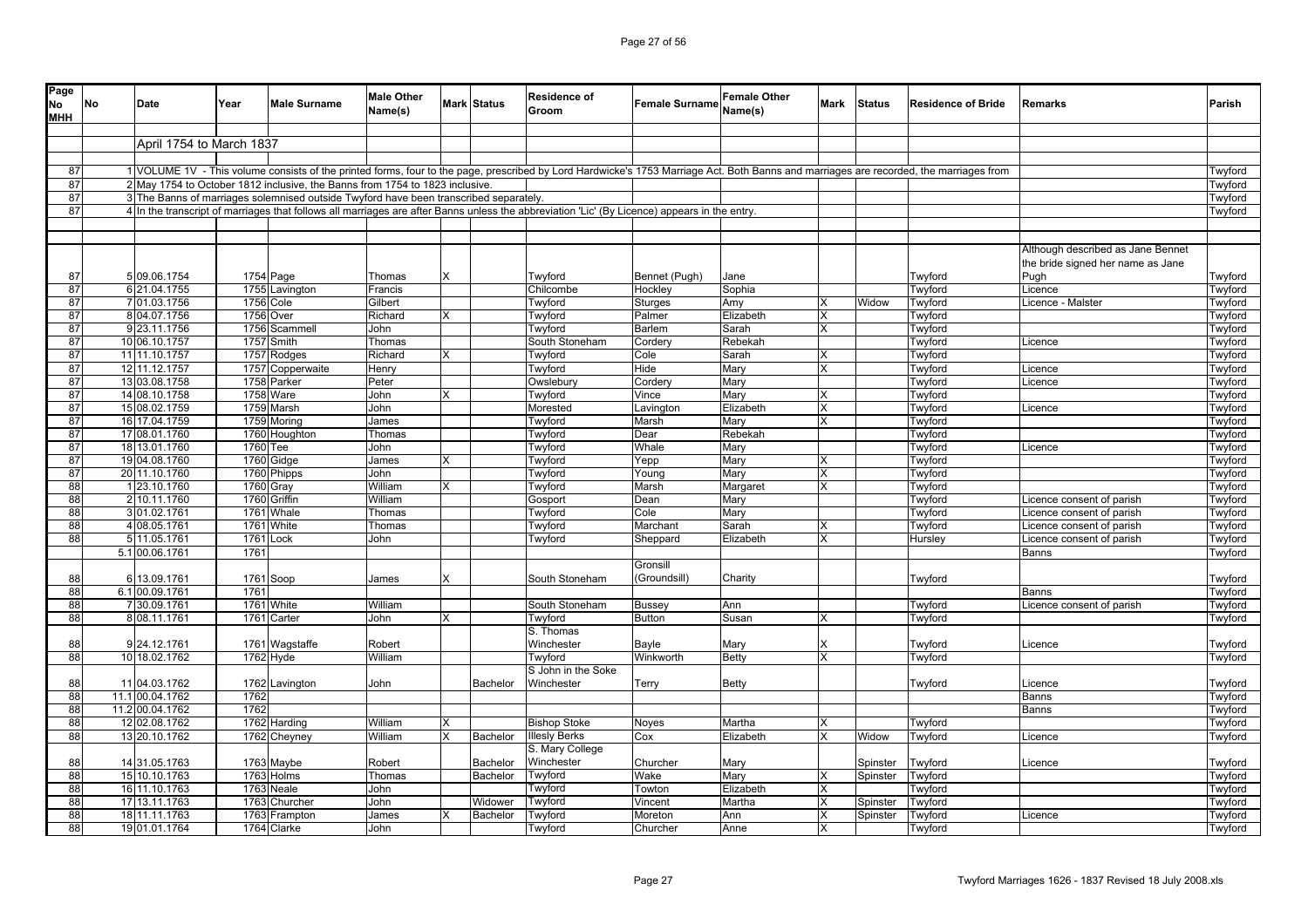| Page<br><b>No</b><br>МНН | No             | Witness -<br><b>Surname</b> | Witness<br><b>Christian Name</b> | Mark | <b>Witness -</b><br><b>Surname</b> | <b>Witness</b><br><b>Christian Name</b> | Mark | Witness -<br><b>Surname</b> | Witness Christian<br><b>Name</b> | Mark Parish        | Page<br>Parish      | <b>Number</b><br><b>Register</b> | <b>Vicar</b>                                       | Banns | Fee paid £<br>s.<br>d |
|--------------------------|----------------|-----------------------------|----------------------------------|------|------------------------------------|-----------------------------------------|------|-----------------------------|----------------------------------|--------------------|---------------------|----------------------------------|----------------------------------------------------|-------|-----------------------|
|                          |                |                             |                                  |      |                                    |                                         |      |                             |                                  |                    |                     |                                  |                                                    |       |                       |
|                          |                |                             |                                  |      |                                    |                                         |      |                             |                                  |                    |                     |                                  |                                                    |       |                       |
|                          |                |                             |                                  |      |                                    |                                         |      |                             |                                  |                    |                     |                                  |                                                    |       |                       |
| 87                       | 11             |                             |                                  |      |                                    |                                         |      |                             |                                  | Twyford            |                     |                                  |                                                    |       |                       |
| 87                       | $\overline{2}$ |                             |                                  |      |                                    |                                         |      |                             |                                  | Twyford            |                     |                                  |                                                    |       |                       |
| 87                       | 3              |                             |                                  |      |                                    |                                         |      |                             |                                  | Twyford            |                     |                                  |                                                    |       |                       |
| 87                       | 4 <sup>1</sup> |                             |                                  |      |                                    |                                         |      |                             |                                  | Twyford            |                     |                                  |                                                    |       |                       |
|                          |                |                             |                                  |      |                                    |                                         |      |                             |                                  |                    |                     |                                  |                                                    |       |                       |
|                          |                |                             |                                  |      |                                    |                                         |      |                             |                                  |                    |                     |                                  |                                                    |       |                       |
|                          |                |                             |                                  |      |                                    |                                         |      |                             |                                  |                    |                     |                                  |                                                    |       |                       |
| 87                       |                | 5 Cordery                   | Thomas                           |      | Collins                            | William                                 |      |                             |                                  | Twyford            |                     |                                  | 2 Jeremy Davies Curate                             |       |                       |
| 87                       |                | 6 Hockley                   | Richard                          |      | Lavingtom                          | Sarah                                   |      |                             |                                  | Twyford            | $\mathbf{1}$        |                                  | 3 John Pynte Kemeys Curate                         |       |                       |
| 87                       |                | 7 Young                     | John                             |      | Bartholomew                        | Wm                                      |      |                             |                                  | Twyford            |                     |                                  | 4 A Heathcote Curate                               |       |                       |
| 87                       |                | 8 Attriac                   | Thos                             |      | Copperthwaite                      | Stephen                                 |      |                             |                                  | Twyford            | $\overline{2}$      |                                  | 5 A Heathcote Curate                               |       |                       |
| 87                       |                | 9 Moring                    | Peter                            |      | Collins (Senr)                     | William                                 |      |                             |                                  | Twyford            | $\overline{2}$      |                                  | 6 Robt Eddowes Vicar                               |       |                       |
| 87                       |                | 10 Cordery                  | Thomas                           |      | Cordery                            | Mary                                    |      |                             |                                  | Twyford            | $\overline{2}$      |                                  | 7 W M Airson Clems                                 |       |                       |
| 87                       |                | 11 James                    | John                             |      | Creake                             | Ricd                                    |      |                             |                                  | Twyford            | $\overline{2}$      |                                  | 8 W M Airson Clems                                 |       |                       |
| 87                       |                | 12 Copperthwaite            | Stephen                          |      | Hide                               | John                                    |      |                             |                                  | Twyford            | 3                   |                                  | 9 C Blackstone Minister                            |       |                       |
| 87                       |                | 13 Bailey                   | John                             |      | Collins (Senr)                     | William                                 |      |                             |                                  | Twyford            | 3                   |                                  | 10 C Blackstone Minister                           |       |                       |
| 87                       |                | 14 Berry                    | John                             |      | Collins                            | William                                 |      |                             |                                  | Twyford            | 3                   |                                  | 11 C Blackstone Minister                           |       |                       |
| 87                       |                | 15 Complin                  | Thomas                           |      | Marsh                              | Mary                                    |      |                             |                                  | Twyford            | 3                   |                                  | 12 C Blackstone Minister                           |       |                       |
| 87                       |                | 16 Page                     | Thomas                           |      | Marsh                              | John                                    |      |                             |                                  | Twyford            | $\overline{a}$      |                                  | 13 C Blackstone Minister                           |       |                       |
| 87                       |                | 17 Young                    | John                             |      | Creake                             | Richard                                 |      |                             |                                  | Twyford            | $\overline{4}$      |                                  | 14 C Blackstone Minister                           |       |                       |
| 87                       |                | 18 Tee                      | Sarah                            |      | Collins                            | Willm                                   |      |                             |                                  | Twyford            | $\overline{4}$      |                                  | 15 C Blackstone Minister                           |       |                       |
| 87                       |                | 19 Blackstone               | S                                |      | Collins                            | Willm                                   |      |                             |                                  | Twyford            | $\overline{4}$      |                                  | 16 C Blackstone Clerk                              |       |                       |
| 87                       |                | 20 Young                    | Jas                              |      | Frost                              | Thos                                    |      |                             |                                  | Twyford            | $\sqrt{5}$          |                                  | 17 C Blackstone Clerk                              |       |                       |
| 88                       |                | 1 Marsh                     | John                             |      | Collins                            | <b>Willm</b>                            |      |                             |                                  | Twyford            | $\sqrt{5}$          |                                  | 18 C Blackstone Clerk                              |       |                       |
| 88                       |                | 2 Dean                      | Richard                          |      | Creake                             | Richd                                   |      |                             |                                  | Twyford            | $\sqrt{5}$          |                                  | 19 C Blackstone Minister                           |       |                       |
| 88                       |                | 3 Bartholomew               | Wm                               |      | Kent                               | John                                    |      |                             |                                  | Twyford            | $5\overline{)}$     |                                  | 20 C Blackstone Minister                           |       |                       |
| 88                       |                | 4 Hockley                   | Richard                          |      | Collins                            | Willm                                   |      |                             |                                  | Twyford            | 6                   |                                  | 21 C Blackstone Minister                           |       |                       |
| 88                       |                | 5 Cole                      | Gilbert                          |      | Pocknal                            | John                                    |      |                             |                                  | Twyford            | $6\phantom{.}6$     |                                  | 22 C Blackstone Minister                           |       |                       |
|                          | 5.1            |                             |                                  |      |                                    |                                         |      |                             |                                  | Twyford            | 6                   | 23                               |                                                    |       |                       |
|                          |                |                             |                                  |      |                                    |                                         |      |                             |                                  |                    |                     |                                  |                                                    |       |                       |
| 88<br>88                 | 6.1            | 6 Sturges                   | Willm                            |      | Collins                            | Willm                                   |      |                             |                                  | Twyford            | 6<br>$\overline{7}$ | 25                               | 24 C Blackstone Minister                           |       |                       |
| 88                       |                |                             |                                  |      |                                    | Richd                                   |      |                             |                                  | Twyford            | $\overline{7}$      |                                  |                                                    |       |                       |
| 88                       |                | 7 Sturges<br>8 Dibley       | Wm<br>William                    |      | Creake<br>Young                    | Jas                                     |      |                             |                                  | Twyford<br>Twyford | $\overline{7}$      |                                  | 26 C Blackstone Minister<br>27 C Blackstone Curate |       |                       |
|                          |                |                             |                                  |      |                                    |                                         |      |                             |                                  |                    |                     |                                  |                                                    |       |                       |
| 88                       |                | 9 Perkins                   | Samuel                           |      | Baily                              | David                                   |      |                             |                                  | Twyford            | 7                   |                                  | 28 C Blackstone Curate                             |       |                       |
| 88                       |                | 10 Hannan                   | Robt                             |      | Collins                            | Willm                                   |      |                             |                                  | Twyford            | ø                   |                                  | 29 C Blackstone Curate                             |       |                       |
|                          |                |                             |                                  |      |                                    |                                         |      |                             |                                  |                    |                     |                                  |                                                    |       |                       |
| 88                       |                | 11 Bartholomew              | Wm                               |      | Collins                            | Wm                                      |      |                             |                                  | Twyford            | 8                   |                                  | 30 C Blackstone Curate                             |       |                       |
| 88                       | 11.1           |                             |                                  |      |                                    |                                         |      |                             |                                  | Twyford            | 8                   | 31                               |                                                    |       |                       |
| 88                       | 11.2           |                             |                                  |      |                                    |                                         |      |                             |                                  | Twyford            | 8                   | 32                               |                                                    |       |                       |
| 88                       |                | 12 Young                    | Jas                              |      | Scammel                            | John                                    |      |                             |                                  | Twyford            | Θ                   |                                  | 33 C Blackstone Curate                             |       |                       |
| 88                       |                | 13 Young                    | Jas                              |      | Wells                              | James                                   |      |                             |                                  | Twyford            | 9                   |                                  | 34 C Blackstone Curate                             |       |                       |
|                          |                |                             |                                  |      |                                    |                                         |      |                             |                                  |                    |                     |                                  |                                                    |       |                       |
| 88                       |                | 14 Jourd                    | Thos                             |      | Young                              | Jas                                     |      |                             |                                  | Twyford            | 9                   |                                  | 35 Ric Chal Cobbe Clerk                            |       |                       |
| 88                       |                | 15 Young                    | Jas                              |      | Kent                               | Richard                                 |      |                             |                                  | Twyford            | 9                   |                                  | 36 C Blackstone Curate                             |       |                       |
| 88                       |                | 16 Young                    | Jas                              |      | <b>Shilles</b>                     | Johns                                   |      |                             |                                  | Twyford            | 10                  |                                  | 37 C Blackstone Curate                             |       |                       |
| 88                       |                | 17 Copperwaite              | Henry                            |      | Young                              | Jas                                     |      |                             |                                  | Twyford            | 10                  |                                  | 38 C Blackstone Curate                             |       |                       |
| 88                       |                | 18 Young                    | Jas                              |      | Gould                              | Charles                                 |      |                             |                                  | Twyford            | 10                  |                                  | 39 C Blackstone Curate                             |       |                       |
| 88                       |                | 19 Carter                   | John                             |      | Young                              | Jas                                     |      |                             |                                  | Twyford            | 10                  |                                  | 40 C Blackstone Curate                             |       |                       |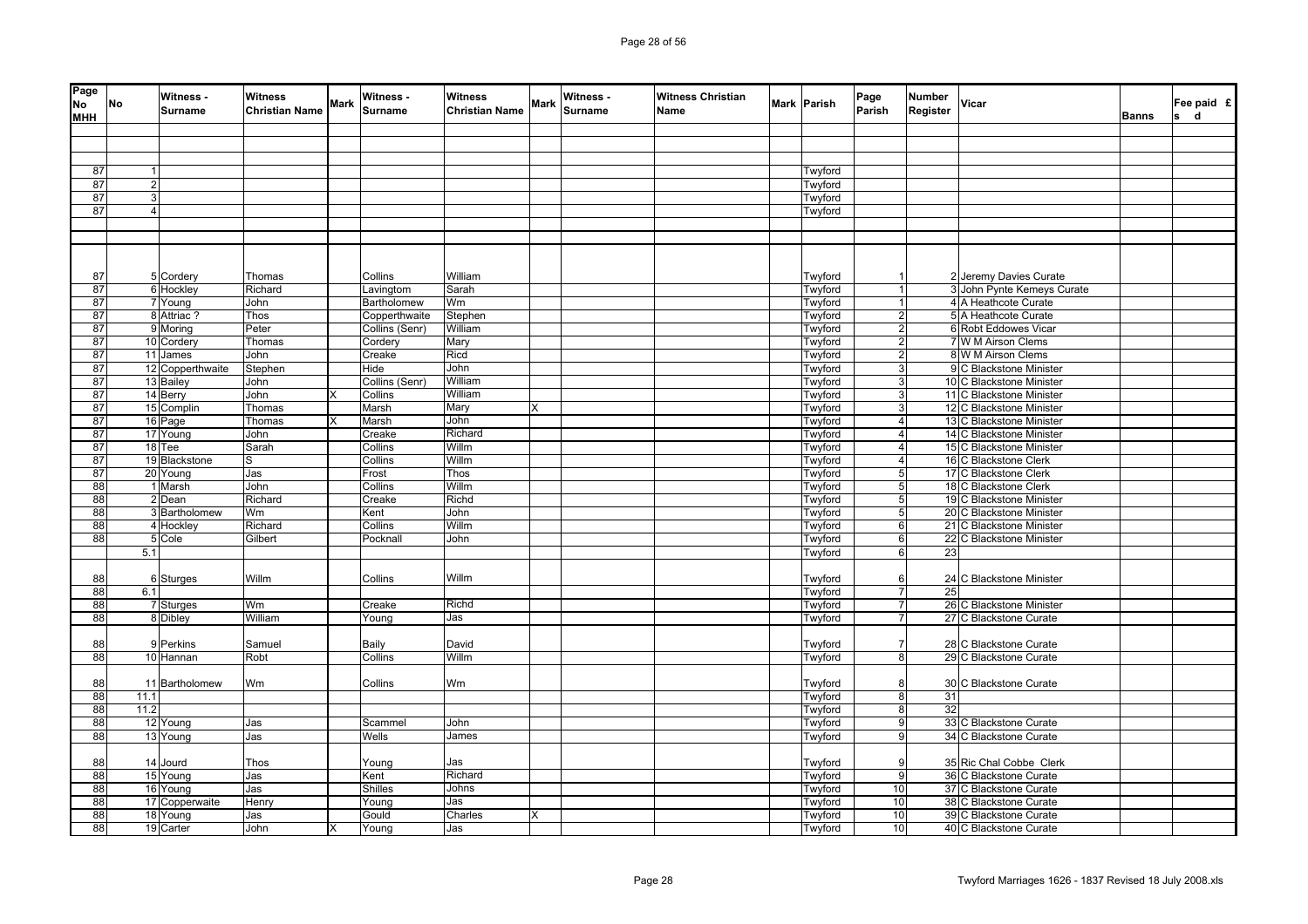| 20 05.03.1764<br>1764 Holmes<br>John<br>Bachelor<br>Twyford<br>Tizard<br>Mary<br>Spinster<br>Twyford<br>88<br>icence - with consent of parish<br>21 01.05.1764<br>88<br>1764 Over<br>Bachelor<br>Owslebury<br>Whale<br><b>Twyford</b><br>John<br>Hannah<br>Spinster<br>icence<br>88<br>22 28.05.1764<br>1764 Carley<br>Pothecary<br>Twyford<br>George<br>North Stoneham<br>Martha<br>88<br>23 20.11.1764<br>1764 Smith<br>William<br>Twyford<br>Sutton<br>Twyford<br>х<br>Mary<br>89<br>1 13.11.1764<br>1764 Newell<br>Twyford<br>Moring<br>William<br>Mary<br>Twyford<br>89<br>2 07.05.1765<br>1765 Moody<br>Charles<br>Bachelor<br>Twyford<br>Pickering<br>Ann<br>Twyford<br>Spinster<br>Licence<br>89<br>3 18.06.1765<br>1765 Hawker<br>John<br>Twyford<br>Twyford<br>Hockey<br>Elizabeth<br>S Faith, nr<br>4 22.10.1765<br>1765 Mundy<br>Winchester<br>89<br>William<br>ΙX<br>Oats<br>Elizabeth<br>Twyford<br><b>All Saints</b><br>5 28.09.1765<br>Southampton<br>89<br>1765 Buttler<br>John<br>Bachelor<br>Strathan<br>Christian<br>Widow<br>Twyford<br>.icence<br>1765<br>89<br>5.1 00.10.1765<br>Banns<br>89<br>6 10.02.1766<br>1766 Dear<br>Samuel<br>Bachelor<br><b>Brambridge Twyford</b><br>Tee<br>Sarah<br>Spinster<br><b>Brambridge Twyford</b><br>icence<br>731.03.1766<br>1766 Cleverly<br>Twyford<br>Whale<br>89<br>Richard<br>Bachelor<br>Betty<br><b>Brambridge Twyford</b><br>Spinster<br>icence<br>S Thomas New<br>1766 Corfe<br><b>Sarum Wilts</b><br>89<br>8 15.04.1766<br>Joseph<br>Bachelor<br>Mary<br>Spinster<br>Twyford<br>icence<br>Bernard<br>9 20.05.1766<br>89<br>1766 Martin<br>Thomas<br>Widower<br><b>Bishop Stoke</b><br>Martha<br>Widow<br>Twyford<br>x<br><b>Browning</b><br>89<br>9.1 00.06.1766<br>1766<br>Banns<br>89<br>10 25.10.1766<br>1766 Berry<br>South Stoneham<br>Twyford<br>Ann<br>James<br>x<br>Long<br>1766<br>89<br>10.1 00.11.1766<br><b>Banns</b><br>89<br>11 02.11.1766<br>1766 Sims<br>Robert<br>Twyford<br>Twyford<br>x<br>Pope<br>Ann<br>12 30.11.1766<br>89<br>1766 Hooker<br>William<br>X<br>Owslebury<br>Annel<br>Ānn<br>Twyford<br>13 08.06.1767<br>1767 Creake<br>89<br>Twyford<br>Charlotte<br>Twyford<br>Robert<br>Sturges<br>14 05.07.1767<br>1767 Baily<br>Twyford<br>89<br>John<br>Bellinger<br>Mary<br>Twyford<br>89<br>15 26.07.1767<br>1767 Stevens<br>Edward<br><b>New Alresford</b><br><b>Betty</b><br>Twyford<br>X<br>Hutcheson<br>Thomas<br>89<br>16 28.04.1768<br>Twyford<br>1768 Frost<br>(Junior)<br>Scriven (Scriving) Sarah<br>Twyford<br><b>Signed Scriving</b><br>17 14.09.1768<br>1768 Creake<br>Twyford<br>89<br>John<br>Widower<br>Elley<br>Ann<br>Spinster<br>Twyford<br>Licence<br>1768 Bayley<br>Twyford<br>89<br>18 26.12.1768<br>Bachelor<br>Hawks<br>Ann<br>Twyford<br>John<br>Spinster<br>89<br>19 26.12.1768<br>1768 Dowse<br>Tichfield<br>John<br>Hawks<br><b>Betty</b><br>Twyford<br>89<br>20 19.01.1769<br>1769 Curtis<br>Twyford<br>Smith<br>Joseph<br>Bachelor<br>Susana<br>Spinster<br>Twyford<br>89<br>21 13.02.1769<br>1769 Frampton<br>Ely<br>Thomas<br>Twyford<br>Mary<br>Twyford<br>Bachelor<br>Spinster<br>22 24.04.1769<br>89<br>1769 Over<br>Twyford<br>Charles<br>Bachelor<br>Smith<br>Abigail<br>Spinster<br>Twyford<br>Licence<br>1769<br>89<br>22.1 00.05.1769<br>Banns<br>1769<br>89<br>22.2 00.05.1769<br>Banns<br>89<br>22.3 00.05.1769<br>1769<br>Banns<br>icence - Entry also in the Catholic<br>23 09.10.1769<br>Register<br>89<br>1769 Glasspole<br>Richard<br>Bachelor<br><b>Botley</b><br>Pendril<br>Twyford<br>Frances<br>Spinster | Twyford<br>Twyford<br>Twyford<br>Twyford<br>Twyford<br>Twyford<br>Twyford<br>Twyford<br>Twyford<br>Twyford<br>Twyford<br>Twyford<br>Twyford |
|-------------------------------------------------------------------------------------------------------------------------------------------------------------------------------------------------------------------------------------------------------------------------------------------------------------------------------------------------------------------------------------------------------------------------------------------------------------------------------------------------------------------------------------------------------------------------------------------------------------------------------------------------------------------------------------------------------------------------------------------------------------------------------------------------------------------------------------------------------------------------------------------------------------------------------------------------------------------------------------------------------------------------------------------------------------------------------------------------------------------------------------------------------------------------------------------------------------------------------------------------------------------------------------------------------------------------------------------------------------------------------------------------------------------------------------------------------------------------------------------------------------------------------------------------------------------------------------------------------------------------------------------------------------------------------------------------------------------------------------------------------------------------------------------------------------------------------------------------------------------------------------------------------------------------------------------------------------------------------------------------------------------------------------------------------------------------------------------------------------------------------------------------------------------------------------------------------------------------------------------------------------------------------------------------------------------------------------------------------------------------------------------------------------------------------------------------------------------------------------------------------------------------------------------------------------------------------------------------------------------------------------------------------------------------------------------------------------------------------------------------------------------------------------------------------------------------------------------------------------------------------------------------------------------------------------------------------------------------------------------------------------------------------------------------------------------------------------------------------------------------------------------------------------------------------------------------------------------------------------------------------------------------------------------------------------------------------------------------------------------------------------------------------------------------------------------------------------------------------------------------------------------------------------------------------------|---------------------------------------------------------------------------------------------------------------------------------------------|
|                                                                                                                                                                                                                                                                                                                                                                                                                                                                                                                                                                                                                                                                                                                                                                                                                                                                                                                                                                                                                                                                                                                                                                                                                                                                                                                                                                                                                                                                                                                                                                                                                                                                                                                                                                                                                                                                                                                                                                                                                                                                                                                                                                                                                                                                                                                                                                                                                                                                                                                                                                                                                                                                                                                                                                                                                                                                                                                                                                                                                                                                                                                                                                                                                                                                                                                                                                                                                                                                                                                                                             |                                                                                                                                             |
|                                                                                                                                                                                                                                                                                                                                                                                                                                                                                                                                                                                                                                                                                                                                                                                                                                                                                                                                                                                                                                                                                                                                                                                                                                                                                                                                                                                                                                                                                                                                                                                                                                                                                                                                                                                                                                                                                                                                                                                                                                                                                                                                                                                                                                                                                                                                                                                                                                                                                                                                                                                                                                                                                                                                                                                                                                                                                                                                                                                                                                                                                                                                                                                                                                                                                                                                                                                                                                                                                                                                                             |                                                                                                                                             |
|                                                                                                                                                                                                                                                                                                                                                                                                                                                                                                                                                                                                                                                                                                                                                                                                                                                                                                                                                                                                                                                                                                                                                                                                                                                                                                                                                                                                                                                                                                                                                                                                                                                                                                                                                                                                                                                                                                                                                                                                                                                                                                                                                                                                                                                                                                                                                                                                                                                                                                                                                                                                                                                                                                                                                                                                                                                                                                                                                                                                                                                                                                                                                                                                                                                                                                                                                                                                                                                                                                                                                             |                                                                                                                                             |
|                                                                                                                                                                                                                                                                                                                                                                                                                                                                                                                                                                                                                                                                                                                                                                                                                                                                                                                                                                                                                                                                                                                                                                                                                                                                                                                                                                                                                                                                                                                                                                                                                                                                                                                                                                                                                                                                                                                                                                                                                                                                                                                                                                                                                                                                                                                                                                                                                                                                                                                                                                                                                                                                                                                                                                                                                                                                                                                                                                                                                                                                                                                                                                                                                                                                                                                                                                                                                                                                                                                                                             |                                                                                                                                             |
|                                                                                                                                                                                                                                                                                                                                                                                                                                                                                                                                                                                                                                                                                                                                                                                                                                                                                                                                                                                                                                                                                                                                                                                                                                                                                                                                                                                                                                                                                                                                                                                                                                                                                                                                                                                                                                                                                                                                                                                                                                                                                                                                                                                                                                                                                                                                                                                                                                                                                                                                                                                                                                                                                                                                                                                                                                                                                                                                                                                                                                                                                                                                                                                                                                                                                                                                                                                                                                                                                                                                                             |                                                                                                                                             |
|                                                                                                                                                                                                                                                                                                                                                                                                                                                                                                                                                                                                                                                                                                                                                                                                                                                                                                                                                                                                                                                                                                                                                                                                                                                                                                                                                                                                                                                                                                                                                                                                                                                                                                                                                                                                                                                                                                                                                                                                                                                                                                                                                                                                                                                                                                                                                                                                                                                                                                                                                                                                                                                                                                                                                                                                                                                                                                                                                                                                                                                                                                                                                                                                                                                                                                                                                                                                                                                                                                                                                             |                                                                                                                                             |
|                                                                                                                                                                                                                                                                                                                                                                                                                                                                                                                                                                                                                                                                                                                                                                                                                                                                                                                                                                                                                                                                                                                                                                                                                                                                                                                                                                                                                                                                                                                                                                                                                                                                                                                                                                                                                                                                                                                                                                                                                                                                                                                                                                                                                                                                                                                                                                                                                                                                                                                                                                                                                                                                                                                                                                                                                                                                                                                                                                                                                                                                                                                                                                                                                                                                                                                                                                                                                                                                                                                                                             |                                                                                                                                             |
|                                                                                                                                                                                                                                                                                                                                                                                                                                                                                                                                                                                                                                                                                                                                                                                                                                                                                                                                                                                                                                                                                                                                                                                                                                                                                                                                                                                                                                                                                                                                                                                                                                                                                                                                                                                                                                                                                                                                                                                                                                                                                                                                                                                                                                                                                                                                                                                                                                                                                                                                                                                                                                                                                                                                                                                                                                                                                                                                                                                                                                                                                                                                                                                                                                                                                                                                                                                                                                                                                                                                                             |                                                                                                                                             |
|                                                                                                                                                                                                                                                                                                                                                                                                                                                                                                                                                                                                                                                                                                                                                                                                                                                                                                                                                                                                                                                                                                                                                                                                                                                                                                                                                                                                                                                                                                                                                                                                                                                                                                                                                                                                                                                                                                                                                                                                                                                                                                                                                                                                                                                                                                                                                                                                                                                                                                                                                                                                                                                                                                                                                                                                                                                                                                                                                                                                                                                                                                                                                                                                                                                                                                                                                                                                                                                                                                                                                             |                                                                                                                                             |
|                                                                                                                                                                                                                                                                                                                                                                                                                                                                                                                                                                                                                                                                                                                                                                                                                                                                                                                                                                                                                                                                                                                                                                                                                                                                                                                                                                                                                                                                                                                                                                                                                                                                                                                                                                                                                                                                                                                                                                                                                                                                                                                                                                                                                                                                                                                                                                                                                                                                                                                                                                                                                                                                                                                                                                                                                                                                                                                                                                                                                                                                                                                                                                                                                                                                                                                                                                                                                                                                                                                                                             |                                                                                                                                             |
|                                                                                                                                                                                                                                                                                                                                                                                                                                                                                                                                                                                                                                                                                                                                                                                                                                                                                                                                                                                                                                                                                                                                                                                                                                                                                                                                                                                                                                                                                                                                                                                                                                                                                                                                                                                                                                                                                                                                                                                                                                                                                                                                                                                                                                                                                                                                                                                                                                                                                                                                                                                                                                                                                                                                                                                                                                                                                                                                                                                                                                                                                                                                                                                                                                                                                                                                                                                                                                                                                                                                                             |                                                                                                                                             |
|                                                                                                                                                                                                                                                                                                                                                                                                                                                                                                                                                                                                                                                                                                                                                                                                                                                                                                                                                                                                                                                                                                                                                                                                                                                                                                                                                                                                                                                                                                                                                                                                                                                                                                                                                                                                                                                                                                                                                                                                                                                                                                                                                                                                                                                                                                                                                                                                                                                                                                                                                                                                                                                                                                                                                                                                                                                                                                                                                                                                                                                                                                                                                                                                                                                                                                                                                                                                                                                                                                                                                             |                                                                                                                                             |
|                                                                                                                                                                                                                                                                                                                                                                                                                                                                                                                                                                                                                                                                                                                                                                                                                                                                                                                                                                                                                                                                                                                                                                                                                                                                                                                                                                                                                                                                                                                                                                                                                                                                                                                                                                                                                                                                                                                                                                                                                                                                                                                                                                                                                                                                                                                                                                                                                                                                                                                                                                                                                                                                                                                                                                                                                                                                                                                                                                                                                                                                                                                                                                                                                                                                                                                                                                                                                                                                                                                                                             |                                                                                                                                             |
|                                                                                                                                                                                                                                                                                                                                                                                                                                                                                                                                                                                                                                                                                                                                                                                                                                                                                                                                                                                                                                                                                                                                                                                                                                                                                                                                                                                                                                                                                                                                                                                                                                                                                                                                                                                                                                                                                                                                                                                                                                                                                                                                                                                                                                                                                                                                                                                                                                                                                                                                                                                                                                                                                                                                                                                                                                                                                                                                                                                                                                                                                                                                                                                                                                                                                                                                                                                                                                                                                                                                                             |                                                                                                                                             |
|                                                                                                                                                                                                                                                                                                                                                                                                                                                                                                                                                                                                                                                                                                                                                                                                                                                                                                                                                                                                                                                                                                                                                                                                                                                                                                                                                                                                                                                                                                                                                                                                                                                                                                                                                                                                                                                                                                                                                                                                                                                                                                                                                                                                                                                                                                                                                                                                                                                                                                                                                                                                                                                                                                                                                                                                                                                                                                                                                                                                                                                                                                                                                                                                                                                                                                                                                                                                                                                                                                                                                             |                                                                                                                                             |
|                                                                                                                                                                                                                                                                                                                                                                                                                                                                                                                                                                                                                                                                                                                                                                                                                                                                                                                                                                                                                                                                                                                                                                                                                                                                                                                                                                                                                                                                                                                                                                                                                                                                                                                                                                                                                                                                                                                                                                                                                                                                                                                                                                                                                                                                                                                                                                                                                                                                                                                                                                                                                                                                                                                                                                                                                                                                                                                                                                                                                                                                                                                                                                                                                                                                                                                                                                                                                                                                                                                                                             |                                                                                                                                             |
|                                                                                                                                                                                                                                                                                                                                                                                                                                                                                                                                                                                                                                                                                                                                                                                                                                                                                                                                                                                                                                                                                                                                                                                                                                                                                                                                                                                                                                                                                                                                                                                                                                                                                                                                                                                                                                                                                                                                                                                                                                                                                                                                                                                                                                                                                                                                                                                                                                                                                                                                                                                                                                                                                                                                                                                                                                                                                                                                                                                                                                                                                                                                                                                                                                                                                                                                                                                                                                                                                                                                                             | Twyford                                                                                                                                     |
|                                                                                                                                                                                                                                                                                                                                                                                                                                                                                                                                                                                                                                                                                                                                                                                                                                                                                                                                                                                                                                                                                                                                                                                                                                                                                                                                                                                                                                                                                                                                                                                                                                                                                                                                                                                                                                                                                                                                                                                                                                                                                                                                                                                                                                                                                                                                                                                                                                                                                                                                                                                                                                                                                                                                                                                                                                                                                                                                                                                                                                                                                                                                                                                                                                                                                                                                                                                                                                                                                                                                                             | Twyford                                                                                                                                     |
|                                                                                                                                                                                                                                                                                                                                                                                                                                                                                                                                                                                                                                                                                                                                                                                                                                                                                                                                                                                                                                                                                                                                                                                                                                                                                                                                                                                                                                                                                                                                                                                                                                                                                                                                                                                                                                                                                                                                                                                                                                                                                                                                                                                                                                                                                                                                                                                                                                                                                                                                                                                                                                                                                                                                                                                                                                                                                                                                                                                                                                                                                                                                                                                                                                                                                                                                                                                                                                                                                                                                                             | Twyford                                                                                                                                     |
|                                                                                                                                                                                                                                                                                                                                                                                                                                                                                                                                                                                                                                                                                                                                                                                                                                                                                                                                                                                                                                                                                                                                                                                                                                                                                                                                                                                                                                                                                                                                                                                                                                                                                                                                                                                                                                                                                                                                                                                                                                                                                                                                                                                                                                                                                                                                                                                                                                                                                                                                                                                                                                                                                                                                                                                                                                                                                                                                                                                                                                                                                                                                                                                                                                                                                                                                                                                                                                                                                                                                                             | Twyford                                                                                                                                     |
|                                                                                                                                                                                                                                                                                                                                                                                                                                                                                                                                                                                                                                                                                                                                                                                                                                                                                                                                                                                                                                                                                                                                                                                                                                                                                                                                                                                                                                                                                                                                                                                                                                                                                                                                                                                                                                                                                                                                                                                                                                                                                                                                                                                                                                                                                                                                                                                                                                                                                                                                                                                                                                                                                                                                                                                                                                                                                                                                                                                                                                                                                                                                                                                                                                                                                                                                                                                                                                                                                                                                                             | Twyford                                                                                                                                     |
|                                                                                                                                                                                                                                                                                                                                                                                                                                                                                                                                                                                                                                                                                                                                                                                                                                                                                                                                                                                                                                                                                                                                                                                                                                                                                                                                                                                                                                                                                                                                                                                                                                                                                                                                                                                                                                                                                                                                                                                                                                                                                                                                                                                                                                                                                                                                                                                                                                                                                                                                                                                                                                                                                                                                                                                                                                                                                                                                                                                                                                                                                                                                                                                                                                                                                                                                                                                                                                                                                                                                                             | Twyford                                                                                                                                     |
|                                                                                                                                                                                                                                                                                                                                                                                                                                                                                                                                                                                                                                                                                                                                                                                                                                                                                                                                                                                                                                                                                                                                                                                                                                                                                                                                                                                                                                                                                                                                                                                                                                                                                                                                                                                                                                                                                                                                                                                                                                                                                                                                                                                                                                                                                                                                                                                                                                                                                                                                                                                                                                                                                                                                                                                                                                                                                                                                                                                                                                                                                                                                                                                                                                                                                                                                                                                                                                                                                                                                                             |                                                                                                                                             |
|                                                                                                                                                                                                                                                                                                                                                                                                                                                                                                                                                                                                                                                                                                                                                                                                                                                                                                                                                                                                                                                                                                                                                                                                                                                                                                                                                                                                                                                                                                                                                                                                                                                                                                                                                                                                                                                                                                                                                                                                                                                                                                                                                                                                                                                                                                                                                                                                                                                                                                                                                                                                                                                                                                                                                                                                                                                                                                                                                                                                                                                                                                                                                                                                                                                                                                                                                                                                                                                                                                                                                             | Twyford                                                                                                                                     |
|                                                                                                                                                                                                                                                                                                                                                                                                                                                                                                                                                                                                                                                                                                                                                                                                                                                                                                                                                                                                                                                                                                                                                                                                                                                                                                                                                                                                                                                                                                                                                                                                                                                                                                                                                                                                                                                                                                                                                                                                                                                                                                                                                                                                                                                                                                                                                                                                                                                                                                                                                                                                                                                                                                                                                                                                                                                                                                                                                                                                                                                                                                                                                                                                                                                                                                                                                                                                                                                                                                                                                             | Twyford                                                                                                                                     |
|                                                                                                                                                                                                                                                                                                                                                                                                                                                                                                                                                                                                                                                                                                                                                                                                                                                                                                                                                                                                                                                                                                                                                                                                                                                                                                                                                                                                                                                                                                                                                                                                                                                                                                                                                                                                                                                                                                                                                                                                                                                                                                                                                                                                                                                                                                                                                                                                                                                                                                                                                                                                                                                                                                                                                                                                                                                                                                                                                                                                                                                                                                                                                                                                                                                                                                                                                                                                                                                                                                                                                             | Twyford                                                                                                                                     |
|                                                                                                                                                                                                                                                                                                                                                                                                                                                                                                                                                                                                                                                                                                                                                                                                                                                                                                                                                                                                                                                                                                                                                                                                                                                                                                                                                                                                                                                                                                                                                                                                                                                                                                                                                                                                                                                                                                                                                                                                                                                                                                                                                                                                                                                                                                                                                                                                                                                                                                                                                                                                                                                                                                                                                                                                                                                                                                                                                                                                                                                                                                                                                                                                                                                                                                                                                                                                                                                                                                                                                             | Twyford                                                                                                                                     |
|                                                                                                                                                                                                                                                                                                                                                                                                                                                                                                                                                                                                                                                                                                                                                                                                                                                                                                                                                                                                                                                                                                                                                                                                                                                                                                                                                                                                                                                                                                                                                                                                                                                                                                                                                                                                                                                                                                                                                                                                                                                                                                                                                                                                                                                                                                                                                                                                                                                                                                                                                                                                                                                                                                                                                                                                                                                                                                                                                                                                                                                                                                                                                                                                                                                                                                                                                                                                                                                                                                                                                             | Twyford                                                                                                                                     |
|                                                                                                                                                                                                                                                                                                                                                                                                                                                                                                                                                                                                                                                                                                                                                                                                                                                                                                                                                                                                                                                                                                                                                                                                                                                                                                                                                                                                                                                                                                                                                                                                                                                                                                                                                                                                                                                                                                                                                                                                                                                                                                                                                                                                                                                                                                                                                                                                                                                                                                                                                                                                                                                                                                                                                                                                                                                                                                                                                                                                                                                                                                                                                                                                                                                                                                                                                                                                                                                                                                                                                             | Twyford                                                                                                                                     |
|                                                                                                                                                                                                                                                                                                                                                                                                                                                                                                                                                                                                                                                                                                                                                                                                                                                                                                                                                                                                                                                                                                                                                                                                                                                                                                                                                                                                                                                                                                                                                                                                                                                                                                                                                                                                                                                                                                                                                                                                                                                                                                                                                                                                                                                                                                                                                                                                                                                                                                                                                                                                                                                                                                                                                                                                                                                                                                                                                                                                                                                                                                                                                                                                                                                                                                                                                                                                                                                                                                                                                             | Twyford                                                                                                                                     |
|                                                                                                                                                                                                                                                                                                                                                                                                                                                                                                                                                                                                                                                                                                                                                                                                                                                                                                                                                                                                                                                                                                                                                                                                                                                                                                                                                                                                                                                                                                                                                                                                                                                                                                                                                                                                                                                                                                                                                                                                                                                                                                                                                                                                                                                                                                                                                                                                                                                                                                                                                                                                                                                                                                                                                                                                                                                                                                                                                                                                                                                                                                                                                                                                                                                                                                                                                                                                                                                                                                                                                             | Twyford                                                                                                                                     |
|                                                                                                                                                                                                                                                                                                                                                                                                                                                                                                                                                                                                                                                                                                                                                                                                                                                                                                                                                                                                                                                                                                                                                                                                                                                                                                                                                                                                                                                                                                                                                                                                                                                                                                                                                                                                                                                                                                                                                                                                                                                                                                                                                                                                                                                                                                                                                                                                                                                                                                                                                                                                                                                                                                                                                                                                                                                                                                                                                                                                                                                                                                                                                                                                                                                                                                                                                                                                                                                                                                                                                             | Twyford                                                                                                                                     |
|                                                                                                                                                                                                                                                                                                                                                                                                                                                                                                                                                                                                                                                                                                                                                                                                                                                                                                                                                                                                                                                                                                                                                                                                                                                                                                                                                                                                                                                                                                                                                                                                                                                                                                                                                                                                                                                                                                                                                                                                                                                                                                                                                                                                                                                                                                                                                                                                                                                                                                                                                                                                                                                                                                                                                                                                                                                                                                                                                                                                                                                                                                                                                                                                                                                                                                                                                                                                                                                                                                                                                             | Twyford                                                                                                                                     |
|                                                                                                                                                                                                                                                                                                                                                                                                                                                                                                                                                                                                                                                                                                                                                                                                                                                                                                                                                                                                                                                                                                                                                                                                                                                                                                                                                                                                                                                                                                                                                                                                                                                                                                                                                                                                                                                                                                                                                                                                                                                                                                                                                                                                                                                                                                                                                                                                                                                                                                                                                                                                                                                                                                                                                                                                                                                                                                                                                                                                                                                                                                                                                                                                                                                                                                                                                                                                                                                                                                                                                             | Twyford                                                                                                                                     |
|                                                                                                                                                                                                                                                                                                                                                                                                                                                                                                                                                                                                                                                                                                                                                                                                                                                                                                                                                                                                                                                                                                                                                                                                                                                                                                                                                                                                                                                                                                                                                                                                                                                                                                                                                                                                                                                                                                                                                                                                                                                                                                                                                                                                                                                                                                                                                                                                                                                                                                                                                                                                                                                                                                                                                                                                                                                                                                                                                                                                                                                                                                                                                                                                                                                                                                                                                                                                                                                                                                                                                             | Twyford                                                                                                                                     |
|                                                                                                                                                                                                                                                                                                                                                                                                                                                                                                                                                                                                                                                                                                                                                                                                                                                                                                                                                                                                                                                                                                                                                                                                                                                                                                                                                                                                                                                                                                                                                                                                                                                                                                                                                                                                                                                                                                                                                                                                                                                                                                                                                                                                                                                                                                                                                                                                                                                                                                                                                                                                                                                                                                                                                                                                                                                                                                                                                                                                                                                                                                                                                                                                                                                                                                                                                                                                                                                                                                                                                             | Twyford                                                                                                                                     |
|                                                                                                                                                                                                                                                                                                                                                                                                                                                                                                                                                                                                                                                                                                                                                                                                                                                                                                                                                                                                                                                                                                                                                                                                                                                                                                                                                                                                                                                                                                                                                                                                                                                                                                                                                                                                                                                                                                                                                                                                                                                                                                                                                                                                                                                                                                                                                                                                                                                                                                                                                                                                                                                                                                                                                                                                                                                                                                                                                                                                                                                                                                                                                                                                                                                                                                                                                                                                                                                                                                                                                             |                                                                                                                                             |
|                                                                                                                                                                                                                                                                                                                                                                                                                                                                                                                                                                                                                                                                                                                                                                                                                                                                                                                                                                                                                                                                                                                                                                                                                                                                                                                                                                                                                                                                                                                                                                                                                                                                                                                                                                                                                                                                                                                                                                                                                                                                                                                                                                                                                                                                                                                                                                                                                                                                                                                                                                                                                                                                                                                                                                                                                                                                                                                                                                                                                                                                                                                                                                                                                                                                                                                                                                                                                                                                                                                                                             | Twyford                                                                                                                                     |
| 23.1 00.10.1769<br>1769<br>89<br>Banns                                                                                                                                                                                                                                                                                                                                                                                                                                                                                                                                                                                                                                                                                                                                                                                                                                                                                                                                                                                                                                                                                                                                                                                                                                                                                                                                                                                                                                                                                                                                                                                                                                                                                                                                                                                                                                                                                                                                                                                                                                                                                                                                                                                                                                                                                                                                                                                                                                                                                                                                                                                                                                                                                                                                                                                                                                                                                                                                                                                                                                                                                                                                                                                                                                                                                                                                                                                                                                                                                                                      | Twyford                                                                                                                                     |
| 89<br>23.2 00.10.1769<br>1769<br><b>Banns</b>                                                                                                                                                                                                                                                                                                                                                                                                                                                                                                                                                                                                                                                                                                                                                                                                                                                                                                                                                                                                                                                                                                                                                                                                                                                                                                                                                                                                                                                                                                                                                                                                                                                                                                                                                                                                                                                                                                                                                                                                                                                                                                                                                                                                                                                                                                                                                                                                                                                                                                                                                                                                                                                                                                                                                                                                                                                                                                                                                                                                                                                                                                                                                                                                                                                                                                                                                                                                                                                                                                               | Twyford                                                                                                                                     |
| 89<br>23.3 00.10.1769<br>1769<br>Banns                                                                                                                                                                                                                                                                                                                                                                                                                                                                                                                                                                                                                                                                                                                                                                                                                                                                                                                                                                                                                                                                                                                                                                                                                                                                                                                                                                                                                                                                                                                                                                                                                                                                                                                                                                                                                                                                                                                                                                                                                                                                                                                                                                                                                                                                                                                                                                                                                                                                                                                                                                                                                                                                                                                                                                                                                                                                                                                                                                                                                                                                                                                                                                                                                                                                                                                                                                                                                                                                                                                      | Twyford                                                                                                                                     |
| 90<br>129.01.1770<br>1770 Bury<br>Twyford<br>William<br>Bachelor<br>Widow<br>Goodyere<br>Margaret<br>Twyford<br>Entry also in the Catholic Register                                                                                                                                                                                                                                                                                                                                                                                                                                                                                                                                                                                                                                                                                                                                                                                                                                                                                                                                                                                                                                                                                                                                                                                                                                                                                                                                                                                                                                                                                                                                                                                                                                                                                                                                                                                                                                                                                                                                                                                                                                                                                                                                                                                                                                                                                                                                                                                                                                                                                                                                                                                                                                                                                                                                                                                                                                                                                                                                                                                                                                                                                                                                                                                                                                                                                                                                                                                                         | Twyford                                                                                                                                     |
| 90<br>2 24.05.1770<br>1770 Blake<br>William<br>Twyford<br>Bachelor<br>Twyford<br>Tee<br>Mary<br>Widow                                                                                                                                                                                                                                                                                                                                                                                                                                                                                                                                                                                                                                                                                                                                                                                                                                                                                                                                                                                                                                                                                                                                                                                                                                                                                                                                                                                                                                                                                                                                                                                                                                                                                                                                                                                                                                                                                                                                                                                                                                                                                                                                                                                                                                                                                                                                                                                                                                                                                                                                                                                                                                                                                                                                                                                                                                                                                                                                                                                                                                                                                                                                                                                                                                                                                                                                                                                                                                                       | Twyford                                                                                                                                     |
| 1770<br>2.1 00.06.1770<br>90<br><b>Banns</b>                                                                                                                                                                                                                                                                                                                                                                                                                                                                                                                                                                                                                                                                                                                                                                                                                                                                                                                                                                                                                                                                                                                                                                                                                                                                                                                                                                                                                                                                                                                                                                                                                                                                                                                                                                                                                                                                                                                                                                                                                                                                                                                                                                                                                                                                                                                                                                                                                                                                                                                                                                                                                                                                                                                                                                                                                                                                                                                                                                                                                                                                                                                                                                                                                                                                                                                                                                                                                                                                                                                | Twyford                                                                                                                                     |
| 90<br>1770 Henton<br><b>Bp Stoke</b><br>3 11.11.1770<br>Bachelor<br>Sturges<br>Widow<br>Twyford<br>James<br>Hannah                                                                                                                                                                                                                                                                                                                                                                                                                                                                                                                                                                                                                                                                                                                                                                                                                                                                                                                                                                                                                                                                                                                                                                                                                                                                                                                                                                                                                                                                                                                                                                                                                                                                                                                                                                                                                                                                                                                                                                                                                                                                                                                                                                                                                                                                                                                                                                                                                                                                                                                                                                                                                                                                                                                                                                                                                                                                                                                                                                                                                                                                                                                                                                                                                                                                                                                                                                                                                                          | Twyford                                                                                                                                     |
| S Peter Cheshill                                                                                                                                                                                                                                                                                                                                                                                                                                                                                                                                                                                                                                                                                                                                                                                                                                                                                                                                                                                                                                                                                                                                                                                                                                                                                                                                                                                                                                                                                                                                                                                                                                                                                                                                                                                                                                                                                                                                                                                                                                                                                                                                                                                                                                                                                                                                                                                                                                                                                                                                                                                                                                                                                                                                                                                                                                                                                                                                                                                                                                                                                                                                                                                                                                                                                                                                                                                                                                                                                                                                            |                                                                                                                                             |
| Winton<br>90<br>4 12.12.1770<br>1770 Sturt<br>Bachelor<br>Dash<br>John<br>Mary<br>Spinster<br>Twyford<br>icence                                                                                                                                                                                                                                                                                                                                                                                                                                                                                                                                                                                                                                                                                                                                                                                                                                                                                                                                                                                                                                                                                                                                                                                                                                                                                                                                                                                                                                                                                                                                                                                                                                                                                                                                                                                                                                                                                                                                                                                                                                                                                                                                                                                                                                                                                                                                                                                                                                                                                                                                                                                                                                                                                                                                                                                                                                                                                                                                                                                                                                                                                                                                                                                                                                                                                                                                                                                                                                             | Twyford                                                                                                                                     |
|                                                                                                                                                                                                                                                                                                                                                                                                                                                                                                                                                                                                                                                                                                                                                                                                                                                                                                                                                                                                                                                                                                                                                                                                                                                                                                                                                                                                                                                                                                                                                                                                                                                                                                                                                                                                                                                                                                                                                                                                                                                                                                                                                                                                                                                                                                                                                                                                                                                                                                                                                                                                                                                                                                                                                                                                                                                                                                                                                                                                                                                                                                                                                                                                                                                                                                                                                                                                                                                                                                                                                             | MH Hughes shows Spinster should be                                                                                                          |
| 90<br>1771 Conduit<br>Twyford<br>Smoaker<br>Sarah<br>Widow<br>Twyford<br>Widow<br>5 01.01.1771<br>John<br>Bachelor                                                                                                                                                                                                                                                                                                                                                                                                                                                                                                                                                                                                                                                                                                                                                                                                                                                                                                                                                                                                                                                                                                                                                                                                                                                                                                                                                                                                                                                                                                                                                                                                                                                                                                                                                                                                                                                                                                                                                                                                                                                                                                                                                                                                                                                                                                                                                                                                                                                                                                                                                                                                                                                                                                                                                                                                                                                                                                                                                                                                                                                                                                                                                                                                                                                                                                                                                                                                                                          |                                                                                                                                             |
| 90<br>6 31.01.1771<br>1771 Creake<br>Richard<br>Twyford<br>Widower<br>Twyford<br>Hasker<br>Honoria<br>Spinster<br>icence                                                                                                                                                                                                                                                                                                                                                                                                                                                                                                                                                                                                                                                                                                                                                                                                                                                                                                                                                                                                                                                                                                                                                                                                                                                                                                                                                                                                                                                                                                                                                                                                                                                                                                                                                                                                                                                                                                                                                                                                                                                                                                                                                                                                                                                                                                                                                                                                                                                                                                                                                                                                                                                                                                                                                                                                                                                                                                                                                                                                                                                                                                                                                                                                                                                                                                                                                                                                                                    | Twyford                                                                                                                                     |
| Twyford<br>90 <sub>1</sub><br>731.03.1771<br>1771 Langley<br>William<br>Bachelor<br>Collins<br>Twyford<br>Mary<br>Spinster<br>icence                                                                                                                                                                                                                                                                                                                                                                                                                                                                                                                                                                                                                                                                                                                                                                                                                                                                                                                                                                                                                                                                                                                                                                                                                                                                                                                                                                                                                                                                                                                                                                                                                                                                                                                                                                                                                                                                                                                                                                                                                                                                                                                                                                                                                                                                                                                                                                                                                                                                                                                                                                                                                                                                                                                                                                                                                                                                                                                                                                                                                                                                                                                                                                                                                                                                                                                                                                                                                        | Twyford                                                                                                                                     |
| Brambridge in the<br>90<br>Twyford<br>parish of Twyford<br>8 27.05.1771<br>1771 Goldfinch<br>James<br>Widower<br>Mary<br>Spinster<br>Entry also in the Catholic Register<br>Avery                                                                                                                                                                                                                                                                                                                                                                                                                                                                                                                                                                                                                                                                                                                                                                                                                                                                                                                                                                                                                                                                                                                                                                                                                                                                                                                                                                                                                                                                                                                                                                                                                                                                                                                                                                                                                                                                                                                                                                                                                                                                                                                                                                                                                                                                                                                                                                                                                                                                                                                                                                                                                                                                                                                                                                                                                                                                                                                                                                                                                                                                                                                                                                                                                                                                                                                                                                           | Twyford                                                                                                                                     |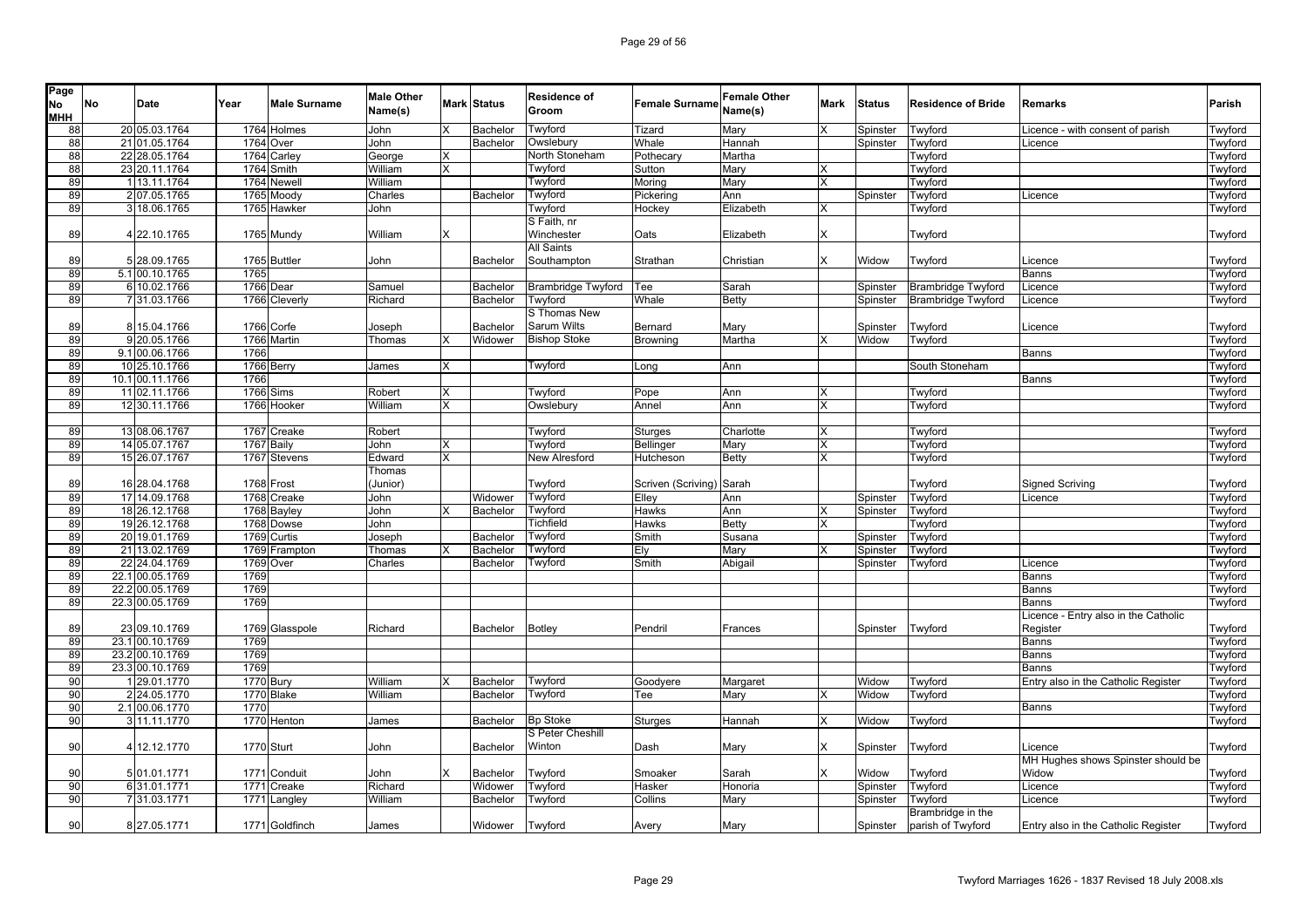| Page<br><b>No</b><br><b>MHH</b> | No   | Witness -<br><b>Surname</b> | <b>Witness</b><br><b>Christian Name</b> | Mark | Witness -<br>Surname | <b>Witness</b><br><b>Christian Name</b> | Mark | <b>Witness -</b><br><b>Surname</b> | <b>Witness Christian</b><br>Name | Mark Parish        | Page<br>Parish | Number<br><b>Register</b> | Vicar                                                  | Banns | Fee paid £<br>s.<br>d |
|---------------------------------|------|-----------------------------|-----------------------------------------|------|----------------------|-----------------------------------------|------|------------------------------------|----------------------------------|--------------------|----------------|---------------------------|--------------------------------------------------------|-------|-----------------------|
| 88                              |      | 20 Fellowes ?               | Robert                                  |      | Young                | Jas                                     |      |                                    |                                  | Twyford            | 11             |                           | 41 C Blackstone Curate                                 |       |                       |
| 88                              |      | 21 Vine                     | Will                                    |      | Young                | Jas                                     |      |                                    |                                  | Twyford            | 11             |                           | 42 C Blackstone Curate                                 |       |                       |
| 88                              |      | 22 Cole                     | Gilbert                                 |      | Young                | Jas                                     |      |                                    |                                  | Twyford            | 11             |                           | 43 T Gabellnino                                        |       |                       |
| 88                              |      | 23 Hawker                   | John                                    |      | Young                | Jas                                     |      |                                    |                                  | Twyford            | 11             |                           | 44 C Blackstone Curate                                 |       |                       |
| 89                              |      | 1 Dibley                    | William                                 |      | Young                | Jas                                     |      |                                    |                                  | Twyford            | 12             |                           | 45 C Blackstone Curate                                 |       |                       |
| 89                              |      | 2 Creake                    | Richard                                 |      | Young                | Jas                                     |      |                                    |                                  | Twyford            | 12             |                           | 46   Lucas Curate                                      |       |                       |
| 89                              |      | 3 Vine                      | John                                    |      | Young                | Jas                                     |      |                                    |                                  | Twyford            | 12             |                           | 47   Lucas Curate                                      |       |                       |
| 89                              |      | 4 Cole                      | Gilbert                                 |      | Young                | Jas                                     |      |                                    |                                  | Twyford            | 12             |                           | 48 Francis Leathes Curate                              |       |                       |
| 89                              |      | 5 Young                     | John                                    |      | Young                | Jas                                     |      |                                    |                                  | Twyford            | 13             |                           | 49 Francis Leathes Curate                              |       |                       |
| 89                              | 5.1  |                             |                                         |      |                      |                                         |      |                                    |                                  | Twyford            | 13             | 50                        |                                                        |       |                       |
| 89                              |      | 6 Colebrook                 | John                                    |      | Young                | Jas                                     |      |                                    |                                  | Twyford            | 13             |                           | 51 Francis Leathes Curate                              |       |                       |
| 89                              |      | 7 Vine                      | Will                                    |      | Young                | Jas                                     |      |                                    |                                  | Twyford            | 13             |                           | 52 Francis Leathes Curate                              |       |                       |
| 89                              |      | 8 Noyce                     | Rd                                      |      | Atherley             | Rd                                      |      |                                    |                                  | Twyford            | 14             |                           | 53 Francis Leathes Curate                              |       |                       |
| 89                              |      | 9 Colebrook                 | John                                    |      | Young                | Jas                                     |      |                                    |                                  | Twyford            |                |                           | 54 Francis Leathes Curate                              |       |                       |
| 89                              | 9.1  |                             |                                         |      |                      |                                         |      |                                    |                                  | Twyford            |                | 55                        |                                                        |       |                       |
| 89                              |      | 10 Long                     | John                                    |      | Young                | Jas                                     |      |                                    |                                  | Twyford            |                |                           | 56 Francis Leathes Curate                              |       |                       |
| 89                              | 10.1 |                             |                                         |      |                      |                                         |      |                                    |                                  | Twyford            |                | 57                        |                                                        |       |                       |
| 89<br>89                        |      | 11 Edwards                  | Robert                                  |      | Young                | Jas<br>Mary                             |      |                                    |                                  | Twyford            |                |                           | 58 Francis Leathes Curate<br>59 Francis Leathes Curate |       |                       |
|                                 |      | 12 Young                    | Jas                                     |      | Brenman              |                                         |      |                                    |                                  | Twyford            |                | 60                        |                                                        |       |                       |
| 89                              |      |                             |                                         |      |                      |                                         |      |                                    |                                  |                    |                |                           | 61 Francis Leathes Curate                              |       |                       |
| 89                              |      | 13 Young<br>14 Young        | Jas<br>Jas                              |      | Sturges<br>Weake     | John<br>Joanna                          |      |                                    |                                  | Twyford<br>Twyford |                |                           | 62 Francis Leathes Curate                              |       |                       |
| 89                              |      | 15 Prouting                 | Wm                                      |      | Young                | Jas                                     |      |                                    |                                  | Twyford            |                |                           | 63   Shipley Dean of Winchester                        |       |                       |
| 89                              |      | 16 Young                    | Jas                                     |      | Frost                | Thomas (Senior)                         |      |                                    |                                  | Twyford            |                |                           | 64 Corns Murdin Vicar                                  |       |                       |
| 89                              |      | 17 Cole                     | Gilbert                                 |      | Hasker               | Honoria                                 |      | Young                              | Jas                              | Twyford            |                |                           | 65 Corns Murdin Vicar                                  |       |                       |
| 89                              |      | 18 Churcher (Jnr)           | John                                    |      | Young                | Jas                                     |      |                                    |                                  | Twyford            |                |                           | 66 Corns Murdin Vicar                                  |       |                       |
| 89                              |      | 19 Churcher (Jnr)           | John                                    |      | Young                | Jas                                     |      |                                    |                                  | Twyford            |                |                           | 67 Corns Murdin Vicar                                  |       |                       |
| 89                              |      | 20 Gully                    | Willm                                   |      | Rawling              | Frances                                 |      |                                    |                                  | Twyford            |                |                           | 68 W M White Vicar of Hursley                          |       |                       |
| 89                              |      | 21 White                    | George                                  |      | Young                | Jas                                     |      |                                    |                                  | Twyford            |                |                           | 69 Corns Murdin Vicar                                  |       |                       |
| 89                              |      | 22 Creake                   | Richard                                 |      | Young                | Jas                                     |      |                                    |                                  | Twyford            |                |                           | 70 Corns Murdin Vicar                                  |       |                       |
| 89                              | 22.1 |                             |                                         |      |                      |                                         |      |                                    |                                  | Twyford            |                | 71                        |                                                        |       |                       |
| 89                              | 22.2 |                             |                                         |      |                      |                                         |      |                                    |                                  | Twyford            |                | 72                        |                                                        |       |                       |
| 89                              | 22.3 |                             |                                         |      |                      |                                         |      |                                    |                                  | Twyford            |                | 73                        |                                                        |       |                       |
|                                 |      |                             |                                         |      |                      |                                         |      |                                    |                                  |                    |                |                           |                                                        |       |                       |
| 89                              |      | 23 Shane                    | _ewis                                   |      | Avery                | Mary                                    |      | Young                              | Jas                              | Twyford            |                |                           | 74 Corns Murdin Vicar                                  |       |                       |
| 89                              | 23.1 |                             |                                         |      |                      |                                         |      |                                    |                                  | Twyford            |                | 75                        |                                                        |       |                       |
| 89                              | 23.2 |                             |                                         |      |                      |                                         |      |                                    |                                  | Twyford            |                | 76                        |                                                        |       |                       |
| 89                              | 23.3 |                             |                                         |      |                      |                                         |      |                                    |                                  | Twyford            |                | <b>77</b>                 |                                                        |       |                       |
| 90                              |      | 1 Tilbury                   | William                                 |      | Young                | Jas                                     |      |                                    |                                  | Twyford            |                |                           | 77 Corns Murdin Vicar                                  |       |                       |
| 90                              |      | 2 Bererry                   | Margret                                 |      | Young                | Jas                                     |      |                                    |                                  | Twyford            |                |                           | 78 Corns Murdin Vicar                                  |       |                       |
| 90                              | 2.1  |                             |                                         |      |                      |                                         |      |                                    |                                  | Twyford            |                | 79                        |                                                        |       |                       |
| 90                              |      | 3 Sturges                   | Wm                                      |      | Young                | Jas                                     |      |                                    |                                  | Twyford            |                |                           | 80 Corns Murdin Vicar                                  |       |                       |
| 90                              |      | 4 Young                     | Jas                                     |      | Wooley               | Richd                                   |      |                                    |                                  | Twyford            |                |                           | 81 Corns Murdin Vicar                                  |       |                       |
| 90                              |      | 5 Smart                     | John                                    |      | Young                | Jas                                     |      |                                    |                                  | Twyford            |                |                           | 82 Corns Murdin Vicar                                  |       |                       |
| 90                              |      | 6 Cordery                   | Thomas                                  |      | Young                | Jas                                     |      |                                    |                                  | Twyford            |                |                           | 83 Corns Murdin Vicar                                  |       |                       |
| 90                              |      | 7 Over                      | Charles                                 |      | angley               | James                                   |      |                                    |                                  | Twyford            |                |                           | 84 Corns Murdin Vicar                                  |       |                       |
| 90                              |      | 8 Shearer ??                | Henry                                   |      | Young                | Jas                                     |      |                                    |                                  | Twyford            |                |                           | 85 Corns Murdin Vicar                                  |       |                       |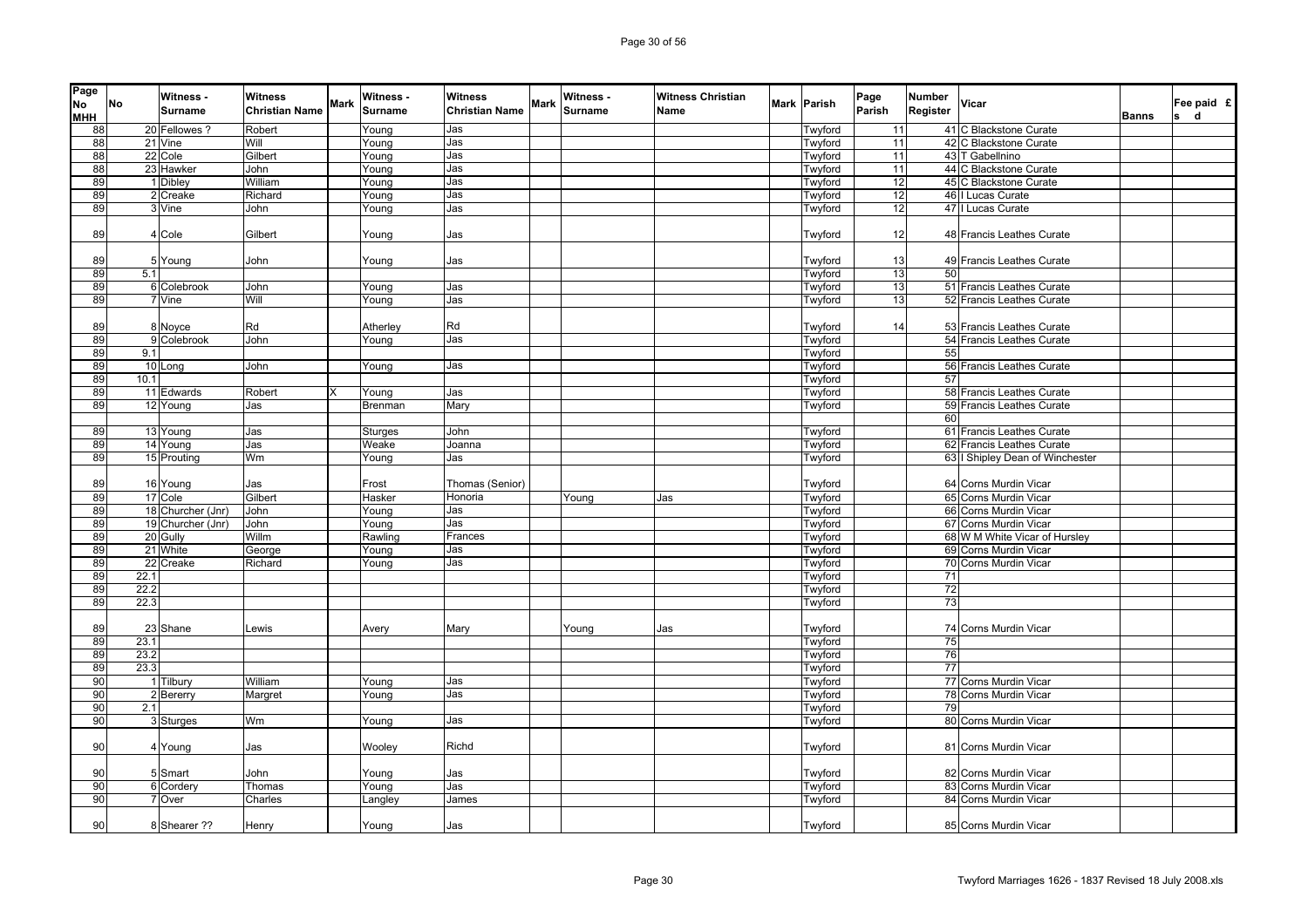| Page<br>No<br><b>MHH</b> | No | Date                           | Year             | <b>Male Surname</b>        | <b>Male Other</b><br>Name(s) |    | <b>Mark Status</b>   | Residence of<br>Groom                  | <b>Female Surname</b>     | <b>Female Other</b><br>Name(s) | Mark | <b>Status</b>        | <b>Residence of Bride</b> | Remarks                                                                                                  | Parish             |
|--------------------------|----|--------------------------------|------------------|----------------------------|------------------------------|----|----------------------|----------------------------------------|---------------------------|--------------------------------|------|----------------------|---------------------------|----------------------------------------------------------------------------------------------------------|--------------------|
| 90                       |    | 9 20.06.1771                   |                  | 1771 Short                 | Benjamin                     | X  | Bachelor             | Twyford                                | Todd                      | Ann                            |      | Spinster             | Twyford                   |                                                                                                          | Twyford            |
| 90                       |    | 10 08.10.1771                  |                  | 1771 Whale                 | Thomas                       |    | Widower              | <b>Bishop Stoke</b>                    | Bunney                    | Ann                            |      | Spinster             | Twyford                   | Licence                                                                                                  | Twyford            |
| 90                       |    | 1121.11.1771                   |                  | 1771 Lovelock              | Thomas                       |    | Bachelor             | Twyford                                | Carter                    | Lydia                          |      | Spinster             | Twyford                   |                                                                                                          | Twyford            |
|                          |    |                                |                  |                            |                              |    |                      |                                        |                           |                                |      |                      |                           |                                                                                                          |                    |
| 90                       |    | 12 10.05.1772                  |                  | 1772 Raymond               | Peter                        |    | Bachelor             | Twyford                                | <b>Brent</b>              | Mary                           |      | Spinster             | Twyford                   |                                                                                                          | Twyford            |
|                          |    |                                |                  |                            |                              |    |                      |                                        |                           |                                |      |                      |                           | Licence - Entry also in the Catholic                                                                     |                    |
| 90                       |    | 13 10.06.1772                  | 1772 Holt        |                            | William                      |    | Bachelor             | Twyford                                | Lawrence                  | Mary                           |      | Spinster             | Twyford                   | Register                                                                                                 | Twyford            |
| 90<br>90                 |    | 14 07.10.1772<br>15 18.10.1772 |                  | 1772 Langley<br>1772 White | James                        |    | Bachelor             | Twyford<br>Twyford                     | Whale                     | Sarah                          |      | Spinster             | Twyford                   |                                                                                                          | Twyford            |
| 90                       |    | 16 22.10.1772                  |                  | $1772$ Light               | George<br>James              |    | Bachelor<br>Bachelor | Twyford                                | Berry<br>Winkworth        | Mary<br>Sarah                  |      | Spinster<br>Spinster | Twyford<br>Twyford        |                                                                                                          | Twyford<br>Twyford |
| 90                       |    | 17 29.10.1772                  |                  | 1772 Young                 | John                         |    | Bachelor             | Twyford                                | Webb                      | Ann                            |      | Spinster             | Twyford                   | Licence                                                                                                  | Twyford            |
| 90                       |    | 18 07.10.1773                  |                  | 1773 Woods                 | William                      |    |                      | North Stoneham                         | Dibley                    | Mary                           |      | Spinster             | Twyford                   |                                                                                                          | Twyford            |
| 90                       |    | 19 11.10.1773                  | 1773 Hay         |                            | Robert                       | ΙX | Bachelor             | Twyford                                | Mott                      | Mary                           |      | Widow                | Twyford                   |                                                                                                          | Twyford            |
| 90                       |    | 20 26.10.1773                  | 1773 Hall        |                            | George                       | X  | Bachelor             | Otterbourne                            | <b>Richards</b>           | Mary                           |      | Spinster             | Twyford                   |                                                                                                          | Twyford            |
|                          |    |                                |                  |                            |                              |    |                      |                                        |                           |                                |      |                      |                           | MH Hughes Witness R Wood should                                                                          |                    |
| 90                       |    | 21 27.10.1773                  |                  | 1773 Sturt                 | Richard                      | ΙX | Widower              | Twyford                                | Pack                      | Elizabeth                      |      | Spinster             | Twyford                   | be R Wooll                                                                                               | Twyford            |
| 90                       |    | 22 30.11.1773                  |                  | 1773 Dibley                | Thomas                       |    | Bachelor             | Twyford                                | Hall                      | Hannah                         |      | Spinster             | Twyford                   |                                                                                                          | Twyford            |
| 90                       |    | 23 28.02.1774                  |                  | 1774 Churcher              | William                      |    | Bachelor             | Hursley                                | Naish                     | Ann                            |      | Spinster             | Twyford                   |                                                                                                          | Twyford            |
| 91                       |    | 1 13.10.1774                   |                  | 1774 Farmer                | John                         |    | Bachelor             | Twyford                                | Wait                      | Mary                           |      | Spinster             | Twyford                   |                                                                                                          | Twyford            |
| 91                       |    | 2 11.11.1774                   |                  | 1774 Mundy                 | John                         |    | Bachelor             | <b>Milland Tything</b>                 | Dumper                    | Sarah                          |      | Spinster             | Twyford                   |                                                                                                          | Twyford            |
|                          |    |                                |                  |                            | William                      |    |                      | South Audley St                        |                           |                                |      |                      |                           |                                                                                                          |                    |
| 91                       |    | 3 01.12.1774                   |                  | 1774 Sloper                | Charles                      |    |                      | Middlesex                              | Shipley                   | Amelia                         |      |                      | Twyford                   | Licence - William Charles Esg                                                                            | Twyford            |
| 91                       |    | 4 13.02.1775                   |                  | 1775 Fisher                | William                      |    | Bachelor             | Twyford                                | Bailey                    | Jane                           |      | Widow                | Twyford                   |                                                                                                          | Twyford            |
| 91                       |    | 5 28.02.1775                   |                  | 1775 Dumper                | John                         |    | Widower              | Twyford                                | Hollick                   | Catherine                      |      | Widow                | Twyford                   |                                                                                                          | Twyford            |
| 91                       |    | 6 21.08.1775?                  | <b>1775 Hall</b> |                            | Richard                      | ΙX | Bachelor             | Twyford                                | Frampton                  | Ann                            | X    | Widow                | Twyford                   | MH Hughes recorded witnesses as<br>Richd Poole? & John Adams                                             | Twyford            |
|                          |    |                                |                  |                            |                              |    |                      | ulworth Castle<br>Dorset               |                           |                                |      |                      |                           | Edward Weld Esq - by special lic fm<br>the ArchBp of Canterbury - Entry also<br>in the Catholic Register |                    |
| 91<br>91                 |    | 7 13.07.1775<br>8 02.08.1775   |                  | 1775 Weld<br>$1775$ James  | Edward<br>John               |    |                      | Twyford                                | Smythe                    | Mary Ann<br>Elizabeth          |      | Widow                | <b>Brambridge Twyford</b> |                                                                                                          | Twyford            |
| 91                       |    | 9 04.08.1775                   |                  | 1775 Sharp                 | Thomas                       | ΙX | Widower<br>Bachelor  | Owzlebury                              | Waterman<br><b>Bounds</b> | Ann                            | x    | Spinster             | Twyford<br>Twyford        | Licence<br>Licence                                                                                       | Twyford<br>Twvford |
| 91                       |    | 10 28.08.1775                  |                  | 1775 Shayer                | Henry                        |    | Bachelor             | S Bartholomew<br>Winchester            | Tizzard                   | Elizabeth                      |      | Spinster             | Twyford                   | Licence                                                                                                  | Twyford            |
| 91                       |    | 11 21.01.1776                  |                  | 1776 Holdoway              | Jonathan                     | X  | Bachelor             | Compton                                | Watts                     | Elizabeth                      | X    | Spinster             | Twyford                   | Licence                                                                                                  | Twyford            |
| 91                       |    | 12 25.01.1776                  |                  | 1776 Thomas                | Robert                       |    | Bachelor             | New Alresford                          | Thomas                    | Elizabeth                      | X    | Widow                | Twyford                   | Robert Thomas Clerk - Licence                                                                            | Twyford            |
| 91                       |    | 13 14.04.1776                  |                  | 1776 Light                 | William                      | ΙX | Bachelor             | Twyford                                | Stiff                     | Mary                           | X    | Widow                | Twyford                   |                                                                                                          | Twyford            |
| 91                       |    | 14 08 04 1776                  |                  | 1776 Bounds                | Robert                       | lχ | Widower              | Twyford                                | Bellinger                 | Jane                           | X    | Spinster             | Twyford                   |                                                                                                          | Twyford            |
| 91                       |    | 15 09.02.1777                  |                  | 1777 Ellcock               | William                      | ΙX | Bachelor             | late of this parish -<br>Twyford       | Hawks                     | Charity                        |      | Spinster             | Twyford                   |                                                                                                          | Twyford            |
|                          |    |                                |                  |                            |                              |    |                      | S Thomas                               |                           |                                |      |                      |                           |                                                                                                          |                    |
| 91                       |    | 16 08.08.1777                  |                  | 1777 Soper                 | John                         |    | Bachelor             | Winchester                             | Langley                   | Ann                            | х    | Spinster             | Twyford                   | Licence                                                                                                  | Twyford            |
| 91                       |    | 17 30.11.1777                  |                  | 1777 Norris                | William                      |    | Bachelor             | Twyford                                | Hellier                   | Sarah                          |      | Spinster             | Twyford                   |                                                                                                          | Twyford            |
| 91                       |    | 18 08.12.1777                  |                  | 1777 Mansbridge            | William                      |    | Bachelor             | Twyford                                | Gidge                     | Jane                           |      | Spinster             | Twyford                   |                                                                                                          | Twyford            |
| 91                       |    | 19 23.04.1778                  |                  | 1778 Bartholomew           | William                      |    | Widower              | Twyford                                | Hall                      | Sophia                         |      | Spinster             | Twyford                   | Licence                                                                                                  | Twyford            |
| 91                       |    | 20 11.05.1778                  |                  | 1778 Berry                 | Edward                       | ΙX | Bachelor             | Twyford                                | Pickernell                | Winefred                       |      |                      | Twyford                   | Entry also in the Catholic Register                                                                      | Twyford            |
| 91                       |    | 21 15.05.1778                  |                  | 1778 Sturges               | Edward                       | Ιx | Bachelor             | Twyford                                | Bonner                    | Mary                           | X    | Spinster             | Twyford                   |                                                                                                          | Twyford            |
| 91                       |    | 22 05.06.1778                  |                  | 1778 Hodder                | William                      | lχ | Bachelor             | S Thomas<br>Winchester                 | Sutton                    | Ann                            |      | Spinster             | Twyford                   | Licence                                                                                                  | Twyford            |
| 92                       |    | 1 13.07.1778                   |                  | 1778 Dance                 | John                         |    | Widower              | S Bartholomew Hide<br><b>St Winton</b> | Cox                       | Mary                           |      | Spinster             | Twyford                   |                                                                                                          | Twyford            |
| 92                       |    | 2 16.11.1778                   |                  | 1778 Speary                | William                      | ΙX | Bachelor             | Twyford                                | Gidge                     | Mary                           | ΙX   | Spinster             | Twyford                   |                                                                                                          | Twyford            |
| 92                       |    | 3 02.12.1778                   |                  | 1778 Wake                  | Richard                      |    | Widower              | Twyford                                | Churcher                  | Martha                         |      | Widow                | Twyford                   |                                                                                                          | Twyford            |
| 92                       |    | 4 15.02.1779                   |                  | 1779 Carter                | Thomas                       |    | Bachelor             | Twyford                                | Dove                      | Susanna                        |      | Spinster             | Twyford                   |                                                                                                          | Twyford            |
| 92                       |    | 5 10.06.1779                   |                  | 1779 Evans                 | Roger                        |    | Bachelor             | Twyford                                | Heron                     | Frances                        |      | Spinster             | Twyford                   | The Revd Roger Evans - Licence                                                                           | Twyford            |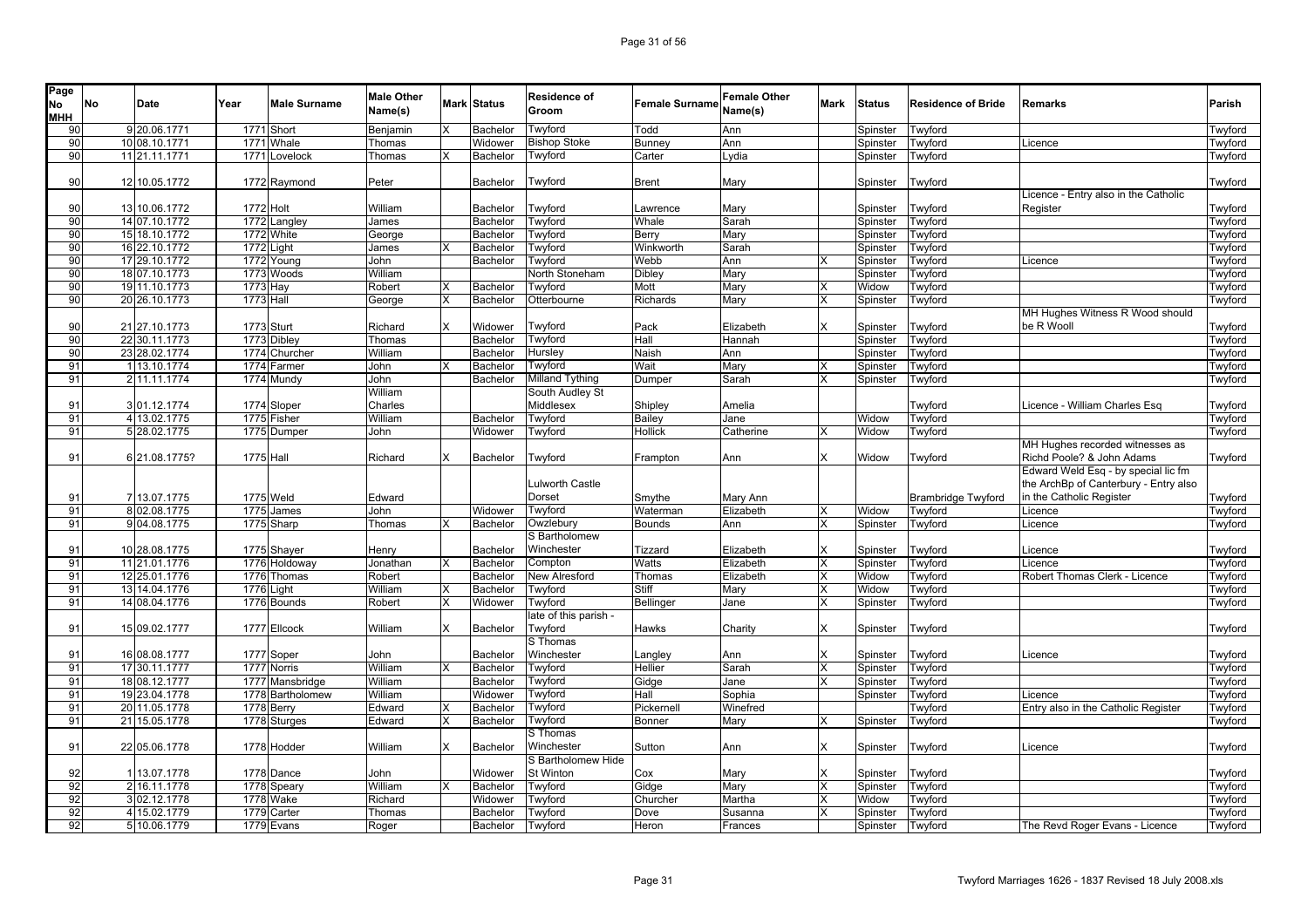| Page<br><b>No</b><br><b>MHH</b> | Witness -<br><b>No</b><br><b>Surname</b> | <b>Witness</b><br><b>Christian Name</b> | Mark | Witness -<br><b>Surname</b> | <b>Witness</b><br><b>Christian Name</b> | Mark | Witness -<br><b>Surname</b> | <b>Witness Christian</b><br>Name | Mark Parish        | Page<br>Parish | <b>Number</b><br><b>Register</b> | Vicar                                            | <b>Banns</b> | Fee paid £<br>s.<br>d |
|---------------------------------|------------------------------------------|-----------------------------------------|------|-----------------------------|-----------------------------------------|------|-----------------------------|----------------------------------|--------------------|----------------|----------------------------------|--------------------------------------------------|--------------|-----------------------|
| 90                              | 9 Dear                                   | John                                    |      | Young                       | Jas                                     |      |                             |                                  | Twyford            |                |                                  | 86 Corns Murdin Vicar                            |              |                       |
| 90                              | 10 Smith                                 | Thos                                    |      | Young                       | Jas                                     |      |                             |                                  | Twyford            |                |                                  | 87 Corns Murdin Vicar                            |              |                       |
| 90                              | 11 Ivemy                                 | Sarah                                   |      | Young                       | $\overline{\mathsf{Jas}}$               |      |                             |                                  | Twyford            |                |                                  | 88 Corns Murdin Vicar                            |              |                       |
|                                 |                                          |                                         |      |                             |                                         |      |                             |                                  |                    |                |                                  | Charles Walters Curate Pro                       |              |                       |
| 90                              | 12 Copperthnaite                         | Henry                                   |      | Young                       | Jas                                     |      |                             |                                  | Twyford            |                |                                  | 89 Tempore                                       |              |                       |
|                                 |                                          |                                         |      |                             |                                         |      |                             |                                  |                    |                |                                  |                                                  |              |                       |
| 90                              | 13 Danell                                | Charles (Jun)                           |      | Young                       | Jas                                     |      |                             |                                  | Twyford            |                |                                  | 90 Corns Murdin Vicar                            |              |                       |
| 90                              | 14 Spearing                              | James                                   |      | Ivemy                       | Sarah                                   |      | Young                       | Jas                              | Twyford            |                |                                  | 91 Corns Murdin Vicar                            |              |                       |
| 90                              | 15 White                                 | Thos                                    |      | Young                       | Jas                                     |      |                             |                                  | Twyford            |                |                                  | 92 Corns Murdin Vicar                            |              |                       |
| 90                              | 16 Over                                  | Charles                                 |      | Young                       | Jas                                     |      |                             |                                  | Twyford            |                |                                  | 93 Corns Murdin Vicar                            |              |                       |
| 90                              | 17 Collins                               | Wm                                      |      | Young                       | Jas                                     |      |                             |                                  | Twyford            |                |                                  | 94 Corns Murdin Vicar                            |              |                       |
| 90                              | 18 Dibley                                | Thos                                    |      | Young                       | Jas                                     |      |                             |                                  | Twyford            |                |                                  | 95 Corns Murdin Vicar                            |              |                       |
| 90                              | 19 Wilton                                | John                                    |      | Young                       | Jas                                     |      |                             |                                  | Twyford            |                |                                  | 96 Corns Murdin Vicar                            |              |                       |
| 90                              | 20 Colebrook                             | John                                    |      | Young                       | Jas                                     |      |                             |                                  | Twyford            |                |                                  | 97 Corns Murdin Vicar                            |              |                       |
|                                 |                                          |                                         |      |                             |                                         |      |                             |                                  |                    |                |                                  |                                                  |              |                       |
| 90                              | 21 Wooll                                 | R                                       |      | Young                       | Jas                                     |      |                             |                                  | Twyford            |                |                                  | 98 Corns Murdin Vicar                            |              |                       |
| 90                              | $22$ Hall                                | Sophia                                  |      | Young                       | Jas                                     |      |                             |                                  | Twyford            |                |                                  | 99 Corns Murdin Vicar                            |              |                       |
| 90                              | 23 Young                                 | Sarah                                   |      | Spearing                    | James                                   |      | Young                       | Jas                              | Twyford            |                |                                  | 100 Corns Murdin Vicar                           |              |                       |
| 91                              | 1 Dumper                                 | John                                    |      | Young                       | Jas                                     |      |                             |                                  | Twyford            |                |                                  | 101 Corns Murdin Vicar                           |              |                       |
| 91                              | 2 Forder                                 | Robt                                    |      | Young                       | Jas                                     |      |                             |                                  | Twyford            |                |                                  | 102 Corns Murdin Vicar                           |              |                       |
|                                 |                                          |                                         |      |                             | Thos                                    |      |                             |                                  |                    |                |                                  |                                                  |              |                       |
| 91                              | 3 Sloper                                 | Rd                                      |      | Bigelston                   | Jas                                     |      |                             |                                  | Twyford            |                |                                  | 103 J M Newbolt                                  |              |                       |
| 91<br>91                        | 4 Hall                                   | Sophie                                  |      | Young                       |                                         |      |                             |                                  | Twyford            |                |                                  | 104 Corns Murdin Vicar<br>105 Corns Murdin Vicar |              |                       |
|                                 | 5 Young                                  | Jas                                     |      | Carter                      | Thomas                                  |      |                             |                                  | Twyford            |                |                                  |                                                  |              |                       |
| 91                              | 6 Wooll                                  | Richd                                   |      | Addams                      | John                                    |      |                             |                                  | Twyford            |                |                                  | 106 Corns Murdin Vicar                           |              |                       |
|                                 |                                          |                                         |      |                             |                                         |      |                             |                                  |                    |                |                                  |                                                  |              |                       |
| 91                              | 7 Smythe                                 | Walter                                  |      | Jones                       | John                                    |      |                             |                                  | Twyford            |                |                                  | 107 Corns Murdin Vicar                           |              |                       |
| 91                              | 8 Page                                   | Robert                                  |      | Young                       | Jas                                     |      |                             |                                  | Twyford            |                |                                  | 108 Corns Murdin Vicar                           |              |                       |
| 91                              | 9 Collins                                | William                                 |      | Addams                      | John                                    |      |                             |                                  | Twyford            |                |                                  | 109 Corns Murdin Vicar                           |              |                       |
| 91                              | 10 Young                                 | Jas                                     |      | Smith                       | Richd                                   |      |                             |                                  | Twyford            |                |                                  | 110 Corns Murdin Vicar                           |              |                       |
| 91                              | 11 Young                                 | Jas                                     |      | Holdoway                    | Mich                                    | X    |                             |                                  | Twyford            |                |                                  | 111 Corns Murdin Vicar                           |              |                       |
| 91                              | 12 Noyce                                 | Elizth                                  |      | Young                       | Jas                                     |      |                             |                                  | Twyford            |                |                                  | 112 Corns Murdin Vicar                           |              |                       |
| 91                              | 13 Hall                                  | Sophia                                  |      | Young                       | Jas                                     |      |                             |                                  | Twyford            |                |                                  | 113 Corns Murdin Vicar                           |              |                       |
| 91                              | 14 Light                                 | Jno                                     |      | Young                       | Jas                                     |      |                             |                                  | Twyford            |                |                                  | 114 Corns Murdin Vicar                           |              |                       |
| 91                              | 15 Dows                                  | Jno                                     | X    | Young                       | Jas                                     |      |                             |                                  | Twyford            |                |                                  | 115 Corns Murdin                                 |              |                       |
|                                 |                                          | William                                 |      |                             | Jas                                     |      |                             |                                  |                    |                |                                  |                                                  |              |                       |
| 91<br>91                        | 16 Slidden<br>17 Young                   | Jas                                     |      | Young<br>Bezant             | Thos                                    |      |                             |                                  | Twyford<br>Twyford |                |                                  | 116 Corns Murdin Vicar<br>117 Corns Murdin Vicar |              |                       |
| 91                              | 18 Gidge                                 | Ann                                     |      | Shepherd                    | Sampson                                 | X    | Young                       | Chas                             | Twyford            |                |                                  | 118 Corns Murdin Vicar                           |              |                       |
| 91                              | 19 Dibley                                | Hannah                                  |      | Adams                       | John                                    |      | Downes                      | John                             | Twyford            |                |                                  | Robert Thomas Vicar of Overton                   |              |                       |
| 91                              | 20 Cordery                               | Thos                                    |      | Young                       | Jas                                     |      |                             |                                  | Twyford            |                |                                  | Corns Murdin Vicar                               |              |                       |
| 91                              | 21 Young                                 | Thomas                                  |      | Young                       | Jas                                     |      |                             |                                  | Twyford            |                |                                  | Corns Murdin Vicar                               |              |                       |
|                                 |                                          |                                         |      |                             |                                         |      |                             |                                  |                    |                |                                  |                                                  |              |                       |
| 91                              | 22 Young                                 | las                                     |      | Mundy                       | Sarah                                   |      |                             |                                  | Twyford            |                |                                  | Corns Murdin Vicar                               |              |                       |
| 92                              | 1 White                                  | Thos                                    |      | Young                       | Jas                                     |      | Watkiss?                    | S                                | Twyford            |                |                                  | 119 Corns Murdin Vicar                           |              |                       |
| 92                              | 2 Mansbridge                             | William                                 |      | Young                       | Jas                                     |      |                             |                                  | Twyford            |                |                                  | 120 Corns Murdin Vicar                           |              |                       |
| 92                              | 3 Scamel                                 | John                                    |      | Young                       | Jas                                     |      |                             |                                  | Twyford            |                |                                  | 121 Corns Murdin Vicar                           |              |                       |
| 92                              | 4 Carter                                 | James                                   |      | Mathews                     | Sarah                                   |      | Young                       | Jas                              | Twyford            |                |                                  | 122 Corns Murdin Vicar                           |              |                       |
| 92                              | 5 Heron                                  | Chas                                    |      | Rogers                      | William                                 |      | Young                       | Jas                              | Twyford            |                |                                  | 123 Corns Murdin Vicar                           |              |                       |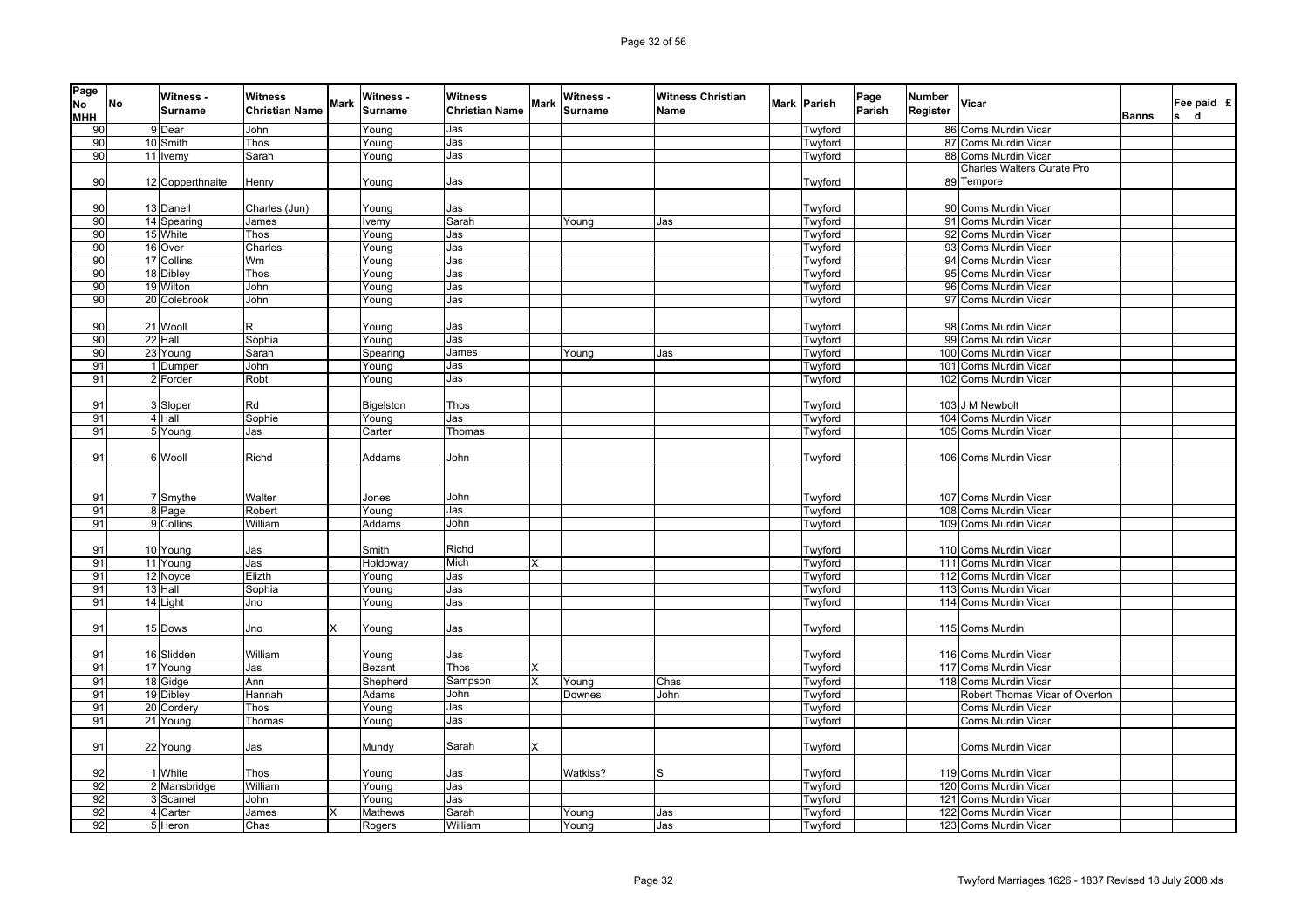| Page<br>No<br><b>MHH</b> | No | Date            | Year             | <b>Male Surname</b>          | <b>Male Other</b><br>Name(s) |    | <b>Mark Status</b> | Residence of<br>Groom            | <b>Female Surname</b> | <b>Female Other</b><br>Name(s) | <b>Mark</b> | <b>Status</b>        | <b>Residence of Bride</b> | <b>Remarks</b>                                                                                                                                                           | Parish             |
|--------------------------|----|-----------------|------------------|------------------------------|------------------------------|----|--------------------|----------------------------------|-----------------------|--------------------------------|-------------|----------------------|---------------------------|--------------------------------------------------------------------------------------------------------------------------------------------------------------------------|--------------------|
| 92                       |    | 6 28.07.1779    |                  | 1779 Frost                   | James                        |    | Bachelor           | Twyford                          | Watkis                | Sarah                          |             | Spinster             | Twyford                   |                                                                                                                                                                          | Twyford            |
| 92                       |    | 7 02.09.1779    | <b>1779 Hall</b> |                              | Edmund                       |    | <b>Bachelor</b>    | Twyford                          | Hollock               | Mary                           |             | Spinster             | Twyford                   |                                                                                                                                                                          | Twyford            |
| 92                       |    | 8 10.09.1779    |                  | 1779 Biggs                   | James                        |    | Bachelor           | Droxford                         | Heron                 | Mary                           |             | Spinster             | Twyford                   | Licence                                                                                                                                                                  | Twyford            |
| 92                       |    | 9 15.11.1779    |                  | 1779 Bone                    | William                      |    | Bachelor           | Twyford                          | <b>rish</b>           | Ann                            |             | Spinster             | Twyford                   |                                                                                                                                                                          | Twyford            |
|                          |    |                 |                  |                              |                              |    |                    | S Peter Cheshill                 |                       |                                |             |                      |                           |                                                                                                                                                                          |                    |
| 92                       |    | 10 05.12.1779   |                  | 1779 Shattle                 | Nathaniel                    |    | Bachelor           | Winton                           | Parker                | Ann                            |             | Spinster             | Twyford                   |                                                                                                                                                                          | Twyford            |
| 92                       |    | 11 14.05.1780   |                  | 1780 Gibbons                 | William                      |    | Bachelor           | All Sts Southampton              | <b>Hollock</b>        | Hannah                         | x           | Spinster             | Twyford                   |                                                                                                                                                                          | Twyford            |
|                          |    |                 |                  |                              |                              |    |                    |                                  |                       |                                |             |                      |                           | MH Hughes recorded witness as                                                                                                                                            |                    |
| 92                       |    | 12 18.05.1780   |                  | 1780 Clarke                  | Robert                       |    | Bachelor           | Cily of Winchester               | Sparsholt             | Ann                            |             | Spinster             | <b>Twyford</b>            | Woolley - Clarke Robert Junr                                                                                                                                             | Twyford            |
| 92                       |    | 13 29.05.1780   |                  | 1780 Coster                  | William                      |    | Bachelor           | Martyr Worthy                    | Croucher              | Molly                          |             | Spinster             | Twyford                   |                                                                                                                                                                          | Twyford            |
|                          |    |                 |                  |                              |                              |    |                    | Twyford                          |                       |                                |             |                      |                           | (Following this entry is one of banns in<br>Dec 1780, suggesting to the<br>transcriber that this marriage was<br>wrongly dated and should have been<br>dated 1780 M H H) |                    |
| 92                       |    | 14 14 08 1781 ? |                  | 1781 Hichens                 | Richard                      |    | Bachelor           |                                  | Sturges               | Marv                           |             | Spinster             | Twyford                   |                                                                                                                                                                          | Twvford            |
| 92                       |    | 15 04.01.1781   |                  | 1781 Gauntlett               | William                      |    | Bachelor           | S Maurice Winton                 | Elkins                | Mary                           |             | Spinster             | Twyford                   |                                                                                                                                                                          | Twyford            |
|                          |    |                 |                  |                              |                              |    |                    | S Thomas                         |                       |                                |             |                      |                           |                                                                                                                                                                          |                    |
| 92                       |    | 16 30.04.1781   | 1781 Vinn        |                              | Thomas                       |    | Widower            | Winchester<br>S Bartholomew Hide | Goldfinch             | Mary                           |             | Widow                | Twyford                   | Licence                                                                                                                                                                  | Twyford            |
| 92                       |    | 17 02.07.1781   |                  |                              |                              |    |                    | Winton                           |                       |                                |             |                      |                           |                                                                                                                                                                          |                    |
| 92                       |    | 18 10.09.1781   |                  | 1781 Taylor<br>1781 Richards | Jonathan<br>Edward           |    | Bachelor           | Twyford                          | Shepherd<br>Colebrook | Catherine<br>Mary              |             | Spinster             | <b>Twyford</b><br>Twyford |                                                                                                                                                                          | Twyford<br>Twyford |
| 92                       |    | 19 22.11.1781   |                  | 1781 Hide                    | Henry                        |    | Bachelor           | Twyford                          | <b>Truelove</b>       | Christian                      |             | Spinster<br>Spinster | <b>Twyford</b>            |                                                                                                                                                                          | Twyford            |
| 92                       |    | 19.1 00.12.1781 | 1781             |                              |                              |    |                    |                                  |                       |                                |             |                      |                           | Banns                                                                                                                                                                    |                    |
| 92                       |    | 20 02.04.1782   |                  | 1782 Young                   | William                      |    | Bachelor           | Twyford                          | Kemmish               | Mary                           |             | Spinster             | Twyford                   | Licence                                                                                                                                                                  | Twyford            |
| 92                       |    | 21 08:09.1782   |                  | 1782 Sturges                 | William                      |    | Bachelor           | Twyford                          | Kimith                | Judith                         |             |                      | S Michael Winton          | Sturgess William Junr                                                                                                                                                    | Twyford<br>Twyford |
| 93                       |    | 1 29.09.1782    |                  | 1782 Littlefield             | James                        | ΙX | Bachelor           | Twyford                          | Shepherd              | Mary                           | ΙX          | Spinster             | North Badgely             | Licence - Minor Consent of her father                                                                                                                                    | Twyford            |
| 93                       |    | 2 28.10.1782    |                  | 1782 Holdaway                | Robert                       |    | Bachelor           | Twyford                          | Bavage                | Elizabeth                      |             | Spinster             | Twyford                   |                                                                                                                                                                          | Twyford            |
| 93                       |    | 3 26.11.1782    |                  | 1782 Bellinger               | Henry                        |    | Bachelor           | Upham                            | Rolfe (Ralf)          | Jane                           |             | Spinster             | Twyford                   |                                                                                                                                                                          | Twyford            |
|                          |    |                 |                  |                              |                              |    |                    | S Michael next                   |                       |                                |             |                      |                           | Licence - Also witn:- Bake Mary,                                                                                                                                         |                    |
| 93                       |    | 4 22.12.1782    |                  | 1782 Symes                   | John                         |    | Bachelor           | Winchester                       | Vine                  | Ambrosia                       |             | Spinster             | <b>Twyford</b>            | Lanfear W.                                                                                                                                                               | Twyford            |
| 93                       |    | 5 22.12.1782    |                  | 1782 Horn                    | William                      | ΙX | Bachelor           | Ovington                         | Irish                 | Elizabeth                      |             | Spinster             | Twyford                   | Licence                                                                                                                                                                  | Twyford            |
| 93                       |    | 6 18.02.1783    | 1783 Batt        |                              | Jonathan                     |    | Bachelor           | Twyford                          | aishley               | Ann                            |             | Spinster             | <b>Twyford</b>            |                                                                                                                                                                          | Twyford            |
| 93                       |    | 7 27.02.1783    |                  | 1783 Cordery                 | Thomas                       |    | Bachelor           | <b>Bp Stoke</b>                  | Creake                | Elizabeth                      |             | Spinster             | Twyford                   | Licence                                                                                                                                                                  | Twyford            |
| 93                       |    | 8 11.09.1783    |                  | 1783 Cooper                  | Robert                       | X  | Bachelor           | Twyford                          | Young                 | Mary Kind?                     |             | Spinster             | Twyford                   | Licence                                                                                                                                                                  | Twyford            |
| 93                       |    | 9 24.10.1783    |                  | 1783 Heron                   | Richard                      |    | Bachelor           | Twyford                          | Richards              | Betty                          |             | Spinster             | Twyford                   |                                                                                                                                                                          | Twyford            |
| 93                       |    | 10 02.10.1783   | 1783             |                              |                              |    |                    |                                  |                       |                                |             |                      |                           | On this date the tax on marriages<br>cancelled                                                                                                                           | Twyford            |
| 93                       |    | 11 01.02.1784   |                  | 1784 Hide                    | William                      |    | Bachelor           | Twyford                          | Jubb                  | Hannah                         |             | Spinster             | Twyford                   |                                                                                                                                                                          | Twyford            |
| 93                       |    | 12 23.02.1784   |                  | 1784 Jung (?)                | Phillip                      |    | Bachelor           | Twyford                          | Sparsholt             | Jane                           |             | Spinster             | Twyford                   |                                                                                                                                                                          | Twyford            |
| 93                       |    | 13 19.04.1784   |                  | 1784 Winkworth               | John                         |    | Bachelor           | Twyford                          | <b>Bunney</b>         | Amy                            |             | Spinster             | Twyford                   | Additional Witnesses - Young James                                                                                                                                       | Twyford            |
| 93                       |    | 13.1 00.05.1784 | 1784             |                              |                              |    |                    |                                  |                       |                                |             |                      |                           | No Number 153 recorded                                                                                                                                                   | Twyford            |
| 93                       |    | 14 20.04.1784   | 1784 Hall        |                              | George                       |    | Bachelor           | Chilcombe                        | Frampton              | Ann                            |             | Spinster             | Twyford                   |                                                                                                                                                                          | Twyford            |
| 93                       |    | 15 22.04.1784   |                  | 1784 Soffe                   | Richard                      |    | Widower            | Otterbourne                      | Banting               | Gladis?                        |             | Widow                | <b>Twyford</b>            | Licence                                                                                                                                                                  | Twyford            |
| 93                       |    | 16 30.08.1784   |                  | 1784 Salmon                  | William                      |    | Bachelor           | Frencham Surrey                  | Young                 | Ann                            |             | Spinster             | Twyford                   | Licence                                                                                                                                                                  | Twyford            |
| 93                       |    | 17 08.11.1784   |                  | 1784 Williams                | Henry                        |    | Bachelor           | East Meon                        | Vinn                  | Mary                           |             | Spinster             | Twyford                   |                                                                                                                                                                          | Twyford            |
|                          |    |                 |                  |                              |                              |    |                    |                                  |                       |                                |             |                      |                           | Licence - Additional Witness Young                                                                                                                                       |                    |
| 93                       |    | 18 01.12.1784   |                  | 1784 Earle                   | Benjamin                     |    | Bachelor           | tchen Stoke                      | Cordery               | Sarah                          |             | Spinster             | Twyford                   | Jas                                                                                                                                                                      | Twyford            |
| 93                       |    | 19 28.03.1785   |                  | 1785 Swain                   | John                         |    | Bachelor           | Twyford                          | _ane                  | Mary                           |             | Spinster             | Twyford                   |                                                                                                                                                                          | Twyford            |
| 93                       |    | 20 05.04.1785   |                  | 1785 Fielder                 | William                      |    | Bachelor           | Twyford                          | Browning              | Sarah                          |             | Spinster             | Twyford                   |                                                                                                                                                                          | Twyford            |
| 93                       |    | 21 09.05.1785   |                  | 1785 White                   | John                         |    | Bachelor           | Twyford                          | Street                | Mary                           |             | Spinster             | Twyford                   |                                                                                                                                                                          | Twyford            |
| 93                       |    | 22 21.07.1785   |                  | 1785 Bristow                 | Samuel                       |    | Bachelor           | Twyford                          | Elkins                | Ann                            |             | Spinster             | Twyford                   |                                                                                                                                                                          | Twyford            |
| 93                       |    | 23 02.08.1785   |                  | 1785 Young                   | William                      |    | Bachelor           | Twyford                          | Heron                 | Ann                            |             | Spinster             | Twyford                   | .icence                                                                                                                                                                  | Twyford            |
| 94                       |    | 121.08.1785     | 1785 Silly       |                              | John                         |    | Bachelor           | Mottisfont                       | Tidridge              | Frances                        |             | Spinster             | Twyford                   | Licence                                                                                                                                                                  | Twyford            |
|                          |    |                 |                  |                              |                              |    |                    |                                  |                       |                                |             |                      |                           |                                                                                                                                                                          |                    |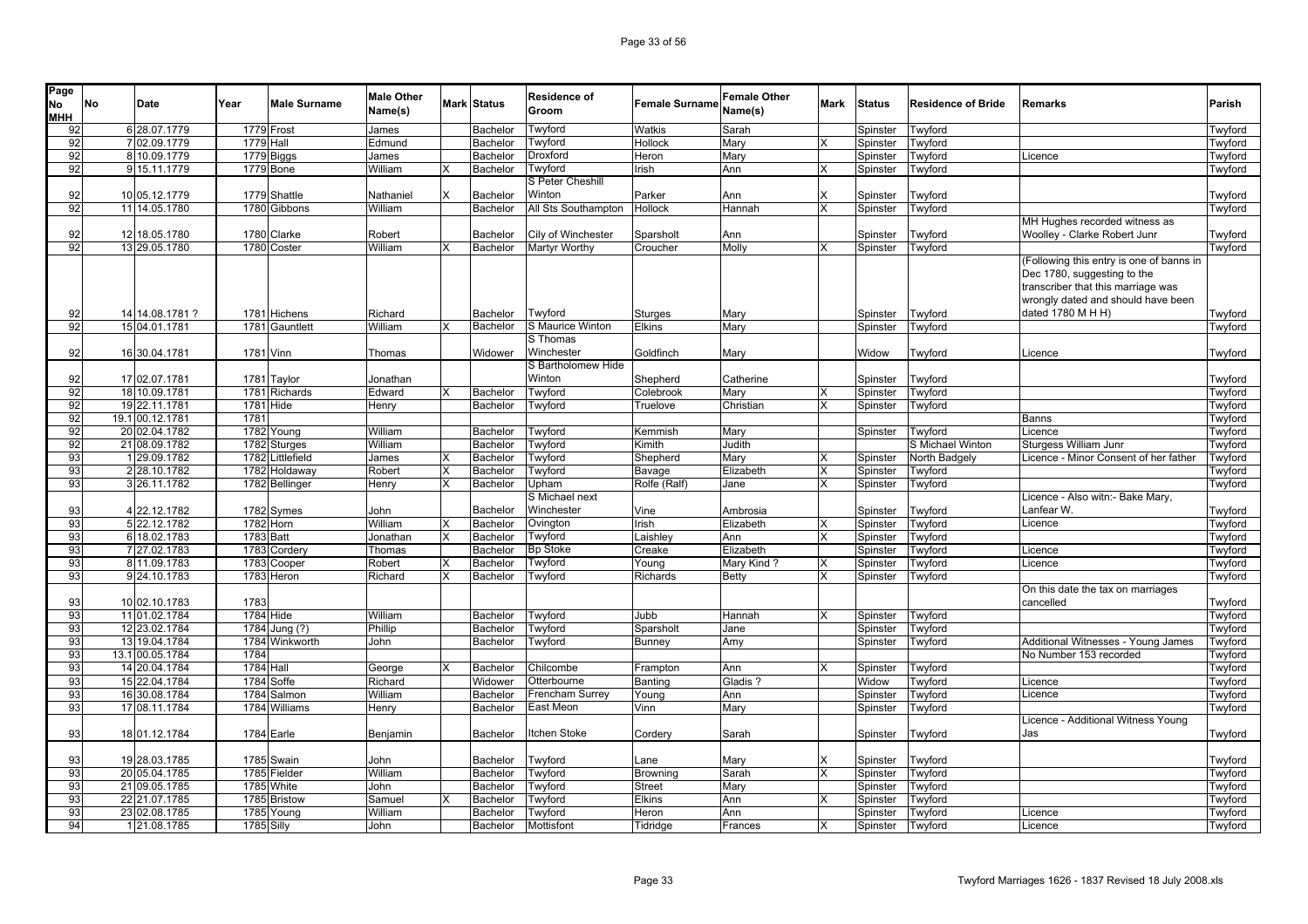| Page<br><b>No</b><br><b>MHH</b> | No              | Witness -<br><b>Surname</b> | Witness<br><b>Christian Name</b> | <b>Mark</b> | <b>Witness -</b><br>Surname | <b>Witness</b><br><b>Christian Name</b> | Mark | Witness -<br><b>Surname</b> | <b>Witness Christian</b><br><b>Name</b> | Mark Parish        | Page<br>Parish | <b>Number</b><br><b>Register</b> | <b>Vicar</b>                                     | Banns | Fee paid £<br>s d |
|---------------------------------|-----------------|-----------------------------|----------------------------------|-------------|-----------------------------|-----------------------------------------|------|-----------------------------|-----------------------------------------|--------------------|----------------|----------------------------------|--------------------------------------------------|-------|-------------------|
| 92                              |                 | 6 Collins                   | William                          |             | Hannam                      | Elizabeth                               |      |                             |                                         | Twyford            |                |                                  | 124 Corns Murdin Vicar                           |       |                   |
| 92                              |                 | 7 Hall                      | Betty                            |             | Frost                       | James                                   |      | Young                       | Jas                                     | Twyford            |                |                                  | 125 Corns Murdin Vicar                           |       |                   |
| 92                              |                 | 8 Heron                     | Charles                          |             | Young                       | Jas                                     |      |                             |                                         | Twyford            |                |                                  | 126 Roger Evans Clerk                            |       |                   |
| 92                              |                 | 9 Sturges                   | Wm                               |             | Young                       | Jas                                     |      |                             |                                         | Twyford            |                |                                  | 127 Corns Murdin Vicar                           |       |                   |
|                                 |                 |                             |                                  |             |                             |                                         |      |                             |                                         |                    |                |                                  |                                                  |       |                   |
| 92                              |                 | 10 Scamel                   | John                             |             | Young                       | Jas                                     |      |                             |                                         | Twyford            |                |                                  | 128 Corns Murdin Vicar                           |       |                   |
| 92                              |                 | 11 Frost                    | James                            |             | Young                       | Jas                                     |      |                             |                                         | Twyford            |                |                                  | 129 Corns Murdin Vicar                           |       |                   |
| 92                              |                 | 12 Wooll                    | John                             |             | Darking                     | Lawrence                                |      |                             |                                         | Twyford            |                |                                  | 130 Corns Murdin Vicar                           |       |                   |
| 92                              |                 | 13 Frost                    | James                            |             | Young                       | Jas                                     |      |                             |                                         | Twyford            |                |                                  | 131 Corns Murdin Vicar                           |       |                   |
| 92                              |                 | 14 Hannam                   | Elizabeth                        |             | Cole                        | Gilbert                                 |      | Young                       | Jas                                     | Twyford            |                |                                  | 132 Corns Murdin Vicar                           |       |                   |
| 92                              |                 | 15 Minchin                  | Richard                          |             | Minchin                     | Elizabeth                               |      |                             |                                         | Twyford            |                |                                  | 133 Corns Murdin Vicar                           |       |                   |
| 92                              |                 | 16 Morgan                   | Mary                             |             | (Unreadable)                | (Unreadable)                            |      | Young                       | Jas                                     | Twyford            |                |                                  | 134 Corns Murdin Vicar                           |       |                   |
|                                 |                 |                             |                                  |             |                             |                                         |      |                             |                                         |                    |                |                                  |                                                  |       |                   |
| 92<br>92                        |                 | 17 Adams<br>18 Heron        | William<br>Richd                 |             | Young<br>Young              | Jas<br>Jas                              |      |                             |                                         | Twyford<br>Twyford |                |                                  | 135 Corns Murdin Vicar<br>136 Corns Murdin Vicar |       |                   |
| 92                              |                 | 19 Cole                     | Elizabeth                        |             | Young                       | Jas                                     |      |                             |                                         | Twyford            |                |                                  | 137 Corns Murdin Vicar                           |       |                   |
|                                 | 19.1            |                             |                                  |             |                             |                                         |      |                             |                                         | Twyford            |                | 138                              |                                                  |       |                   |
| 92<br>92                        |                 | 20 Wills                    |                                  |             |                             | John                                    |      |                             |                                         | Twyford            |                |                                  | 139 Corns Murdin Vicar                           |       |                   |
| 92                              |                 | 21 Young                    | James<br>Wm                      |             | Young<br>Kemish             | Daniel                                  |      | Vain                        | Mary                                    | Twyford            |                |                                  | 140 Corns Murdin Vicar                           |       |                   |
| 93                              |                 | 1 Over                      | Charles                          |             | Murden                      | Ann                                     |      | Young                       | Jas                                     | Twyford            |                |                                  | 141 Corns Murdin Vicar                           |       |                   |
| 93                              |                 | 2 Young                     | Charles                          |             | Young                       | Jas                                     |      |                             |                                         | Twyford            |                |                                  | 142 Corns Murdin Vicar                           |       |                   |
| 93                              |                 | 3 Glasspool                 | John                             |             | Young                       | Jas                                     |      |                             |                                         | Twyford            |                |                                  | 143 Bradway Pawney Clerk                         |       |                   |
|                                 |                 |                             |                                  |             |                             |                                         |      |                             |                                         |                    |                |                                  |                                                  |       |                   |
| 93                              |                 | 4 Harris                    | Sarah                            |             | Norris                      | <b>Betty</b>                            |      | <b>Bunney</b>               | Anney                                   | Twyford            |                |                                  | 144 Corns Murdin Vicar                           |       |                   |
| 93                              |                 | 5 Barney                    | Giles                            |             | Complin                     | John                                    |      | Young                       | Jas                                     | Twyford            |                |                                  | 145 Corns Murdin Vicar                           |       |                   |
| 93                              |                 | 6 Batt                      | John                             |             | Young                       | Jas                                     |      |                             |                                         | Twyford            |                |                                  | 146 Corns Murdin Vicar                           |       |                   |
| 93                              |                 | 7 Cordery                   | Wm                               |             | Cordery                     | Jno                                     |      | Young                       | Jas                                     | Twyford            |                |                                  | 147 Corns Murdin Vicar                           |       |                   |
| 93                              |                 | 8 Stubington                | John                             |             | Young                       | Jas                                     |      |                             |                                         | Twyford            |                |                                  | 148 C Murdin Vicar                               |       |                   |
| 93                              |                 | 9 Hill                      | Jno                              |             | Young                       | Jas                                     |      |                             |                                         | Twyford            |                |                                  | 149 C Murdin Vicar                               |       |                   |
| 93                              | 10 <sup>1</sup> |                             |                                  |             |                             |                                         |      |                             |                                         | Twyford            |                |                                  |                                                  |       |                   |
| 93                              |                 | 11 Sutton                   | John                             |             | Young                       | Jas                                     |      |                             |                                         | Twyford            |                |                                  | 150 Corns Murdin Vicar                           |       |                   |
| 93                              |                 | 12 Lavington                | <b>Richd Hockley</b>             |             | Vane                        | Godfrey W                               |      |                             |                                         | Twyford            |                |                                  | 151 Corns Murdin Vicar                           |       |                   |
| 93                              |                 | 13 Sturges                  | Wm                               |             | <b>Bunney</b>               | Mary                                    |      | Young                       | Sophia                                  | Twyford            |                |                                  | 152 Corns Murdin Vicar                           |       |                   |
| 93                              | 13.1            |                             |                                  |             |                             |                                         |      |                             |                                         | Twyford            |                | 153                              |                                                  |       |                   |
| 93                              |                 | 14 Frampton                 | Richd                            |             | Marchant                    | Jane                                    |      | Young                       | Jas                                     | Twyford            |                |                                  | 154 C Murdin Vicar                               |       |                   |
| 93                              |                 | 15 Soffe                    | Jos                              |             | Young                       | James                                   |      |                             |                                         | Twyford            |                |                                  | 155 Corns Murdin Vicar                           |       |                   |
| 93                              |                 | 16 Young                    | Charles                          |             | Young                       | Wm                                      |      |                             |                                         | Twyford            |                |                                  | 156 William Rawlins Minister                     |       |                   |
| 93                              |                 | 17 Young                    | Jas                              |             | Young                       | John                                    |      |                             |                                         | Twyford            |                |                                  | 157 Corns Murdin Vicar                           |       |                   |
| 93                              |                 | 18 Lavington                | Francis                          |             | Cordery                     | John                                    |      | Nevill                      | Ann                                     | Twyford            |                |                                  | 158 Corns Murdin Vicar                           |       |                   |
|                                 |                 |                             |                                  |             |                             |                                         |      |                             |                                         |                    |                |                                  | William Rawlins A M Chaplain of                  |       |                   |
| 93                              |                 | 19 Murdin                   | Ann                              |             | Murdin                      | Edward                                  |      |                             |                                         | Twyford            |                |                                  | 159 St Cross                                     |       |                   |
| 93                              |                 | 20 Hichens                  | Richd                            |             | Young                       | Jas                                     |      |                             |                                         | Twyford            |                |                                  | 160 G Westcombe<br>161 Corns Murdin Vicar        |       |                   |
| 93                              |                 | 21 Neal                     | Mary                             |             | <b>Brown</b>                | Martha                                  |      | Young                       | Jas                                     | Twyford            |                |                                  |                                                  |       |                   |
| 93                              |                 | 22 Button                   | Mary                             |             | Young                       | Jas                                     |      |                             |                                         | Twyford            |                |                                  | 162 Corns Murdin Vicar                           |       |                   |
| 93                              |                 | 23 Syme                     | John                             |             | Palmer                      | Elizabeth                               |      |                             |                                         | Twyford            |                |                                  | 163 Corns Murdin Vicar                           |       |                   |
| 94                              |                 | 1 Sutton                    | John                             |             | Young                       | Jas                                     |      |                             |                                         | Twyford            |                |                                  | 164 C Murdin Vicar                               |       |                   |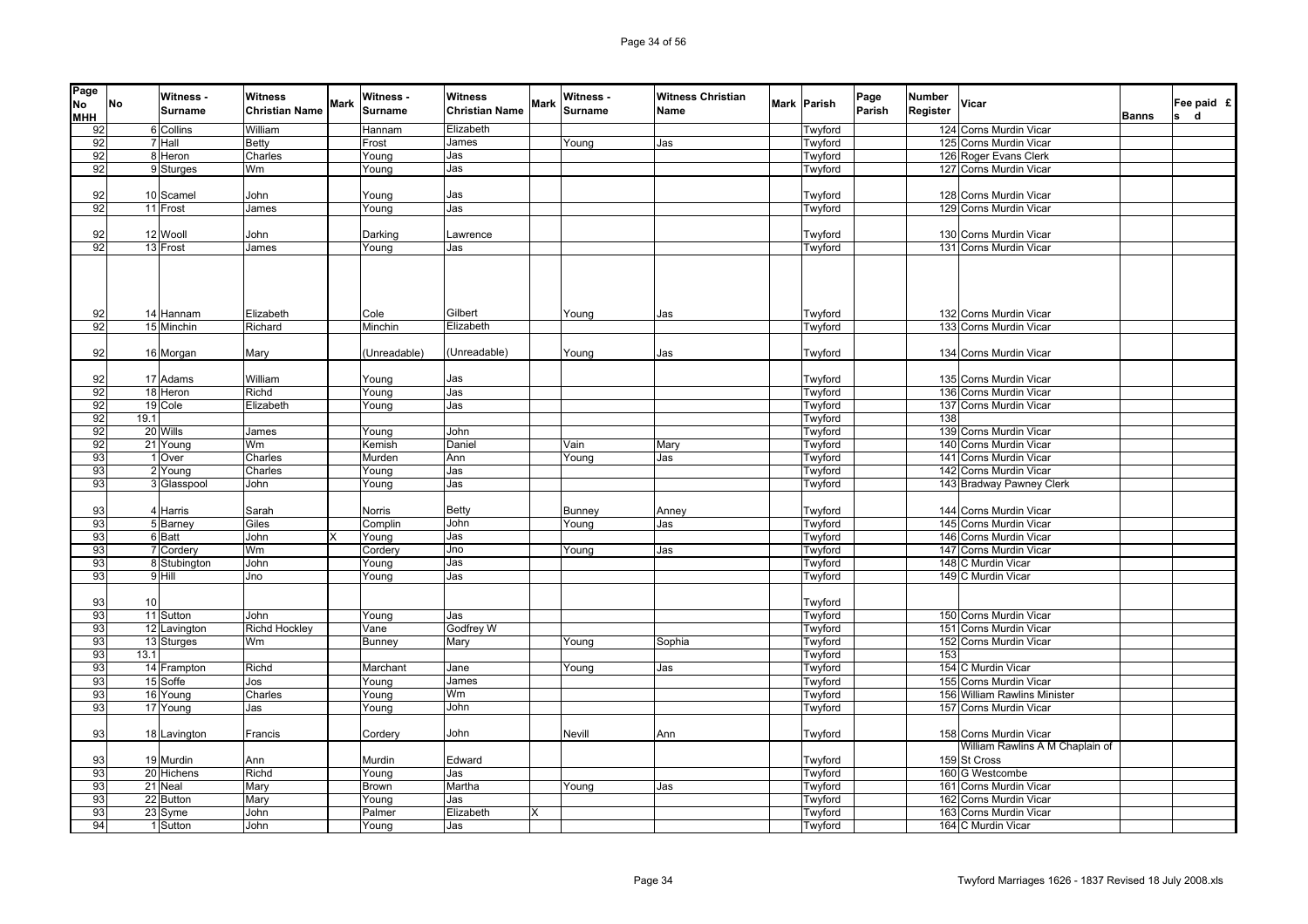| Page<br>No<br><b>MHH</b> | No | Date                         | Year      | <b>Male Surname</b>      | <b>Male Other</b><br>Name(s) |    | <b>Mark Status</b>   | Residence of<br>Groom | <b>Female Surname</b>         | <b>Female Other</b><br>Name(s) | Mark | <b>Status</b> | <b>Residence of Bride</b> | Remarks                                                              | Parish             |
|--------------------------|----|------------------------------|-----------|--------------------------|------------------------------|----|----------------------|-----------------------|-------------------------------|--------------------------------|------|---------------|---------------------------|----------------------------------------------------------------------|--------------------|
| 94                       |    | 218.09.1785                  |           | 1785 Young               | Charles                      |    | Bachelor             | Twyford               | <b>Tizzard</b>                | Ann                            |      | Spinster      | Twyford                   |                                                                      | Twvford            |
| 94                       |    | 311.10.1785                  |           | 1785 Elkins              | Thomas                       |    | Bachelor             | Owzlebury             | Godwin                        | Sarah                          |      | Spinster      | <b>Twyford</b>            |                                                                      | Twyford            |
| 94                       |    | 4 27.10.1785                 |           | 1785 Blake               | George                       |    | Bachelor             | Twyford               | Neale                         | Mary                           |      | Spinster      | <b>Twyford</b>            |                                                                      | Twyford            |
| 94                       |    | 515.11.1785                  |           | 1785 Brown               | Joseph                       |    | Bachelor             | S Thomas Winton       | <b>Button</b>                 | Marv                           |      | Spinster      | Twyford                   |                                                                      | Twyford            |
| 94                       |    | 6 09.11.1785                 |           | 1785 Stratton            | William                      |    | <b>Bachelor</b>      | Old Alresford         | Withers                       | Hannah                         |      | Spinster      | Twyford                   | Licence                                                              | Twyford            |
| 94                       |    | 7 04.05.1786                 |           | 1786 Burton              | Henry                        |    | Bachelor             | Twyford               | Hollock                       | <b>Betty</b>                   |      | Spinster      | Twyford                   |                                                                      | Twyford            |
| 94                       |    | 8 27.02.1786                 |           | 1786 Newlyn              | Robert                       |    | Widower              | Owslebury             | Rowles                        | Sarah Parry                    |      | Spinster      | <b>Twyford</b>            | Licence                                                              | Twyford            |
| 94                       |    | 9 24.04.1786                 |           | 1786 Birch               | James                        |    | Bachelor             | Twyford               | Murdin                        | Ann                            |      | Spinster      | Twyford                   | The Revd James Birch                                                 | Twyford            |
|                          |    |                              |           |                          |                              |    |                      |                       |                               |                                |      |               |                           |                                                                      |                    |
| 94                       |    | 10 22.06.1786                |           | 1786 St John             | Henry Paulet                 |    | Bachelor             | Dogmansfield          | Mildmay                       | Jane                           |      | Spinster      | <b>Shawford House</b>     | Special Licence - Sir Henry Paulet Bart                              | Twyford            |
| 94                       |    | 11 24.07.1786                |           | 1786 Noble               | John                         |    | Bachelor             | Twyford               | <b>Sturges</b>                | Ann                            |      | Spinster      | Twyford                   |                                                                      | Twyford            |
| 94                       |    | 12 25.09.1786                |           | 1786 Button              | John                         |    | Widower              | Twyford               | Houghton                      | Rebekah                        |      | Widow         | Twyford                   |                                                                      | Twyford            |
| 94                       |    | 13 24.10.1786                |           | 1786 Holdaway            | Timothy                      |    | Bachelor             | Twyford               | lrish                         | Mary                           |      | Spinster      | Twyford                   |                                                                      | Twyford            |
| 94                       |    | 14 25.12.1786                |           | 1786 Pither              | James                        | X  | Bachelor             | Twyford               | Bargent                       | Mary                           |      | Spinster      | Twyford                   |                                                                      | Twyford            |
| 94                       |    | 15 20.02.1787                |           | 1787 Marsh               | John                         |    | Bachelor             | Twyford               | Figgus                        | Mary                           |      | Spinster      | Twyford                   |                                                                      | Twyford            |
|                          |    |                              |           |                          |                              |    |                      |                       |                               |                                |      |               |                           |                                                                      |                    |
| 94                       |    | 16 10.09.1787                | 1787 Wild |                          | John                         |    | Widower              | Twyford               | aishlevـ                      | Marv                           |      | Spinster      | Twyford                   |                                                                      | Twyford            |
| 94                       |    | 17 24.05.1787                |           | 1787 Bush                | Wadsworth                    |    | Widower              | S Ann Isle of Man     | Vane                          | Sarah                          |      | Widow         | Twyford                   | Licence - Sir Wadsworth                                              | Twyford            |
| 94                       |    | 18 13.06.1787                |           | 1787 Noyes               | Thomas                       |    |                      | Twyford               | Elkins                        | Sarah                          |      |               | Twyford                   | Licence                                                              | Twyford            |
| 94                       |    | 19 01.06.1787                |           | 1787 Hide                | Robert                       |    | Bachelor             | Twyford               | Berry                         | Mary                           |      | Spinster      | Twyford                   |                                                                      | Twyford            |
|                          |    |                              |           |                          |                              |    |                      |                       |                               |                                |      |               |                           |                                                                      |                    |
| 94                       |    | 20 09:04.1787                |           | 1787 Jonas               | Thomas                       |    | Widower              | <b>Bps Waltham</b>    | Bunney                        | Mary                           |      | Spinster      | Twyford                   | Licence - Other witness - Ingram Sarah Twyford                       |                    |
| 94                       |    | 21 26.03.1788                |           | 1788 Merriday            | William                      | X  | Bachelor             | Twyford               | Rogers                        | Ann                            |      | Spinster      | Twyford                   |                                                                      | Twyford            |
|                          |    |                              |           |                          |                              |    |                      | S Peter Cheese Hill   |                               |                                |      |               |                           |                                                                      |                    |
|                          |    |                              |           |                          |                              |    |                      | in ye Soke near       |                               |                                |      |               |                           |                                                                      |                    |
| 94<br>94                 |    | 22 03.09.1788                |           | 1788 Dumper              | Richard                      | X  | Bachelor             | Winton                | Baily<br>Barlin               | Mary                           |      |               | Twyford                   |                                                                      | Twyford            |
|                          |    | 23 05.01.1789                |           | 1789 Reeves              | Gabriel                      |    | Bachelor             | Twyford               |                               | Frances                        |      | Spinster      | Twyford                   |                                                                      | Twyford            |
| 95                       |    | 1 06.01.1789                 |           | 1789 Penton              | Joseph                       |    | Widower              | Overton               | Harris                        | Sarah                          |      | Spinster      | Twyford                   | Licence                                                              | Twyford            |
| 95<br>95                 |    | 2 19.05.1789<br>3 01.06.1789 |           | 1789 Over<br>1789 Spratt | John                         |    | Bachelor<br>Bachelor | Morestead<br>Twyford  | Sims<br>Weake                 | Mary<br>Mary                   |      | Spinster      | Twyford                   |                                                                      | Twyford<br>Twyford |
| 95                       |    | 4 23.08.1789                 |           | 1789 Deakin              | George                       |    | Widower              | Twyford               |                               | Elizabeth                      |      | Spinster      | Twyford                   |                                                                      |                    |
| 95                       |    | 5 06 09 1789                 |           | 1789 Collier             | George                       |    |                      | Twyford               | Fairbon (Fairbalt)<br>Mortley | Mary                           |      | Spinster      | Twyford                   |                                                                      | Twyford<br>Twyford |
|                          |    | 6 24.10.1789                 |           | 1789 Young               | George<br>Ezekiel            |    |                      | Twyford               |                               | Hannah                         |      |               | Twyford                   |                                                                      |                    |
| 95<br>95                 |    | 7 25.10.1789                 |           | 1789 Long                | Richard                      |    | Bachelor             | Twyford               | Dibley<br>Young               |                                |      |               | Twyford<br>Twyford        | Licence                                                              | Twyford<br>Twyford |
| 95                       |    | 8 24.12.1789                 |           | 1789 Titheridge          | John                         |    |                      | Cheriton              | Berry                         | Sophia<br>Mary                 |      |               |                           | Licence                                                              | Twyford            |
| 95                       |    | 9 09 03 1790                 | 1790 Butt |                          |                              | х  |                      | South Stoneham        | Duffen                        |                                |      |               | Twyford                   |                                                                      | Twyford            |
| 95                       |    | 10 12.09.1791                |           | 1791 Cawte               | Thomas<br>Thomas             |    |                      | <b>Bishops Walton</b> | Chariot                       | Sarah<br>Ann                   |      |               | Twyford<br>Twyford        |                                                                      | Twyford            |
| 95                       |    | 11 09.10.1791                |           | 1791 Mundy (Mody)        | Daniel                       |    |                      | Twyford               | Grimes                        | Mary                           | X    |               | Twyford                   |                                                                      | Twyford            |
|                          |    |                              |           |                          |                              |    |                      |                       |                               |                                |      |               |                           | MH Hughes recorded grooms name as                                    |                    |
| 95                       |    | 12 16.10.1791                |           | 1791 Dumper              | William                      | ΙX |                      | Twyford               | Gregory                       | Hannah                         |      |               | Twyford                   | Dumford                                                              | Twyford            |
| 95                       |    | 12.1 00.10.1791              |           |                          |                              |    |                      |                       |                               |                                |      |               |                           | Cancelled                                                            | Twyford            |
| 95                       |    | 13 23.10.1791                |           | 1791 Young               | James                        |    |                      | Twyford               | Hyde                          | Sophia                         |      |               | Twyford                   | Licence                                                              | Twyford            |
|                          |    |                              |           |                          |                              |    |                      |                       |                               |                                |      |               |                           | Note - This entry was missed by M H                                  |                    |
| 95                       |    | 13.1 24.10.1791              |           | 1791 Carter              | William                      |    |                      | Twyford               | Cherriott                     | Ann                            |      |               | Twyford                   | Hughes in 1966<br>Licence - Note - This entry was missed             | Twyford            |
|                          |    |                              |           |                          |                              |    |                      |                       |                               |                                |      |               |                           | by M H Hughes in 1966 - See entry<br>Page 96 which was not signed by |                    |
| 95                       |    | 13.2 18.10.1796              |           | 1796 Over                | John                         |    | Bachelor             | Twyford               | Dear                          | Rebecca                        |      |               | Twyford                   | parties)                                                             | Twyford            |
|                          |    |                              |           |                          | George                       |    |                      |                       |                               |                                |      |               |                           |                                                                      |                    |
| 95                       |    | 14 04.11.1791                |           | 1791 Ricketts            | William                      |    | Bachelor             | <b>Bishop Sutton</b>  | Mildmay                       | Letitia                        |      | Spinster      | Twyford                   | Licence - George William Esq                                         | Twyford            |
| 95                       |    | 15 27.11.1791                |           | 1791 Tuffen              | James                        |    | Bachelor             | Twyford               | Bailey                        | Mary                           |      |               | Twyford                   |                                                                      | Twyford            |
| 95                       |    | 16 18.12.1791                |           | 1791 Blake               | Thomas                       |    | Bachelor             | Twyford               | Berry                         | Harriot                        |      |               | Twyford                   |                                                                      | Twyford            |
| 95                       |    | 17 06.02.1792                |           | 1792 Aslett              | John                         |    |                      | Twyford               | Banting                       | Mary                           |      |               | Twyford                   |                                                                      | Twyford            |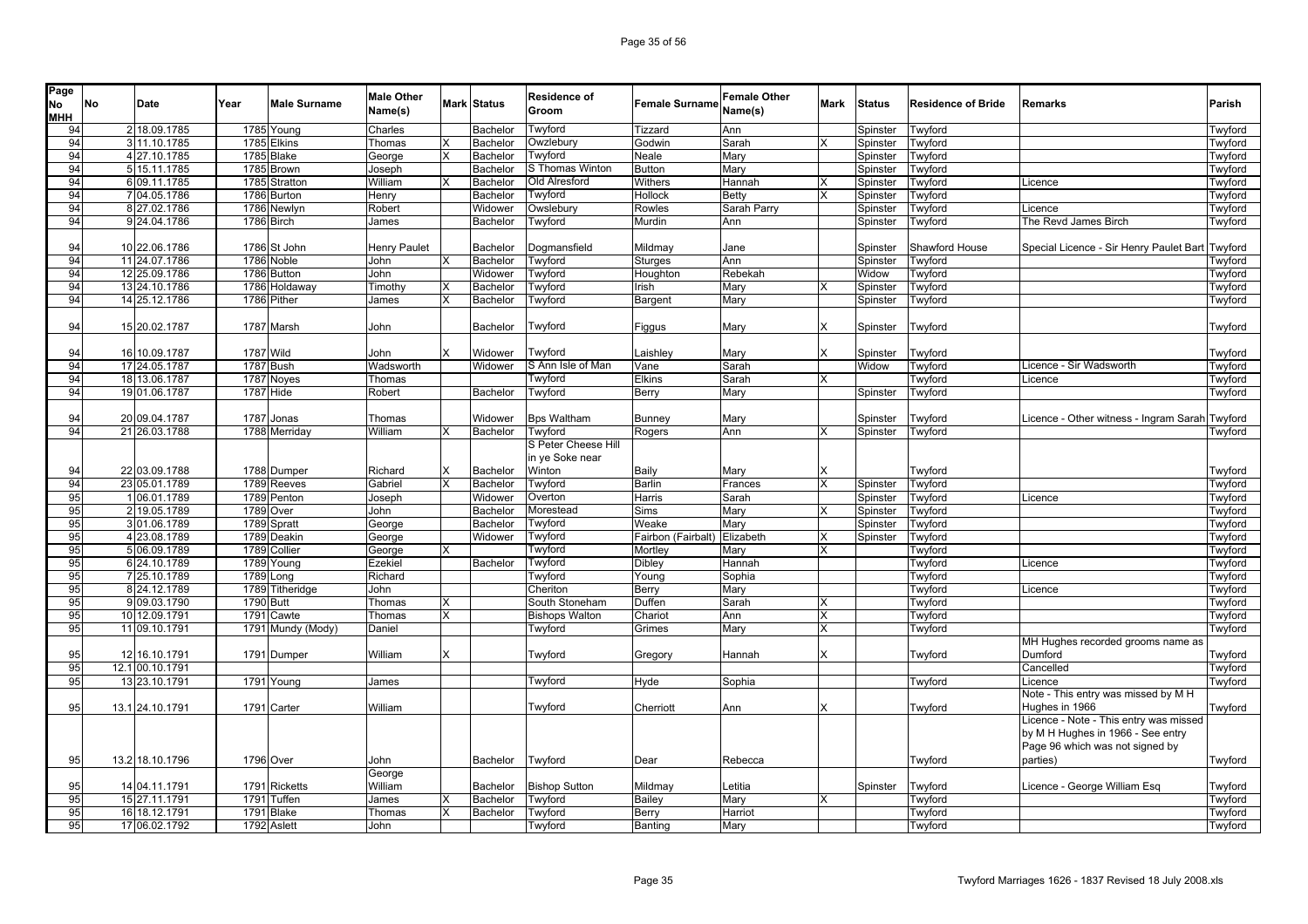| Page<br>No<br><b>MHH</b> | Witness -<br>No<br><b>Surname</b> | <b>Witness</b><br><b>Christian Name</b> | <b>Mark</b> | <b>Witness -</b><br><b>Surname</b> | <b>Witness</b><br><b>Christian Name</b> | Mark | Witness -<br><b>Surname</b> | <b>Witness Christian</b><br>Name | <b>Mark Parish</b> | Page<br>Parish | <b>Number</b><br><b>Register</b> | Vicar                                 | <b>Banns</b> | Fee paid £<br>d<br>s. |
|--------------------------|-----------------------------------|-----------------------------------------|-------------|------------------------------------|-----------------------------------------|------|-----------------------------|----------------------------------|--------------------|----------------|----------------------------------|---------------------------------------|--------------|-----------------------|
| 94                       | 2 Cole                            | Gilbert                                 |             | <b>Sturges</b>                     | Ann                                     |      | Young                       | Jas                              | Twyford            |                |                                  | 165 C Murdin Vicar                    |              |                       |
| 94                       | 3 Tee                             | Jane                                    |             | Young                              | Jas                                     |      |                             |                                  | Twyford            |                |                                  | 166 Corns Murdin Vicar                |              |                       |
| 94                       | 4 Chamberlain                     | Sarah                                   | X           | Blake                              | David                                   |      | Young                       | Jas                              | Twyford            |                |                                  | 167 C Murdin Vicar                    |              |                       |
| 94                       | 5 Button                          | James                                   |             | Young                              | Jas                                     |      |                             |                                  | Twyford            |                |                                  | 168 Corns Murdin Vicar                |              |                       |
| 94                       | 6 Young                           | James                                   |             | Young                              | William                                 |      |                             |                                  | Twyford            |                |                                  | 169 C Murdin Vicar                    |              |                       |
| 94                       | 7 Dumner                          | John                                    |             | Young                              | Jas                                     |      |                             |                                  | Twyford            |                |                                  | 170 Corns Murdin Vicar                |              |                       |
| 94                       | 8 Ashley                          | Eliz                                    |             | Dummer                             | Margaret                                |      | Young                       | Jas                              | Twyford            |                |                                  | 171 C Murdin Vicar                    |              |                       |
| 94                       | 9 Mildmay                         | Jane                                    |             | Travis                             | Robt                                    |      | Young                       | Jas                              | Twyford            |                |                                  | 172 Cornelius Murdin Vicar            |              |                       |
|                          |                                   |                                         |             |                                    |                                         |      |                             |                                  |                    |                |                                  | Sir Peter Rivers Gray Preb of         |              |                       |
| 94                       | 10 Mildmay                        | Jane                                    |             | Rivers                             | James                                   |      |                             |                                  | Twyford            |                |                                  | 173 Winton                            |              |                       |
| 94                       | 11 Frost                          | James                                   |             | Young                              | Jas                                     |      |                             |                                  | Twyford            |                |                                  | 174 C Murdin Vicar                    |              |                       |
| 94                       | 12 Young                          | Wm                                      |             | Young                              | Jas                                     |      |                             |                                  | Twyford            |                |                                  | 175 J A Birch Minister                |              |                       |
| 94                       | 13 Young                          | Jas                                     |             | Holdaway                           | Mary                                    |      |                             |                                  | Twyford            |                |                                  | 176 C Murdin Vicar                    |              |                       |
| 94                       | 14 Fisher                         | Sarah                                   |             | Young                              | James                                   |      |                             |                                  | Twyford            |                |                                  | 177 C Murdin Vicar                    |              |                       |
| 94                       | 15 Henry                          | Mary                                    |             | _angley                            | <b>Betty</b>                            |      |                             |                                  | Twyford            |                |                                  | 178 N Westcombe Officiating Minister  |              |                       |
|                          | 16 Wilton                         |                                         | X           | Laishley                           | Sarah                                   |      |                             |                                  |                    |                |                                  | 179 N Westcombe Officiating Minister  |              |                       |
| 94<br>94                 | 17 Radcliffe                      | Anne<br>Ebenr                           |             | Murdin                             | Corns                                   |      | Young<br><b>Bush</b>        | Jas<br>Edward                    | Twyford<br>Twyford |                |                                  | 180 J A Birch Minister                |              |                       |
| 94                       | 18 Good                           | Richard                                 |             | Young                              | Jas                                     |      |                             |                                  | Twyford            |                |                                  | 181 H L Shipley                       |              |                       |
| 94                       | 19 Young                          | Jas                                     |             | Berry                              | Ann                                     |      |                             |                                  | Twyford            |                |                                  | 182 William Coppard Curate            |              |                       |
|                          |                                   |                                         |             |                                    |                                         |      |                             |                                  |                    |                |                                  |                                       |              |                       |
| 94                       | 20 Young                          | Sophia                                  |             | Hide                               | Sarah                                   |      | Winkworth                   | John                             | Twyford            |                |                                  | 183 John Hopkins Officiating Minister |              |                       |
| 94                       | 21 Over                           | Chas                                    |             | Young                              | Jas                                     |      |                             |                                  | Twyford            |                |                                  | 184 W Coppard Curate                  |              |                       |
|                          |                                   |                                         |             |                                    |                                         |      |                             |                                  |                    |                |                                  |                                       |              |                       |
|                          |                                   |                                         |             |                                    |                                         |      |                             |                                  |                    |                |                                  |                                       |              |                       |
| 94                       | 22 Baily                          | Erny                                    |             | Young                              | Jas                                     |      |                             |                                  | Twyford            |                |                                  | 185 T Gabell Officiating Minister     |              |                       |
| 94                       | 23 Scammell                       | John                                    |             | Young                              | Jas                                     |      |                             |                                  | Twyford            |                |                                  | 186 William Coppard Curate            |              |                       |
| 95                       | 1 Penton                          | Ann                                     |             | Langford                           | Nancy                                   |      |                             |                                  | Twyford            |                |                                  | 187 William Coppard Curate            |              |                       |
| 95                       | 2 Scammell                        | John                                    |             | Young                              | Jas                                     |      |                             |                                  | Twyford            |                |                                  | 188 William Coppard Curate            |              |                       |
| 95                       | 3 Wooll                           | Elizabeth Mary                          |             | Over                               | Charles                                 |      |                             |                                  | Twyford            |                |                                  | 189 William Coppard Curate            |              |                       |
| 95                       | 4 Hill                            | John                                    |             | Aplett/Aslett                      | John                                    |      |                             |                                  | Twyford            |                |                                  | 190 L M Stretch Vicar                 |              |                       |
| 95                       | 5 Allee                           | Richard                                 |             | Young                              | Jas                                     |      |                             |                                  | Twyford            |                |                                  | 191 L M Stretch Vicar                 |              |                       |
| 95                       | 6 Winkworth                       | John                                    |             | Hall                               | Rebecca                                 |      |                             |                                  | Twyford            |                |                                  | 192 L M Stretch Vicar                 |              |                       |
| 95                       | 7 Long                            | John                                    |             | Hyde                               | Sophia                                  |      |                             |                                  | Twyford            |                |                                  | 193 L M Stretch Vicar                 |              |                       |
| 95                       | 8 Long                            | Richard                                 |             | Goldfinch                          | Frances                                 |      |                             |                                  | Twyford            |                |                                  | 194 L M Stretch Vicar                 |              |                       |
| 95                       | 9 Long                            | Richard                                 |             | Wale                               | R ???                                   |      |                             |                                  | Twyford            |                |                                  | 195 L M Stretch Vicar                 |              |                       |
| 95                       | 10 Light                          | Sophia                                  |             | Young                              | Jas                                     |      |                             |                                  | Twyford            |                |                                  | 196 L M Stretch Vicar                 |              |                       |
| 95                       | 11 Peak                           | Sophia                                  | X           | _ong                               | Richd                                   |      |                             |                                  | Twyford            |                |                                  | 197 L M Stretch Vicar                 |              |                       |
|                          |                                   |                                         |             |                                    |                                         |      |                             |                                  |                    |                |                                  |                                       |              |                       |
| 95                       | 12 Dear                           | Sarah                                   |             | Young                              | Jas                                     |      |                             |                                  | Twyford            |                |                                  | 198 L M Stretch Vicar                 |              |                       |
| 95                       | 12.1                              |                                         |             |                                    |                                         |      |                             |                                  | Twyford            |                | 199                              |                                       |              |                       |
| 95                       | 13 Long                           | Richd                                   |             | ewington                           | Sarah                                   |      |                             |                                  | Twyford            |                | 200                              | M Stretch Vicar                       |              |                       |
| 95                       | 13.1 Churcher                     | Jane                                    |             | Long                               | Richard                                 |      |                             |                                  | Twyford            |                |                                  | 201 L M Stretch Vicar                 |              |                       |
|                          |                                   |                                         |             |                                    |                                         |      |                             |                                  |                    |                |                                  |                                       |              |                       |
| 95                       | 13.2 Over                         | Mary                                    |             | Piper                              | Ann                                     |      |                             |                                  | Twyford            |                |                                  | 202 L M Stretch Vicar                 |              |                       |
| 95                       | 14 Mildmay                        | Jane                                    |             | Mildmay                            | Ann                                     |      |                             |                                  | Twyford            |                |                                  | 203 L M Stretch Vicar                 |              |                       |
| 95                       | 15 Elkins                         | Mary                                    | X           | Young                              | Jas                                     |      |                             |                                  | Twyford            |                |                                  | 204 L M Stretch                       |              |                       |
| 95                       | 16 Berry                          | Sara                                    |             | Over                               | John                                    |      |                             |                                  | Twyford            |                |                                  | 205 L M Stretch                       |              |                       |
| 95                       | 17 Vine                           | John                                    |             | Long                               | Richd                                   |      |                             |                                  | Twyford            |                |                                  | 206 L M Stretch Vicar                 |              |                       |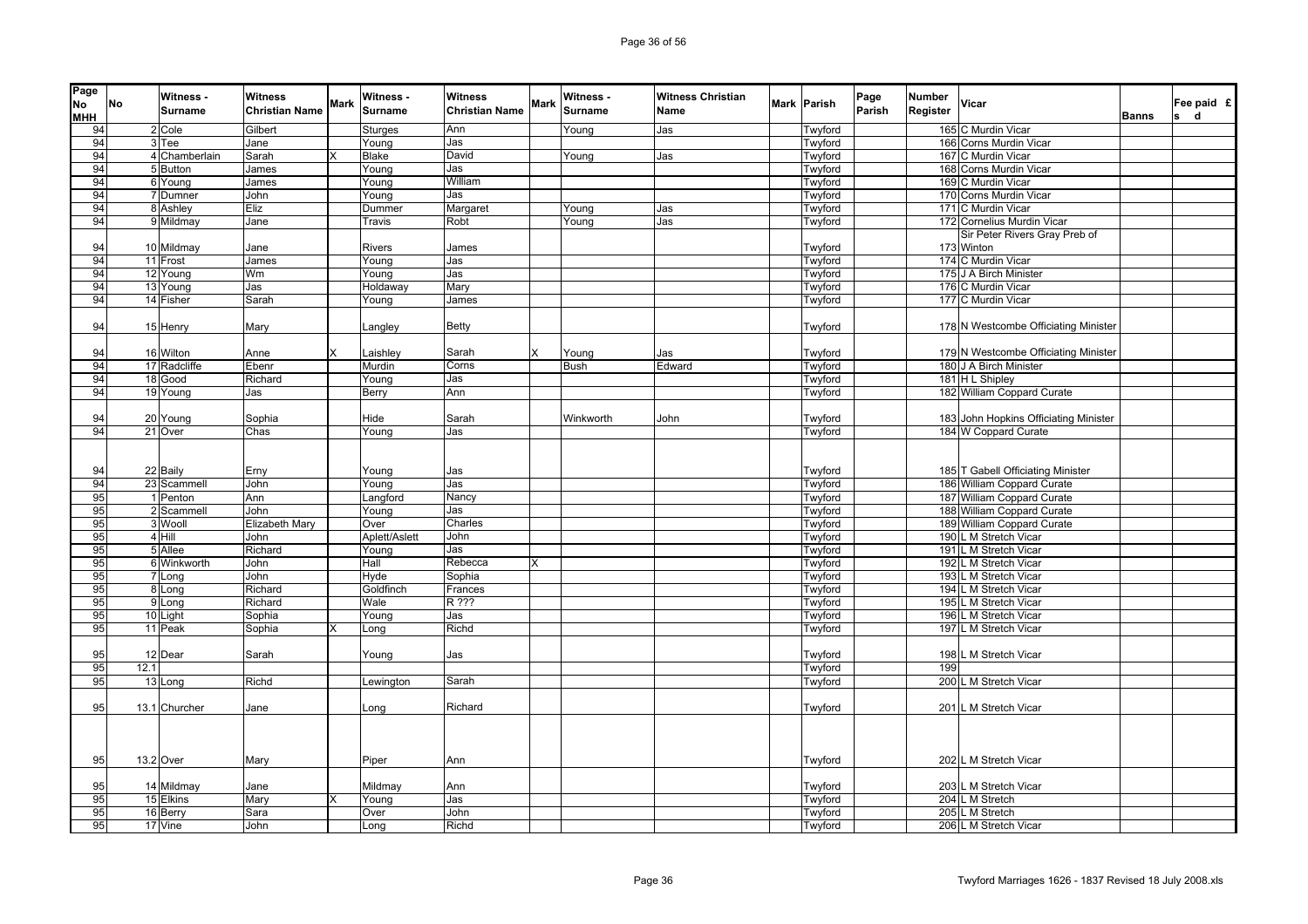| Page<br><b>No</b><br><b>MHH</b> | No | Date                           | Year | <b>Male Surname</b>         | <b>Male Other</b><br>Name(s) |          | <b>Mark Status</b> | <b>Residence of</b><br>Groom | <b>Female Surname</b> | <b>Female Other</b><br>Name(s) | Mark | <b>Status</b> | <b>Residence of Bride</b> | Remarks                                                                                                             | Parish             |
|---------------------------------|----|--------------------------------|------|-----------------------------|------------------------------|----------|--------------------|------------------------------|-----------------------|--------------------------------|------|---------------|---------------------------|---------------------------------------------------------------------------------------------------------------------|--------------------|
|                                 |    |                                |      |                             |                              |          |                    |                              |                       |                                |      |               |                           | Married by Banns but these are not                                                                                  |                    |
| 95                              |    | 18 18 03 1792                  |      | 1792 Grant                  | George                       |          |                    | St Morris of Winton          | Sampson               | Grace                          |      |               | Twyford                   | recorded                                                                                                            | Twyford            |
|                                 |    |                                |      |                             |                              |          |                    | <b>St Michael</b>            |                       |                                |      |               |                           |                                                                                                                     |                    |
| 95<br>95                        |    | 19 09 04 1792<br>20 25.06.1792 |      | 1792 Seward<br>1792 Smith   | Thomas                       | X        |                    | Southampton                  | Churcher              | Sarah                          |      |               | Twyford                   |                                                                                                                     | Twyford            |
|                                 |    |                                |      |                             | Henry                        |          |                    | Twyford                      | Sturges               | Sarah                          |      |               | Twyford                   | Licence                                                                                                             | Twyford            |
| 95                              |    | 21 18.08.1792                  |      | 1792 Dismore                | James                        |          |                    | Hungerford Barkshire Young   |                       | Mary                           |      |               | Twyford                   | Licence                                                                                                             | Twyford            |
| 95                              |    | 22 02.09.1792                  |      | 1792 Chalk                  | George                       | <b>X</b> |                    | Twyford                      | <b>Bond</b>           | Hannah                         | x    |               | Twyford                   |                                                                                                                     | Twyford            |
| 95                              |    | 23 27.09.1792                  |      | 1792 Lewington              | George                       |          |                    | Twyford                      | Gray                  | Mary                           |      |               | Twyford                   |                                                                                                                     | Twyford            |
| 95                              |    | 24 11.10.1792                  |      | 1792 Spratt                 | Richard                      |          |                    | Twyford                      | Hawkins               | Judith                         | X    |               |                           |                                                                                                                     | Twyford            |
| 96                              |    | 123.10.1792                    |      | 1792 Carter                 | James                        | X        |                    | Twyford                      | Randel                | Hannah                         | X    |               | Twyford                   |                                                                                                                     | Twyford            |
|                                 |    |                                |      |                             |                              |          |                    |                              |                       |                                |      |               |                           | Bann published on October 20, 27 and                                                                                |                    |
| 96                              |    | 2 ??.??.1793                   |      | 1793 Carter                 | William                      | X        |                    | Twyford                      | Shepherd              | Sarah                          |      |               | Twyford                   | November 3 - No date                                                                                                | Twyford            |
| 96                              |    | 3 21.12.1793                   |      | 1793 Penton                 | <b>John</b>                  | lχ       |                    | Twyford                      | Isaac                 | Sarah                          |      |               | Twyford                   |                                                                                                                     | Twyford            |
| 96                              |    | 4 14.05.1794                   |      | 1794 Collins                | William                      |          |                    | Twyford                      | Cordery               | Elizabeth                      |      |               | Twyford                   | Licence                                                                                                             | Twyford            |
|                                 |    |                                |      |                             |                              |          |                    |                              |                       |                                |      |               |                           |                                                                                                                     |                    |
| 96                              |    | 5 15.11.1794                   |      | 1794 Clerk                  | John                         |          |                    | Twyford                      | Mildmay               | Ann                            |      |               | Twyford                   | Licence                                                                                                             | Twyford            |
| 96                              |    | 6 25.11.1794                   |      | 1794 Philpot                | George                       | ΙX       |                    | Twyford                      | Bavous                | Ann                            | X    |               | Twyford                   |                                                                                                                     | Twyford            |
| 96                              |    | 7 29.12.1794                   |      | $1794$ Light                | Thomas                       | X        |                    | Otterburn                    | Simms                 | Sarah                          |      |               | Twyford                   |                                                                                                                     | Twyford            |
| 96<br>96                        |    | 8 06.08.1795<br>9 06.10.1795   |      | 1795 Rayman<br>1795 Elkins  | William<br>Robert            | X        |                    | Twyford<br>Twyford           | Weeks<br>Carter       | Mary<br>Mary                   | х    |               | Twyford<br>Twyford        |                                                                                                                     | Twyford<br>Twyford |
| 96                              |    | 10 11.10.1795                  |      | 1795 Mould                  | William                      | ΙX       |                    | Twyford                      | Strong                | Ann                            |      |               | Twyford                   |                                                                                                                     | Twyford            |
| 96                              |    | 11 26.10.1795                  |      | 1795 Godwin                 | James                        | ΙX       |                    | Twyford                      | Isaack                | Jane                           | X    |               | Twyford                   | Could be Isaach                                                                                                     | Twyford            |
| 96                              |    | 12 05.11.1795                  |      | 1795 Peters                 | Thomas                       | X        |                    | Twyford                      | Martin                | Leah                           | ΙX   |               | Twyford                   |                                                                                                                     | Twyford            |
| 96                              |    | 13 05.11.1795                  |      | 1795 Peters                 | John                         | Ιx       |                    | Twyford                      | White                 | Mary                           |      |               | Twyford                   |                                                                                                                     | Twyford            |
| 96                              |    | 14 11.01.1796                  |      | 1796 Judd                   | Edward                       | X        |                    | Titchfield                   | Sayer                 | Elizabeth                      | х    | Spinster      | Twyford                   | Occupation Labourer                                                                                                 | Twyford            |
| 96                              |    | 15 28.03.1796                  |      | 1796 Over                   | Charles                      |          |                    | Twyford                      | Palmer                | Elizabeth                      | X    | Widow         | Twyford                   | Licence - Occupation Bricklayer                                                                                     | Twyford            |
| 96                              |    | 16 29.03.1796                  |      | 1796 Steel                  | William                      | X        |                    | Owslebury                    | Pinnock               | Ann                            | X    |               | Twyford                   | Occupation Labourer                                                                                                 | Twyford            |
| 96                              |    | 17 18.10.1796                  |      | 1796 Over                   | John                         |          | Bachelor           | Twyford                      | Dear                  | Rebecca                        |      | Spinster      | Twyford                   | Licence - Neither party signed the<br>register. No witnesses. (But see 1791<br>entry Page 95 dated 18 October 1896) | Twyford            |
| 96                              |    | 18 26.10.1796                  |      | $1796$ Lacy                 | John                         |          | Widower            | Ropley                       | Hannam                | Anne                           |      | Spinster      | Twyford                   | Licence                                                                                                             | Twyford            |
| 96                              |    | 19 15.11.1796                  |      | 1796 Crafter                | <b>John</b>                  | X        |                    | Frensham Surrey              | Light                 | Rachel                         | X    |               | Twyford                   |                                                                                                                     | Twyford            |
| 96                              |    | 20 27.11.1796                  |      | 1796 Price                  | James                        |          |                    | Twyford                      | Pink                  | Mary                           |      |               | Twyford                   | Married by L M Stretch Vicar                                                                                        | Twyford            |
| 96                              |    | 21 18.06.1797                  |      | 1797 Fielder                | John                         |          | Bachelor           | Twyford                      | Elkins                | Mary                           |      | Spinster      | Twyford                   |                                                                                                                     | Twyford            |
| 96                              |    | 22 05.06.1797                  |      | 1787 Peace                  | John                         | X        |                    | Compton Hants                | Sutton                | Sarah                          |      |               | Twyford                   |                                                                                                                     | Twyford            |
| 97                              |    | 1 18.06.1797                   |      | 1797 Berry                  | James                        |          |                    | Twyford                      | <b>Matthews</b>       | Louisa                         |      |               | Twyford                   |                                                                                                                     | Twyford            |
| 97                              |    | 2 16.07.1797                   |      | 1797 Holmes                 | William                      | X        |                    | Twyford                      | Short                 | Ann                            |      |               | Twyford                   |                                                                                                                     | Twyford            |
| 97                              |    | 3 13.11.1797                   |      | 1797 Moore                  | William                      |          |                    | Portsmouth                   | <b>Beckett</b>        | Ann                            |      |               | Twyford                   | Licence                                                                                                             | Twyford            |
| 97                              |    | 4 02.05.1798                   |      | 1798 Holmes                 | Thomas                       |          |                    | Twyford                      | Aslett                | Johanna                        |      |               | Twyford                   | Licence - Occupation Shopkeeper                                                                                     | Twyford            |
| 97                              |    | 5 27.05.1798                   |      | 1798 Holmes                 | Thomas                       |          |                    | Twyford                      | Dewey                 | Grace                          |      |               | Twyford                   |                                                                                                                     | Twyford            |
| 97<br>97                        |    | 6 26.07.1798<br>721.08.1798    |      | 1798 Rogers<br>1798 Kingett | George                       |          |                    | Twyford<br>Headbourn Worthy  | Twine<br>Collins      | Elizabeth<br>Sarah             | X    |               | Twyford<br>Twyford        |                                                                                                                     | Twyford<br>Twyford |
| 97                              |    | 8 28.10.1798                   |      | 1798 Parsongram             | Benjamin<br>Benjamin         | ΙX       |                    | Twyford                      | Down                  | Ann                            |      |               | Twyford                   | Could be Kingsgett                                                                                                  | Twyford            |
| 97                              |    | 9 12.06.1799                   |      | 1799 Sturges                | William                      |          |                    | Twyford                      | Palmer                | Sarah                          |      |               | Twyford                   | Licence                                                                                                             | Twyford            |
| 97                              |    | 10 29.10.1799                  |      | 1799 Norris                 | John                         |          |                    | Twyford                      | Bezant                | Hannah                         |      |               | Twyford                   |                                                                                                                     | Twyford            |
| 97                              |    | 11 18.11.1799                  |      | 1799 White                  | James                        |          |                    | Twyford                      | Woodison              | Cecilia                        |      |               | Twyford                   |                                                                                                                     | Twyford            |
| 97                              |    | 12 29.12.1799                  |      | 1799 Watson                 | Robert                       |          | Bachelor           | Rumsey                       | Cordery               | Mary                           |      | Spinster      | Twyford                   | Licence                                                                                                             | Twyford            |
| 97                              |    | 13 14.04.1800                  |      | 1800 Budd                   | John                         | X        |                    | Twyford                      | Light                 | Amy                            |      |               | Twyford                   |                                                                                                                     | Twyford            |
|                                 |    |                                |      |                             |                              |          |                    |                              |                       |                                |      |               |                           | Licence - Entry also in the Catholic                                                                                |                    |
| 97                              |    | 14 25.02.1800                  |      | 1800 Smith                  | John                         |          | Bachelor           | South Stoneham               | Over                  | Mary                           |      | Spinster      | Twyford                   | Register                                                                                                            | Twyford            |
| 97                              |    | 15 11.09.1800                  |      | 1800 Wilton                 | John                         |          |                    | Twyford                      | <b>Blake</b>          | Harriet                        |      |               | Twyford                   | Licence                                                                                                             | Twyford            |
| 97                              |    | 16 09.11.1800                  |      | 1800 Parsons                | William                      | ΙX       | Bachelor           | Twyford                      | <b>Bone</b>           | Martha                         | ΙX   |               | Twyford                   |                                                                                                                     | Twyford            |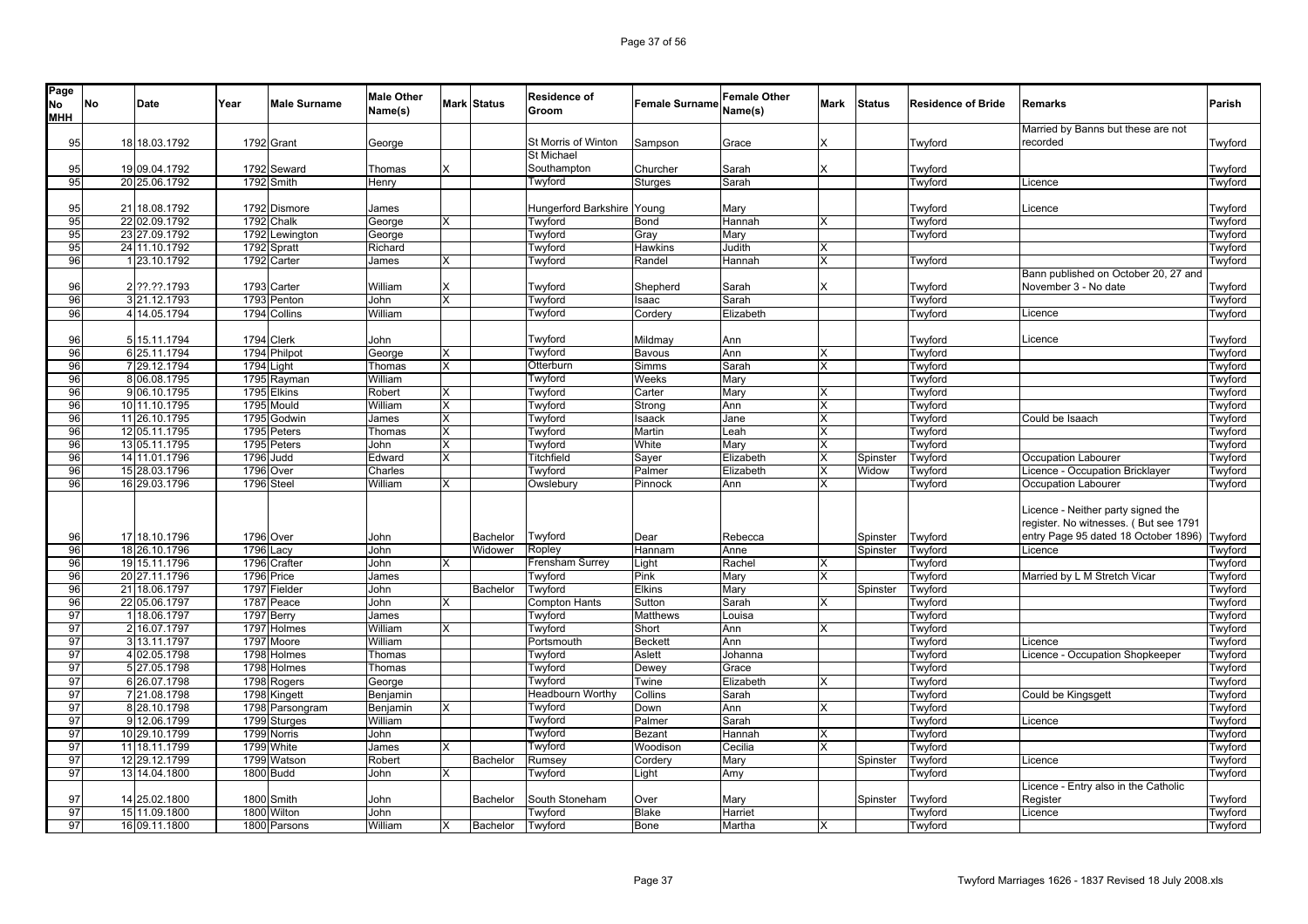| Page<br>No<br><b>MHH</b> | Witness -<br>No<br><b>Surname</b> | <b>Witness</b><br><b>Christian Name</b> | Mark | Witness -<br><b>Surname</b> | Witness<br><b>Christian Name</b> | Mark | <b>Witness -</b><br><b>Surname</b> | <b>Witness Christian</b><br><b>Name</b> | <b>Mark Parish</b> | Page<br>Parish | <b>Number</b><br>Register | Vicar                                          | <b>Banns</b> | Fee paid £<br>s.<br>d |
|--------------------------|-----------------------------------|-----------------------------------------|------|-----------------------------|----------------------------------|------|------------------------------------|-----------------------------------------|--------------------|----------------|---------------------------|------------------------------------------------|--------------|-----------------------|
| 95                       | 18 Aishton                        | Elizabeth                               |      | Clark                       | Jas                              |      |                                    |                                         | Twyford            |                |                           | 207 L M Stretch                                |              |                       |
| 95                       | 19 Snuggs                         | Thomas                                  |      | Sutton                      | Sarah                            | x    |                                    |                                         | Twyford            |                |                           | 208 L M Stretch Vicar                          |              |                       |
| 95                       | 20 Symes                          | John                                    |      | Young                       | Jas                              |      |                                    |                                         | Twyford            |                |                           | 209 L M Stretch Vicar                          |              |                       |
|                          |                                   |                                         |      |                             |                                  |      |                                    |                                         |                    |                |                           |                                                |              |                       |
| 95                       | 21 Long                           | Richd                                   |      | Harris                      | Sarah<br>Jas                     |      |                                    |                                         | Twyford            |                |                           | 210 L M Stretch Vicar                          |              |                       |
| 95                       | 22 Over                           | John                                    |      | Young                       |                                  |      |                                    |                                         | Twyford            |                |                           | 211 L M Stretch Vicar                          |              |                       |
| 95<br>95                 | 23 ??<br>24 Spratt                | Charles                                 |      | Lewington<br>Spratt         | Sarah<br>Mary                    |      |                                    |                                         | Twyford<br>Twyford |                |                           | 212 L M Stretch Vicar<br>213 L M Stretch Vicar |              |                       |
| 96                       | Pickernall                        | George<br>Charles                       |      | Young                       | Jas                              |      |                                    |                                         | Twyford            |                |                           | 214 L M Stretch Vicar                          |              |                       |
|                          |                                   |                                         |      |                             |                                  |      |                                    |                                         |                    |                |                           |                                                |              |                       |
| 96                       | 2 Pickernall                      | Charles                                 |      | Short                       | Ann                              |      |                                    |                                         | Twyford            |                |                           | 215 L M Stretch                                |              |                       |
| 96                       | 3 Burch                           | Thos                                    |      | Stanbrook                   | Eliz                             | X    |                                    |                                         | Twyford            |                |                           | 216 L M Stretch Vicar                          |              |                       |
| 96                       | 4 Ashley                          | Eliz                                    |      | Cordery                     | Mary                             |      | Engles                             | Makella                                 | Twyford            |                |                           | 217 L M Stretch Vicar                          |              |                       |
|                          |                                   |                                         |      |                             |                                  |      |                                    |                                         |                    |                |                           | I M (J) Newbolt Officiating                    |              |                       |
| 96                       | 5 Mildmay                         | Jane                                    |      | <b>Rivers</b>               | James                            |      |                                    |                                         | Twyford            |                |                           | 218 Clergyman                                  |              |                       |
| 96                       | 6 Long                            | Richd                                   |      | Shawyer                     | Eliz                             | x    |                                    |                                         | Twyford            |                |                           | L M Stretch Vicar                              |              |                       |
| 96                       | 7 Stubs                           | James                                   | X    | Doller                      | Ann                              | X    |                                    |                                         | Twyford            |                |                           | L M Stretch Vicar                              |              |                       |
| 96                       | 8 Hide                            | William                                 |      | Cole                        | Sarah                            |      |                                    |                                         | Twyford            |                |                           | L M Stretch Vicar                              |              |                       |
| 96                       | 9 Carter                          | John                                    | x    | Dumper                      | Cath                             | X    |                                    |                                         | Twyford            |                |                           | L M Stretch                                    |              |                       |
| 96                       | 10 Whale                          | George                                  |      | Light                       | Rache                            |      |                                    |                                         | Twyford            |                |                           | L M Stretch                                    |              |                       |
| 96                       | 11 Chace                          | George                                  | X    | White                       | Mary                             | x    |                                    |                                         | Twyford            |                |                           | L M Stretch                                    |              |                       |
| 96                       | 12 Hannam                         | Anne                                    |      | Hide                        | Henry                            |      |                                    |                                         | Twyford            |                |                           | John Hopkins Minister                          |              |                       |
| 96                       | 13 Godwin                         | Jane                                    | x    | Young                       | James                            |      |                                    |                                         | Twyford            |                |                           | John Hopkins Minister                          |              |                       |
| 96                       | 14 Young                          | Charles                                 |      | Hill                        | Sarah                            |      |                                    |                                         | Twyford            |                |                           | L M Stretch Vicar                              |              |                       |
| 96                       | 15 Marsh                          | John                                    |      | Dear                        | Rebekah                          |      |                                    |                                         | Twyford            |                |                           | L M Stretch Vicar                              |              |                       |
| 96                       | 16 Tucker                         | Lucy                                    | X    | Young                       | Jas                              |      |                                    |                                         | Twyford            |                |                           | L M Stretch Vicar                              |              |                       |
|                          |                                   |                                         |      |                             |                                  |      |                                    |                                         |                    |                |                           |                                                |              |                       |
| 96<br>96                 | 17<br>18 Harrow                   | Peter                                   | X    | Hannam                      | Elizabeth                        |      |                                    |                                         | Twyford<br>Twyford |                |                           | . M Stretch Vicar<br>L M Stretch               |              |                       |
| 96                       | 19 Light                          | Ann                                     |      | Young                       | James                            |      |                                    |                                         | Twyford            |                |                           | L M Stretch Vicar                              |              |                       |
| 96                       | 20 Stretch                        | L M                                     |      | Young                       | James                            |      |                                    |                                         | Twyford            |                |                           | L M Stretch Vicar                              |              |                       |
| 96                       | 21 Elkins                         | John                                    |      | Ely                         | Mary                             |      |                                    |                                         | Twyford            |                |                           | L M Stretch                                    |              |                       |
| 96                       | 22 Shot                           | Ann                                     |      | Vokes                       | Michael                          |      |                                    |                                         | Twyford            |                |                           | L M Stretch                                    |              |                       |
| 97                       | 1 Matthews                        | Elizabeth                               |      | Long                        | Rich                             |      |                                    |                                         | Twyford            |                |                           | M Stretch                                      |              |                       |
| 97                       | 2 Long                            | <b>Rich</b>                             |      | Holmes                      | Eliz                             | X    |                                    |                                         | Twyford            |                |                           | L M Stretch                                    |              |                       |
| 97                       | 3 Beckett                         | <b>Betty</b>                            |      | Sailly                      | Lewis                            |      |                                    |                                         | Twyford            |                |                           | L M Stretch Vicar                              |              |                       |
| 97                       | 4 Aslett                          | John                                    |      | Vokes                       | Michael                          |      |                                    |                                         | Twyford            |                |                           | L M Stretch Vicar                              |              |                       |
| 97                       | 5 Long                            | Rich                                    |      | Vokes                       | Michael                          |      | Dewey                              | Francis                                 | Twyford            |                |                           | James Pyle Ashe Minister                       |              |                       |
| 97                       | 6 Cole                            | Sarah                                   |      | Long                        | Rich                             |      |                                    |                                         | Twyford            |                |                           | H D Shipley Dean of St Asaps                   |              |                       |
| 97                       | 7 Tilbury                         | Isaac                                   |      | Kane                        | Sarah                            |      |                                    |                                         | Twyford            |                |                           | L M Stretch Vicar                              |              |                       |
| 97                       | 8 Grant                           | Thomas                                  |      | Young                       | Mary                             |      |                                    |                                         | Twyford            |                |                           | L M Stretch                                    |              |                       |
| 97                       | 9 Over                            | Chas                                    |      | Mundy                       | Mary                             |      |                                    |                                         | Twyford            |                |                           | L M Stretch                                    |              |                       |
| 97                       | 10 Carter                         | Thomas                                  |      | Young                       | James                            |      |                                    |                                         | Twyford            |                |                           | L M Stretch Vicar                              |              |                       |
| 97                       | 11 Light                          | Charles                                 |      | White                       | Eliz                             |      |                                    |                                         | Twyford            |                |                           | L M Stretch Vicar                              |              |                       |
| 97                       | 12 Watson                         | Elizth                                  |      | Watson                      | Charles                          |      |                                    |                                         | Twyford            |                |                           | Chas Crane Curate                              |              |                       |
| 97                       | 13 Long                           | Rich                                    |      | Tucker                      | Martha                           | x    |                                    |                                         | Twyford            |                |                           | L M Stretch Vicar                              |              |                       |
| 97                       | 14 Danell                         | John                                    |      | Danell                      | Mary                             |      |                                    |                                         | Twyford            |                |                           | M Stretch Vicar                                |              |                       |
| 97                       | 15 Berry                          | Sarah S                                 | X    | Hickley                     | Richard                          |      |                                    |                                         | Twyford            |                |                           | M Stretch Vicar                                |              |                       |
| 97                       | 16 Hirt                           | Eliz                                    | X    | Dumper                      | Thomas                           | х    |                                    |                                         | Twyford            |                |                           | L M Stretch                                    |              |                       |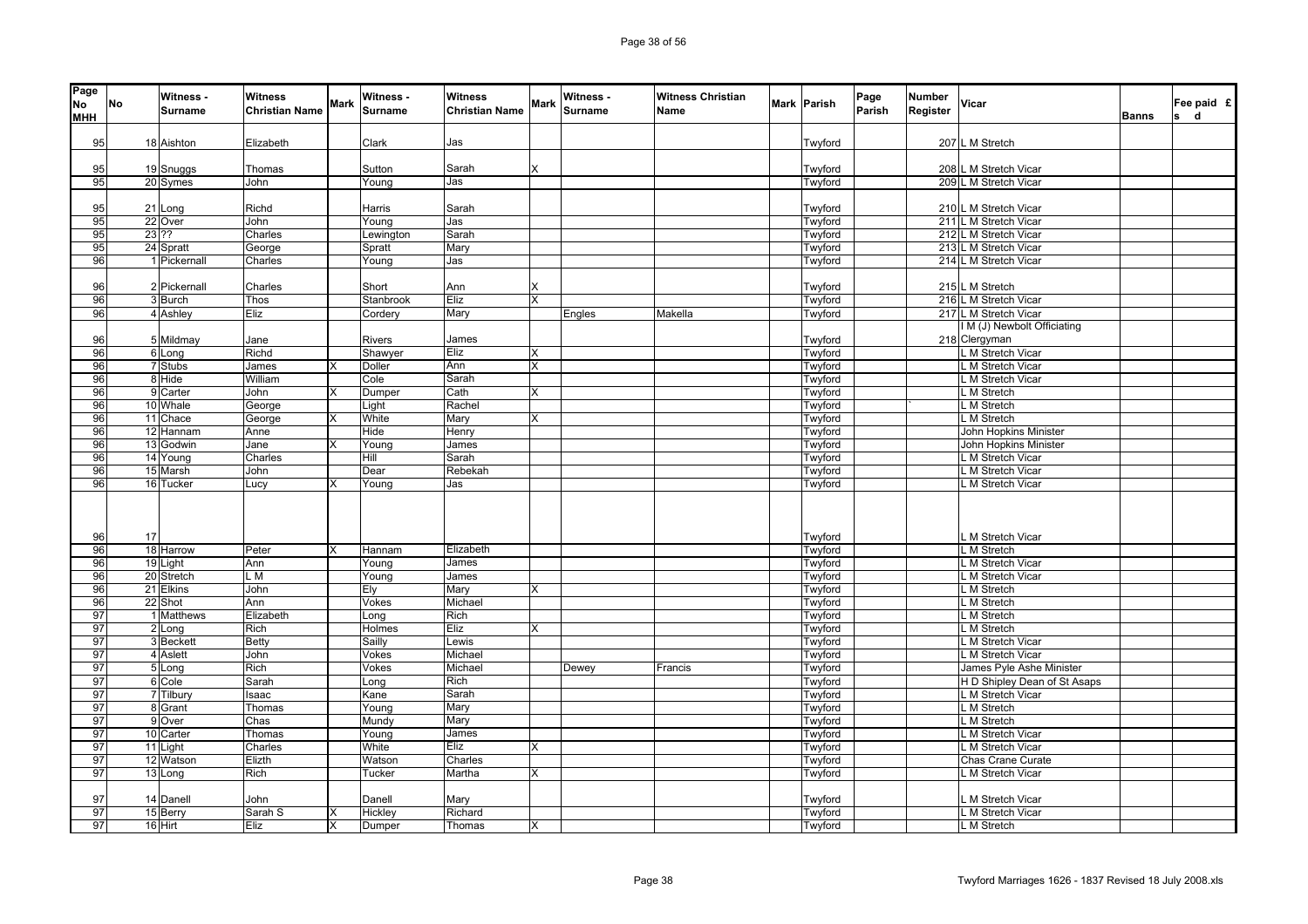| Page<br>No<br><b>MHH</b> | No | <b>Date</b>   | Year             | <b>Male Surname</b> | <b>Male Other</b><br>Name(s) |    | <b>Mark Status</b> | <b>Residence of</b><br>Groom                      | lFemale Surname  | <b>Female Other</b><br>Name(s) | Mark | <b>Status</b> | <b>Residence of Bride</b> | Remarks                                                           | Parish  |
|--------------------------|----|---------------|------------------|---------------------|------------------------------|----|--------------------|---------------------------------------------------|------------------|--------------------------------|------|---------------|---------------------------|-------------------------------------------------------------------|---------|
| 97                       |    | 17 01.01.1801 |                  | 1801 Young          | John                         |    | Bachelor           | Cheriton                                          | Bumny            | Elizabeth                      |      | Spinster      | Twyford                   | Licence - Could be Bunny                                          | Twyford |
| 97                       |    | 18 23.01.1801 |                  | 1801 Light          | John                         |    |                    | Twyford                                           | Tucker           | Martha                         |      |               | Twyford                   |                                                                   | Twyford |
| 97                       |    | 19 06.09.1801 |                  | 1801 Farmer         | Stephen                      |    |                    | Twyford                                           | <b>Dicks</b>     | Elizabeth                      | X    |               | Twyford                   |                                                                   | Twyford |
| 97                       |    | 20 27.09.1801 |                  | 1801 Dawkins        | Charles                      |    |                    | Twyford                                           | Spreadbury       | Mary                           |      |               | Twyford                   |                                                                   | Twyford |
| 97                       |    | 21 06:04.1802 |                  | 1802 Holmes         | William                      |    |                    | Twyford                                           | Philpot          | Ann                            |      |               | Twyford                   |                                                                   | Twyford |
| 97                       |    | 22 03.06.1802 |                  | 1802 Hulbert        | John Attwood                 |    | Bachelor           | Stockbridge                                       | Young            | Elizabeth                      |      | Spinster      | Twyford                   | Licence                                                           | Twyford |
| 97                       |    | 23 18.07.1802 |                  | 1802 Neeton         | Charles                      | х  |                    | Exton                                             | Hinxman          | Maria                          |      |               | Twyford                   |                                                                   | Twyford |
| 98                       |    | 127.10.1802   |                  | 1802 Bennett        | William                      |    |                    | North Stoneham                                    | Barber           | Amelia                         |      |               |                           | Licence                                                           | Twyford |
|                          |    |               |                  |                     |                              |    |                    | S Peter Colebrook                                 |                  |                                |      |               |                           |                                                                   |         |
| 98                       |    | 2 03.01.1803  |                  | 1802 Shenton        | William                      |    | Bachelor           | Winton                                            | Young            | Ann Maria                      |      | Spinster      | Twyford                   | Licence - Occupation - Miller                                     | Twyford |
| 98                       |    | 3 26.05.1803  |                  | 1803 Holmes         | Thomas                       |    | Widower            | Twyford                                           | <b>Hitchcock</b> | Elizabeth                      |      | Spinster      | Twyford                   | Licence                                                           | Twyford |
| 98                       |    | 4 27.06.1803  |                  | 1803 Mayo           | John                         |    |                    | Newbury Berks                                     | Dear             | Mary                           |      |               | Twyford                   | Licence                                                           | Twyford |
| 98                       |    | 5 06.11.1803  |                  | 1803 Hinwood        | William                      |    | Bachelor           | North Tidworth Wilts                              | Pester           | Ann Rodber                     |      | Spinster      | Twyford                   | Licence                                                           | Twyford |
| 98                       |    | 6 27.11.1803  |                  | 1803 Oxford         | <b>John</b>                  |    |                    | Twyford                                           | Shearman         | Sarah                          | X    |               | Twyford                   |                                                                   | Twyford |
| 98                       |    | 7 02.01.1804  |                  | 1804 Savage         | James                        | ΙX |                    | Twyford                                           | Glass            | Sarah                          |      |               | Twyford                   |                                                                   | Twyford |
| 98                       |    | 8 21.01.1804  |                  | 1804 Sutton         | William                      | X  |                    | Twyford                                           | Wilton           | Harriot                        |      |               | Twyford                   |                                                                   | Twyford |
| 98                       |    | 9 02.08.1804  |                  | 1804 Farmer         | Charles                      | ΙX |                    | Twyford                                           | Marks            | Ann                            |      |               | Twyford                   |                                                                   | Twyford |
| 98                       |    | 10 09:08.1804 | 1804             | Hayter              | Thomas                       | X  |                    | Twyford                                           | Elkins           | Mary                           | X    |               | Twyford                   |                                                                   | Twyford |
| 98                       |    | 11 12.08.1804 |                  | 1804 Newland        | Edward                       |    |                    | Twyford                                           | _angley          | Sarah                          |      |               | Twyford                   |                                                                   | Twyford |
| 98                       |    | 12 10.10.1804 |                  | 1804 Allen          | George                       | X  |                    | Twyford<br>S Michael at Thorn                     | Green            | Hannah                         | X    |               | Twyford                   |                                                                   | Twyford |
| 98                       |    | 13 13.10.1804 |                  | 1804 Swann          | E Alexander                  |    |                    | Norwich - East<br><b>Bourne Sussex</b><br>deleted | Hooper           | Ann                            | х    |               | Twyford                   | Licence - Drummer 88 Regt of Foot                                 | Twyford |
| 98                       |    | 14 03.11.1804 | <b>1804 Hall</b> |                     | Richard                      | ΙX |                    | Twyford                                           | Holmes           | Mary                           | X    |               | Twyford                   |                                                                   | Twyford |
| 98                       |    | 15 20.11.1804 |                  | 1804 Mills          | James                        |    |                    | Twyford                                           | Prior            | Elizabeth                      | X    |               | Twyford                   |                                                                   | Twyford |
| 98                       |    | 16 22.11.1804 |                  | 1804 Glover         | James                        |    |                    | Twyford                                           | Farmer           | Sarah                          |      |               | Twyford                   |                                                                   | Twyford |
| 98                       |    | 17 14.01.1805 |                  | 1805 Robinson       | Thomas<br>Waterman           |    |                    | Twyford                                           | Winkworth        | Maria                          |      |               | Twyford                   | Licence - MH Hughes recorded name<br>as Charles Waterman in error | Twyford |
| 98                       |    | 18 04.02.1805 |                  | 1805 Stag           | Robert                       | ΙX | Bachelor           | Morstead                                          | <b>Barber</b>    | Harriot                        | x    | Spinster      | Owslebury                 | Licence                                                           | Twyford |
|                          |    |               |                  |                     |                              |    |                    |                                                   |                  |                                |      |               |                           |                                                                   |         |
| 98                       |    | 19 05.02.1805 |                  | 1805 Pierce         | Edward                       | ΙX |                    | S Swithin Winchester Maynard                      |                  | Ann                            |      |               | Twyford                   |                                                                   | Twyford |
| 98                       |    | 20 25.02.1805 |                  | 1805 Knight         | Joseph                       | lχ | Bachelor           | Compton                                           | Farmer           | Mary                           | X    | Spinster      | Twyford                   | Witness could be Cave not Grace                                   | Twyford |
| 98                       |    | 21 20.05.1805 |                  | 1805 Matthews       | Aaron                        |    |                    | <b>Bishops Waltham</b>                            | Edwards          | Kezia                          | X    |               | Twyford                   |                                                                   | Twyford |
| 98                       |    | 22 27.05.1805 |                  | 1805 Barber         | John                         |    |                    | S Peter Cheesehill<br>Winton                      | Goodall          | Jane                           |      |               | Twyford                   |                                                                   | Twyford |
| 99                       |    | 1 05.10.1805  |                  | 1805 Butcher        | John                         | ΙX | Bachelor           | Lanson                                            | Wise             | Sarah                          | ΙX   | Spinster      | Twyford                   | Licence                                                           | Twyford |
| 99                       |    | 2 15.11.1805  |                  | 1805 Light          | John                         |    | Widower            | Twyford                                           | Holdaway         | Mary                           |      | Widow         | Twyford                   |                                                                   | Twyford |
| 99                       |    | 3 26.12.1805  |                  | 1805 Foster         | William                      | Ιx |                    | <b>Bishop Stoke</b>                               | Whale            | Ann                            | x    |               | Twyford                   |                                                                   | Twyford |
| 99                       |    | 4 01.01.1806  |                  | 1806 Dawkins        | Charles                      |    | Widower            | <b>Botley</b>                                     | Pope             | Sarah                          |      |               | Twyford                   |                                                                   | Twyford |
| 99                       |    | 5 14.04.1806  | 1806             | <b>Butt</b>         | Thomas                       |    |                    | Twyford                                           | Stride           | Hannah                         |      |               | Twyford                   | Witness could be Tythridge                                        | Twyford |
| 99                       |    | 6 18.09.1806  |                  | 1806 Stratton       | Michael                      |    |                    | Twyford                                           | Noble            | Elizabeth                      |      |               | Twyford                   |                                                                   | Twyford |
| 99                       |    | 713.10.1806   |                  | 1806 Abram          | Thomas                       | X  |                    | Twyford                                           | Bear             | Mary                           | X    |               | Twyford                   |                                                                   | Twyford |
| 99                       |    | 8 13.10.1806  |                  | 1806 Neller         | Thomas                       | ΙX |                    | Twyford                                           | Ventham          | Tabitha                        | X    |               | Twyford                   |                                                                   | Twyford |
| 99                       |    | 9 11.12.1806  |                  | 1806 Richards       | Thomas                       | ΙX |                    | Twyford                                           | Longman          | Mary                           |      |               | Twyford                   |                                                                   | Twyford |
|                          |    |               |                  |                     | William                      |    |                    |                                                   |                  |                                |      |               |                           |                                                                   |         |
| 99                       |    | 10 27.12.1806 |                  | 1806 Gawthorne      | Ratcliffe                    |    |                    | Twyford                                           | Littlefield      | Elizabeth                      |      |               | Twyford                   |                                                                   | Twyford |
| 99                       |    | 11 30.03.1807 |                  | 1807 Young          | William                      |    |                    | Twyford                                           | Elkins           | Phoebe                         |      |               | Twyford                   |                                                                   | Twyford |
| 99                       |    | 12 03.05.1807 |                  | 1807 Hickman        | Stephen                      | X  |                    | Hursley                                           | Shearman         | Catherine                      | х    |               | Twyford                   | Licence                                                           | Twyford |
| 99                       |    | 13 10.06.1807 |                  | 1807 Norris         | William                      | X  |                    | Twyford                                           | Hooper           | Sarah                          | X    |               | Twyford                   |                                                                   | Twyford |
| 99                       |    | 14 29.06.1807 |                  | 1807 Pither         | George                       |    |                    | Twyford                                           | Pither           | Elizabeth                      |      |               | Twyford                   |                                                                   | Twyford |
|                          |    |               |                  |                     |                              |    |                    | S Bartholomew Hide                                |                  |                                |      |               |                           |                                                                   |         |
| 99                       |    | 15 03.09.1807 |                  | 1807 Frost          | William                      | ΙX |                    | Winchester                                        | Tarrant          | Jane                           |      |               | Twyford                   |                                                                   | Twyford |
| 99                       |    | 16 13.10.1807 |                  | 1807 Gaiger         | James                        |    |                    | S Cross                                           | Stockley         | Mary                           | X    |               | Twyford                   |                                                                   | Twyford |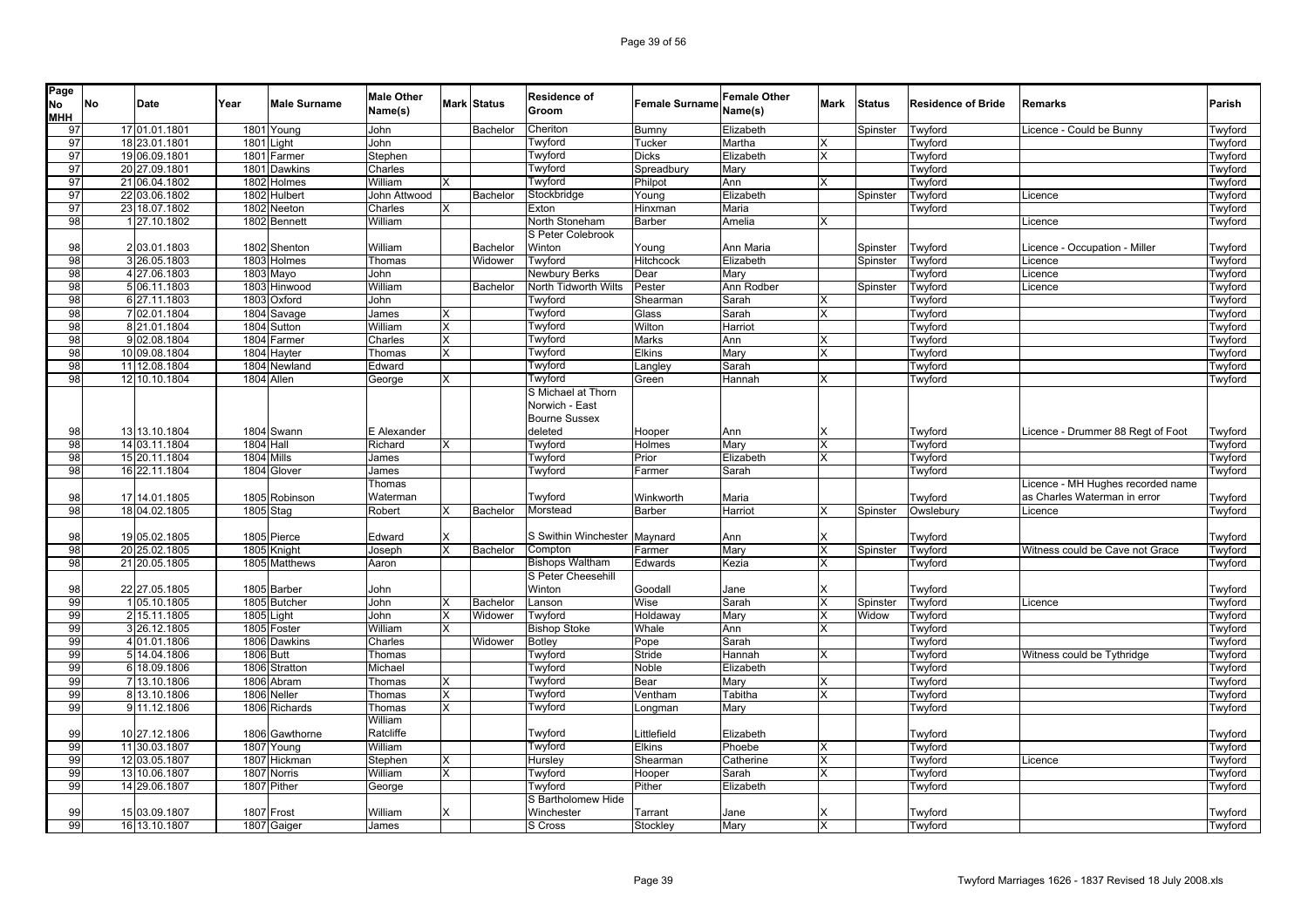| Page<br><b>No</b><br><b>MHH</b> | No | Witness -<br><b>Surname</b> | Witness<br>Christian Name | Mark | <b>Witness -</b><br><b>Surname</b> | <b>Witness</b><br><b>Christian Name</b> | Mark | Witness -<br><b>Surname</b> | <b>Witness Christian</b><br><b>Name</b> | Mark Parish        | Page<br>Parish | <b>Number</b><br><b>Register</b> | <b>Vicar</b>                           | Banns | Fee paid £<br>s d |
|---------------------------------|----|-----------------------------|---------------------------|------|------------------------------------|-----------------------------------------|------|-----------------------------|-----------------------------------------|--------------------|----------------|----------------------------------|----------------------------------------|-------|-------------------|
| 97                              |    | 17 Long                     | John                      |      | Winkworth                          | Maria                                   |      |                             |                                         | Twyford            |                |                                  | L M Stretch                            |       |                   |
| 97                              |    | 18 Rice                     | John                      |      | Light                              | Sarah                                   |      | Hide?                       | John                                    | Twyford            |                |                                  | John Hopkins                           |       |                   |
| 97                              |    | 19 Farmer                   | Mary                      |      | Long                               | <b>Rich</b>                             |      |                             |                                         | Twyford            |                |                                  | L M Stretch Vicar                      |       |                   |
| 97                              |    | 20 Spreadbury               | Ann                       | x    | Piper                              | Thos                                    |      |                             |                                         | Twyford            |                |                                  | L M Stretch Vicar                      |       |                   |
| 97                              |    | 21 Deacon                   | George                    |      | Burch?                             | Amy                                     |      |                             |                                         | Twyford            |                |                                  | L M Stretch                            |       |                   |
| 97                              |    | 22 Collins                  | William                   |      | Young                              | Elizabeth                               |      | Young                       | Anna Maria                              | Twyford            |                |                                  | L M Stretch Vicar                      |       |                   |
| 97                              |    | 23 Wooldridge               | н                         |      | White                              | Eliz                                    |      | Hinxsman                    | Edward                                  | Twyford            |                |                                  | L M Stretch                            |       |                   |
| 98                              |    | 1 Over                      | Chas                      |      | Hill                               | John                                    |      |                             |                                         | Twyford            |                |                                  | M Stretch Vicar                        |       |                   |
|                                 |    |                             |                           |      |                                    |                                         |      |                             |                                         |                    |                |                                  |                                        |       |                   |
| 98                              |    | 2 Young                     | Mary                      |      | Collins                            | William                                 |      |                             |                                         | Twyford            |                |                                  | L M Stretch                            |       |                   |
| 98                              |    | 3 Hide                      | Hannah                    |      | Long                               | Richd                                   |      |                             |                                         | Twyford            |                |                                  | L M Stretch Vicar                      |       |                   |
| 98                              |    | 4 Shephard                  | Elizabeth                 | X.   | Over                               | John                                    |      |                             |                                         | Twyford            |                |                                  | N Westcombe Minister                   |       |                   |
| 98                              |    | 5 Pester                    | Mary                      |      | Scamel                             | Humphrey                                |      |                             |                                         | Twyford            |                |                                  | L M Stretch                            |       |                   |
| 98                              |    | 6 Oxford                    | William                   |      | Shearman                           | Olive                                   |      |                             |                                         | Twyford            |                |                                  | L M Stretch Vicar                      |       |                   |
| 98                              |    | 7 Godsal                    | Hannah                    |      | Tilbury                            | Isaac                                   |      |                             |                                         | Twyford            |                |                                  | L M Stretch Vicar                      |       |                   |
| 98                              |    | 8 Long                      | Richd                     |      | Berry                              | Charlotte                               |      |                             |                                         | Twyford            |                |                                  | L M Stretch                            |       |                   |
| 98                              |    | 9 Long                      | Richd                     |      | Farmer                             | Sarah                                   |      |                             |                                         | Twyford            |                |                                  | L M Stretch                            |       |                   |
| 98                              |    | 10 Long                     | Rich                      |      | Wale                               | Ann                                     |      |                             |                                         | Twyford            |                |                                  | M Stretch Vicar                        |       |                   |
| 98                              |    | 11 Langley                  | James                     |      | Newland                            | Mary                                    |      |                             |                                         | Twyford            |                |                                  | L M Stretch Vicar                      |       |                   |
| 98                              |    | 12 Allen                    | Henry                     |      | White                              | Elizabeth                               | x    |                             |                                         | Twyford            |                |                                  | L M Stretch Vicar                      |       |                   |
| 98<br>98                        |    | 13 Besant<br>14 Hayes       | Jane<br>Mary              | X.   | Hooper<br>Over                     | Sarah<br>Chas                           | X    | Long                        | Rich                                    | Twyford<br>Twyford |                |                                  | L M Stretch Vicar<br>L M Stretch Vicar |       |                   |
| 98                              |    | 15 Whale                    | David                     |      | Middleship                         | Ann                                     |      |                             |                                         | Twyford            |                |                                  | L M Stretch Vicar                      |       |                   |
| 98                              |    | 16 Over                     | Chas                      |      | Farmer                             | Mary                                    | X.   |                             |                                         | Twyford            |                |                                  | L M Stretch Vicar                      |       |                   |
|                                 |    |                             |                           |      |                                    |                                         |      |                             |                                         |                    |                |                                  |                                        |       |                   |
| 98                              |    | 17 Young                    | John                      |      | Cordery                            | Henrietta                               |      |                             |                                         | Twyford            |                |                                  | L M Stretch Minister                   |       |                   |
| 98                              |    | 18 Piper                    | George                    |      | Newlyn                             | Wm                                      |      |                             |                                         | Twyford            |                |                                  | L M Stretch                            |       |                   |
| 98                              |    | 19 Studley                  | Wm                        |      | Evens                              | Isa                                     |      |                             |                                         | Twyford            |                |                                  | . M Stretch                            |       |                   |
| 98                              |    | 20 Grace                    | Thomas                    |      | Short                              | Sarah                                   |      |                             |                                         | Twyford            |                |                                  | L M Stretch Vicar                      |       |                   |
| 98                              |    | 21 May                      | Mary                      |      | Powell                             | William                                 |      |                             |                                         | Twyford            |                |                                  | M Stretch Vicar                        |       |                   |
|                                 |    |                             |                           |      |                                    |                                         |      |                             |                                         |                    |                |                                  |                                        |       |                   |
| 98                              |    | 22 Barber                   | Martha                    | x    | Case                               | Benjamin                                |      |                             |                                         | Twyford            |                |                                  | L M Stretch Vicar                      |       |                   |
| 99                              |    | 1 Cornell                   | William                   |      | Futcher                            | Mary                                    |      |                             |                                         | Twyford            |                |                                  | L M Stretch Vicar                      |       |                   |
| 99                              |    | 2 Norriss?                  | John                      |      | <b>Norriss</b>                     | Hannah                                  |      | Young                       | Jas                                     | Twyford            |                |                                  | L M Stretch Vicar                      |       |                   |
| 99                              |    | 3 Whale                     | George                    |      | Olderway                           | Mary                                    |      |                             |                                         | Twyford            |                |                                  | L M Stretch Vicar                      |       |                   |
| 99                              |    | 4 Temple                    | Louisa                    |      | <b>Butt</b>                        | Thos                                    |      |                             |                                         | Twyford            |                |                                  | L M Stretch Vicar                      |       |                   |
| 99                              |    | 5 Butt                      | Jas                       |      | Tisthridge                         | Sarah                                   |      |                             |                                         | Twyford            |                |                                  | M Stretch Vicar                        |       |                   |
| 99                              |    | 6 Norriss                   | John                      |      | Holderway                          | Mary                                    |      |                             |                                         | Twyford            |                |                                  | L M Stretch Vicar                      |       |                   |
| 99                              |    | 7 Tuffin                    | Jas                       | X.   | Batchelor                          | Eliz                                    |      | Young                       | Jas                                     | Twyford            |                |                                  | L M Stretch Vicar                      |       |                   |
| 99                              |    | 8 Neller                    | Henry                     |      | Holdaway                           | Mary                                    |      | Young                       | Jas                                     | Twyford            |                |                                  | L M Stretch Vicar                      |       |                   |
| 99                              |    | 9 Spratt                    | William                   | X    | Futcher                            | Mary                                    |      |                             |                                         | Twyford            |                |                                  | L M Stretch Vicar                      |       |                   |
| 99                              |    | 10 Littlefield              | Sarah                     | X    | Long                               | Richd                                   |      |                             |                                         | Twyford            |                |                                  | L M Stretch                            |       |                   |
| 99                              |    | 11 Frost                    | James                     |      | Holderway                          | Mary                                    |      |                             |                                         | Twyford            |                |                                  | L M Stretch Rector                     |       |                   |
| 99                              |    | 12 Young                    | Richard                   |      | Lavingtom                          | Richard                                 |      |                             |                                         | Twyford            |                |                                  | L M Stretch Vicar                      |       |                   |
| 99                              |    | 13 Spratt                   | Will                      |      | Tarrant                            | Jane                                    |      |                             |                                         | Twyford            |                |                                  | L M Stretch Minister                   |       |                   |
| 99                              |    | 14 Spearing                 | John                      |      | Penton                             | Sarah                                   |      |                             |                                         | Twyford            |                |                                  | L M Stretch Minister                   |       |                   |
|                                 |    |                             |                           |      |                                    |                                         |      |                             |                                         |                    |                |                                  |                                        |       |                   |
| 99                              |    | 15 Pressman?                | Wm Chas                   |      | Sheppeard                          | Ann                                     |      |                             |                                         | Twyford            |                |                                  | L M Stretch Minister                   |       |                   |
| 99                              |    | 16 Lampard                  | Wm                        |      | <b>Dicks</b>                       | Sarah                                   |      |                             |                                         | Twyford            |                |                                  | L M Stretch Minister                   |       |                   |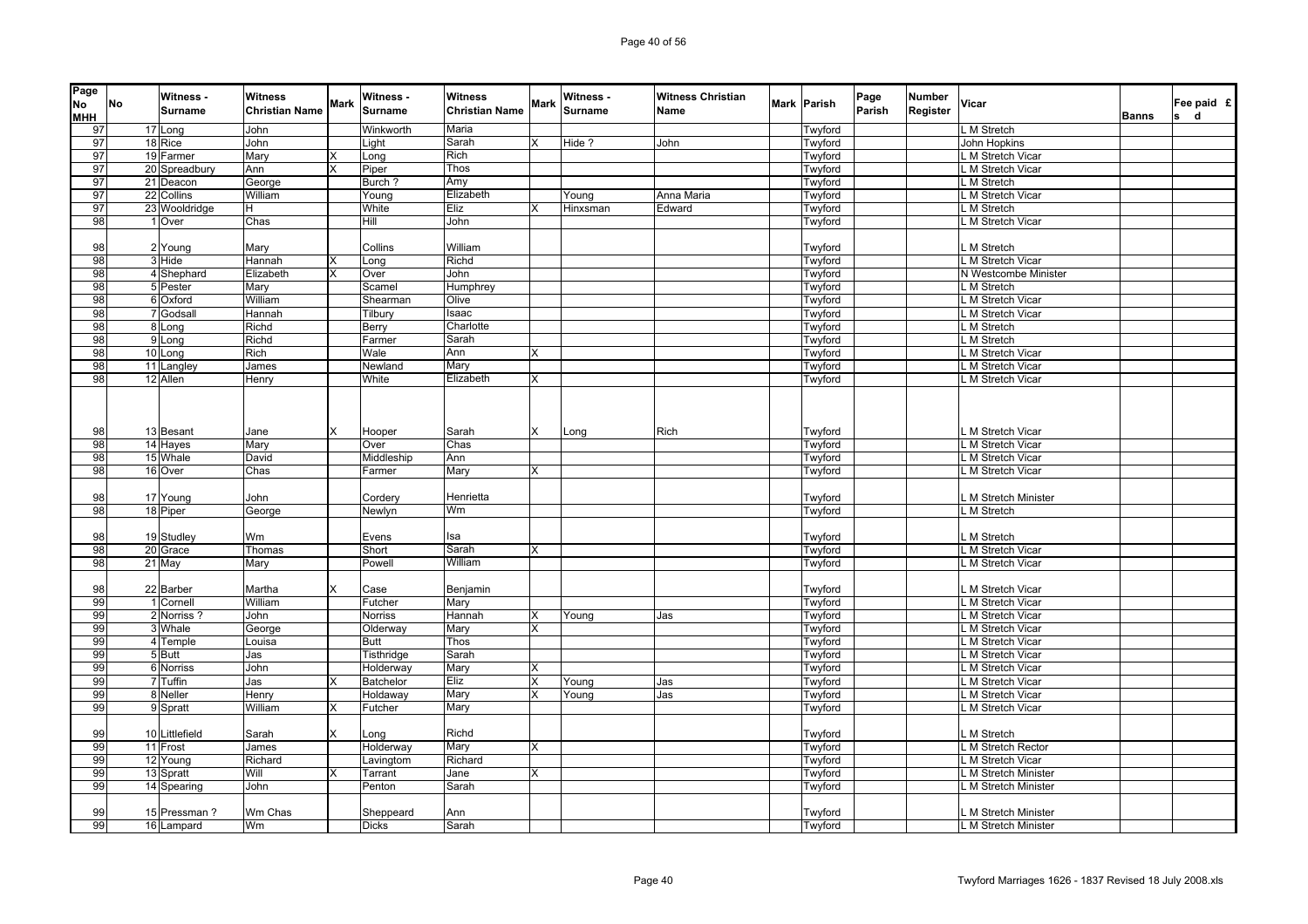| Page<br>No<br>мнн | No | Date          | Year       | <b>Male Surname</b> | <b>Male Other</b><br>Name(s) |   | <b>Mark Status</b> | <b>Residence of</b><br>Groom | <b>Female Surname</b> | <b>Female Other</b><br>Name(s) | Mark | <b>Status</b> | <b>Residence of Bride</b> | <b>Remarks</b>                                                                                                                                                                                                            | Parish  |
|-------------------|----|---------------|------------|---------------------|------------------------------|---|--------------------|------------------------------|-----------------------|--------------------------------|------|---------------|---------------------------|---------------------------------------------------------------------------------------------------------------------------------------------------------------------------------------------------------------------------|---------|
| 99                |    | 17 24.10.1807 | 1807 Clift |                     | Thomas                       | X |                    | Twyford                      | Hinxman               | Julet Caroline                 |      |               | Twyford                   |                                                                                                                                                                                                                           | Twyford |
| 99                |    | 18 18.11.1807 |            | 1807 Speary         | William                      |   |                    | Twyford                      | White                 | Hannah                         |      |               | Twyford                   |                                                                                                                                                                                                                           | Twyford |
| 99                |    | 19 24.11.1807 |            | 1807 Weston         | William                      | x |                    | Twyford                      | Bezant                | Jane                           |      |               | Twyford                   |                                                                                                                                                                                                                           | Twyford |
| 99                |    | 20 23.01.1808 |            | 1808 Neller         | Henry                        |   |                    | East Meon                    | Holdaway              | Mary                           |      |               | Twyford                   |                                                                                                                                                                                                                           | Twyford |
| 99                |    | 21 25.01.1808 | 1808       | Frost               | James                        |   | Bachelor           | Twyford                      | Edie                  | Susanna                        |      | Widow         | Twyford                   |                                                                                                                                                                                                                           | Twyford |
| 99                |    | 22 22.02.1808 |            | 1808 Godwin         | James                        | x |                    | Twyford                      | <b>Budd</b>           | Amv                            |      |               | Twyford                   |                                                                                                                                                                                                                           | Twyford |
|                   |    |               |            |                     |                              |   |                    |                              |                       |                                |      |               |                           | Entry recorded in Roman Catholic                                                                                                                                                                                          |         |
|                   |    |               |            |                     |                              |   |                    |                              |                       |                                |      |               |                           | Register where man's name read by                                                                                                                                                                                         |         |
| 99                |    | 23 29.02.1808 |            | 1808 Maidment       | John                         | x |                    | Twyford                      | Glasspool             | Jane                           |      |               | Twyford                   | Baigent as Butivvent                                                                                                                                                                                                      | Twyford |
| 100               |    | 1 18.04.1808  |            | 1808 Rider          | George                       | X |                    | Twyford                      | Dear                  | Sarah                          |      |               | Twyford                   |                                                                                                                                                                                                                           | Twyford |
| 100               |    | 2 19.04.1808  |            | 1808 Hawkins        | John                         | x |                    | Twyford                      | Hinxman               | Emma                           |      |               | Twyford                   |                                                                                                                                                                                                                           | Twyford |
| 100               |    | 3 30.04.1808  |            | 1808 Hutchens       | William                      |   |                    | Twyford                      | <b>Bennett</b>        | Rebecca                        |      |               | Twyford                   |                                                                                                                                                                                                                           | Twyford |
| 100               |    | 4 17.09.1808  |            | 1808 Grills         | William                      |   |                    | Kilmeston                    | Silvester             | Elizabeth                      |      |               | Twyford                   |                                                                                                                                                                                                                           | Twyford |
| 100               |    | 5 07.11.1808  |            | 1808 Oxford         | William                      |   |                    | Twyford                      | Yates                 | Ann                            |      |               | Twyford                   |                                                                                                                                                                                                                           | Twyford |
| 100               |    | 6 03.04.1809  |            | 1809 Edney          | William                      |   |                    | Twyford                      | Whiteheart            | Maria                          |      |               | Twyford                   |                                                                                                                                                                                                                           | Twyford |
| 100               |    | 7 03.07.1809  | 1809       | Gardener            | William                      | X |                    | Twyford                      | Carter                | Ann                            | x    |               | Twyford                   |                                                                                                                                                                                                                           | Twyford |
| 100               |    | 8 30.10.1809  |            | 1809 Webster        | William                      |   |                    | Twyford                      | Courtney              | Mary                           |      |               | Twyford                   |                                                                                                                                                                                                                           | Twyford |
| 100               |    | 9 21.04.1810  |            | 1810 Rogers         | John                         |   |                    | Compton                      | Goodal                | Hannah                         |      |               | Twyford                   | Licence                                                                                                                                                                                                                   | Twyford |
| 100               |    | 10 20.06.1810 |            | 1810 Barfoot        | James                        |   |                    | Twyford                      | Wild                  | Ann                            |      |               | Twyford                   |                                                                                                                                                                                                                           | Twyford |
|                   |    |               |            |                     |                              |   |                    |                              |                       |                                |      |               |                           | Licence - Entry also in Catholic                                                                                                                                                                                          |         |
| 100               |    | 11 16.07.1810 |            | 1810 Goldfinch      | George                       |   |                    | Owslebury                    | Linkhorne             | Elizabeth                      |      |               | Twyford                   | Register                                                                                                                                                                                                                  | Twyford |
| 100               |    | 12 22.12.1810 | 1810 Bye   |                     | James                        |   |                    | <b>Upper Clatford</b>        | Spearman              | Elizabeth                      |      |               | Twyford                   |                                                                                                                                                                                                                           | Twyford |
| 100               |    | 13 01.01.1811 |            | 1811 Beckingham     | Henry                        |   |                    | Twyford                      | Wilton                | Sarah                          |      |               | Twyford                   |                                                                                                                                                                                                                           | Twyford |
| 100               |    | 14 26.02.1811 |            | 1811 Sutton         | Thomas                       |   |                    | Twyford                      | Berry                 | Sophia                         |      |               | Twyford                   |                                                                                                                                                                                                                           | Twyford |
| 100               |    | 15 25.04.1811 |            | 1811 Philips        | James                        | x |                    | Twyford                      | Collis                | Ann                            |      |               | Twyford                   |                                                                                                                                                                                                                           | Twyford |
| 100               |    | 16 23.05.1811 |            | 1811 Atwoods        | Aaron                        | X |                    | Twyford                      | Lovelock              | _vdia                          |      |               | Twyford                   |                                                                                                                                                                                                                           | Twyford |
| 100               |    | 17 17.09.1811 |            | 1811 Cooper         | John                         | x |                    | Itchen Stoke                 | Speary                | Elizabeth                      |      |               | Twyford                   |                                                                                                                                                                                                                           | Twyford |
| 100               |    | 18 02.02.1812 |            | 1812 Evans          | <b>John</b>                  | X |                    | Twyford                      | <b>Batchelor</b>      | <b>Betty</b>                   | x    |               | Twyford                   |                                                                                                                                                                                                                           | Twyford |
| 100               |    | 19 03.02.1812 |            | 1812 Reading        | James                        | x |                    | Titchfield                   | Chalk                 | Mary                           |      |               | Twyford                   | Licence                                                                                                                                                                                                                   | Twyford |
|                   |    |               |            |                     |                              |   |                    | S Bartholomew Hyde           |                       |                                |      |               |                           |                                                                                                                                                                                                                           |         |
| 100               |    | 20 16.08.1812 |            | 1812 Prior          | Thomas                       |   |                    | Winchester                   | Salmon                | Ann                            |      |               | Twyford                   | Licence                                                                                                                                                                                                                   | Twyford |
| 100               |    | 21 29.10.1812 |            | 1812 Whitehart      | Richard                      |   |                    | Twyford                      | Elcock                | Catharine                      |      |               | Owslebury                 |                                                                                                                                                                                                                           | Twyford |
| 100               |    | 22 00.12.1812 | 1812       |                     |                              |   |                    |                              |                       |                                |      |               |                           | No further marriages are recorded in<br>Volume 1V but the book was used to<br>record Banns from 9 April 1815 until<br>October 12 1823. Banns of couples<br>who were not married at Twyford are<br>transcribed separately. | Twyford |
|                   |    |               |            |                     |                              |   |                    |                              |                       |                                |      |               |                           | 1813. - June 1837 These marriages                                                                                                                                                                                         |         |
|                   |    |               |            |                     |                              |   |                    |                              |                       |                                |      |               |                           | are recorded in a partly filled book on<br>the printed forms prescribed by Act of<br>1812.<br>All<br>marriages by Banns unless otherwise                                                                                  |         |
| 101               |    | 100.01.1813   | 1813       |                     |                              |   |                    |                              |                       |                                |      |               |                           | stated.                                                                                                                                                                                                                   | Twyford |
| 101               |    | 2 13.02.1813  |            | 1813 Green          | James                        |   |                    | Tichborne                    | <b>Bennett</b>        | Frances                        |      |               | Twyford                   |                                                                                                                                                                                                                           | Twyford |
| 101               |    | 3 02.05.1813  |            | 1813 Whale          | Frederick                    | x |                    | Twyford                      | Matthews              | Maria                          |      |               | Twyford                   |                                                                                                                                                                                                                           | Twyford |
| 101               |    | 4 06.05.1813  |            | 1813 Poore          | Charles                      |   |                    | Kings Worthy                 | Padwick               | Mary                           |      |               | Twyford                   |                                                                                                                                                                                                                           | Twyford |
| 101               |    | 5 20.09.1813  |            | 1813 Mariner        | George                       |   |                    | Owslebury                    | <b>Richards</b>       | Ann                            |      |               | Twyford                   |                                                                                                                                                                                                                           | Twyford |
| 101               |    | 6 10.10.1813  |            | 1813 Godwin         | James                        |   |                    | Twyford                      | O'Brian               | Elizabeth                      |      |               | Twyford                   |                                                                                                                                                                                                                           | Twyford |
| 101               |    | 7 07.11.1813  |            | 1813 Farmer         | Charles                      |   |                    | Twyford                      | Banting               | Sarah                          |      |               | Twyford                   |                                                                                                                                                                                                                           | Twyford |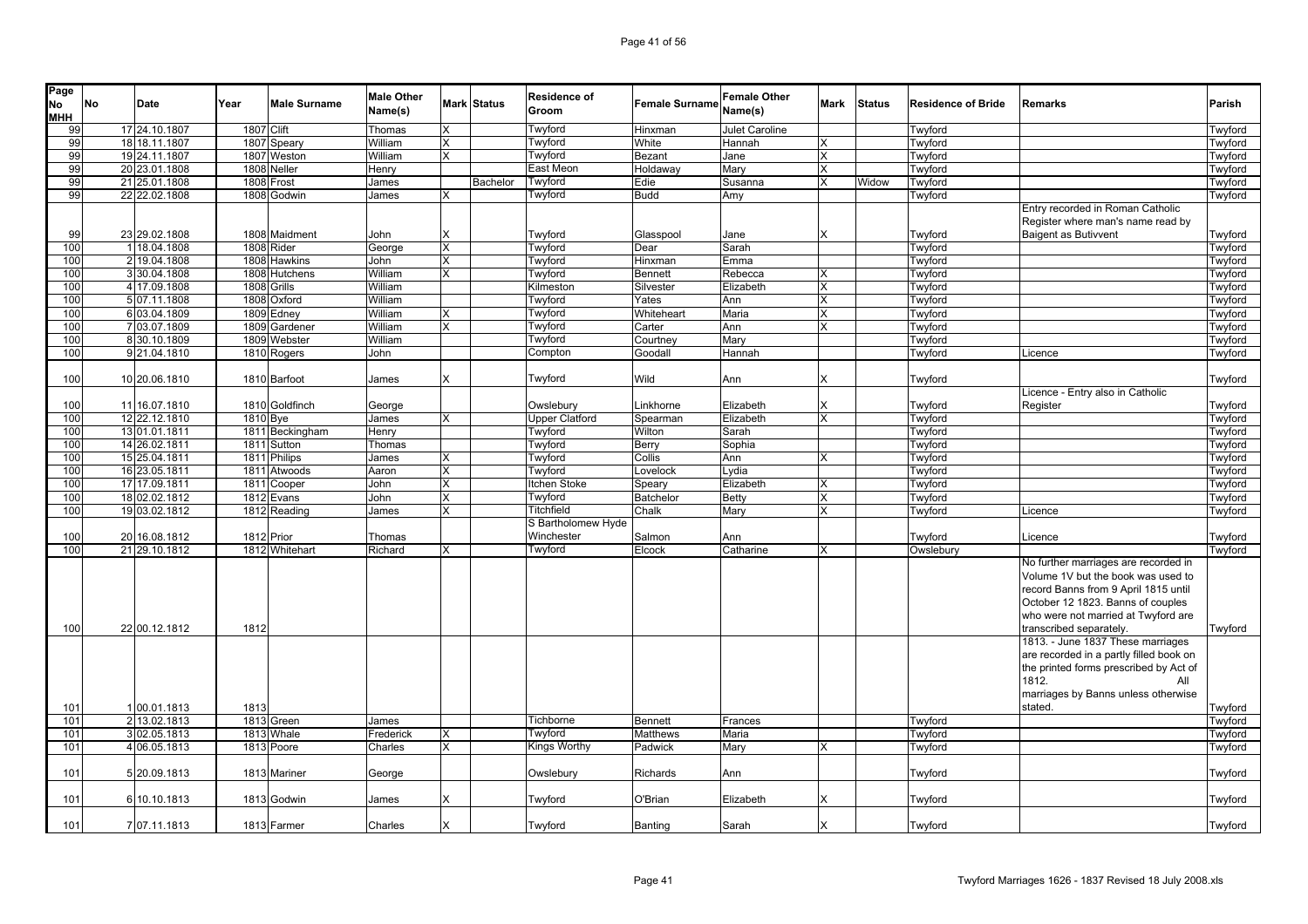| Page<br>No<br><b>MHH</b> | No |    | Witness -<br><b>Surname</b> | <b>Witness</b><br><b>Christian Name</b> | <b>Mark</b> | Witness -<br><b>Surname</b> | <b>Witness</b><br><b>Christian Name</b> | Mark | <b>Witness -</b><br>Surname | <b>Witness Christian</b><br>Name | Mark Parish | Page<br>Parish | <b>Number</b><br><b>Register</b> | Vicar                                     | <b>Banns</b> | Fee paid £<br>s.<br>d |
|--------------------------|----|----|-----------------------------|-----------------------------------------|-------------|-----------------------------|-----------------------------------------|------|-----------------------------|----------------------------------|-------------|----------------|----------------------------------|-------------------------------------------|--------------|-----------------------|
| 99                       |    |    | 17 Over                     | George                                  |             | Allsopp                     | Frances                                 |      |                             |                                  | Twyford     |                |                                  | M Stretch Minister                        |              |                       |
| 99                       |    |    | 18 Speary                   | Sarah                                   | X.          | Long                        | Richd                                   |      |                             |                                  | Twyford     |                |                                  | L M Stretch Minister                      |              |                       |
| 99                       |    |    | 19 Weston                   | Thos                                    | X           | Young                       | Ann                                     |      |                             |                                  | Twyford     |                |                                  | L M Stretch Minister                      |              |                       |
| 99                       |    |    | 20 Frost                    | James                                   |             | Whiteheart                  | Maria                                   | X    |                             |                                  | Twyford     |                |                                  | L M Stretch Minister                      |              |                       |
| 99                       |    |    | 21 Huntly                   | Sall                                    |             | Neller                      | Mary                                    | Χ    |                             |                                  | Twyford     |                |                                  | L M Stretch Minister                      |              |                       |
| 99                       |    |    | 22 Long                     | Richd                                   |             | Light                       | Martha                                  | X    |                             |                                  | Twyford     |                |                                  | L M Stretch Minister                      |              |                       |
|                          |    |    |                             |                                         |             |                             |                                         |      |                             |                                  |             |                |                                  |                                           |              |                       |
|                          |    |    |                             |                                         |             |                             |                                         |      |                             |                                  |             |                |                                  | Steward? Jenkins Officiating              |              |                       |
| 99                       |    |    | 23 Young                    | Jas                                     |             | Littlefield                 | James                                   |      |                             |                                  | Twyford     |                |                                  | Minister                                  |              |                       |
| 100                      |    |    | 1 Pulpett                   | Edward                                  |             | Shepherd                    | Elizabeth                               | x    |                             |                                  | Twyford     |                |                                  | Liscombe Clarke Curate                    |              |                       |
| 100                      |    |    | 2 Shearman                  | Elizabeth                               |             | Long                        | Richd                                   |      |                             |                                  | Twyford     |                |                                  | Liscombe Clarke Curate                    |              |                       |
| 100                      |    |    | 3 Young                     | Willm                                   |             | Long                        | Richd                                   |      |                             |                                  | Twyford     |                |                                  | Liscombe Clarke Curate                    |              |                       |
| 100                      |    |    | 4 Sword                     | Thomas                                  |             | <b>Beckett</b>              | Letitia                                 |      |                             |                                  | Twyford     |                |                                  | Liscombe Clarke Curate                    |              |                       |
| 100                      |    |    | 5 Oxford                    | John                                    | x           | Newland                     | Ann                                     |      |                             |                                  | Twyford     |                |                                  | Liscombe Clarke Curate                    |              |                       |
| 100                      |    |    | 6 Talbott                   | Sarah                                   |             | Young                       | Jas                                     |      |                             |                                  | Twyford     |                |                                  | Liscombe Clarke Curate                    |              |                       |
| 100                      |    |    | 7 Norriss                   | John                                    |             | Light                       | Martha                                  | X    |                             |                                  | Twyford     |                |                                  | <b>Liscombe Clarke Curate</b>             |              |                       |
| 100                      |    |    | 8 Walker                    | Sarah                                   |             | Young                       | James                                   |      |                             |                                  | Twyford     |                |                                  | Liscombe Clarke Curate                    |              |                       |
| 100                      |    |    | 9 Wernham                   | Mary                                    |             | <b>Elkins</b>               | John                                    |      |                             |                                  | Twyford     |                |                                  | Liscombe Clarke Curate                    |              |                       |
| 100                      |    |    | 10 Talbott                  | Sarah                                   |             | Young                       | James                                   |      |                             |                                  | Twyford     |                |                                  | N Westcombe Officiating Minister          |              |                       |
|                          |    |    |                             |                                         |             |                             |                                         |      |                             |                                  |             |                |                                  |                                           |              |                       |
| 100                      |    |    | 11 Marsh                    | George                                  |             | Vine                        | Elizabeth                               | X    |                             |                                  | Twyford     |                |                                  | Liscombe Clarke Curate                    |              |                       |
| 100                      |    |    | 12 Carter                   | Michael                                 |             | Hickman                     | Kitty                                   | x    | Young                       | Jas                              | Twyford     |                |                                  | <b>Charles Williams</b>                   |              |                       |
| 100                      |    |    | 13 Atkins                   | John                                    |             | Penton                      | Sarah                                   |      |                             |                                  | Twyford     |                |                                  | <b>Charles Williams</b>                   |              |                       |
| 100                      |    |    | 14 Sutton                   | James                                   | x           | Sutton                      | Elizabeth                               | x    | Young                       | Jas                              | Twyford     |                |                                  | Liscombe Clarke Curate                    |              |                       |
| 100                      |    |    | 15 Savage                   | Ann                                     |             | Young                       | Jas                                     |      |                             |                                  | Twyford     |                |                                  | Liscombe Clarke Curate                    |              |                       |
| 100                      |    |    | 16 Lovelock                 | Thos                                    |             | Lovelock                    | Mary                                    |      |                             |                                  | Twyford     |                |                                  | Liscombe Clarke Curate                    |              |                       |
| 100                      |    |    | 17 Gover                    | Charles                                 |             | Littlefield                 | Harriot                                 |      | Young                       | Jas                              | Twyford     |                |                                  | Liscombe Clarke Curate                    |              |                       |
| 100                      |    |    | 18 Carter                   | Ann                                     | x           | Young                       | Jas                                     |      |                             |                                  | Twyford     |                |                                  | Liscombe Clarke Curate                    |              |                       |
| 100                      |    |    | 19 Hawkins                  | Emma                                    |             | Lavington                   | Harry                                   |      |                             |                                  | Twyford     |                |                                  | Liscombe Clarke Curate                    |              |                       |
|                          |    |    |                             |                                         |             |                             |                                         |      |                             |                                  |             |                |                                  |                                           |              |                       |
| 100                      |    |    | 20 Salmon                   | John                                    |             | Pierce                      | Ann                                     |      |                             |                                  | Twyford     |                |                                  | Liscombe Clarke Curate                    |              |                       |
| 100                      |    |    | 21 Young                    | Jas                                     |             | Light                       | Mary                                    | x    |                             |                                  | Twyford     |                |                                  | Liscombe Clarke Curate                    |              |                       |
| 100                      |    | 22 |                             |                                         |             |                             |                                         |      |                             |                                  | Twyford     |                |                                  |                                           |              |                       |
| 101                      |    |    |                             |                                         |             |                             |                                         |      |                             |                                  | Twyford     |                |                                  |                                           |              |                       |
| 101                      |    |    | 2 Mudge                     | Thomas                                  |             | Green                       | Susan                                   |      |                             |                                  | Twyford     | $\mathbf{1}$   |                                  | 1 Liscombe Clarke Curate                  |              |                       |
| 101                      |    |    | 3 Littlefield               | James                                   |             | Young                       | James                                   |      |                             |                                  | Twyford     | 1 <sup>1</sup> |                                  | 2 Liscombe Clarke Curate                  |              |                       |
| 101                      |    |    | 4 Pentton                   | Joseph                                  |             | Young                       | James                                   |      |                             |                                  | Twyford     | 11             |                                  | 3 Liscombe Clarke Curate                  |              |                       |
|                          |    |    |                             |                                         |             |                             |                                         |      |                             |                                  |             |                |                                  | Liscombe Clarke Officiating               |              |                       |
| 101                      |    |    | 5 Bailey                    | Mary                                    | X.          | Young                       | James                                   |      |                             |                                  | Twyford     | $\mathcal{P}$  |                                  | 4 Minister                                |              |                       |
| 101                      |    |    | 6 Wheeler                   | James                                   | X.          | Webster                     | Mary                                    |      |                             |                                  | Twyford     | $\mathfrak{p}$ |                                  | Liscombe Clarke Officiating<br>5 Minister |              |                       |
| 101                      |    |    | 7 Moody                     | George                                  | X.          | Young                       | James                                   |      |                             |                                  | Twyford     | 2              |                                  | Liscombe Clarke Officiating<br>6 Minister |              |                       |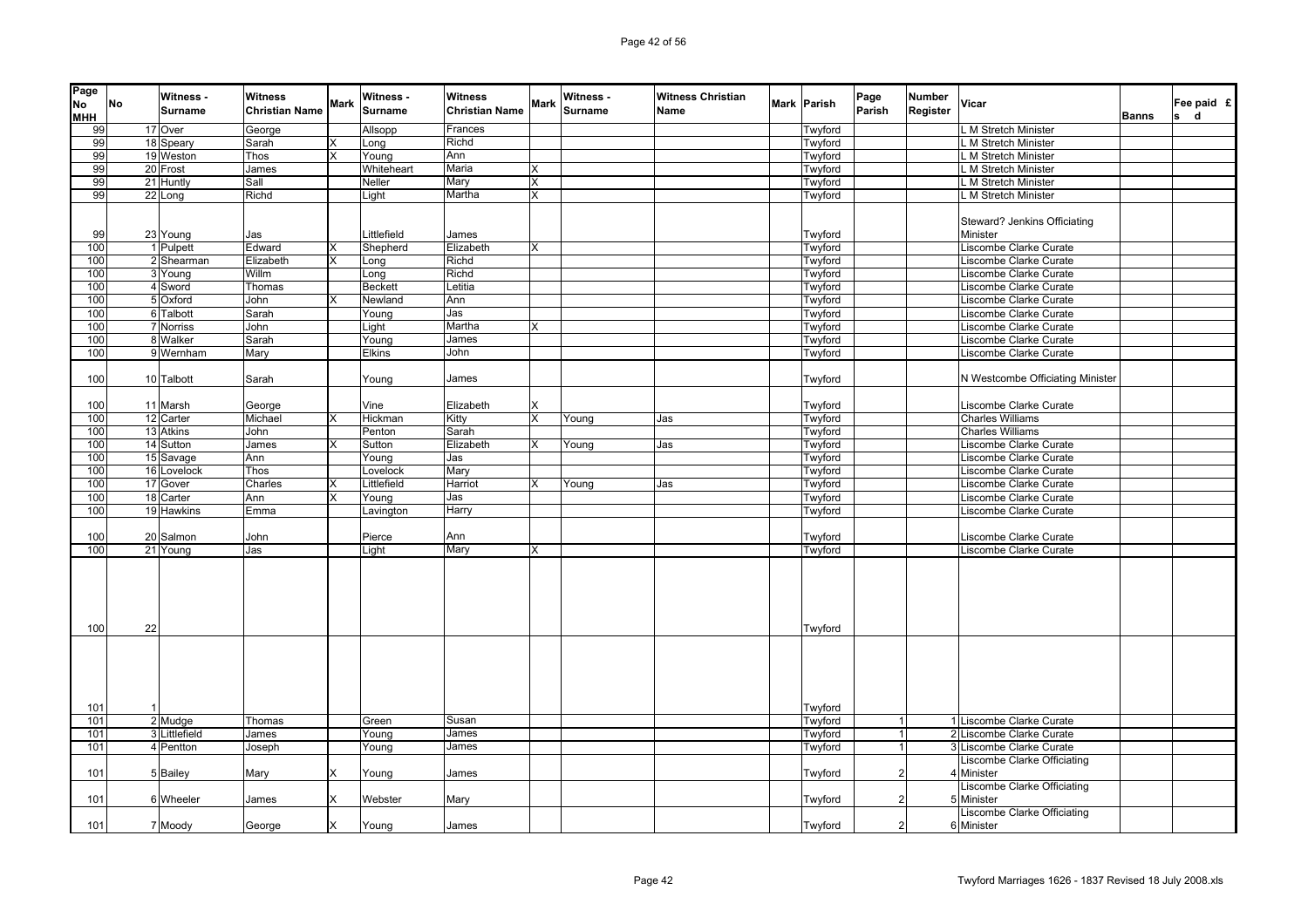| Page<br>No<br>мнн | No | <b>Date</b>                    | Year | <b>Male Surname</b> | <b>Male Other</b><br>Name(s) |    | <b>Mark Status</b> | <b>Residence of</b><br>Groom    | <b>Female Surname</b> | <b>Female Other</b><br>Name(s) | Mark | <b>Status</b> | <b>Residence of Bride</b> | Remarks                                                                                                                                                                                               | Parish  |
|-------------------|----|--------------------------------|------|---------------------|------------------------------|----|--------------------|---------------------------------|-----------------------|--------------------------------|------|---------------|---------------------------|-------------------------------------------------------------------------------------------------------------------------------------------------------------------------------------------------------|---------|
| 101               |    | 8 03.01.1814                   |      | 1814 Pearmain       | James                        |    |                    | Twyford                         | Kent                  | Charlotte                      |      |               | Twyford                   |                                                                                                                                                                                                       | Twyford |
| 101               |    | 9 05.07.1814                   |      | 1814 Mason          | John                         | ΙX |                    | North Stoneham                  | Horne                 | Anne                           |      |               | Twyford                   |                                                                                                                                                                                                       | Twyford |
| 101               |    | 10 20.07.1814                  |      | 1814 Cook           | John                         | X  |                    | Twyford                         | _ittlefield           | Harriett                       |      |               | Twyford                   |                                                                                                                                                                                                       | Twyford |
| 101               |    | 10.1 16.01.1815                | 1815 |                     |                              |    |                    |                                 |                       |                                |      |               |                           | Copy delivered to the Church Wardens<br>of the Parish of Twyford Hants and to<br>be sent by him to the Registrar of the<br>Diocese Jan 16 1815 James Hodges<br>Vicar                                  | Twyford |
|                   |    |                                |      |                     |                              |    |                    |                                 |                       |                                |      |               |                           |                                                                                                                                                                                                       |         |
| 101               |    | 11 08:04.1815                  |      | 1815 Jarvis         | Joseph                       | X  |                    | Upham                           | Joyce                 | Sarah                          | X.   |               | Twyford                   |                                                                                                                                                                                                       | Twyford |
|                   |    |                                |      |                     | William                      |    |                    |                                 |                       |                                |      |               |                           |                                                                                                                                                                                                       |         |
| 101               |    | 12 11.05.1815                  |      | 1815 Lloyd          | Webster                      |    | Bachelor           | Twyford                         | Cordery               | Henrietta                      |      | Spinster      | Twyford                   | .icence                                                                                                                                                                                               | Twyford |
| 101               |    | 13 18.06.1815                  |      | 1815 Lane           | George Saint                 |    | Bachelor           | Twyford                         | Sayer                 | Anne                           |      | Spinster      | Fareham                   | icence                                                                                                                                                                                                | Twyford |
| 101               |    | 14 31.10.1815                  |      | 1815 Gaiger         | Herbert                      |    | Bachelor           | Compton                         | Collins               | Elizabeth                      |      | Spinster      | <b>Twyford</b>            | Special Licence - Collins a minor                                                                                                                                                                     | Twyford |
| 101               |    | 15 16.12.1815                  |      | 1815 Smith          | Peter                        |    | Bachelor           | Twyford                         | <b>Beckett</b>        | Laetitia                       |      | Spinster      | Twyford                   |                                                                                                                                                                                                       | Twyford |
|                   |    |                                |      |                     |                              |    |                    | Sutton Scotney in               |                       |                                |      |               |                           |                                                                                                                                                                                                       |         |
| 101               |    | 16 21.12.1815                  |      | 1815 Parsons        | Silas                        |    | Widower            | Wonston                         | Wheeler               | Susanna                        |      | Spinster      | Twyford                   |                                                                                                                                                                                                       | Twyford |
| 101               |    | 17 26.12.1815                  |      | 1815 Bishop         | James                        |    | Bachelor           | Twyford                         | Williams              | Sarah                          |      | Spinster      | Twyford                   |                                                                                                                                                                                                       | Twyford |
| 101               |    | 17.1 21.01.1816                | 1816 |                     |                              |    |                    |                                 |                       |                                |      |               |                           | Copy delivered on January 21 1816 to<br>the Church Warden of the Parish of<br>Twyford Hants to be sent by him to the<br>Registrar of the Diocese James<br>Hodges Vicar Robert Shackleford<br>Bachelor | Twyford |
| 102               |    | 125.01.1816                    |      | 1816 Shackleford    | Robert                       | ΙX | Batchelor          | <b>Bishop's Stoke</b>           | Holdaway              | Lucy                           |      | Spinster      | Twyford                   |                                                                                                                                                                                                       | Twyford |
| 102               |    | 2 06.02.1816                   |      | 1816 Mariner        | William                      | ΙX | Batchelor          | Compton                         | Scott                 | Ann                            |      | Widow         | Twyford                   |                                                                                                                                                                                                       | Twyford |
| 102               |    | 2.1 10.01.1817                 | 1817 |                     |                              |    |                    |                                 |                       |                                |      |               |                           | Copy delivered on January 10 1817 to<br>the Church Wardens of the Parish of<br>Twyford Hants to be sent by him<br>signed to the Registrar of the Diocese<br>James Hodges Vicar                        | Twyford |
| 102               |    | 3 18.02.1817                   |      | 1817 Garred         | Robert                       |    | Bachelor           | Twyford                         | <b>Butcher</b>        | Marv                           |      | Spinster      | Twyford                   | icence - Butcher a minor                                                                                                                                                                              | Twyford |
|                   |    |                                |      |                     |                              |    |                    | St Lawrence                     |                       |                                |      |               |                           |                                                                                                                                                                                                       |         |
| 102               |    | 4 30.12.1817                   |      | 1817 Cook           | Charles                      |    | Widower            | Winchester                      | Hill                  | Ann                            |      | Spinster      | Twyford                   |                                                                                                                                                                                                       | Twyford |
| 102               |    | 4.1 19.01.1818                 | 1818 |                     |                              |    |                    |                                 |                       |                                |      |               |                           | Copy delivered on January 19 1818 to<br>the Church Warden of the Parish of<br>Twyford Hants to be sent by him to the<br>Registrar of the Diocese J Hodges<br>Vicar                                    | Twyford |
| 102               |    | 5 04.01.1818                   |      | 1818 Tibbell        | James                        | ΙX | Bachelor           | Bishopstoke                     | Shearman              | Rebecca                        |      | Spinster      | Twyford                   |                                                                                                                                                                                                       | Twyford |
| 102               |    | 6 21.05.1818                   |      | 1818 May            | John                         |    | Bachelor           | Twyford                         | <b>Butcher</b>        | Susannah                       |      | Spinster      | Twyford                   |                                                                                                                                                                                                       | Twyford |
| 102               |    | 7 07.09.1818                   |      | 1818 Young          | James                        |    | Bachelor           | Twyford                         | Marsh                 | Elizabeth                      |      | Spinster      | Twyford                   | icence                                                                                                                                                                                                | Twyford |
| 102               |    | 8 10.10.1818                   |      | 1818 Houghton       | Peter                        | ΙX | Bachelor           | Durley                          | Godwin                | Sarah                          |      | Spinster      | Twyford                   |                                                                                                                                                                                                       | Twyford |
| 102               |    | 8.1 10.01.1819                 | 1819 |                     |                              |    |                    |                                 |                       |                                |      |               |                           | Copy delivered on January 10 1819 to<br>the Church Warden of the Parish of<br>Twyford Hants to be sent by him to the<br>Registrar of the Diocese James<br>Hodges Vicar                                | Twyford |
| 102               |    | 9 09 02 1819                   |      | 1819 Marsh          | John                         |    | Bachelor           | Twyford                         | Munk                  | Ann                            |      | Spinster      | Twyford                   |                                                                                                                                                                                                       | Twyford |
| 102               |    | 10 09.02.1819                  |      | 1819 Shepherd       | Thomas                       |    | Widower            | Twyford                         | Munday                | Elizabeth Ann                  |      | Widow         | Twyford                   |                                                                                                                                                                                                       | Twyford |
| 102               |    | 11 11.04.1819                  |      | 1819 Vear           | Stephen                      |    | Bachelor           | Owslebury                       | Wilton                | Maria                          |      | Spinster      | Twyford                   |                                                                                                                                                                                                       | Twyford |
|                   |    |                                |      |                     |                              |    |                    | S Peter Colebrook<br>Winchester |                       |                                |      |               |                           |                                                                                                                                                                                                       |         |
| 102               |    | 12 28.06.1819<br>13 13.07.1819 |      | 1819 Ewen           | William                      |    | Bachelor           | Twyford                         | Young                 | Mary Ann                       |      | Spinster      | Twyford                   |                                                                                                                                                                                                       | Twyford |
| 102               |    |                                |      | 1819 Stanbrook      | Charles                      |    | Bachelor           |                                 | Cox                   | Hannah                         |      | Spinster      | Twyford                   |                                                                                                                                                                                                       | Twyford |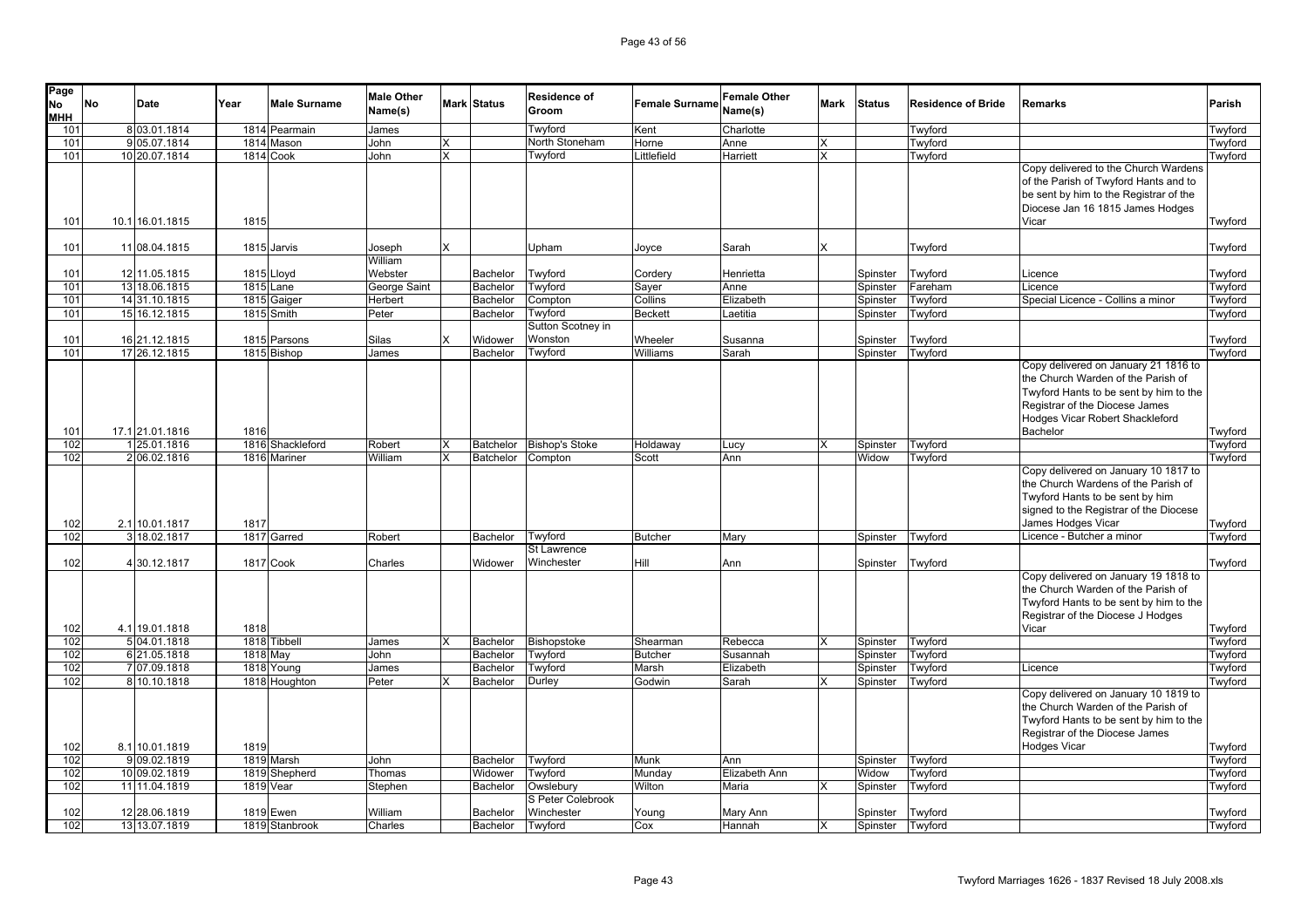| Page<br>No <sup>T</sup><br><b>MHH</b> | No   | Witness -<br><b>Surname</b> | <b>Witness</b><br><b>Christian Name</b> | Mark | Witness -<br><b>Surname</b> | <b>Witness</b><br><b>Christian Name</b> | <b>Mark</b> | Witness -<br><b>Surname</b> | <b>Witness Christian</b><br><b>Name</b> | Mark Parish        | Page<br>Parish      | Number<br>Register | <b>Vicar</b>                                   | <b>Banns</b> | Fee paid £<br>s d |
|---------------------------------------|------|-----------------------------|-----------------------------------------|------|-----------------------------|-----------------------------------------|-------------|-----------------------------|-----------------------------------------|--------------------|---------------------|--------------------|------------------------------------------------|--------------|-------------------|
| 101                                   |      | 8 Murphy                    | Clement                                 |      | Stuart?                     | Rachel                                  |             |                             |                                         | Twyford            | 3                   |                    | 7 Edward Montagu Salter                        |              |                   |
| 101                                   |      | 9 Boyce                     | William                                 |      | Boyce                       | Ann                                     |             | Mason                       | Henry                                   | Twyford            | 3                   |                    | 8 D Cockerton Curate                           |              |                   |
| 101                                   |      | 10 Littlefield              | Charity                                 |      | Young                       | Jas                                     |             |                             |                                         | Twyford            | 3                   |                    | 9 David Cockerton Curate                       |              |                   |
|                                       |      |                             |                                         |      |                             |                                         |             |                             |                                         |                    |                     |                    |                                                |              |                   |
|                                       |      |                             |                                         |      |                             |                                         |             |                             |                                         |                    |                     |                    |                                                |              |                   |
| 101                                   | 10.1 |                             |                                         |      |                             |                                         |             |                             |                                         | Twyford            |                     |                    |                                                |              |                   |
|                                       |      |                             |                                         |      |                             |                                         |             |                             |                                         |                    |                     |                    |                                                |              |                   |
| 101                                   |      | 11 Joyce                    | Harriet                                 | X    | Young                       | James Junr                              |             |                             |                                         | Twyford            |                     |                    | 10 George Cone Officiating Minister            |              |                   |
| 101                                   |      | 12 Cordery                  | Jane                                    |      | Collins                     | Elizabeth                               |             | Collins                     | William                                 | Twyford            | $\overline{4}$      |                    | 11 James Hodges Vicar                          |              |                   |
| 101                                   |      | 13 Sayer                    | William?                                |      | Robinson                    | Maria                                   |             | Thomas                      | M A                                     | Twyford            | $\overline{4}$      |                    | 12 James Hodges Vicar                          |              |                   |
| 101                                   |      | 14 Gaiger                   | Richard                                 |      | Lloyd                       | Henrietta                               |             | Collins                     | William                                 | Twyford            | 5                   |                    | 13 James Hodges Vicar                          |              |                   |
| 101                                   |      | 15 Woodley                  | Stephen                                 |      | Poutter                     | Ann                                     |             |                             |                                         | Twyford            | $5\overline{)}$     |                    | 14 James Hodges Vicar                          |              |                   |
|                                       |      |                             |                                         |      |                             |                                         |             |                             |                                         |                    |                     |                    |                                                |              |                   |
| 101                                   |      | 16 Munk                     | Ann                                     |      | Winbank                     | William                                 | х           | Young                       | James                                   | Twyford            | $\mathbf 5$         |                    | 15 James Hodges Vicar                          |              |                   |
| 101                                   |      | 17 Morris                   | Martha                                  |      | Hide                        | William                                 |             | Young                       | James                                   | Twyford            | 6                   |                    | 16 James Hodges Vicar                          |              |                   |
| 101                                   | 17.1 |                             |                                         |      |                             |                                         |             |                             |                                         | Twyford            | 6                   | 17                 |                                                |              |                   |
| 102                                   |      | 1 Holdaway                  | James                                   | x    | Talbot                      | Maria                                   |             | Young                       | James                                   | Twyford            | 6                   |                    | 18 James Hodges Vicar                          |              |                   |
| 102                                   |      | 2 Holmes                    | Edward                                  | X    | Mariner                     | Elizabeth                               |             | Young                       | James                                   | Twyford            | 7                   |                    | 19 James Hodges Vicar                          |              |                   |
| 102<br>102                            | 2.1  | 3 Butcher                   | Susanna                                 |      | May                         | John                                    |             |                             |                                         | Twyford<br>Twyford | 7<br>$\overline{7}$ | 20                 | 21 James Hodges Vicar                          |              |                   |
|                                       |      |                             |                                         |      |                             |                                         |             |                             |                                         |                    |                     |                    |                                                |              |                   |
| 102                                   |      | 4 Cook                      | Harriet                                 |      | Evans                       | William                                 |             |                             |                                         | Twyford            | 8                   |                    | 22 James Hodges Vicar                          |              |                   |
| 102<br>102                            | 4.1  |                             |                                         |      |                             |                                         |             |                             |                                         | Twyford            |                     |                    | 23 James Hodges Vicar                          |              |                   |
| 102                                   |      | 5 Harris                    | George                                  |      | Young<br><b>Atkins</b>      | Jas<br>John                             |             |                             |                                         | Twyford            | 8                   |                    |                                                |              |                   |
| 102                                   |      | 6 Stripp<br>7 Young         | Mary Ann<br>Ann                         |      | Shenton                     | Maria                                   |             | Garred<br>Shenton           | Mary<br>Wm                              | Twyford<br>Twyford | œ<br>9              |                    | 24 James Hodges Vicar<br>25 James Hodges Vicar |              |                   |
| 102                                   |      | 8 Soorey ?                  | Wm                                      |      | Young                       | Jas                                     |             |                             |                                         | <b>Twyford</b>     | 9                   |                    | 26 James Hodges Vicar                          |              |                   |
| 102                                   | 8.1  |                             |                                         |      |                             |                                         |             |                             |                                         | Twyford            | 9                   | 27                 |                                                |              |                   |
| 102                                   |      | 9 Marsh                     | George                                  |      | Hobbs                       | Anne                                    |             | Ewen                        | Edith ?                                 | Twyford            | 10                  |                    | 28 James Hodges Vicar                          |              |                   |
| 102                                   |      | 10 Shepherd                 | John                                    |      | Shepherd                    | Sarah                                   |             | Young                       | James                                   | Twyford            | 10                  |                    | 29 James Hodges Vicar                          |              |                   |
| 102                                   |      | 11 Boyes                    | Jno                                     |      | Vear                        | Mary                                    |             |                             |                                         | Twyford            | 10                  |                    | 30 James Hodges Vicar                          |              |                   |
| 102                                   |      | 12 Ewen                     | Thos                                    |      | Young                       | Ann                                     |             |                             |                                         | Twyford            | 11                  |                    | 31 James Hodges Vicar                          |              |                   |
| 102                                   |      | 13 Duke                     | Hannah Maria                            |      | Stanbrook                   | Moses                                   |             | Over                        | Mary                                    | Twyford            | 11                  |                    | 32 James Hodges Vicar                          |              |                   |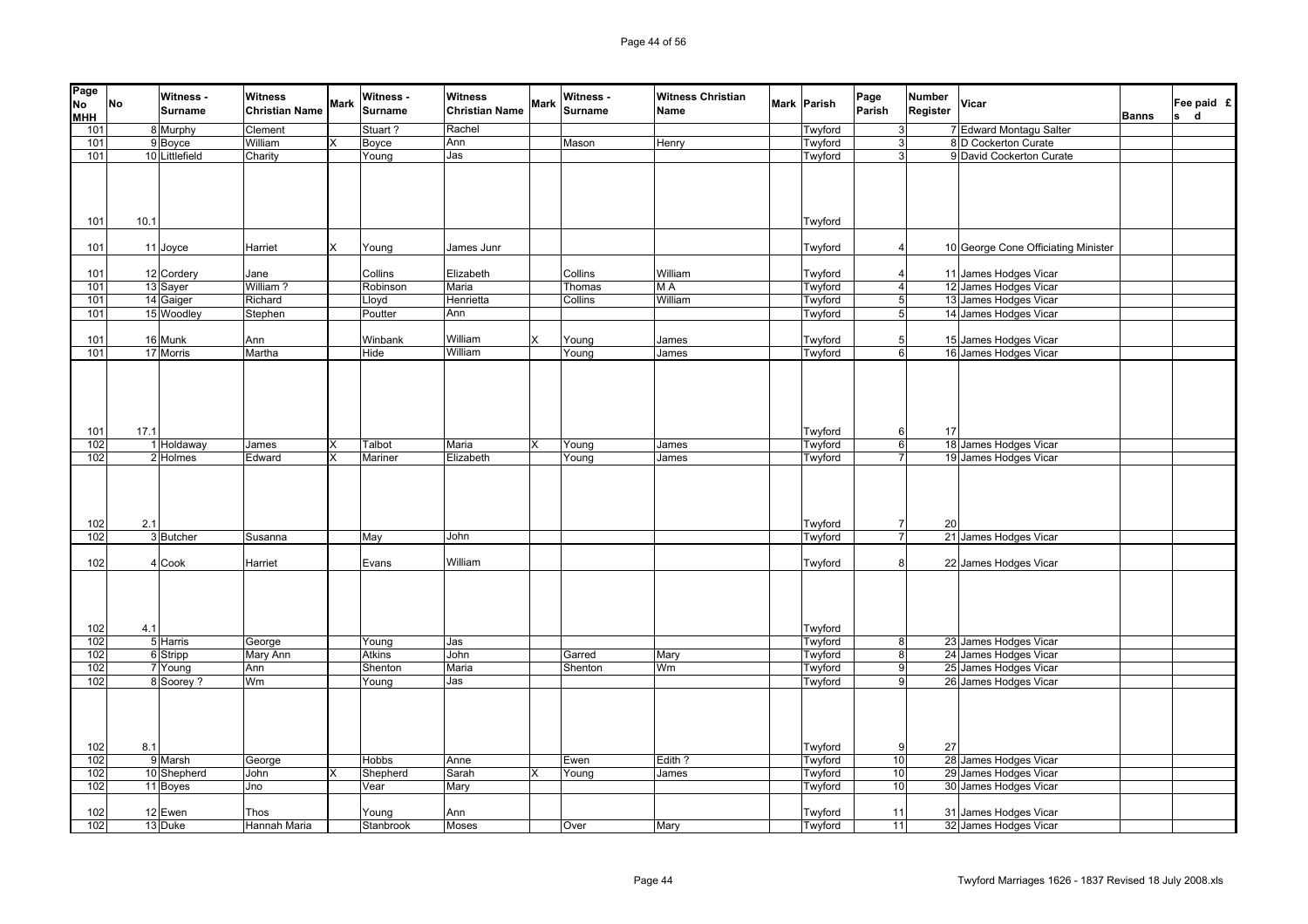| Page<br><b>No</b><br><b>MHH</b> | No | Date                           | Year             | <b>Male Surname</b>          | <b>Male Other</b><br>Name(s) |          | <b>Mark Status</b>          | <b>Residence of</b><br>Groom     | Female Surname       | <b>Female Other</b><br>Name(s) | Mark | <b>Status</b>        | <b>Residence of Bride</b> | Remarks                                                                           | Parish             |
|---------------------------------|----|--------------------------------|------------------|------------------------------|------------------------------|----------|-----------------------------|----------------------------------|----------------------|--------------------------------|------|----------------------|---------------------------|-----------------------------------------------------------------------------------|--------------------|
|                                 |    |                                |                  |                              |                              |          |                             |                                  |                      |                                |      |                      |                           | Copy given to the Church Wardens of                                               |                    |
|                                 |    |                                |                  |                              |                              |          |                             |                                  |                      |                                |      |                      |                           | the Parish of Twyford Hants to be sent<br>by them to the Registrar of the Diocese |                    |
| 102                             |    | 13.1 00.01.1820                | 1820             |                              |                              |          |                             |                                  |                      |                                |      |                      |                           | J Hodges Vicar                                                                    | Twyford            |
| 102                             |    | 14 03.04.1820                  |                  | 1820 Marsh                   | William                      |          | Bachelor                    | Twyford                          | Smith                | Elizabeth                      |      | Spinster             | Twyford                   |                                                                                   | Twyford            |
| 102                             |    | 15 06.04.1820                  |                  | 1820 Hunt                    | Edward                       |          | Bachelor                    | New Alresford                    | Jones                | Elizabeth                      |      | Spinster             | Twyford                   | Licence                                                                           | Twyford            |
| 102                             |    | 16 22.06.1820                  |                  | 1820 Shearman                | Richard                      |          | Bachelor                    | Twyford                          | Gillet               | Mary                           |      | Spinster             | S Maurice Winchester      |                                                                                   | Twyford            |
| 102                             |    | 17 29.07.1820                  |                  | 1820 Cooper                  | William                      |          | <b>Bachelor</b>             | Twyford                          | <b>Steet</b>         | Emma                           |      | Spinster             | Twyford                   | Licence                                                                           | Twyford            |
| 102                             |    | 18 11.09.1820                  |                  | 1820 Pope                    | Henry                        |          | Bachelor                    | Twyford                          | Sharp                | Charlotte                      |      | Spinster             | Owslebury                 | .icence                                                                           | Twyford            |
|                                 |    |                                |                  |                              |                              |          |                             |                                  |                      |                                |      |                      |                           |                                                                                   |                    |
| 102                             |    | 19 24.10.1820                  |                  | 1820 Littlefield             | Robert                       | x        | Bachelor                    | Twyford                          | Carpenter            | Frances                        |      | Spinster             | Twyford                   |                                                                                   | Twyford            |
| 102                             |    | 20 27.11.1820                  |                  | 1820 Drew                    | William                      | $\times$ | <b>Bachelor</b>             | Twyford                          | Shearman             | Anne                           |      | Spinster             | Twyford                   |                                                                                   | Twyford            |
| 103                             |    | 1 07.12.1820                   |                  | 1820 Bampton                 | John                         |          | Bachelor                    | Twyford                          | Dumper               | Charlotte                      |      | Spinster             | Twyford                   | MH Hughes recorded date as 17 Dec<br>Copy given to the Church Wardens of          | Twyford            |
|                                 |    |                                |                  |                              |                              |          |                             |                                  |                      |                                |      |                      |                           | the Parish of Twyford Hants to be sent                                            |                    |
|                                 |    |                                |                  |                              |                              |          |                             |                                  |                      |                                |      |                      |                           | by them to the Registrar of the Diocese                                           |                    |
| 103                             |    | 1.1 00.01.1821                 | 1821             |                              |                              |          |                             |                                  |                      |                                |      |                      |                           | J H                                                                               | Twyford            |
| 103                             |    | 2 01.02.1821                   | 1821             | Wild                         | George                       | x        | <b>Bachelor</b>             | Twyford                          | Scorey               | Olive                          |      | Spinster             | Twyford                   |                                                                                   | Twyford            |
| 103                             |    | 3 01.03.1821                   | 1821             | Philips                      | John                         | X        | Bachelor                    | Twyford                          | Cawte                | Martha                         |      | Spinster             | Twyford                   |                                                                                   | Twyford            |
| 103                             |    | 4 17.07.1821                   | 1821             | Freemantle                   | George                       |          | Bachelor                    | Twyford                          | Bennett              | Sarah                          |      | Spinster             | Twyford                   |                                                                                   | Twyford            |
| 103                             |    | 5 26.12.1821                   |                  | $1821$ Page                  | John                         |          | <b>Bachelor</b>             | Twyford                          | Dear                 | Sarah                          |      | Spinster             | Twyford                   |                                                                                   | Twyford            |
|                                 |    |                                |                  |                              |                              |          |                             |                                  |                      |                                |      |                      |                           | Copy given to the Church Wardens of                                               |                    |
|                                 |    |                                |                  |                              |                              |          |                             |                                  |                      |                                |      |                      |                           | the Parish of Twyford Hants to be sent                                            |                    |
|                                 |    |                                |                  |                              |                              |          |                             |                                  |                      |                                |      |                      |                           | by them to the Registrar of the Diocese                                           |                    |
| 103<br>103                      |    | 5.1 00.01.1822<br>6 08.04.1822 | 1822             | 1822 Elkins                  | William                      |          | Bachelor                    | Twyford                          | Paddington           | Martha                         |      | Spinster             | Twyford                   | James Hodges Vicar<br>Martha - minor                                              | Twyford<br>Twyford |
| 103                             |    | 7 14.04.1822                   |                  | 1822 Miles                   | Robert Dennis                |          | Bachelor                    | <b>Bishop Stoke</b>              | Young                | Elizabeth                      |      | Spinster             | Twyford                   | Licence                                                                           | Twyford            |
| 103                             |    | 8 10.05.1822                   | 1822             | Gregory                      | Thomas                       |          | Bachelor                    | Owslebury                        | _ittlefield          | Amelia                         |      | Spinster             | Twyford                   |                                                                                   | Twyford            |
| 103                             |    | 9 13.07.1822                   | 1822             | <b>Stuart</b>                | John                         |          | Bachelor                    | Twyford                          | Marks                | Ann                            |      | Spinster             | Twyford                   |                                                                                   | Twyford            |
| 103                             |    | 10 28.07.1822                  | 1822             | Spreadbury                   | George                       |          | Bachelor                    | Compton                          | Tuffen               | Anne                           |      | Spinster             | Twyford                   |                                                                                   | Twyford            |
| 103                             |    | 11 30.09.1822                  | 1822             | Summerbee                    | John                         |          | Bachelor                    | Andover                          | Collis               | Sarah                          |      | Spinster             | Twyford                   |                                                                                   | Twyford            |
| 103                             |    | 12 03.12.1822                  |                  | 1822 Wooldridge              | Charles                      |          | Bachelor                    | Sant Mary Calendar<br>Winchester | Hanington            | Anne Eleanor Foote             |      | Spinster             | Twyford                   | Licence - Charles Junr                                                            | Twyford            |
|                                 |    |                                |                  |                              |                              |          |                             |                                  |                      |                                |      |                      |                           | Copy taken and sent to the Church<br>Wardens of the Parish Twyford to be          |                    |
|                                 |    |                                |                  |                              |                              |          |                             |                                  |                      |                                |      |                      |                           | sent to the Registrar of the Diocese J                                            |                    |
| 103                             |    | 12.1 00.01.1823                | 1823             |                              |                              |          |                             |                                  |                      |                                |      |                      |                           |                                                                                   | Twyford            |
|                                 |    |                                |                  |                              |                              |          |                             |                                  |                      |                                |      |                      |                           |                                                                                   |                    |
|                                 |    |                                |                  |                              |                              |          |                             | Brambridge House in              |                      |                                |      |                      | Brambridge House in       |                                                                                   |                    |
| 103                             |    | 13 02.01.1823                  |                  | 1823 Marsh                   | Henry                        |          | Widower                     | the Parish of Twyford Cox        |                      | Mary Ann                       |      | Spinster             | the Parish of Twyford     |                                                                                   | Twyford            |
| 103                             |    | 14 22.01.1823                  | 182 <sup>2</sup> | Edwards                      | John                         |          | Bachelor                    | Twyford                          | Young                | Anne                           |      | Spinster             | Twyford                   |                                                                                   | Twyford            |
| 103                             |    | 15 05 04 1823                  | 1823             | Gardener                     | James                        |          | Bachelor                    | Twyford                          | Carter               | Sarah                          |      | Spinster             | Twyford                   |                                                                                   | Twyford            |
| 103                             |    | 16 06.04.1823                  |                  | 1823 Butcher                 | Joseph                       |          | Bachelor                    | Twyford                          | Paddington           | Mary                           |      | Spinster             | Twyford                   |                                                                                   | Twyford            |
| 103                             |    | 17 18.05.1823                  | 1823             | Smither                      | John                         |          | Bachelor                    | Compton                          | Long                 | Elizabeth                      |      | Spinster             | Twyford                   |                                                                                   | Twyford            |
| 103<br>103                      |    | 18 06.07.1823<br>19 21.08.1823 | 1823             | 1823 Pierce<br><b>Bruton</b> | James                        |          | Bachelor                    | Twyford<br>S Peter Carmarthen    | Carter               | Mary<br>Ruth                   |      | Spinster             | Twyford                   |                                                                                   | Twyford            |
| 103                             |    | 20 22.12.1823                  | 1823 Pitt        |                              | Richard<br>John              |          | Bachelor<br><b>Bachelor</b> | Twyford                          | Nutley<br>Wooldridge | Louisa                         |      | Spinster<br>Spinster | Twyford<br>Twyford        |                                                                                   | Twyford<br>Twyford |
|                                 |    |                                |                  |                              |                              |          |                             |                                  |                      |                                |      |                      |                           | Copy of the Register taken and                                                    |                    |
|                                 |    |                                |                  |                              |                              |          |                             |                                  |                      |                                |      |                      |                           | delivered to the Registrar of the                                                 |                    |
|                                 |    |                                |                  |                              |                              |          |                             |                                  |                      |                                |      |                      |                           | Diocese at Winton James Hodges                                                    |                    |
| 103                             |    | 20.1 00.01.1824                | 1824             |                              |                              |          |                             |                                  |                      |                                |      |                      |                           | Vicar                                                                             | Twyford            |
|                                 |    |                                |                  |                              | Charles                      |          |                             | S George Kent Road               |                      |                                |      |                      |                           | Licence - Also recorded in Catholic                                               |                    |
| 104                             |    | 1 13.01.1824                   |                  | 1824 Antram                  | Aubrey                       |          | Bachelor                    | Surrey                           | Danell               | Maria                          |      | Spinster             | Twyford                   | Register                                                                          | Twyford            |
| 104                             |    | 2 20.07.1824                   |                  | 1824 Harwood                 | William                      |          | <b>Bachelor</b>             | Twyford                          | Berry                | Grace                          |      | Spinster             | Twyford                   |                                                                                   | Twyford            |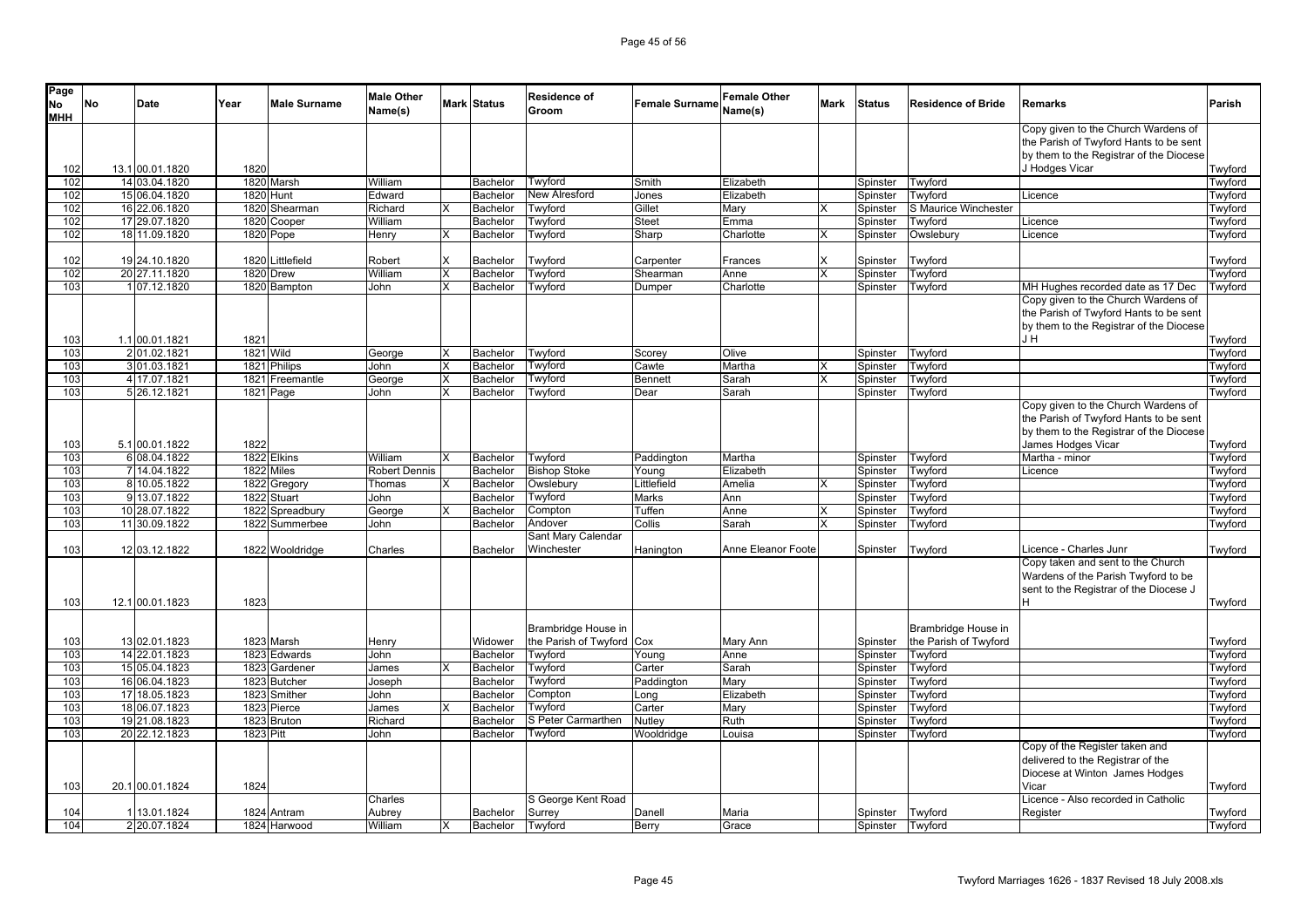| Page<br>No<br><b>MHH</b> | No   | Witness -<br><b>Surname</b> | <b>Witness</b><br><b>Christian Name</b> | <b>Mark</b> | Witness -<br>Surname | <b>Witness</b><br><b>Christian Name</b> | Mark | Witness -<br><b>Surname</b> | Witness Christian<br>Name |   | Mark Parish        | Page<br>Parish | <b>Number</b><br><b>Register</b> | Vicar                                          | Banns | Fee paid £<br>d<br>ls. |
|--------------------------|------|-----------------------------|-----------------------------------------|-------------|----------------------|-----------------------------------------|------|-----------------------------|---------------------------|---|--------------------|----------------|----------------------------------|------------------------------------------------|-------|------------------------|
|                          |      |                             |                                         |             |                      |                                         |      |                             |                           |   |                    |                |                                  |                                                |       |                        |
|                          |      |                             |                                         |             |                      |                                         |      |                             |                           |   |                    |                |                                  |                                                |       |                        |
| 102                      | 13.1 |                             |                                         |             |                      |                                         |      |                             |                           |   | Twyford            | 11             | 33                               |                                                |       |                        |
| 102                      |      | 14 Young                    | Mary                                    |             | Young                | Richard                                 |      | Young                       | Elizabeth                 |   | Twyford            | 12             |                                  | 34 James Hodges Vicar                          |       |                        |
| 102                      |      | 15 Jones                    | Ann                                     |             | Hunt                 | Mary                                    |      | Jones                       | John                      |   | Twyford            | 12             |                                  | 35 James Hodges Vicar                          |       |                        |
| 102                      |      | 16 Drewe                    | William                                 |             | Young                | James                                   |      |                             |                           |   | Twyford            | 12             |                                  | 36 James Hodges Vicar                          |       |                        |
| 102                      |      | 17 Holmes                   | Elizabeth                               |             | Young                | Jas                                     |      |                             |                           |   | Twyford            | 13             |                                  | 37 James Hodges Vicar                          |       |                        |
| 102                      |      | 18 Butcher                  | Martha                                  |             | Vine                 | Jacob                                   |      |                             |                           |   | Twyford            | 13             |                                  | 38 James Hodges Vicar                          |       |                        |
|                          |      |                             |                                         |             |                      |                                         |      |                             |                           |   |                    |                |                                  |                                                |       |                        |
| 102                      |      | 19 Littlefield              | Amelia                                  | X           | Wokes                | Benjamin                                |      | Young                       | James                     |   | Twyford            | 13             |                                  | 39 George Coxe Officiating Minister            |       |                        |
| 102                      |      | 20 Aldred                   | Thomas                                  | X.          | Young                | James                                   |      |                             |                           |   | Twyford            | 14             |                                  | 40 James Hodges Vicar                          |       |                        |
| 103                      |      | 1 Farmer                    | Charles                                 |             | Scorey               | Ann                                     |      |                             |                           |   | Twyford            | 14             |                                  | 41 James Hodges Vicar                          |       |                        |
|                          |      |                             |                                         |             |                      |                                         |      |                             |                           |   |                    |                |                                  |                                                |       |                        |
|                          |      |                             |                                         |             |                      |                                         |      |                             |                           |   |                    |                |                                  |                                                |       |                        |
|                          |      |                             |                                         |             |                      |                                         |      |                             |                           |   |                    |                |                                  |                                                |       |                        |
| 103                      | 1.1  |                             |                                         |             |                      | William                                 |      |                             |                           |   | Twyford            |                |                                  |                                                |       |                        |
| 103<br>103               |      | 2 Scorey<br>3 Paddington    | Ann<br>John                             |             | Hedges<br>Cawte      | Sally                                   |      | Young                       | Jas                       |   | Twyford<br>Twyford | 14<br>15       |                                  | 42 James Hodges Vicar<br>43 James Hodges Vicar |       |                        |
| 103                      |      | 4 Lock                      | Ann                                     |             | Young                | Jas                                     |      |                             |                           |   | Twyford            | 15             |                                  | 44 George Coxe Officiating Minister            |       |                        |
| 103                      |      | 5 Smith                     | James                                   |             | Tee                  | Mary                                    |      |                             |                           |   | Twyford            | 15             |                                  | 45 James Hodges Vicar                          |       |                        |
|                          |      |                             |                                         |             |                      |                                         |      |                             |                           |   |                    |                |                                  |                                                |       |                        |
|                          |      |                             |                                         |             |                      |                                         |      |                             |                           |   |                    |                |                                  |                                                |       |                        |
|                          |      |                             |                                         |             |                      |                                         |      |                             |                           |   |                    |                |                                  |                                                |       |                        |
| 103                      | 5.1  |                             |                                         |             |                      |                                         |      |                             |                           |   | Twyford            |                |                                  |                                                |       |                        |
| 103                      |      | 6 Langley                   | John                                    |             | Paddington           | Mary                                    |      |                             |                           |   | Twyford            | 16             |                                  | 46 James Hodges Vicar                          |       |                        |
| 103                      |      | 7Young                      | Anne                                    |             | Young                | Jas Junr                                |      |                             |                           |   | Twyford            | 16             |                                  | 47 James Hodges Vicar                          |       |                        |
| 103                      |      | 8 Padwick                   | Henry                                   |             | Rook                 | Elizabeth                               |      | Young                       | Jas                       |   | Twyford            | 16             |                                  | 48 James Hodges Vicar                          |       |                        |
| 103                      |      | 9 Abbott                    | George                                  |             | Inglefield           | Sarah                                   |      |                             |                           |   | Twyford            | 17             |                                  | 49 James Hodges Vicar                          |       |                        |
| 103                      |      | 10 Carter                   | James                                   | X           | Smith                | Sarah                                   |      | Young                       | Jas                       |   | Twyford            | 17             |                                  | 50 James Hodges Vicar                          |       |                        |
| 103                      |      | 11 Collis                   | Jane                                    |             | Collis               | John                                    |      | Grant                       | Jane                      | X | Twyford            | 17             |                                  | 51 James Hodges Vicar                          |       |                        |
|                          |      |                             |                                         |             |                      |                                         |      |                             |                           |   |                    |                |                                  |                                                |       |                        |
| 103                      |      | 12 Hanington                | Susan                                   |             | Wooldridge           | Emily                                   |      | Wooldridge                  | Chas                      |   | Twyford            | 18             |                                  | 52 James Hodges Vicar                          |       |                        |
|                          |      |                             |                                         |             |                      |                                         |      |                             |                           |   |                    |                |                                  |                                                |       |                        |
|                          |      |                             |                                         |             |                      |                                         |      |                             |                           |   |                    |                |                                  |                                                |       |                        |
|                          |      |                             |                                         |             |                      |                                         |      |                             |                           |   |                    |                |                                  |                                                |       |                        |
| 103                      | 12.1 |                             |                                         |             |                      |                                         |      |                             |                           |   | Twyford            |                |                                  |                                                |       |                        |
|                          |      |                             |                                         |             |                      |                                         |      |                             |                           |   |                    |                |                                  |                                                |       |                        |
|                          |      |                             |                                         |             |                      |                                         |      |                             |                           |   |                    |                |                                  |                                                |       |                        |
| 103                      |      | 13 Langridge                | John                                    |             | Thompson             | Hannah                                  |      |                             |                           |   | Twyford            | 18             |                                  | 53 James Hodges Vicar                          |       |                        |
| 103                      |      | 14 Hyde                     | Caroline                                |             | Young                | James Junior                            |      |                             |                           |   | Twyford            | 18             |                                  | 54 James Hodges Vicar                          |       |                        |
| 103                      |      | 15 Chalk                    | Anne                                    |             | Young                | Jas                                     |      |                             |                           |   | Twyford            | 19             |                                  | 55 James Hodges Vicar                          |       |                        |
| 103                      |      | 16 Burch                    | Joseph                                  |             | Pyle                 | Maria                                   |      |                             |                           |   | Twyford            | 19             |                                  | 56 James Hodges Vicar                          |       |                        |
| 103                      |      | 17 Smither                  | Samuel                                  |             | Berry                | Charlotte                               |      |                             |                           |   | Twyford            | 19             |                                  | 57 James Hodges Vicar                          |       |                        |
| 103                      |      | 18 Carter                   | James                                   |             | Carter               | _ydia                                   |      | Young                       | Jas                       |   | Twyford            | 20             |                                  | 58 James Hodges Vicar                          |       |                        |
| 103                      |      | 19 Ayling                   | Naomi                                   |             | Day                  | <b>Thos</b>                             |      |                             |                           |   | Twyford            | 20             |                                  | 59 Thos Garnier Officg Minister                |       |                        |
| 103                      |      | 20 Crafter                  | William                                 |             | Savage               | Anne                                    |      | Young                       | Jas                       |   | Twyford            | 20             |                                  | 60 James Hodges Vicar                          |       |                        |
|                          |      |                             |                                         |             |                      |                                         |      |                             |                           |   |                    |                |                                  |                                                |       |                        |
|                          |      |                             |                                         |             |                      |                                         |      |                             |                           |   |                    |                |                                  |                                                |       |                        |
|                          |      |                             |                                         |             |                      |                                         |      |                             |                           |   |                    |                |                                  |                                                |       |                        |
| 103                      | 20.1 |                             |                                         |             |                      |                                         |      |                             |                           |   | Twyford            |                |                                  |                                                |       |                        |
|                          |      |                             |                                         |             |                      |                                         |      |                             |                           |   |                    |                |                                  |                                                |       |                        |
| 104<br>104               |      | 1 Danell                    | Elizabeth<br>William                    |             | Danell<br>Young      | Charles<br>Jas                          |      |                             |                           |   | Twyford            | 21<br>21       |                                  | 61 James Hodges Vicar<br>62 James Hodges Vicar |       |                        |
|                          |      | 2 Berry                     |                                         |             |                      |                                         |      |                             |                           |   | Twyford            |                |                                  |                                                |       |                        |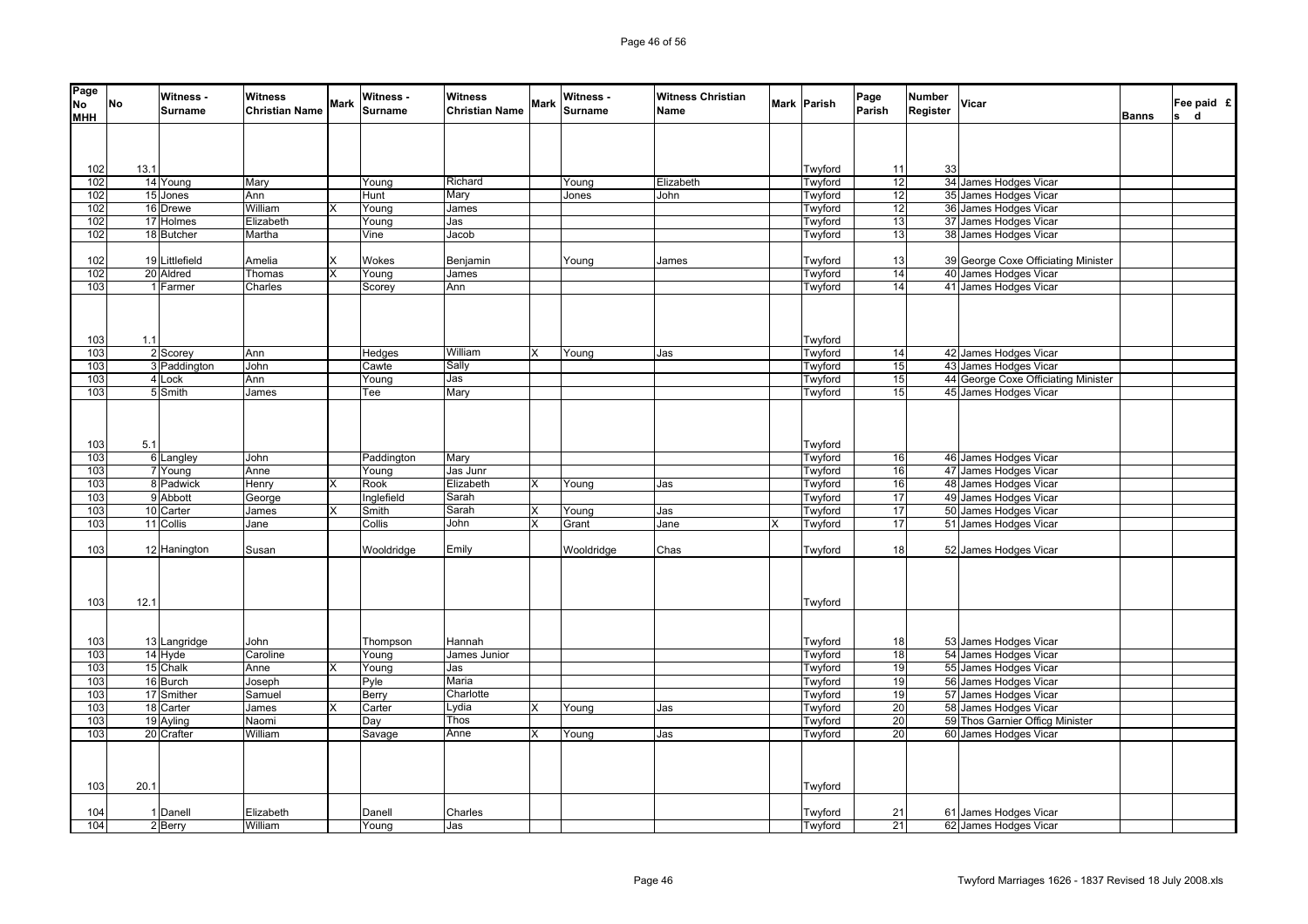| Page<br>No<br><b>MHH</b> | No      | <b>Date</b>                   | Year     | <b>Male Surname</b> | <b>Male Other</b><br>Name(s) |    | Mark Status      | Residence of<br>Groom                                                                                                                  | <b>Female Surname</b> | <b>Female Other</b><br>Name(s) | <b>Mark</b> | <b>Status</b> | <b>Residence of Bride</b> | <b>Remarks</b>                                                                                                                                           | Parish  |
|--------------------------|---------|-------------------------------|----------|---------------------|------------------------------|----|------------------|----------------------------------------------------------------------------------------------------------------------------------------|-----------------------|--------------------------------|-------------|---------------|---------------------------|----------------------------------------------------------------------------------------------------------------------------------------------------------|---------|
| 104                      |         | 3 17.09.1824                  |          | 1824 Goodall        | Edward                       |    | Widower          | Dagenham Essex                                                                                                                         | Rolfe                 | Elizabeth                      |             | Spinster      | Twyford                   | Licence                                                                                                                                                  | Twyford |
| 104                      |         | 4 12.10.1824                  |          | 1824 Patience       | Henry                        | ΙX | <b>Batchelor</b> | Twyford                                                                                                                                | Light                 | Rebecca                        |             | Spinster      | Twyford                   |                                                                                                                                                          | Twyford |
| 104                      |         | 5 14.10.1824                  |          | 1824 Parsons        | William                      |    | Batchelor        | Twyford                                                                                                                                | Savage                | Anne                           |             | Spinster      | Twyford                   |                                                                                                                                                          | Twyford |
| 104                      |         | 6 11.11.1824                  |          | 1824 Shepheard      | Joseph                       |    | Widower          | Twyford                                                                                                                                | Dear                  | Anne                           |             | Spinster      | Twyford                   | Other witness - Wisemane Jane                                                                                                                            | Twyford |
|                          |         |                               |          |                     |                              |    |                  | S Bennett Grace                                                                                                                        |                       |                                |             |               |                           |                                                                                                                                                          |         |
| 104                      |         | 7 27.12.1824                  |          | 1824 White          | Charles                      |    | Bachelor         | London                                                                                                                                 | Young                 | ∟etitia                        |             | Spinster      | Twyford                   | Licence                                                                                                                                                  | Twyford |
|                          |         |                               |          |                     |                              |    |                  |                                                                                                                                        |                       |                                |             |               |                           | A copy of this Register Book of<br>Marriages in the Parish of Twyford<br>Hants from Jan 1 1824 to Jan 1 1825<br>was made and sent to the Registrar of    |         |
| 104                      |         | 7.1 00.01.1825                | 1825     |                     |                              |    |                  |                                                                                                                                        |                       |                                |             |               |                           | the Diocese J Hodges Vicar                                                                                                                               | Twyford |
| 104                      |         | 8 11.01.1825                  |          | 1825 Rawlins        | Robert                       |    | Bachelor         | <b>Whitchurch Hants</b>                                                                                                                | Cordery               | Elizabeth                      |             | Spinster      | Twyford                   |                                                                                                                                                          | Twyford |
| 104                      |         | 9 13.01.1825<br>10 17.05.1825 |          | 1825 Hooker         | Thomas                       |    | Bachelor         | Owslebury                                                                                                                              | White                 | Harriet                        |             | Spinster      | Twyford                   |                                                                                                                                                          | Twyford |
| 104                      |         |                               |          | 1825 Elkins         | George                       |    | Bachelor         | Twyford                                                                                                                                | Cockman               | Elizabeth                      |             | Spinster      | <b>Twyford</b>            |                                                                                                                                                          | Twyford |
| 104                      |         | 11 11.09.1825                 |          | 1825 Miles          | Thomas                       |    | Widower          | <b>Bishop Stoke</b>                                                                                                                    | Parsons               | Martha                         |             | Spinster      | Twyford                   | (Spinster and a minor)                                                                                                                                   | Twyford |
| 104                      |         | 12 17.09.1825                 |          | 1825 Noble          | Thomas                       |    | Bachelor         | Twyford                                                                                                                                | Carter                | Mary Ann                       |             | Spinster      | Twyford                   |                                                                                                                                                          | Twyford |
| 104                      |         | 13 15.10.1825                 |          | 1825 Berry          | James                        |    | Bachelor         | Twyford                                                                                                                                | Tiller                | Sarah                          |             | Spinster      | Twyford                   |                                                                                                                                                          | Twyford |
| 104                      |         | 14 12.12.1825                 |          | 1825 Smith          | Robert                       |    | Widower          | Mill Land, an extra-<br>parochial place and<br>next adjoining to the<br>parish of S(ain)t Peter<br>Chesul in the Soke of<br>Winchester | Weston                | Jane                           |             | Widow         | Twyford                   |                                                                                                                                                          | Twyford |
|                          |         |                               |          |                     |                              |    |                  |                                                                                                                                        |                       |                                |             |               |                           | Fees Book recorded date of marriage                                                                                                                      |         |
| 104                      |         | 15 29.12.1825                 |          | 1825 Smith          | George                       |    | Bachelor         | Twyford                                                                                                                                | Collins               | Jane                           |             | Spinster      | Twyford                   | as 28 December 1825                                                                                                                                      | Twyford |
| 104                      |         | 15.1 00.01.1826               | 1826     |                     |                              |    |                  |                                                                                                                                        |                       |                                |             |               |                           | Copy taken from the Register Book of<br>Marriages from January 1 1825 to<br>January 1 1826 and sent to the<br>Registrar of the Diocese J Hodges<br>Vicar | Twyford |
| 104                      |         | 16 20.04.1826                 |          | 1826 Paddington     | George                       |    | Bachelor         | Twyford                                                                                                                                | White                 | Charlotte                      |             | Spinster      | Twyford                   |                                                                                                                                                          | Twyford |
| 104                      |         | 17 01.07.1826                 | 1826 Tee |                     | Thomas                       |    | Bachelor         | Twyford                                                                                                                                | Noble                 | Mary Ann                       |             | Spinster      | Twyford                   |                                                                                                                                                          | Twyford |
|                          | 104 17Z | 27.08.1826                    |          | 1826 Lawrence       | William                      |    | Bachelor         | Saint Mary Calender<br>in Winchester                                                                                                   | Scott                 | Sarah                          |             | Spinster      | Twyford                   | This entry has been crossed out in the<br>Vicars Fees Book - See entry<br>September 18 1826                                                              | Twyford |
| 104                      |         | 18 30.08.1826                 |          | 1826 White          | William                      |    | Bachelor         | S(aint) Mary<br>Calendre Winchester Stanbrook                                                                                          |                       | Susanna                        |             | Spinster      | Twyford                   |                                                                                                                                                          | Twyford |
| 104                      |         | 19 18.09.1826                 |          | 1826 Lawrence       | William                      |    | Bachelor         | S(aint) Mary<br>Calendre (in the city<br>of) Winchester                                                                                | Scott                 | Sarah                          |             | Spinster      | Twyford                   | There are two entries in the Vicars Day<br>Book but the date of the entry for the<br>27 August 1826 is crossed out - see<br>above                        | Twyford |
|                          |         |                               |          |                     |                              |    |                  | S(aint) Thomas (in<br>the city of)                                                                                                     |                       |                                |             |               |                           |                                                                                                                                                          |         |
| 104                      |         | 20 01.10.1826                 |          | 1826 Mason          | George                       |    | Bachelor         | Winchester                                                                                                                             | Young                 | Letitia                        |             | Spinster      | Twyford                   |                                                                                                                                                          | Twyford |
| 104                      |         | 21 26.12.1826                 |          | 1826 Osborne        | Peter                        |    | Bachelor         | Twyford                                                                                                                                | Harfield              | Elizabeth                      |             | Spinster      | Twyford                   |                                                                                                                                                          | Twyford |
| 104                      |         | 21.1 00.01.1827               | 1827     |                     |                              |    |                  |                                                                                                                                        |                       |                                |             |               |                           | Copy taken of this Register Book of<br>Marriages from Jan 1 1826 to Jan 1<br>1827 and sent to the Registrar of the<br>Diocese J Hodges Vicar             | Twyford |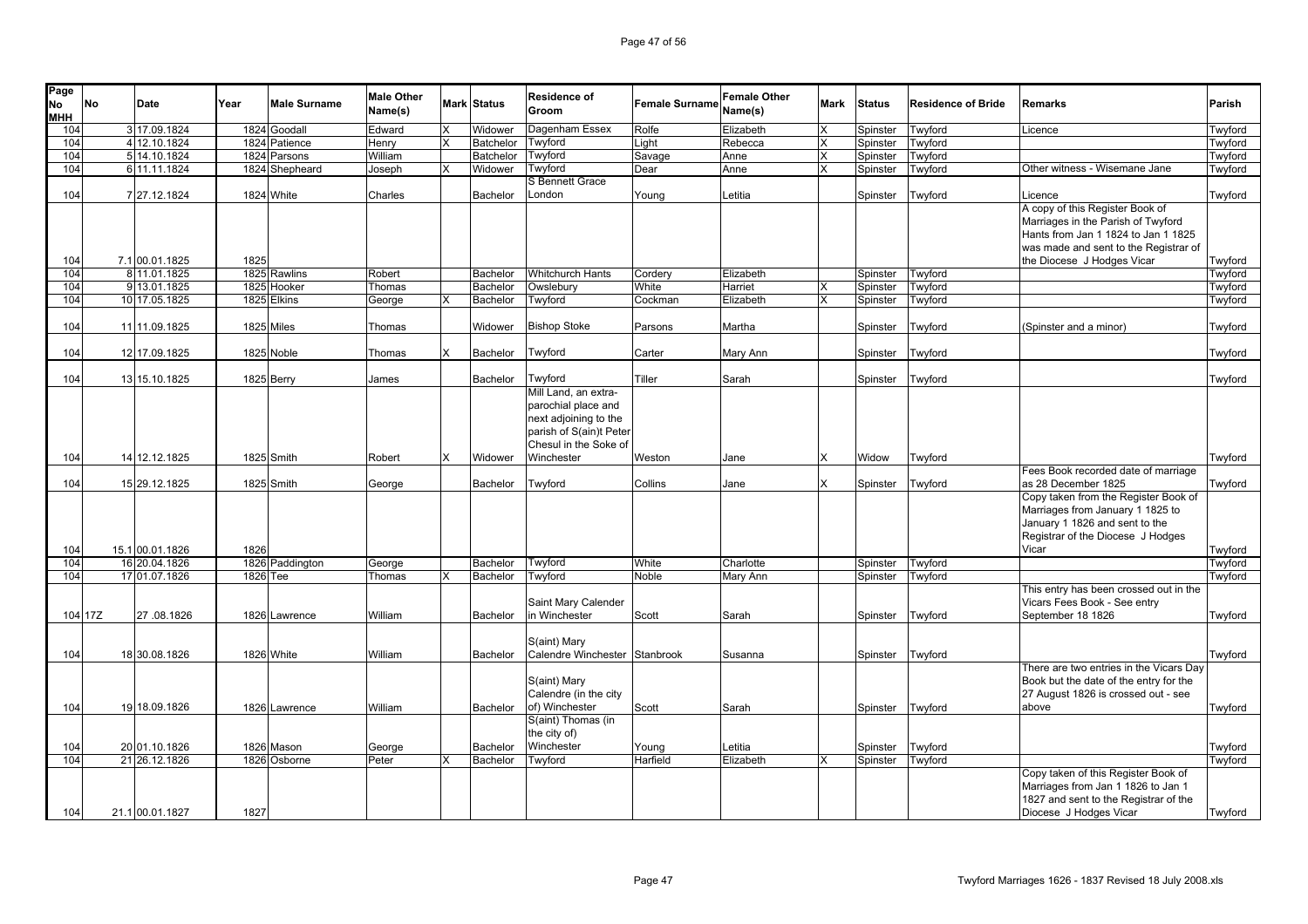| Page<br>No<br><b>MHH</b> | No      | Witness -<br><b>Surname</b> | <b>Witness</b><br><b>Christian Name</b> | <b>Mark</b> | Witness -<br>Surname | <b>Witness</b><br><b>Christian Name</b> | <b>Mark</b> | Witness -<br>Surname | <b>Witness Christian</b><br>Name | Mark Parish        | Page<br>Parish | <b>Number</b><br>Register | <b>Vicar</b>                                    | <b>Banns</b>   | Fee paid £<br>d<br>s. |
|--------------------------|---------|-----------------------------|-----------------------------------------|-------------|----------------------|-----------------------------------------|-------------|----------------------|----------------------------------|--------------------|----------------|---------------------------|-------------------------------------------------|----------------|-----------------------|
| 104                      |         | 3 Backstone                 | John                                    |             | King                 | Ann                                     |             |                      |                                  | Twyford            | 21             |                           | 63 George Coxe Officiating Minister             |                |                       |
| 104                      |         | 4 Chittle                   | <b>Matthias</b>                         |             | Chittle              | Elizabeth                               |             |                      |                                  | Twyford            | 22             |                           | 64 James Hodges Vicar                           |                |                       |
| 104                      |         | 5 Parsons                   | Martha                                  |             | Paddington           | William                                 |             |                      |                                  | Twyford            | 22             |                           | 65 James Hodges Vicar                           |                |                       |
| 104                      |         | 6 Sturges                   | William                                 |             | Abbott               | Mary Ann                                |             | Dear                 | Mary Ann                         | Twyford            | 22             |                           | 66 James Hodges Vicar                           |                |                       |
|                          |         |                             |                                         |             |                      |                                         |             |                      |                                  |                    |                |                           |                                                 |                |                       |
| 104                      |         | 7 Young                     | Peter                                   |             | Young                | Mary                                    |             |                      |                                  | Twyford            | 23             |                           | 67 Thos Garner Minister                         |                |                       |
|                          |         |                             |                                         |             |                      |                                         |             |                      |                                  |                    |                |                           |                                                 |                |                       |
| 104                      | 7.1     |                             |                                         |             |                      |                                         |             |                      |                                  | Twyford            |                | 23 68/9                   |                                                 |                |                       |
| 104                      |         | 8 Cordery                   | Mary                                    |             | Cordery              | James                                   |             |                      |                                  | Twyford            | 24             |                           | 70 James Hodges Vicar                           | Licence        | $0\quad 0$            |
| 104                      |         | 9 Pitt                      | John                                    |             | Pitt                 | Ann                                     |             |                      |                                  | Twyford            | 24             |                           | 71 James Hodges Vicar                           | Banns          | 5 <sub>0</sub>        |
| 104                      |         | 10 Perring                  | Louisa                                  | x           | <b>Atkins</b>        | John                                    |             | Young                | Jas                              | Twyford            | 24             |                           | 72 James Hodges Vicar                           | Banns          | 50<br><sup>0</sup>    |
| 104                      |         | 11 Parsons                  | William                                 |             | Parsons              | Elizabeth                               |             | Young                | James Junr                       | Twyford            | 25             |                           | 73 William Duthy Officiating Minister           | Licence        | $0$ 15 $0$            |
| 104                      |         | 12 Over                     | Mary                                    |             | Noble                | John                                    |             | Young                | James Junr                       | Twyford            | 25             |                           | Robert Williams Officiating<br>74 Minister      | Banns          | 50                    |
| 104                      |         | 13 Berry                    | William                                 |             | <b>Bryant</b>        | Charlotte                               | X           | Young                | Jas                              | Twyford            | 25             |                           | Robert Wickham (Offic(iatin)g<br>75 Min(iste)r) | Banns          | 50                    |
| 104<br>104               |         | 14 Dorey<br>15 Bunny        | Sarah<br>Walter                         |             | Smith<br>Carter      | John<br>Martha                          |             | Young                | Jas                              | Twyford<br>Twyford | 26<br>26       |                           | 76 James Hodges Vicar<br>77 James Hodges Vicar  | Banns<br>Banns | 50<br>50<br>Ю         |
| 104<br>104               | 15.1    | 16 Holdaway                 | Wm                                      |             | Holdaway             | Elizabeth                               |             | Young                | Jas                              | Twyford<br>Twyford | 26<br>27       | 78                        | 79 James Hodges Vicar                           | Banns          | 50                    |
| 104                      |         | 17 Streeter                 | Hannah                                  | x           | _ewington            | Thomas                                  |             | Young                | Jas                              | Twyford            | 27             |                           | 80 James Hodges Vicar                           | Banns          | $5\quad$              |
|                          | 104 17Z |                             |                                         |             |                      |                                         |             |                      |                                  | Twyford            |                |                           |                                                 |                |                       |
| 104                      |         | 18 Burch                    |                                         |             | Allen                | Mary Anne                               |             |                      |                                  | Twyford            | 27             |                           | 81 J Hodges Vicar                               | Banns          | 5 0                   |
| 104<br>104               |         | 19 Edwards<br>20 Young      | W<br>Henry                              |             | Vernham<br>Young     | Martha<br>Ann                           |             | Young                | Sarah                            | Twyford<br>Twyford | 28<br>28       |                           | 82 James Hodges Vicar<br>83 James Hodges Vicar  | Banns<br>Banns | 5 0<br>10<br>50       |
| 104                      |         | 21 Harfield                 | William                                 | IX.         | Osborne              | Mary                                    |             | Marsh                | John                             | Twyford            | 28             |                           | 84 James Hodges Vicar                           | Banns          | 5 <sup>0</sup>        |
| 104                      | 21.1    |                             |                                         |             |                      |                                         |             |                      |                                  | Twyford            |                |                           |                                                 |                |                       |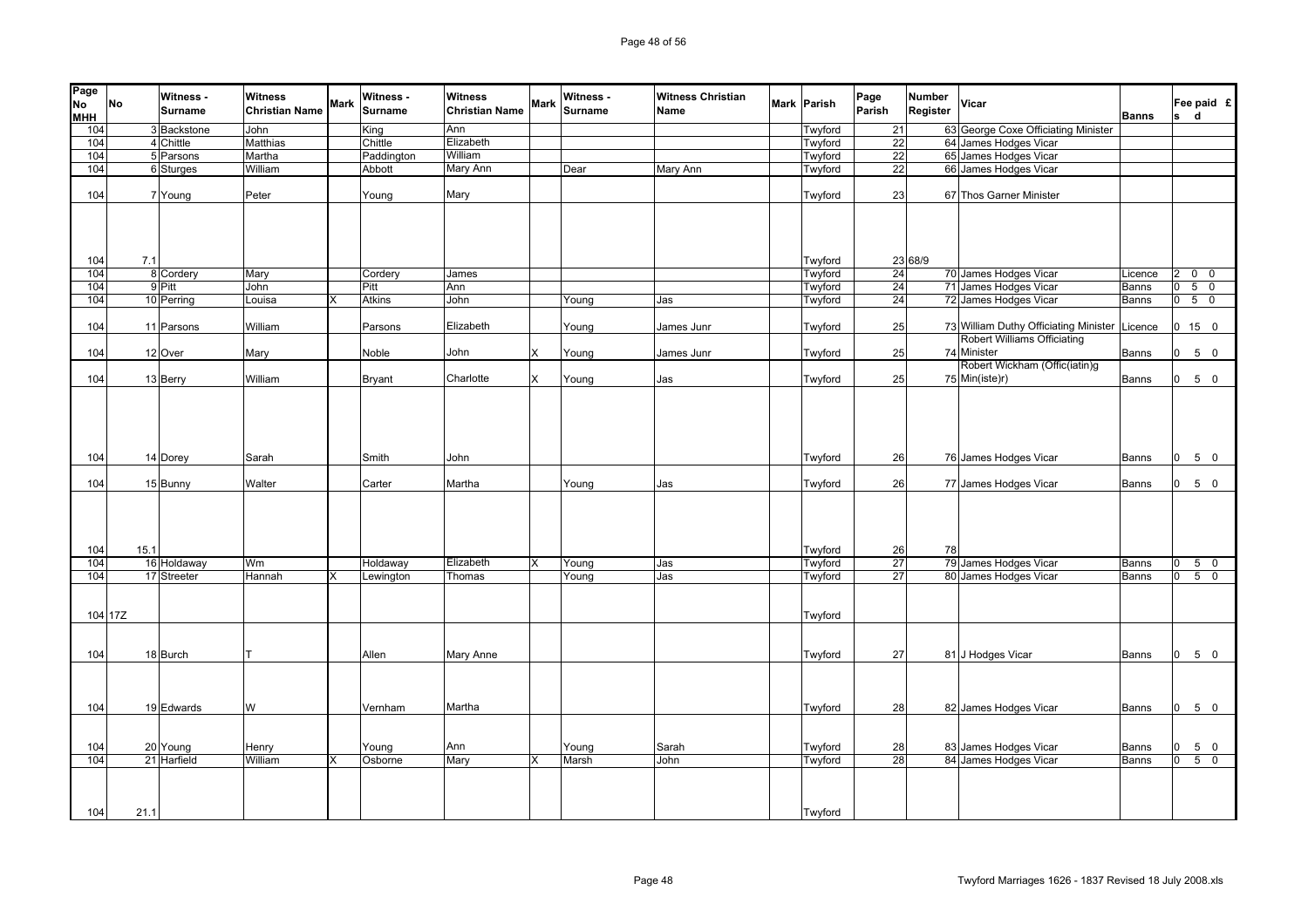| Micheldever (in the<br>County of<br>Licence - MH Hughes recorded 27<br>1827 Winkworth<br>Southampton)<br>105<br>1 16.04.1827<br>Benjamin<br>Bachelor<br>Jonas<br>Maria<br>Spinster<br>Twyford<br>April<br>105<br>225.08.1827<br>Twyford<br>O'Brian<br>1827 Young<br>James<br>Bachelor<br>Charlotte<br>Spinster<br>Twyford<br>x<br>the Parish of Twyford for the<br>solemnization of Marriages from<br>2.1 00.01.1828<br>1828<br>J Hodges Vicar<br>105<br><b>All Saints</b><br>1828 Adams<br>105<br>3 21.02.1828<br>William<br>Bachelor<br>Southampton<br>Turner<br>Sarah Chapple<br>Spinster<br>Twyford<br>Licence<br>S(aint) Mary Kalendar<br>in the city of)<br>Winchester<br>105<br>4 08.05.1828<br>1828 Lacy<br>William<br><b>Duke</b><br>Hannah Maria<br>Bachelor<br>Spinster<br>Twyford<br>Colden Common in<br>105<br>5 29.08.1828<br>1828 Berry<br>the parish of Twyford Godwin<br>Widow<br><b>Bishop's Stoke</b><br>John<br>Widower<br>Anne<br>of the Close, an extra<br>parochial place<br>adjoining the parish<br>of S(aint) Swithun in<br>the soke of<br>6 16.10.1828<br>1828 Manns<br>William<br>Winchester<br>105<br>King<br>Anne<br>Twyford<br>Bachelor<br>Spinster<br>711.11.1828<br>Twyford<br>105<br>1828<br>Knowlton<br>Sheppard<br>Elizabeth<br>Twyford<br>John<br>Bachelor<br>Spinster<br>Copy taken from this Register Book of<br>the Parish of Twyford for the<br>solemnization of Marriages from<br>Registrar of the Diocese by me J<br>7.1 00.01.1829<br>1829<br><b>Hodges Vicar</b><br>105<br>1829 Gosling<br>Twyford<br>Charrett<br><b>Twyford Parish</b><br>105<br>8 10.03.1829<br>Charles<br>Bachelor<br>Rachael<br>Spinster<br>Twyford<br>Otterbourn (in the<br>County of<br>Southampton)<br>9 26 03 1829<br>1829 Coxe<br>John<br>Bachelor<br>Charlotte<br>Twyford<br>105<br>Drewe<br>Spinster<br>10 25.07.1829<br>1829 Eldridge<br>Twyford<br>105<br>John<br>Bachelor<br>Carter<br>Martha<br>Twyford<br>Spinster<br>Wonston (in the<br>William<br>County of<br>Spinster and a minor - (and with the<br>Southampton)<br>11 24.09.1829<br>1829 Elliott<br>Milsome<br>Bachelor<br>Martha<br>Twyford<br>consent of parents<br>105<br>Freemantle<br>Spinster<br>105<br>12 03.11.1829<br>1829 Stone<br>Twyford<br>Twyford<br>William<br>Bachelor<br>Holmes<br>Elizabeth<br>Spinster<br>1829 Brier<br>105<br>13 14.11.1829<br>Charles<br>x<br>Bachelor<br>Twyford<br>Elizabeth<br>x<br>Spinster<br>Twyford<br>Mason<br>105<br>14 01.12.1829<br>1829 Dear<br>Twyford<br>Thomas<br>Bachelor<br>Winkworth<br>Twyford<br>Jane<br>Spinster<br>the Parish of Twyford for the<br>solemnization of Marriages from<br><b>Hodges Vicar</b><br>14.1 00.01.1830<br>1830<br>105 | Page<br>No <sup>T</sup><br>МНН | No | Date | Year | <b>Male Surname</b> | <b>Male Other</b><br>Name(s) |   | <b>Mark Status</b> | Residence of<br>Groom | <b>Female Surname</b> | <b>Female Other</b><br>Name(s) | Mark | <b>Status</b> | <b>Residence of Bride</b> | <b>Remarks</b>                                                                                                                                                 | Parish             |
|-------------------------------------------------------------------------------------------------------------------------------------------------------------------------------------------------------------------------------------------------------------------------------------------------------------------------------------------------------------------------------------------------------------------------------------------------------------------------------------------------------------------------------------------------------------------------------------------------------------------------------------------------------------------------------------------------------------------------------------------------------------------------------------------------------------------------------------------------------------------------------------------------------------------------------------------------------------------------------------------------------------------------------------------------------------------------------------------------------------------------------------------------------------------------------------------------------------------------------------------------------------------------------------------------------------------------------------------------------------------------------------------------------------------------------------------------------------------------------------------------------------------------------------------------------------------------------------------------------------------------------------------------------------------------------------------------------------------------------------------------------------------------------------------------------------------------------------------------------------------------------------------------------------------------------------------------------------------------------------------------------------------------------------------------------------------------------------------------------------------------------------------------------------------------------------------------------------------------------------------------------------------------------------------------------------------------------------------------------------------------------------------------------------------------------------------------------------------------------------------------------------------------------------------------------------------------------------------------------------------------------------------------------------------------------------------|--------------------------------|----|------|------|---------------------|------------------------------|---|--------------------|-----------------------|-----------------------|--------------------------------|------|---------------|---------------------------|----------------------------------------------------------------------------------------------------------------------------------------------------------------|--------------------|
|                                                                                                                                                                                                                                                                                                                                                                                                                                                                                                                                                                                                                                                                                                                                                                                                                                                                                                                                                                                                                                                                                                                                                                                                                                                                                                                                                                                                                                                                                                                                                                                                                                                                                                                                                                                                                                                                                                                                                                                                                                                                                                                                                                                                                                                                                                                                                                                                                                                                                                                                                                                                                                                                                           |                                |    |      |      |                     |                              |   |                    |                       |                       |                                |      |               |                           |                                                                                                                                                                |                    |
|                                                                                                                                                                                                                                                                                                                                                                                                                                                                                                                                                                                                                                                                                                                                                                                                                                                                                                                                                                                                                                                                                                                                                                                                                                                                                                                                                                                                                                                                                                                                                                                                                                                                                                                                                                                                                                                                                                                                                                                                                                                                                                                                                                                                                                                                                                                                                                                                                                                                                                                                                                                                                                                                                           |                                |    |      |      |                     |                              |   |                    |                       |                       |                                |      |               |                           |                                                                                                                                                                |                    |
|                                                                                                                                                                                                                                                                                                                                                                                                                                                                                                                                                                                                                                                                                                                                                                                                                                                                                                                                                                                                                                                                                                                                                                                                                                                                                                                                                                                                                                                                                                                                                                                                                                                                                                                                                                                                                                                                                                                                                                                                                                                                                                                                                                                                                                                                                                                                                                                                                                                                                                                                                                                                                                                                                           |                                |    |      |      |                     |                              |   |                    |                       |                       |                                |      |               |                           |                                                                                                                                                                | Twyford<br>Twyford |
|                                                                                                                                                                                                                                                                                                                                                                                                                                                                                                                                                                                                                                                                                                                                                                                                                                                                                                                                                                                                                                                                                                                                                                                                                                                                                                                                                                                                                                                                                                                                                                                                                                                                                                                                                                                                                                                                                                                                                                                                                                                                                                                                                                                                                                                                                                                                                                                                                                                                                                                                                                                                                                                                                           |                                |    |      |      |                     |                              |   |                    |                       |                       |                                |      |               |                           | Copy taken from this Register Book of<br>January 1 1827 to January 1 1828 and<br>sent to the Registrar of the Diocese by                                       |                    |
|                                                                                                                                                                                                                                                                                                                                                                                                                                                                                                                                                                                                                                                                                                                                                                                                                                                                                                                                                                                                                                                                                                                                                                                                                                                                                                                                                                                                                                                                                                                                                                                                                                                                                                                                                                                                                                                                                                                                                                                                                                                                                                                                                                                                                                                                                                                                                                                                                                                                                                                                                                                                                                                                                           |                                |    |      |      |                     |                              |   |                    |                       |                       |                                |      |               |                           |                                                                                                                                                                | Twyford            |
|                                                                                                                                                                                                                                                                                                                                                                                                                                                                                                                                                                                                                                                                                                                                                                                                                                                                                                                                                                                                                                                                                                                                                                                                                                                                                                                                                                                                                                                                                                                                                                                                                                                                                                                                                                                                                                                                                                                                                                                                                                                                                                                                                                                                                                                                                                                                                                                                                                                                                                                                                                                                                                                                                           |                                |    |      |      |                     |                              |   |                    |                       |                       |                                |      |               |                           |                                                                                                                                                                | Twyford            |
|                                                                                                                                                                                                                                                                                                                                                                                                                                                                                                                                                                                                                                                                                                                                                                                                                                                                                                                                                                                                                                                                                                                                                                                                                                                                                                                                                                                                                                                                                                                                                                                                                                                                                                                                                                                                                                                                                                                                                                                                                                                                                                                                                                                                                                                                                                                                                                                                                                                                                                                                                                                                                                                                                           |                                |    |      |      |                     |                              |   |                    |                       |                       |                                |      |               |                           |                                                                                                                                                                |                    |
|                                                                                                                                                                                                                                                                                                                                                                                                                                                                                                                                                                                                                                                                                                                                                                                                                                                                                                                                                                                                                                                                                                                                                                                                                                                                                                                                                                                                                                                                                                                                                                                                                                                                                                                                                                                                                                                                                                                                                                                                                                                                                                                                                                                                                                                                                                                                                                                                                                                                                                                                                                                                                                                                                           |                                |    |      |      |                     |                              |   |                    |                       |                       |                                |      |               |                           |                                                                                                                                                                |                    |
|                                                                                                                                                                                                                                                                                                                                                                                                                                                                                                                                                                                                                                                                                                                                                                                                                                                                                                                                                                                                                                                                                                                                                                                                                                                                                                                                                                                                                                                                                                                                                                                                                                                                                                                                                                                                                                                                                                                                                                                                                                                                                                                                                                                                                                                                                                                                                                                                                                                                                                                                                                                                                                                                                           |                                |    |      |      |                     |                              |   |                    |                       |                       |                                |      |               |                           |                                                                                                                                                                | Twyford            |
|                                                                                                                                                                                                                                                                                                                                                                                                                                                                                                                                                                                                                                                                                                                                                                                                                                                                                                                                                                                                                                                                                                                                                                                                                                                                                                                                                                                                                                                                                                                                                                                                                                                                                                                                                                                                                                                                                                                                                                                                                                                                                                                                                                                                                                                                                                                                                                                                                                                                                                                                                                                                                                                                                           |                                |    |      |      |                     |                              |   |                    |                       |                       |                                |      |               |                           |                                                                                                                                                                |                    |
|                                                                                                                                                                                                                                                                                                                                                                                                                                                                                                                                                                                                                                                                                                                                                                                                                                                                                                                                                                                                                                                                                                                                                                                                                                                                                                                                                                                                                                                                                                                                                                                                                                                                                                                                                                                                                                                                                                                                                                                                                                                                                                                                                                                                                                                                                                                                                                                                                                                                                                                                                                                                                                                                                           |                                |    |      |      |                     |                              |   |                    |                       |                       |                                |      |               |                           |                                                                                                                                                                |                    |
|                                                                                                                                                                                                                                                                                                                                                                                                                                                                                                                                                                                                                                                                                                                                                                                                                                                                                                                                                                                                                                                                                                                                                                                                                                                                                                                                                                                                                                                                                                                                                                                                                                                                                                                                                                                                                                                                                                                                                                                                                                                                                                                                                                                                                                                                                                                                                                                                                                                                                                                                                                                                                                                                                           |                                |    |      |      |                     |                              |   |                    |                       |                       |                                |      |               |                           |                                                                                                                                                                | Twyford            |
|                                                                                                                                                                                                                                                                                                                                                                                                                                                                                                                                                                                                                                                                                                                                                                                                                                                                                                                                                                                                                                                                                                                                                                                                                                                                                                                                                                                                                                                                                                                                                                                                                                                                                                                                                                                                                                                                                                                                                                                                                                                                                                                                                                                                                                                                                                                                                                                                                                                                                                                                                                                                                                                                                           |                                |    |      |      |                     |                              |   |                    |                       |                       |                                |      |               |                           |                                                                                                                                                                |                    |
|                                                                                                                                                                                                                                                                                                                                                                                                                                                                                                                                                                                                                                                                                                                                                                                                                                                                                                                                                                                                                                                                                                                                                                                                                                                                                                                                                                                                                                                                                                                                                                                                                                                                                                                                                                                                                                                                                                                                                                                                                                                                                                                                                                                                                                                                                                                                                                                                                                                                                                                                                                                                                                                                                           |                                |    |      |      |                     |                              |   |                    |                       |                       |                                |      |               |                           |                                                                                                                                                                | Twyford            |
|                                                                                                                                                                                                                                                                                                                                                                                                                                                                                                                                                                                                                                                                                                                                                                                                                                                                                                                                                                                                                                                                                                                                                                                                                                                                                                                                                                                                                                                                                                                                                                                                                                                                                                                                                                                                                                                                                                                                                                                                                                                                                                                                                                                                                                                                                                                                                                                                                                                                                                                                                                                                                                                                                           |                                |    |      |      |                     |                              |   |                    |                       |                       |                                |      |               |                           |                                                                                                                                                                | Twyford            |
|                                                                                                                                                                                                                                                                                                                                                                                                                                                                                                                                                                                                                                                                                                                                                                                                                                                                                                                                                                                                                                                                                                                                                                                                                                                                                                                                                                                                                                                                                                                                                                                                                                                                                                                                                                                                                                                                                                                                                                                                                                                                                                                                                                                                                                                                                                                                                                                                                                                                                                                                                                                                                                                                                           |                                |    |      |      |                     |                              |   |                    |                       |                       |                                |      |               |                           | January 1 1828 to January 1 1829 in<br>the Parish of Twyford and sent to the                                                                                   | Twyford            |
|                                                                                                                                                                                                                                                                                                                                                                                                                                                                                                                                                                                                                                                                                                                                                                                                                                                                                                                                                                                                                                                                                                                                                                                                                                                                                                                                                                                                                                                                                                                                                                                                                                                                                                                                                                                                                                                                                                                                                                                                                                                                                                                                                                                                                                                                                                                                                                                                                                                                                                                                                                                                                                                                                           |                                |    |      |      |                     |                              |   |                    |                       |                       |                                |      |               |                           | MH Hughes did not record Spinster or                                                                                                                           |                    |
|                                                                                                                                                                                                                                                                                                                                                                                                                                                                                                                                                                                                                                                                                                                                                                                                                                                                                                                                                                                                                                                                                                                                                                                                                                                                                                                                                                                                                                                                                                                                                                                                                                                                                                                                                                                                                                                                                                                                                                                                                                                                                                                                                                                                                                                                                                                                                                                                                                                                                                                                                                                                                                                                                           |                                |    |      |      |                     |                              |   |                    |                       |                       |                                |      |               |                           |                                                                                                                                                                | Twyford            |
|                                                                                                                                                                                                                                                                                                                                                                                                                                                                                                                                                                                                                                                                                                                                                                                                                                                                                                                                                                                                                                                                                                                                                                                                                                                                                                                                                                                                                                                                                                                                                                                                                                                                                                                                                                                                                                                                                                                                                                                                                                                                                                                                                                                                                                                                                                                                                                                                                                                                                                                                                                                                                                                                                           |                                |    |      |      |                     |                              |   |                    |                       |                       |                                |      |               |                           |                                                                                                                                                                |                    |
|                                                                                                                                                                                                                                                                                                                                                                                                                                                                                                                                                                                                                                                                                                                                                                                                                                                                                                                                                                                                                                                                                                                                                                                                                                                                                                                                                                                                                                                                                                                                                                                                                                                                                                                                                                                                                                                                                                                                                                                                                                                                                                                                                                                                                                                                                                                                                                                                                                                                                                                                                                                                                                                                                           |                                |    |      |      |                     |                              |   |                    |                       |                       |                                |      |               |                           |                                                                                                                                                                | Twyford            |
|                                                                                                                                                                                                                                                                                                                                                                                                                                                                                                                                                                                                                                                                                                                                                                                                                                                                                                                                                                                                                                                                                                                                                                                                                                                                                                                                                                                                                                                                                                                                                                                                                                                                                                                                                                                                                                                                                                                                                                                                                                                                                                                                                                                                                                                                                                                                                                                                                                                                                                                                                                                                                                                                                           |                                |    |      |      |                     |                              |   |                    |                       |                       |                                |      |               |                           |                                                                                                                                                                | Twyford            |
|                                                                                                                                                                                                                                                                                                                                                                                                                                                                                                                                                                                                                                                                                                                                                                                                                                                                                                                                                                                                                                                                                                                                                                                                                                                                                                                                                                                                                                                                                                                                                                                                                                                                                                                                                                                                                                                                                                                                                                                                                                                                                                                                                                                                                                                                                                                                                                                                                                                                                                                                                                                                                                                                                           |                                |    |      |      |                     |                              |   |                    |                       |                       |                                |      |               |                           |                                                                                                                                                                |                    |
|                                                                                                                                                                                                                                                                                                                                                                                                                                                                                                                                                                                                                                                                                                                                                                                                                                                                                                                                                                                                                                                                                                                                                                                                                                                                                                                                                                                                                                                                                                                                                                                                                                                                                                                                                                                                                                                                                                                                                                                                                                                                                                                                                                                                                                                                                                                                                                                                                                                                                                                                                                                                                                                                                           |                                |    |      |      |                     |                              |   |                    |                       |                       |                                |      |               |                           |                                                                                                                                                                | Twyford            |
|                                                                                                                                                                                                                                                                                                                                                                                                                                                                                                                                                                                                                                                                                                                                                                                                                                                                                                                                                                                                                                                                                                                                                                                                                                                                                                                                                                                                                                                                                                                                                                                                                                                                                                                                                                                                                                                                                                                                                                                                                                                                                                                                                                                                                                                                                                                                                                                                                                                                                                                                                                                                                                                                                           |                                |    |      |      |                     |                              |   |                    |                       |                       |                                |      |               |                           |                                                                                                                                                                | Twyford            |
|                                                                                                                                                                                                                                                                                                                                                                                                                                                                                                                                                                                                                                                                                                                                                                                                                                                                                                                                                                                                                                                                                                                                                                                                                                                                                                                                                                                                                                                                                                                                                                                                                                                                                                                                                                                                                                                                                                                                                                                                                                                                                                                                                                                                                                                                                                                                                                                                                                                                                                                                                                                                                                                                                           |                                |    |      |      |                     |                              |   |                    |                       |                       |                                |      |               |                           |                                                                                                                                                                | Twyford            |
|                                                                                                                                                                                                                                                                                                                                                                                                                                                                                                                                                                                                                                                                                                                                                                                                                                                                                                                                                                                                                                                                                                                                                                                                                                                                                                                                                                                                                                                                                                                                                                                                                                                                                                                                                                                                                                                                                                                                                                                                                                                                                                                                                                                                                                                                                                                                                                                                                                                                                                                                                                                                                                                                                           |                                |    |      |      |                     |                              |   |                    |                       |                       |                                |      |               |                           |                                                                                                                                                                | Twyford            |
| 15 30.01.1830<br>1830 Padwick                                                                                                                                                                                                                                                                                                                                                                                                                                                                                                                                                                                                                                                                                                                                                                                                                                                                                                                                                                                                                                                                                                                                                                                                                                                                                                                                                                                                                                                                                                                                                                                                                                                                                                                                                                                                                                                                                                                                                                                                                                                                                                                                                                                                                                                                                                                                                                                                                                                                                                                                                                                                                                                             | 105                            |    |      |      |                     | Henry                        | X | Widower            | Twyford               | Shearman              | Marv                           |      | Widow         | Twvford                   | Copy taken from this Register Book of<br>January 1 1829 to January 1 1830 in<br>the said Parish of Twyford and sent to<br>the Registrar of the Diocese by me J | Twyford<br>Twyford |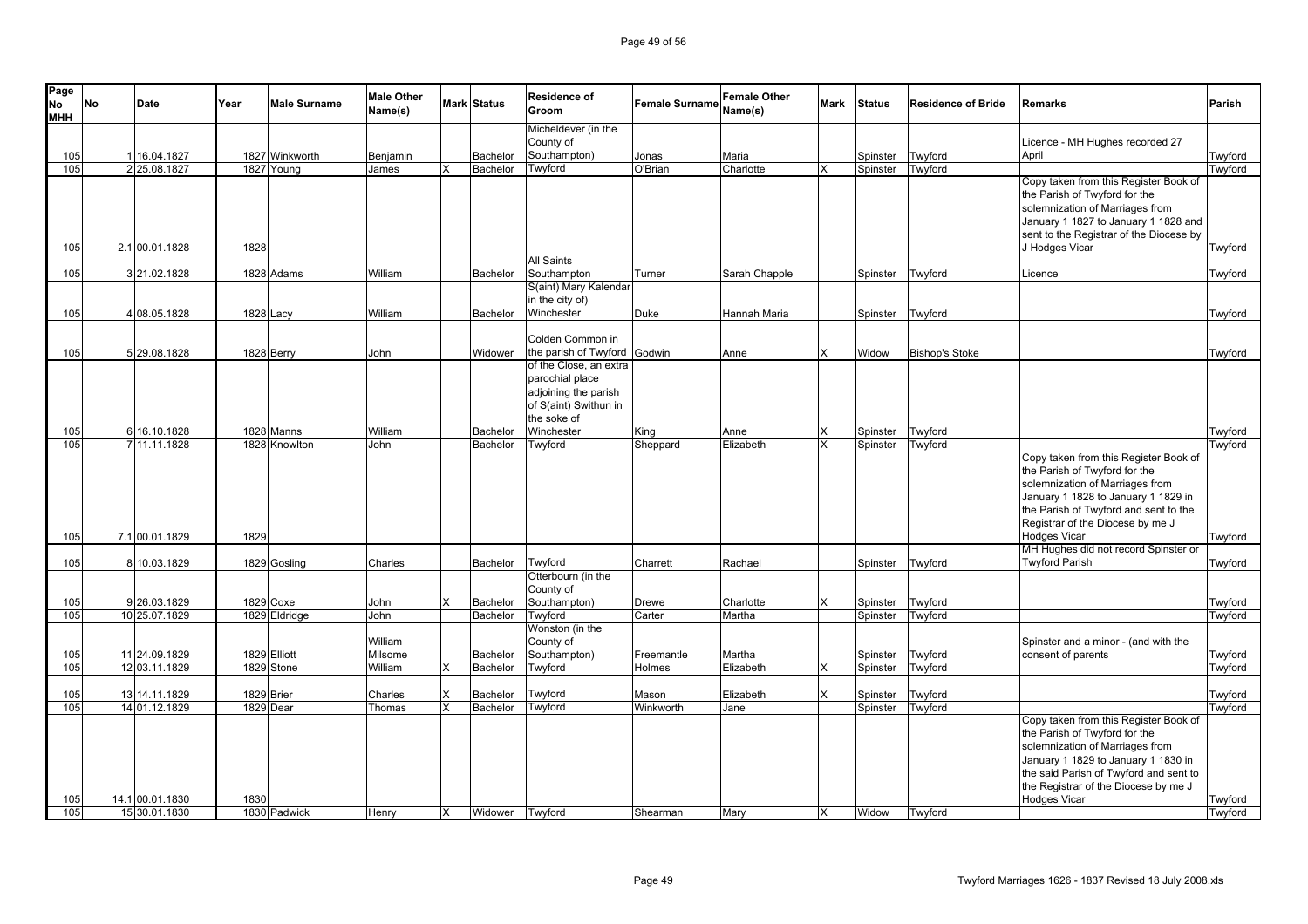| Page<br>No <sup>T</sup><br><b>MHH</b> | No   | Witness -<br><b>Surname</b> | <b>Witness</b><br><b>Christian Name</b> | Mark | Witness -<br>Surname | <b>Witness</b><br><b>Christian Name</b>                      | <b>Mark</b> | Witness -<br><b>Surname</b> | <b>Witness Christian</b><br><b>Name</b> | <b>Mark Parish</b> | Page<br>Parish | <b>Number</b><br>Register | Vicar                                               | <b>Banns</b>   | Fee paid £<br>s d        |
|---------------------------------------|------|-----------------------------|-----------------------------------------|------|----------------------|--------------------------------------------------------------|-------------|-----------------------------|-----------------------------------------|--------------------|----------------|---------------------------|-----------------------------------------------------|----------------|--------------------------|
|                                       |      |                             |                                         |      |                      |                                                              |             |                             |                                         |                    |                |                           |                                                     |                |                          |
| 105                                   |      | 1 Robinson                  | Charles                                 |      | Lavington            | Sarah                                                        |             |                             |                                         | Twyford            | 29             |                           | 85 James Hodges Vicar                               | Licence        | 10 6                     |
| 105                                   |      | 2 Berry                     | James                                   |      | Berry                | Sarah                                                        | x           | Young                       | Jas                                     | Twyford            | 29             |                           | 86 James Hodges Vicar                               | Banns          | $5\quad$                 |
|                                       |      |                             |                                         |      |                      |                                                              |             |                             |                                         |                    |                |                           |                                                     |                |                          |
| 105                                   | 2.1  |                             |                                         |      |                      |                                                              |             |                             |                                         | Twyford            | 29             | 87                        |                                                     |                |                          |
| 105                                   |      | 3 Turner                    | Elizabeth                               |      |                      | Josh                                                         |             |                             |                                         | Twyford            | 30             |                           | 88 James Hodges Vicar                               |                | $0\quad 0$               |
|                                       |      |                             |                                         |      | Turner               | Charlotte<br>Elizabeth                                       |             |                             |                                         |                    |                |                           |                                                     | Licence        |                          |
| 105                                   |      | 4 Beckford                  | Ann Margaret                            |      | Smith                | (Spinster)                                                   |             |                             |                                         | Twyford            | 30             |                           | 89 James Hodges Vicar                               | Banns          | 10 <sub>0</sub><br>ın    |
| 105                                   |      | 5 Bruning                   | Judith                                  |      | Berry                | James                                                        |             |                             |                                         | Twyford            | 30             |                           | 90 James Hodges Vicar                               | Banns          | 5 0<br>ın                |
| 105                                   |      | 6 Bedford                   | Ann Margaret                            |      | Smith                | Charlotte<br>Elizabeth, for<br><b>Bedford James</b><br>Gover |             |                             |                                         | Twyford            | 31             |                           | 91 James Hodges Vicar                               | Banns          | $5\quad 0$               |
| 105                                   |      | 7 Rogers                    | William                                 |      | Crafter              | Mary Ann                                                     |             |                             |                                         | Twyford            | 31             |                           | 92 James Hodges Vicar                               | Banns          | 5 0                      |
| 105                                   | 7.1  |                             |                                         |      |                      |                                                              |             |                             |                                         | Twyford            | 31             | 93                        |                                                     |                |                          |
| 105                                   |      | 8 Gale                      | Eliza                                   |      | Willis               | John                                                         |             | Young                       | Jas                                     | Twyford            | 32             |                           | 94 James Hodges Vicar                               | Banns          | 50<br>10                 |
| 105<br>105                            |      | 9 Osborne<br>10 Bedford     | Mary<br>Ann Margaret                    | X    | Jellett<br>Rutledge  | William<br>Elizath                                           |             | Young<br>Coward             | James Junr<br>Charles                   | Twyford<br>Twyford | 32<br>32       |                           | 95 James Hodges Vicar<br>96 James Hodges Vicar      | Banns<br>Banns | $5\quad 0$<br>$5\quad 0$ |
|                                       |      |                             |                                         |      |                      |                                                              |             |                             |                                         |                    |                |                           |                                                     |                |                          |
| 105                                   |      | 11 Jourd                    | Wm                                      |      | Freemantle           | Maria                                                        |             |                             |                                         | Twyford            | 33             |                           | 97 James Hodges Vicar                               | Licence        | 10 <sub>0</sub>          |
| 105                                   |      | 12 Tuffin                   | James                                   | X    | Bailey               | Harriet                                                      | x           | Young                       | James                                   | Twyford            | 33             |                           | 98 James Hodges Vicar<br>Robert Wickham Officiating | Banns          | 5 0                      |
| 105                                   |      | 13 Martin                   | Martha                                  |      | Young                | Jas                                                          |             |                             |                                         | Twyford            | 33             |                           | 99 Minister                                         | <b>Banns</b>   | 50                       |
| 105                                   |      | 14 Paddington               | Eliza                                   |      | Paddington           | James                                                        | X           | Young                       | Jas                                     | Twyford            | 34             |                           | 100 James Hodges Vicar                              | Banns          | $5\quad$                 |
| 105                                   | 14.1 |                             |                                         |      |                      |                                                              |             |                             |                                         | Twyford            |                | 34 101/2                  |                                                     |                |                          |
| 105                                   |      | 15 Bachelor                 | Benjamin                                | IX.  | Padwick              | Charlotte                                                    |             | Young                       | James                                   | Twyford            | 35             |                           | 103 James Hodges Vicar                              | <b>Banns</b>   | 5 0<br>10                |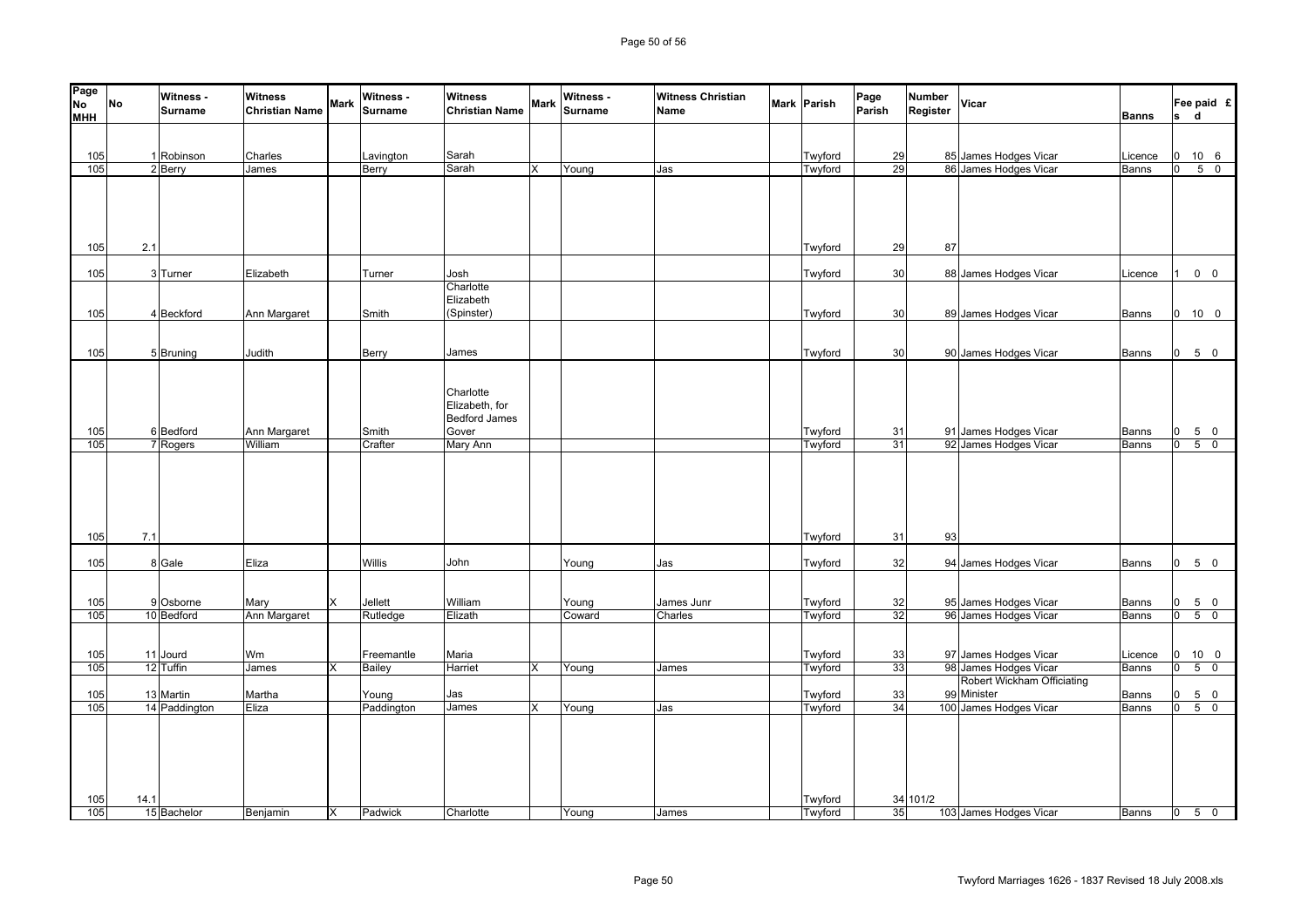| Page<br><b>No</b><br><b>MHH</b> | No | Date           | Year      | <b>Male Surname</b> | <b>Male Other</b><br>Name(s) |    | <b>Mark Status</b> | Residence of<br>Groom                               | <b>Female Surname</b> | <b>Female Other</b><br>Name(s) | Mark | <b>Status</b> | <b>Residence of Bride</b>              | <b>Remarks</b>                                                                                                                                                                                                                  | Parish  |
|---------------------------------|----|----------------|-----------|---------------------|------------------------------|----|--------------------|-----------------------------------------------------|-----------------------|--------------------------------|------|---------------|----------------------------------------|---------------------------------------------------------------------------------------------------------------------------------------------------------------------------------------------------------------------------------|---------|
| 105                             |    | 16 15.03.1830  |           | 1830 Waite          | Henry                        |    | Bachelor           | Twyford                                             | Knowlton              | Elizabeth                      | X.   | Widow         | Twyford                                |                                                                                                                                                                                                                                 | Twyford |
| 105                             |    | 17 12.10.1830  |           | 1830 Sturgess       | Thomas                       |    | Bachelor           | Bishop's Stoke (in the<br>County of<br>Southampton) | Paddington            | Mary                           | x    | Spinster      | Twyford                                | Spinster and a minor (and with the<br>consent of parents)                                                                                                                                                                       | Twyford |
| 105                             |    | 18 16.10.1830  |           | 1830 Carter         | James                        |    | Bachelor           | Twyford                                             | Harding               | Jane                           | x    | Spinster      | Twyford                                |                                                                                                                                                                                                                                 | Twyford |
| 105                             |    | 19 23.10.1830  |           | 1830 Carter         | Thomas                       | ΙX | Bachelor           | Twyford                                             | Harris                | Sarah                          |      | Spinster      | Twyford                                |                                                                                                                                                                                                                                 | Twyford |
|                                 |    |                |           |                     |                              |    |                    | (of the parish of)                                  |                       |                                |      |               |                                        | Fee book records brides name as                                                                                                                                                                                                 |         |
| 105                             |    | 20 16.11.1830  |           | 1830 Harfield       | William                      | lχ | Bachelor           | Owslebury (Hants)                                   | Frampton              | Susannah                       | X.   | Spinster      | Twyford                                | Susanna                                                                                                                                                                                                                         | Twyford |
|                                 |    |                |           |                     |                              |    |                    | Titchfield (in the<br>County of                     |                       |                                |      |               |                                        |                                                                                                                                                                                                                                 |         |
| 105                             |    | 21 12.12.1830  | 1830 Hill |                     | William                      | ΙX | Bachelor           | Southampton)                                        | Cockman               | Ann                            | X.   | Spinster      | Twyford                                |                                                                                                                                                                                                                                 | Twyford |
| 106                             |    | 125.12.1830    |           | 1830 Rogers         | William                      |    | Bachelor           | Twyford                                             | Crafter               | Mary Ann                       |      | Spinster      | Twyford                                |                                                                                                                                                                                                                                 | Twyford |
| 106                             |    | 1.1 00.01.1831 | 1831      |                     |                              |    |                    |                                                     |                       |                                |      |               |                                        | Copy taken from this Register Book of<br>Marriages in the Parish of Twyford<br>Hants from January the first day 1830<br>to the first day of January 1831 and<br>sent to the Registrar of the Diocese by<br>me J Hodges Vicar    | Twyford |
|                                 |    |                |           |                     |                              |    |                    | Andover (in the                                     |                       |                                |      |               |                                        |                                                                                                                                                                                                                                 |         |
|                                 |    |                |           |                     |                              |    |                    | County of                                           |                       |                                |      |               |                                        |                                                                                                                                                                                                                                 |         |
| 106                             |    | 2 26.03.1831   |           | 1831 Lawes          | William                      |    | Bachelor           | Southampton)                                        | Smith                 | Elizabeth                      |      | Spinster      | Twyford                                |                                                                                                                                                                                                                                 | Twyford |
| 106                             |    | 3 14.04.1831   |           | 1831 Munday         | Edward                       |    | Bachelor           | Twyford                                             | Chalk                 | Mary Anne                      |      | Spinster      | Twyford                                |                                                                                                                                                                                                                                 | Twyford |
|                                 |    |                |           |                     | Frederick                    |    |                    |                                                     |                       |                                |      |               |                                        | Other witnesses - Delme Julia, Delme<br>Frances Amelia, Montague ? Gore,<br>Waddington I ?. - Fee Book records<br>Grooms residence as Hitchin<br>Hert(fordshire) and Bride as of<br>Shawford House in the Parish of             |         |
| 106                             |    | 4 14.04.1831   |           | 1831 Radcliffe      | Peter Delme                  |    | Bachelor           | Twyford                                             | Waddington            | Emma                           |      | Spinster      | Twyford                                | Twyford                                                                                                                                                                                                                         | Twyford |
| 106                             |    | 5 21.04.1831   |           | 1831 Young          | John                         |    | Bachelor           | Twyford                                             | Davis                 | Mary                           |      | Spinster      | Twyford                                | Bride signed register as Davies                                                                                                                                                                                                 | Twyford |
| 106                             |    | 6 09.07.1831   |           | 1831 Rogers         | <b>John</b>                  |    | Bachelor           | Twyford                                             | Cleverly              | Susanna                        |      | Spinster      | Twyford                                | Bride signed register as Cleverley                                                                                                                                                                                              | Twyford |
| 106                             |    | 7 29.11.1831   |           | 1831 Stratton       | Charles                      |    | Bachelor           | Twyford                                             | Hedges                | Sarah                          | x    | Spinster      | Twyford                                |                                                                                                                                                                                                                                 | Twyford |
|                                 |    |                |           |                     |                              |    |                    | Morestead (in the<br>County of                      |                       |                                |      |               |                                        |                                                                                                                                                                                                                                 |         |
| 106                             |    | 8 01.12.1831   |           | 1831 Stag           | Thomas                       | ΙX | Bachelor           | Southampton)                                        | Pook                  | Martha                         | X    | Spinster      | Twyford                                |                                                                                                                                                                                                                                 | Twyford |
| 106                             |    | 9 10.12.1831   |           | 1831 Paddington     | George                       |    | Bachelor           | Twyford                                             | Abraham               | Frances                        |      | Spinster      | Twyford                                |                                                                                                                                                                                                                                 | Twyford |
| 106                             |    | 9.1 00.01.1832 | 1832      |                     |                              |    |                    |                                                     |                       |                                |      |               |                                        | Copy taken from this Register Book of<br>Marriages in the Parish of Twyford in<br>the County of Southampton and<br>Diocese of Winton from Jan 1 1831 to<br>Jan 1 1832and sent to the Registrar of<br>the Diocese J Hodges Vicar | Twyford |
| 106                             |    | 10 11.08.1832  |           | 1832 MacPherson     | Hugh                         |    | Bachelor           | Hursley (in the<br>County of<br>Southampton)        | Newton                | Catherine                      |      | Spinster      | Brambridge in the<br>parish of Twyford | Brides name recorded as Catharine in<br><b>Vicars Day Book</b>                                                                                                                                                                  | Twyford |
| 106                             |    | 11 06.10.1832  |           | 1832 Pack           | William                      |    | Bachelor           | Hursley (in the<br>Co(unty) of<br>Southampton)      | Watts                 | Sarah                          | x    | Widow         | Twyford                                | Grooms name recorded as Packe in<br><b>Vicars Day Book</b>                                                                                                                                                                      | Twyford |
|                                 |    |                |           |                     |                              |    |                    |                                                     |                       |                                |      |               |                                        | (son of James Young Parish Clerk of                                                                                                                                                                                             |         |
| 106                             |    | 12 14.10.1832  |           | 1832 Young          | William                      |    | Bachelor           | Twyford                                             | Ray                   | Louisa                         |      | Spinster      | Twyford                                | Twyford)                                                                                                                                                                                                                        | Twyford |
| 106                             |    | 13 03.11.1832  |           | 1832 Lewington      | Thomas                       |    | Bachelor           | Twyford                                             | Streater              | Hannah                         | x    | Spinster      | Twyford                                |                                                                                                                                                                                                                                 | Twyford |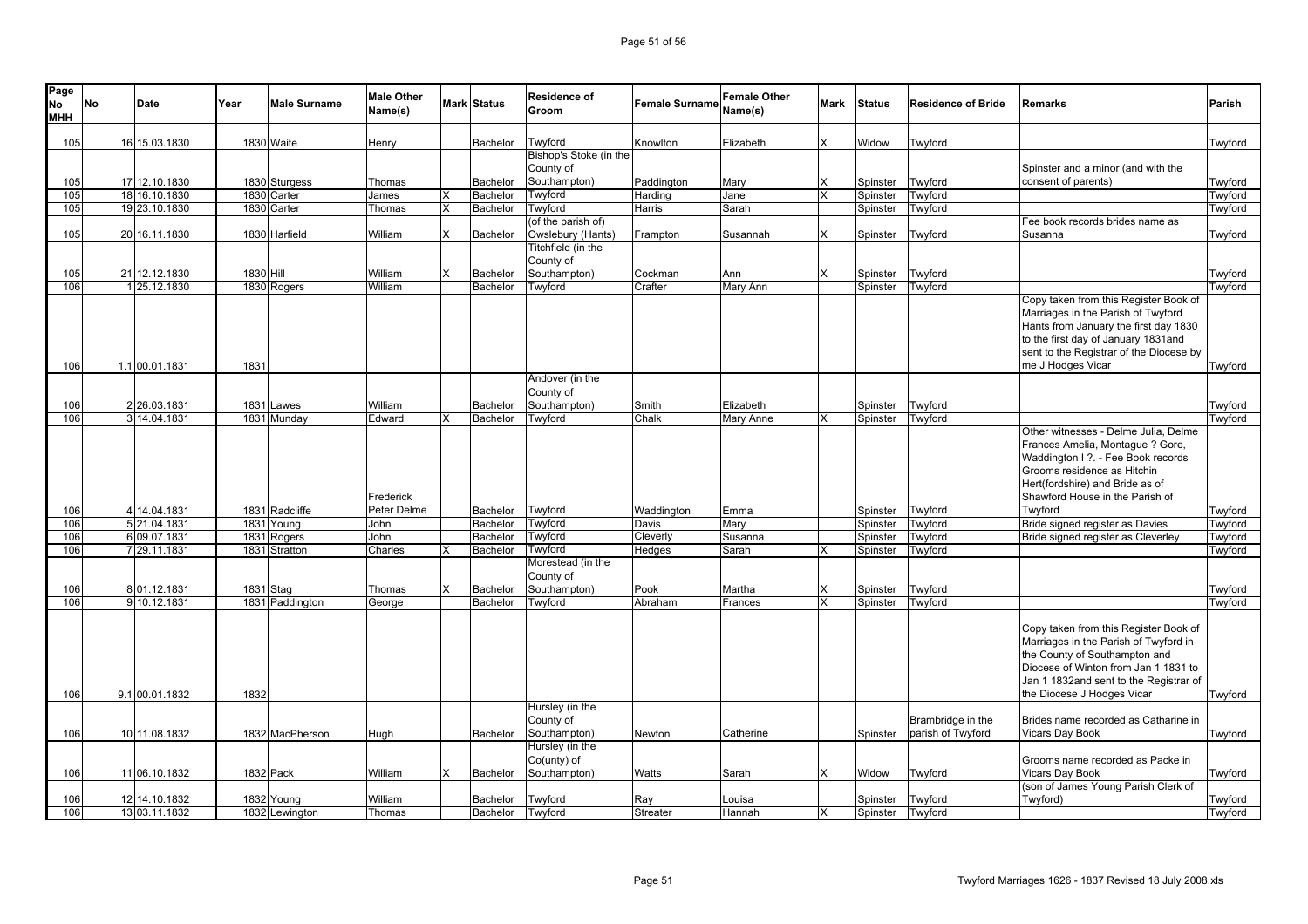| Page<br>No<br><b>MHH</b> | No  | Witness -<br><b>Surname</b> | <b>Witness</b><br><b>Christian Name</b> | <b>Mark</b> | Witness -<br><b>Surname</b> | <b>Witness</b><br><b>Christian Name</b> | <b>Mark</b> | Witness -<br>Surname | <b>Witness Christian</b><br><b>Name</b> | Mark Parish        | Page<br>Parish | Number<br>Register | Vicar                                                | <b>Banns</b>       | Fee paid £<br>d<br>s.    |
|--------------------------|-----|-----------------------------|-----------------------------------------|-------------|-----------------------------|-----------------------------------------|-------------|----------------------|-----------------------------------------|--------------------|----------------|--------------------|------------------------------------------------------|--------------------|--------------------------|
|                          |     |                             |                                         |             |                             | Elizabeth                               |             |                      |                                         |                    |                |                    |                                                      |                    |                          |
| 105                      |     | 16 Bruce                    | William Norman                          |             | <b>Bruce</b>                | Norman                                  | X           | Young                | James                                   | Twyford            | 35             |                    | 104 James Hodges Vicar                               | Banns              | 5 0<br>0                 |
|                          |     |                             |                                         |             |                             |                                         |             |                      |                                         |                    |                |                    |                                                      |                    |                          |
| 105                      |     | 17 Paddington               | Eliza                                   |             | Paddington                  | John                                    | X           | Young                | James                                   | Twyford            | 35             |                    | 105 James Hodges Vicar                               | Licence            | $5\quad 0$<br>0          |
| 105                      |     | 18 Miller                   | John                                    | IX.         | Miller                      | Mary Anne                               |             | Young                | Jas                                     | Twyford            | 36             |                    | 106 James Hodges Vicar                               | <b>Banns</b>       | $5\quad 0$               |
| 105                      |     | 19 Butcher                  | Ann                                     |             | Lovelock                    | Charles                                 |             |                      |                                         | Twyford            | 36             |                    | 107 James Hodges Vicar<br>Robert Wickham Officiating | Banns              | $5\quad$<br>U            |
| 105                      |     | 20 Collis                   | John                                    | <b>X</b>    | Harfield                    | Hannah                                  | x           | Young                | Jas                                     | Twyford            | 36             |                    | 108 Minister                                         | Banns              | $0\quad 5\quad 0$        |
|                          |     |                             |                                         |             |                             |                                         |             |                      |                                         |                    |                |                    |                                                      |                    |                          |
|                          |     |                             |                                         |             |                             |                                         |             |                      |                                         |                    |                |                    |                                                      |                    |                          |
| 105                      |     | 21 Cockman                  | James                                   | IX.         | Hopgood                     | Mary                                    | X           | Young                | Jas                                     | Twyford            | 37             |                    | 109 James Hodges Vicar                               | Banns              | 5 0<br>0                 |
| 106                      |     | 1 Rogers                    | James                                   | X           | Collins                     | Olive                                   |             |                      |                                         | Twyford            | 37             |                    | 110 James Hodges Vicar                               | Banns              | $5\quad$<br>$\Omega$     |
| 106                      | 1.1 |                             |                                         |             |                             |                                         |             |                      |                                         | Twyford            | 37             | 111                |                                                      |                    |                          |
|                          |     |                             |                                         |             |                             |                                         |             |                      |                                         |                    |                |                    |                                                      |                    |                          |
| 106                      |     | 2 Appleton                  | Caroline                                | <b>X</b>    | Oliver                      | John                                    |             | Young                | Jas                                     | Twyford            | 38             |                    | 112 James Hodges Vicar                               | Banns              | $5\quad 0$<br>0          |
| 106                      |     | 3 Chalk                     | George                                  | X           | Perry                       | Mary                                    |             | Young                | Jas                                     | Twyford            | 38             |                    | 113 James Hodges Vicar                               | Banns              | $5\quad$<br>0            |
|                          |     |                             |                                         |             |                             |                                         |             |                      |                                         |                    |                |                    |                                                      |                    |                          |
| 106                      |     | 4 Delme                     | HV                                      |             | Delme                       | Geo                                     |             | Garnier              | Maria                                   | Twyford            | 38             |                    | Tho(mo)s Garnier Offic(icatin)g<br>114 Minister      | Licence            | 5<br>$0\quad 0$          |
| 106<br>106               |     | 5 Davies<br>6 Rogers        | Rebecca<br>Hannah                       |             | Lavington<br>Berry          | James                                   |             |                      |                                         | Twyford<br>Twyford | 39<br>39       |                    | 115 James Hodges Vicar<br>116 James Hodges Vicar     | Licence<br>Licence | 5 0<br>$5\quad$          |
| 106                      |     | 7 Walden                    | Charlotte                               | X           | Nutcher                     | John                                    |             | Young                | Jas                                     | Twyford            | 39             |                    | 117 James Hodges Vicar                               | Banns              | $5\quad$<br><sup>n</sup> |
|                          |     |                             |                                         |             |                             |                                         |             |                      |                                         |                    |                |                    |                                                      |                    |                          |
| 106                      |     | 8 Tibbel                    | George                                  |             | Bennet                      | Anne                                    |             | Young                | Jas                                     | Twyford            | 40             |                    | 118 James Hodges Vicar                               | Banns              | $5\quad 0$<br>0          |
| 106                      |     | 9 Paddington                | Benjamin                                |             | Abraham                     | Jane                                    |             | Young                | Jas                                     | Twyford            | 40             |                    | 119 James Hodges Vicar                               | Banns              | $5\quad 0$<br>0          |
| 106                      | 9.1 |                             |                                         |             |                             |                                         |             |                      |                                         | Twyford            | 40             | 120                |                                                      |                    |                          |
|                          |     |                             |                                         |             |                             |                                         |             |                      |                                         |                    |                |                    |                                                      |                    |                          |
| 106                      |     | 10 Newton                   | saac                                    |             | Newton                      | Grace                                   |             |                      |                                         | Twyford            | 41             |                    | 121 James Hodges Vicar                               | ∟icence            | 10 6<br>0                |
| 106                      |     | 11 Oxford                   | John                                    | <b>X</b>    | Oxford                      | Ann                                     | X           | Young                | James                                   | Twyford            | 41             |                    | 122 George Coxe Officiating Minister                 | <b>Banns</b>       |                          |
|                          |     |                             |                                         |             |                             |                                         |             |                      |                                         |                    |                |                    |                                                      |                    |                          |
| 106                      |     | 12 Taylor                   | William                                 |             | Young                       | G M                                     |             |                      |                                         | Twyford            | 41             |                    | 123 James Hodges Vicar                               | Banns              | 10 <sub>0</sub><br>0     |
| 106                      |     | 13 Atwood                   | John                                    |             | Meadus                      | Asnath?                                 |             |                      |                                         | Twyford            | 42             |                    | 124 James Hodges Vicar                               | Banns              | $5\quad 0$<br>0          |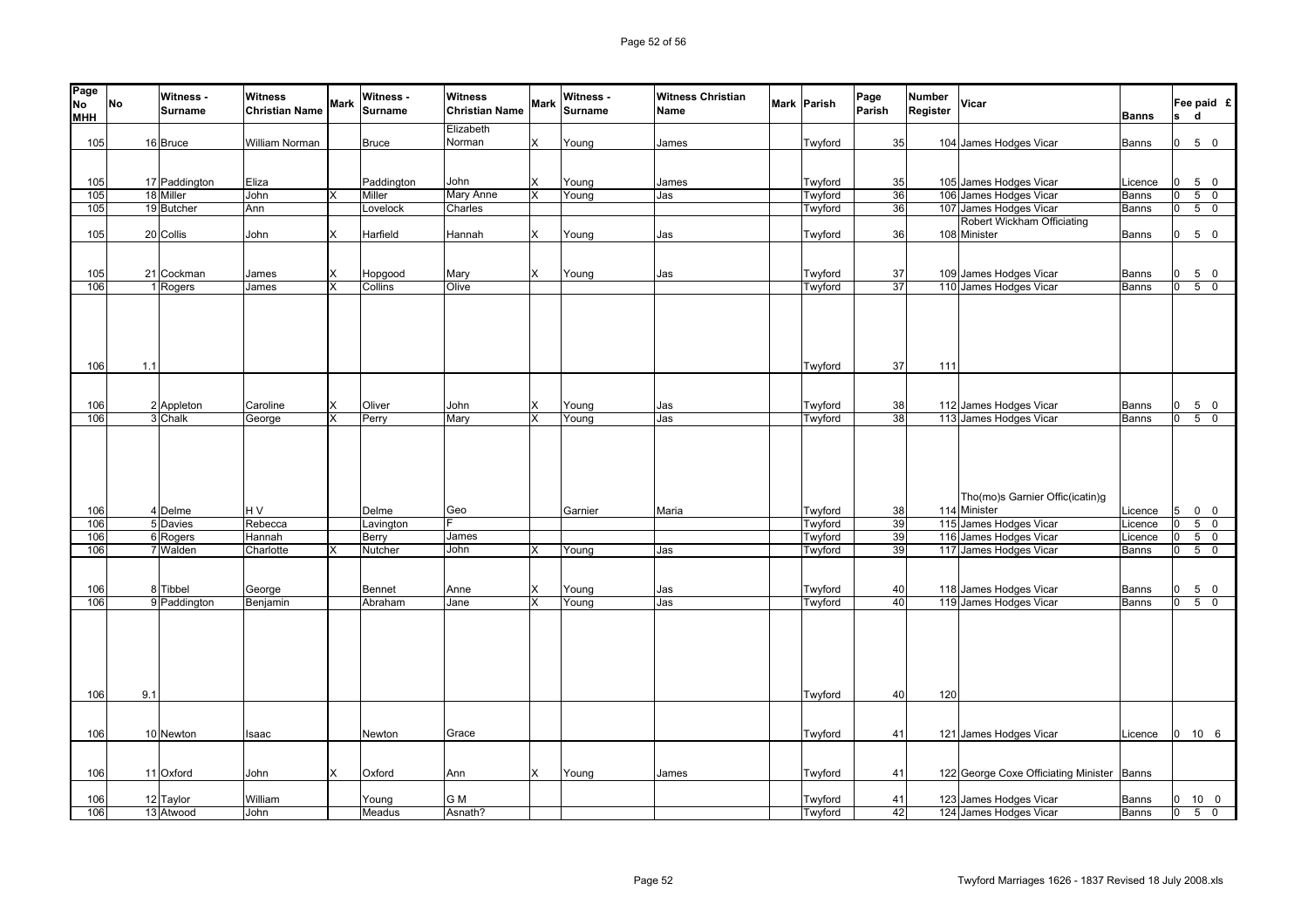| Page<br>No<br>Імнн | No | Date                        | Year | <b>Male Surname</b>          | <b>Male Other</b><br>Name(s) |   | <b>Mark Status</b>   | <b>Residence of</b><br>Groom                            | <b>Female Surname</b> | <b>Female Other</b><br>Name(s) | Mark | <b>Status</b>        | <b>Residence of Bride</b>                 | <b>Remarks</b>                                                                                                                                                                                                                                              | Parish             |
|--------------------|----|-----------------------------|------|------------------------------|------------------------------|---|----------------------|---------------------------------------------------------|-----------------------|--------------------------------|------|----------------------|-------------------------------------------|-------------------------------------------------------------------------------------------------------------------------------------------------------------------------------------------------------------------------------------------------------------|--------------------|
| 106                |    | 14 15.11.1832               |      | 1832 Freemantle              | Peter                        | x | Bachelor             | Twyford                                                 | Page                  | Mary                           |      | Spinster             | Twyford                                   |                                                                                                                                                                                                                                                             | Twyford            |
| 106                |    | 15 08.12.1832               |      | 1832 Sheppard                | John                         |   | Bachelor             | S(aint) Peter Cheshul<br>in the Soke (of)<br>Winchester |                       | Anne                           |      | Spinster             | Twyford                                   |                                                                                                                                                                                                                                                             | Twyford            |
|                    |    |                             |      |                              |                              |   |                      |                                                         | Noyce                 |                                |      |                      |                                           | Copy taken from this Register Book of                                                                                                                                                                                                                       |                    |
| 106                |    | 15.1 00.01.1833             | 1833 |                              |                              |   |                      |                                                         |                       |                                |      |                      |                                           | Marriages in the Parish of Twyford in<br>the County of Southampton and<br>Diocese of Winton from Jan 1 1832 to<br>Jan 1 1833 and sent to the Registrar of<br>the Diocese by me James Hodges<br>Vicar                                                        | Twyford            |
| 106                |    | 16 27.04.1833               |      | 1833 Paddington              | Benjamin                     |   | Bachelor             | Twyford                                                 | Harriss               | Eliza                          |      | Spinster             | Twyford                                   |                                                                                                                                                                                                                                                             | Twyford            |
| 106                |    | 17 25.05.1833               |      | 1833 Scory                   | James                        |   | Bachelor             | Twyford                                                 | Parker                | Mary Ann                       |      | Spinster             | Twyford                                   |                                                                                                                                                                                                                                                             | Twyford            |
| 106                |    | 18 16.10.1833               |      | 1833 Draper                  | James<br>Northover           |   | Bachelor             | Twyford                                                 | Hart                  | Jane                           |      | Spinster             | Horten (in nthe County<br>of) Dorset      |                                                                                                                                                                                                                                                             | Twyford            |
| 106                |    | 18.1 00.01.1834             | 1834 |                              |                              |   |                      |                                                         |                       |                                |      |                      |                                           | Copy taken from this Register Book of<br>Marriages in the Parish of Twyford in<br>the County of Southampton and<br>Diocese of Winton from Jan 1 1833 to<br>Jan 1 1834 and sent to the Registrar of<br>the Diocese by me James Hodges<br>Vicar               | Twyford            |
| 106                |    | 19 04.01.1834               |      | 1834 Dumper                  | John                         |   | Bachelor             | Compton                                                 | Spreadbury            | Elizabeth                      |      | Spinster             | Twyford                                   | Other witness - Young James                                                                                                                                                                                                                                 | Twyford            |
| 106                |    | 20 21.07.1834               |      | 1834 Penton                  | Charles                      |   | Bachelor             | S Peter Cheesehill in<br>the Soke Winchester Bath       |                       | Dinah                          |      | Spinster             | Twyford                                   |                                                                                                                                                                                                                                                             | Twyford            |
| 107<br>107         |    | 106.11.1834<br>2 08.11.1834 |      | 1834 Diddams<br>1834 Russell | Jonathan<br>William          | X | Bachelor<br>Bachelor | Twyford<br>Twyford                                      | Maidment<br>Noble     | Lucy<br>Elizabeth              |      | Spinster<br>Spinster | Twyford<br>Twyford                        |                                                                                                                                                                                                                                                             | Twyford<br>Twyford |
| 107                |    | 2.1 00.01.1835              | 1835 |                              |                              |   |                      |                                                         |                       |                                |      |                      |                                           | Copy taken from this Register Book of<br>Marriages in the Parish of Twyford in<br>the County of Southampton Diocese of<br>Winton from January 1 1834 to<br>January 1 1835 and sent to the<br>Registrar of the Diocese by me James<br><b>Hodges Vicar</b>    | Twyford            |
|                    |    |                             |      |                              |                              |   |                      | Twyford - (Colden                                       |                       |                                |      |                      | Twyford - (Colden                         |                                                                                                                                                                                                                                                             |                    |
| 107                |    | 3 14.04.1835                |      | 1835 Hewett                  | William                      |   | Bachelor             | Common in the<br>Parish of )                            | Godwin                | Mary                           |      | Spinster             | Common in the Parish<br>of)               |                                                                                                                                                                                                                                                             | Twyford            |
| 107                |    | 4 15.06.1835                |      | 1835 Wadmore                 | James                        | x | Bachelor             | Colden Common in<br>the parish of Twyford Dear          |                       | Caroline                       |      | Spinster             | Colden Common in the<br>Parish of Twyford |                                                                                                                                                                                                                                                             | Twyford            |
| 107                |    | 5 21.11.1835                |      | 1835 Chalk                   | Henry                        |   | Bachelor             | Twyford                                                 | <b>Willis</b>         | Maria                          |      | Spinster             | Twyford                                   |                                                                                                                                                                                                                                                             | Twyford            |
| 107                |    | 6 25.12.1835                |      | 1835 Corps                   | James                        |   | Bachelor             | S(aint) Thomas (in<br>the city of)<br>Winchester        | Robinson              | Mary Winkworth                 |      | Spinster             | Twyford                                   |                                                                                                                                                                                                                                                             | Twyford            |
| 107                |    | 6.1 00.01.1836              | 1836 |                              |                              |   |                      |                                                         |                       |                                |      |                      |                                           | Copy taken from the Register Book of<br>Marriages in the Parish of Twyford in<br>the County of Southampton and<br>Diocese of Winton from January 1<br>1835 to January 1 1836 and sent to the<br>Registrar of the Diocese by me James<br><b>Hodges Vicar</b> | Twyford            |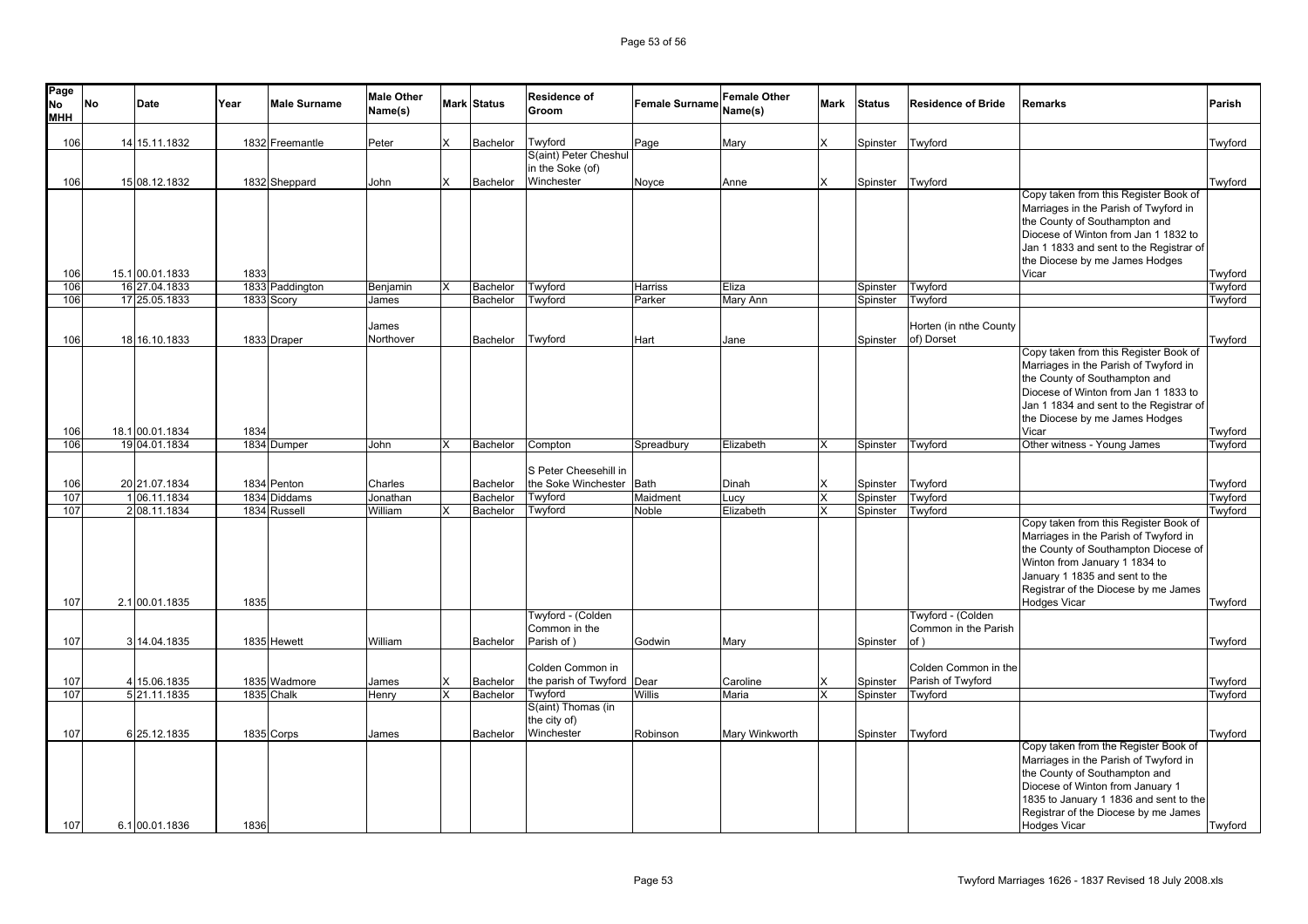| Robert Wickham (Offic(iatin)g<br>125 Min(iste)r<br>106<br>14 Stubbington<br>X<br>Rebecca<br>X<br>Young<br>Twyford<br>42<br>$5\quad 0$<br>Stephen<br>Bear<br>James<br>Banns<br>X<br>Twyford<br>42<br>126 James Hodges Vicar<br>$5\quad 0$<br>106<br>15 Sheppard<br>Thomas<br>Noice<br>Cicely<br>Muddy<br>Ann<br>Banns<br>ın<br>15.1<br>106<br>Twyford<br>106<br>16 Paddington<br>John<br>Anne<br>43<br>127 James Hodges Vicar<br>Jas<br>Twyford<br>Bennet<br>Young<br>x<br>43<br>106<br>17 Scory<br>Thomas<br>Meridge<br>Mary<br>Twyford<br>128 James Hodges Vicar<br>George Coxe Officiating Minister<br>Rector of St Michael in the Soke<br>129 of Winchester<br>John<br>Elizabeth<br>10 <sub>0</sub><br>106<br>18 Freemantle<br>Freemantle<br>Twyford<br>43<br>Licence<br>10<br>Twyford<br>106<br>18.1<br>44<br>130<br>106<br>44<br>131 James Hodges Vicar<br>19 Spreadbury<br>Charles<br>Spreadbury<br>Anne<br>Ball<br>Twyford<br>Mary<br>X<br>x<br>x<br>20 Forder<br>Twyford<br>132 James Hodges Vicar<br>106<br>George<br>x<br>Penny<br>Mary<br>Young<br>Jas<br>44<br>107<br>1 Newton<br>Mary<br>45<br>133 James Hodges Vicar<br>Jacob<br>Godwin<br>Twyford<br>Letitia<br>45<br>2 Russell<br>134 James Hodges Vicar<br>107<br>James<br>Young<br>Twyford<br>X<br>Young<br>Jas<br>X<br>Twyford<br>107<br>2.1<br>45<br>135<br>107<br>3 Coldwell<br>James<br>Godwin<br>Twyford<br>46<br>136 James Hodges Vicar<br>Licence<br>10 <sub>6</sub><br>Ann<br>10<br>John<br>X.<br>Elizabeth<br>Ezekiel<br>Twyford<br>137 James Hodges Vicar<br>107<br>4 Dear<br>Dimick<br>Young<br>46<br>X<br>46<br>138 James Hodges Vicar<br>107<br>5 Willis<br>Ellen <sup>'</sup><br>John<br>Cox<br>Young<br>James<br>Twyford<br>X<br>47<br>10 6<br>107<br>6 Robinson<br>Thomas<br>Robinson<br>Edward<br>Robinson<br>Maria Sayer<br>Twyford<br>139 James Hodges Vicar<br>Licence<br><b>O</b><br>107<br>6.1<br>Twyford<br>47<br>140 | Page<br>No<br><b>MHH</b> | No | Witness -<br><b>Surname</b> | <b>Witness</b><br><b>Christian Name</b> | Mark | Witness -<br><b>Surname</b> | <b>Witness</b><br><b>Christian Name</b> | <b>Mark</b> | Witness -<br><b>Surname</b> | <b>Witness Christian</b><br><b>Name</b> | <b>Mark Parish</b> | Page<br>Parish | <b>Number</b><br>Register | Vicar | <b>Banns</b> | Fee paid £<br>d<br>ls. |
|----------------------------------------------------------------------------------------------------------------------------------------------------------------------------------------------------------------------------------------------------------------------------------------------------------------------------------------------------------------------------------------------------------------------------------------------------------------------------------------------------------------------------------------------------------------------------------------------------------------------------------------------------------------------------------------------------------------------------------------------------------------------------------------------------------------------------------------------------------------------------------------------------------------------------------------------------------------------------------------------------------------------------------------------------------------------------------------------------------------------------------------------------------------------------------------------------------------------------------------------------------------------------------------------------------------------------------------------------------------------------------------------------------------------------------------------------------------------------------------------------------------------------------------------------------------------------------------------------------------------------------------------------------------------------------------------------------------------------------------------------------------------------------------------------------------------------------------------------------------------------------------------------------------|--------------------------|----|-----------------------------|-----------------------------------------|------|-----------------------------|-----------------------------------------|-------------|-----------------------------|-----------------------------------------|--------------------|----------------|---------------------------|-------|--------------|------------------------|
|                                                                                                                                                                                                                                                                                                                                                                                                                                                                                                                                                                                                                                                                                                                                                                                                                                                                                                                                                                                                                                                                                                                                                                                                                                                                                                                                                                                                                                                                                                                                                                                                                                                                                                                                                                                                                                                                                                                |                          |    |                             |                                         |      |                             |                                         |             |                             |                                         |                    |                |                           |       |              |                        |
|                                                                                                                                                                                                                                                                                                                                                                                                                                                                                                                                                                                                                                                                                                                                                                                                                                                                                                                                                                                                                                                                                                                                                                                                                                                                                                                                                                                                                                                                                                                                                                                                                                                                                                                                                                                                                                                                                                                |                          |    |                             |                                         |      |                             |                                         |             |                             |                                         |                    |                |                           |       |              |                        |
|                                                                                                                                                                                                                                                                                                                                                                                                                                                                                                                                                                                                                                                                                                                                                                                                                                                                                                                                                                                                                                                                                                                                                                                                                                                                                                                                                                                                                                                                                                                                                                                                                                                                                                                                                                                                                                                                                                                |                          |    |                             |                                         |      |                             |                                         |             |                             |                                         |                    |                |                           |       |              |                        |
|                                                                                                                                                                                                                                                                                                                                                                                                                                                                                                                                                                                                                                                                                                                                                                                                                                                                                                                                                                                                                                                                                                                                                                                                                                                                                                                                                                                                                                                                                                                                                                                                                                                                                                                                                                                                                                                                                                                |                          |    |                             |                                         |      |                             |                                         |             |                             |                                         |                    |                |                           |       |              |                        |
|                                                                                                                                                                                                                                                                                                                                                                                                                                                                                                                                                                                                                                                                                                                                                                                                                                                                                                                                                                                                                                                                                                                                                                                                                                                                                                                                                                                                                                                                                                                                                                                                                                                                                                                                                                                                                                                                                                                |                          |    |                             |                                         |      |                             |                                         |             |                             |                                         |                    |                |                           |       |              |                        |
|                                                                                                                                                                                                                                                                                                                                                                                                                                                                                                                                                                                                                                                                                                                                                                                                                                                                                                                                                                                                                                                                                                                                                                                                                                                                                                                                                                                                                                                                                                                                                                                                                                                                                                                                                                                                                                                                                                                |                          |    |                             |                                         |      |                             |                                         |             |                             |                                         |                    |                |                           |       |              |                        |
|                                                                                                                                                                                                                                                                                                                                                                                                                                                                                                                                                                                                                                                                                                                                                                                                                                                                                                                                                                                                                                                                                                                                                                                                                                                                                                                                                                                                                                                                                                                                                                                                                                                                                                                                                                                                                                                                                                                |                          |    |                             |                                         |      |                             |                                         |             |                             |                                         |                    |                |                           |       |              |                        |
|                                                                                                                                                                                                                                                                                                                                                                                                                                                                                                                                                                                                                                                                                                                                                                                                                                                                                                                                                                                                                                                                                                                                                                                                                                                                                                                                                                                                                                                                                                                                                                                                                                                                                                                                                                                                                                                                                                                |                          |    |                             |                                         |      |                             |                                         |             |                             |                                         |                    |                |                           |       |              |                        |
|                                                                                                                                                                                                                                                                                                                                                                                                                                                                                                                                                                                                                                                                                                                                                                                                                                                                                                                                                                                                                                                                                                                                                                                                                                                                                                                                                                                                                                                                                                                                                                                                                                                                                                                                                                                                                                                                                                                |                          |    |                             |                                         |      |                             |                                         |             |                             |                                         |                    |                |                           |       |              |                        |
|                                                                                                                                                                                                                                                                                                                                                                                                                                                                                                                                                                                                                                                                                                                                                                                                                                                                                                                                                                                                                                                                                                                                                                                                                                                                                                                                                                                                                                                                                                                                                                                                                                                                                                                                                                                                                                                                                                                |                          |    |                             |                                         |      |                             |                                         |             |                             |                                         |                    |                |                           |       |              |                        |
|                                                                                                                                                                                                                                                                                                                                                                                                                                                                                                                                                                                                                                                                                                                                                                                                                                                                                                                                                                                                                                                                                                                                                                                                                                                                                                                                                                                                                                                                                                                                                                                                                                                                                                                                                                                                                                                                                                                |                          |    |                             |                                         |      |                             |                                         |             |                             |                                         |                    |                |                           |       |              |                        |
|                                                                                                                                                                                                                                                                                                                                                                                                                                                                                                                                                                                                                                                                                                                                                                                                                                                                                                                                                                                                                                                                                                                                                                                                                                                                                                                                                                                                                                                                                                                                                                                                                                                                                                                                                                                                                                                                                                                |                          |    |                             |                                         |      |                             |                                         |             |                             |                                         |                    |                |                           |       |              |                        |
|                                                                                                                                                                                                                                                                                                                                                                                                                                                                                                                                                                                                                                                                                                                                                                                                                                                                                                                                                                                                                                                                                                                                                                                                                                                                                                                                                                                                                                                                                                                                                                                                                                                                                                                                                                                                                                                                                                                |                          |    |                             |                                         |      |                             |                                         |             |                             |                                         |                    |                |                           |       |              |                        |
|                                                                                                                                                                                                                                                                                                                                                                                                                                                                                                                                                                                                                                                                                                                                                                                                                                                                                                                                                                                                                                                                                                                                                                                                                                                                                                                                                                                                                                                                                                                                                                                                                                                                                                                                                                                                                                                                                                                |                          |    |                             |                                         |      |                             |                                         |             |                             |                                         |                    |                |                           |       |              |                        |
|                                                                                                                                                                                                                                                                                                                                                                                                                                                                                                                                                                                                                                                                                                                                                                                                                                                                                                                                                                                                                                                                                                                                                                                                                                                                                                                                                                                                                                                                                                                                                                                                                                                                                                                                                                                                                                                                                                                |                          |    |                             |                                         |      |                             |                                         |             |                             |                                         |                    |                |                           |       |              |                        |
|                                                                                                                                                                                                                                                                                                                                                                                                                                                                                                                                                                                                                                                                                                                                                                                                                                                                                                                                                                                                                                                                                                                                                                                                                                                                                                                                                                                                                                                                                                                                                                                                                                                                                                                                                                                                                                                                                                                |                          |    |                             |                                         |      |                             |                                         |             |                             |                                         |                    |                |                           |       |              |                        |
|                                                                                                                                                                                                                                                                                                                                                                                                                                                                                                                                                                                                                                                                                                                                                                                                                                                                                                                                                                                                                                                                                                                                                                                                                                                                                                                                                                                                                                                                                                                                                                                                                                                                                                                                                                                                                                                                                                                |                          |    |                             |                                         |      |                             |                                         |             |                             |                                         |                    |                |                           |       |              |                        |
|                                                                                                                                                                                                                                                                                                                                                                                                                                                                                                                                                                                                                                                                                                                                                                                                                                                                                                                                                                                                                                                                                                                                                                                                                                                                                                                                                                                                                                                                                                                                                                                                                                                                                                                                                                                                                                                                                                                |                          |    |                             |                                         |      |                             |                                         |             |                             |                                         |                    |                |                           |       |              |                        |
|                                                                                                                                                                                                                                                                                                                                                                                                                                                                                                                                                                                                                                                                                                                                                                                                                                                                                                                                                                                                                                                                                                                                                                                                                                                                                                                                                                                                                                                                                                                                                                                                                                                                                                                                                                                                                                                                                                                |                          |    |                             |                                         |      |                             |                                         |             |                             |                                         |                    |                |                           |       |              |                        |
|                                                                                                                                                                                                                                                                                                                                                                                                                                                                                                                                                                                                                                                                                                                                                                                                                                                                                                                                                                                                                                                                                                                                                                                                                                                                                                                                                                                                                                                                                                                                                                                                                                                                                                                                                                                                                                                                                                                |                          |    |                             |                                         |      |                             |                                         |             |                             |                                         |                    |                |                           |       |              |                        |
|                                                                                                                                                                                                                                                                                                                                                                                                                                                                                                                                                                                                                                                                                                                                                                                                                                                                                                                                                                                                                                                                                                                                                                                                                                                                                                                                                                                                                                                                                                                                                                                                                                                                                                                                                                                                                                                                                                                |                          |    |                             |                                         |      |                             |                                         |             |                             |                                         |                    |                |                           |       |              |                        |
|                                                                                                                                                                                                                                                                                                                                                                                                                                                                                                                                                                                                                                                                                                                                                                                                                                                                                                                                                                                                                                                                                                                                                                                                                                                                                                                                                                                                                                                                                                                                                                                                                                                                                                                                                                                                                                                                                                                |                          |    |                             |                                         |      |                             |                                         |             |                             |                                         |                    |                |                           |       |              |                        |
|                                                                                                                                                                                                                                                                                                                                                                                                                                                                                                                                                                                                                                                                                                                                                                                                                                                                                                                                                                                                                                                                                                                                                                                                                                                                                                                                                                                                                                                                                                                                                                                                                                                                                                                                                                                                                                                                                                                |                          |    |                             |                                         |      |                             |                                         |             |                             |                                         |                    |                |                           |       |              |                        |
|                                                                                                                                                                                                                                                                                                                                                                                                                                                                                                                                                                                                                                                                                                                                                                                                                                                                                                                                                                                                                                                                                                                                                                                                                                                                                                                                                                                                                                                                                                                                                                                                                                                                                                                                                                                                                                                                                                                |                          |    |                             |                                         |      |                             |                                         |             |                             |                                         |                    |                |                           |       |              |                        |
|                                                                                                                                                                                                                                                                                                                                                                                                                                                                                                                                                                                                                                                                                                                                                                                                                                                                                                                                                                                                                                                                                                                                                                                                                                                                                                                                                                                                                                                                                                                                                                                                                                                                                                                                                                                                                                                                                                                |                          |    |                             |                                         |      |                             |                                         |             |                             |                                         |                    |                |                           |       |              |                        |
|                                                                                                                                                                                                                                                                                                                                                                                                                                                                                                                                                                                                                                                                                                                                                                                                                                                                                                                                                                                                                                                                                                                                                                                                                                                                                                                                                                                                                                                                                                                                                                                                                                                                                                                                                                                                                                                                                                                |                          |    |                             |                                         |      |                             |                                         |             |                             |                                         |                    |                |                           |       |              |                        |
|                                                                                                                                                                                                                                                                                                                                                                                                                                                                                                                                                                                                                                                                                                                                                                                                                                                                                                                                                                                                                                                                                                                                                                                                                                                                                                                                                                                                                                                                                                                                                                                                                                                                                                                                                                                                                                                                                                                |                          |    |                             |                                         |      |                             |                                         |             |                             |                                         |                    |                |                           |       |              |                        |
|                                                                                                                                                                                                                                                                                                                                                                                                                                                                                                                                                                                                                                                                                                                                                                                                                                                                                                                                                                                                                                                                                                                                                                                                                                                                                                                                                                                                                                                                                                                                                                                                                                                                                                                                                                                                                                                                                                                |                          |    |                             |                                         |      |                             |                                         |             |                             |                                         |                    |                |                           |       |              |                        |
|                                                                                                                                                                                                                                                                                                                                                                                                                                                                                                                                                                                                                                                                                                                                                                                                                                                                                                                                                                                                                                                                                                                                                                                                                                                                                                                                                                                                                                                                                                                                                                                                                                                                                                                                                                                                                                                                                                                |                          |    |                             |                                         |      |                             |                                         |             |                             |                                         |                    |                |                           |       |              |                        |
|                                                                                                                                                                                                                                                                                                                                                                                                                                                                                                                                                                                                                                                                                                                                                                                                                                                                                                                                                                                                                                                                                                                                                                                                                                                                                                                                                                                                                                                                                                                                                                                                                                                                                                                                                                                                                                                                                                                |                          |    |                             |                                         |      |                             |                                         |             |                             |                                         |                    |                |                           |       |              |                        |
|                                                                                                                                                                                                                                                                                                                                                                                                                                                                                                                                                                                                                                                                                                                                                                                                                                                                                                                                                                                                                                                                                                                                                                                                                                                                                                                                                                                                                                                                                                                                                                                                                                                                                                                                                                                                                                                                                                                |                          |    |                             |                                         |      |                             |                                         |             |                             |                                         |                    |                |                           |       |              |                        |
|                                                                                                                                                                                                                                                                                                                                                                                                                                                                                                                                                                                                                                                                                                                                                                                                                                                                                                                                                                                                                                                                                                                                                                                                                                                                                                                                                                                                                                                                                                                                                                                                                                                                                                                                                                                                                                                                                                                |                          |    |                             |                                         |      |                             |                                         |             |                             |                                         |                    |                |                           |       |              |                        |
|                                                                                                                                                                                                                                                                                                                                                                                                                                                                                                                                                                                                                                                                                                                                                                                                                                                                                                                                                                                                                                                                                                                                                                                                                                                                                                                                                                                                                                                                                                                                                                                                                                                                                                                                                                                                                                                                                                                |                          |    |                             |                                         |      |                             |                                         |             |                             |                                         |                    |                |                           |       |              |                        |
|                                                                                                                                                                                                                                                                                                                                                                                                                                                                                                                                                                                                                                                                                                                                                                                                                                                                                                                                                                                                                                                                                                                                                                                                                                                                                                                                                                                                                                                                                                                                                                                                                                                                                                                                                                                                                                                                                                                |                          |    |                             |                                         |      |                             |                                         |             |                             |                                         |                    |                |                           |       |              |                        |
|                                                                                                                                                                                                                                                                                                                                                                                                                                                                                                                                                                                                                                                                                                                                                                                                                                                                                                                                                                                                                                                                                                                                                                                                                                                                                                                                                                                                                                                                                                                                                                                                                                                                                                                                                                                                                                                                                                                |                          |    |                             |                                         |      |                             |                                         |             |                             |                                         |                    |                |                           |       |              |                        |
|                                                                                                                                                                                                                                                                                                                                                                                                                                                                                                                                                                                                                                                                                                                                                                                                                                                                                                                                                                                                                                                                                                                                                                                                                                                                                                                                                                                                                                                                                                                                                                                                                                                                                                                                                                                                                                                                                                                |                          |    |                             |                                         |      |                             |                                         |             |                             |                                         |                    |                |                           |       |              |                        |
|                                                                                                                                                                                                                                                                                                                                                                                                                                                                                                                                                                                                                                                                                                                                                                                                                                                                                                                                                                                                                                                                                                                                                                                                                                                                                                                                                                                                                                                                                                                                                                                                                                                                                                                                                                                                                                                                                                                |                          |    |                             |                                         |      |                             |                                         |             |                             |                                         |                    |                |                           |       |              |                        |
|                                                                                                                                                                                                                                                                                                                                                                                                                                                                                                                                                                                                                                                                                                                                                                                                                                                                                                                                                                                                                                                                                                                                                                                                                                                                                                                                                                                                                                                                                                                                                                                                                                                                                                                                                                                                                                                                                                                |                          |    |                             |                                         |      |                             |                                         |             |                             |                                         |                    |                |                           |       |              |                        |
|                                                                                                                                                                                                                                                                                                                                                                                                                                                                                                                                                                                                                                                                                                                                                                                                                                                                                                                                                                                                                                                                                                                                                                                                                                                                                                                                                                                                                                                                                                                                                                                                                                                                                                                                                                                                                                                                                                                |                          |    |                             |                                         |      |                             |                                         |             |                             |                                         |                    |                |                           |       |              |                        |
|                                                                                                                                                                                                                                                                                                                                                                                                                                                                                                                                                                                                                                                                                                                                                                                                                                                                                                                                                                                                                                                                                                                                                                                                                                                                                                                                                                                                                                                                                                                                                                                                                                                                                                                                                                                                                                                                                                                |                          |    |                             |                                         |      |                             |                                         |             |                             |                                         |                    |                |                           |       |              |                        |
|                                                                                                                                                                                                                                                                                                                                                                                                                                                                                                                                                                                                                                                                                                                                                                                                                                                                                                                                                                                                                                                                                                                                                                                                                                                                                                                                                                                                                                                                                                                                                                                                                                                                                                                                                                                                                                                                                                                |                          |    |                             |                                         |      |                             |                                         |             |                             |                                         |                    |                |                           |       |              |                        |
|                                                                                                                                                                                                                                                                                                                                                                                                                                                                                                                                                                                                                                                                                                                                                                                                                                                                                                                                                                                                                                                                                                                                                                                                                                                                                                                                                                                                                                                                                                                                                                                                                                                                                                                                                                                                                                                                                                                |                          |    |                             |                                         |      |                             |                                         |             |                             |                                         |                    |                |                           |       |              |                        |
|                                                                                                                                                                                                                                                                                                                                                                                                                                                                                                                                                                                                                                                                                                                                                                                                                                                                                                                                                                                                                                                                                                                                                                                                                                                                                                                                                                                                                                                                                                                                                                                                                                                                                                                                                                                                                                                                                                                |                          |    |                             |                                         |      |                             |                                         |             |                             |                                         |                    |                |                           |       |              |                        |
|                                                                                                                                                                                                                                                                                                                                                                                                                                                                                                                                                                                                                                                                                                                                                                                                                                                                                                                                                                                                                                                                                                                                                                                                                                                                                                                                                                                                                                                                                                                                                                                                                                                                                                                                                                                                                                                                                                                |                          |    |                             |                                         |      |                             |                                         |             |                             |                                         |                    |                |                           |       |              |                        |
|                                                                                                                                                                                                                                                                                                                                                                                                                                                                                                                                                                                                                                                                                                                                                                                                                                                                                                                                                                                                                                                                                                                                                                                                                                                                                                                                                                                                                                                                                                                                                                                                                                                                                                                                                                                                                                                                                                                |                          |    |                             |                                         |      |                             |                                         |             |                             |                                         |                    |                |                           |       |              |                        |
|                                                                                                                                                                                                                                                                                                                                                                                                                                                                                                                                                                                                                                                                                                                                                                                                                                                                                                                                                                                                                                                                                                                                                                                                                                                                                                                                                                                                                                                                                                                                                                                                                                                                                                                                                                                                                                                                                                                |                          |    |                             |                                         |      |                             |                                         |             |                             |                                         |                    |                |                           |       |              |                        |
|                                                                                                                                                                                                                                                                                                                                                                                                                                                                                                                                                                                                                                                                                                                                                                                                                                                                                                                                                                                                                                                                                                                                                                                                                                                                                                                                                                                                                                                                                                                                                                                                                                                                                                                                                                                                                                                                                                                |                          |    |                             |                                         |      |                             |                                         |             |                             |                                         |                    |                |                           |       |              |                        |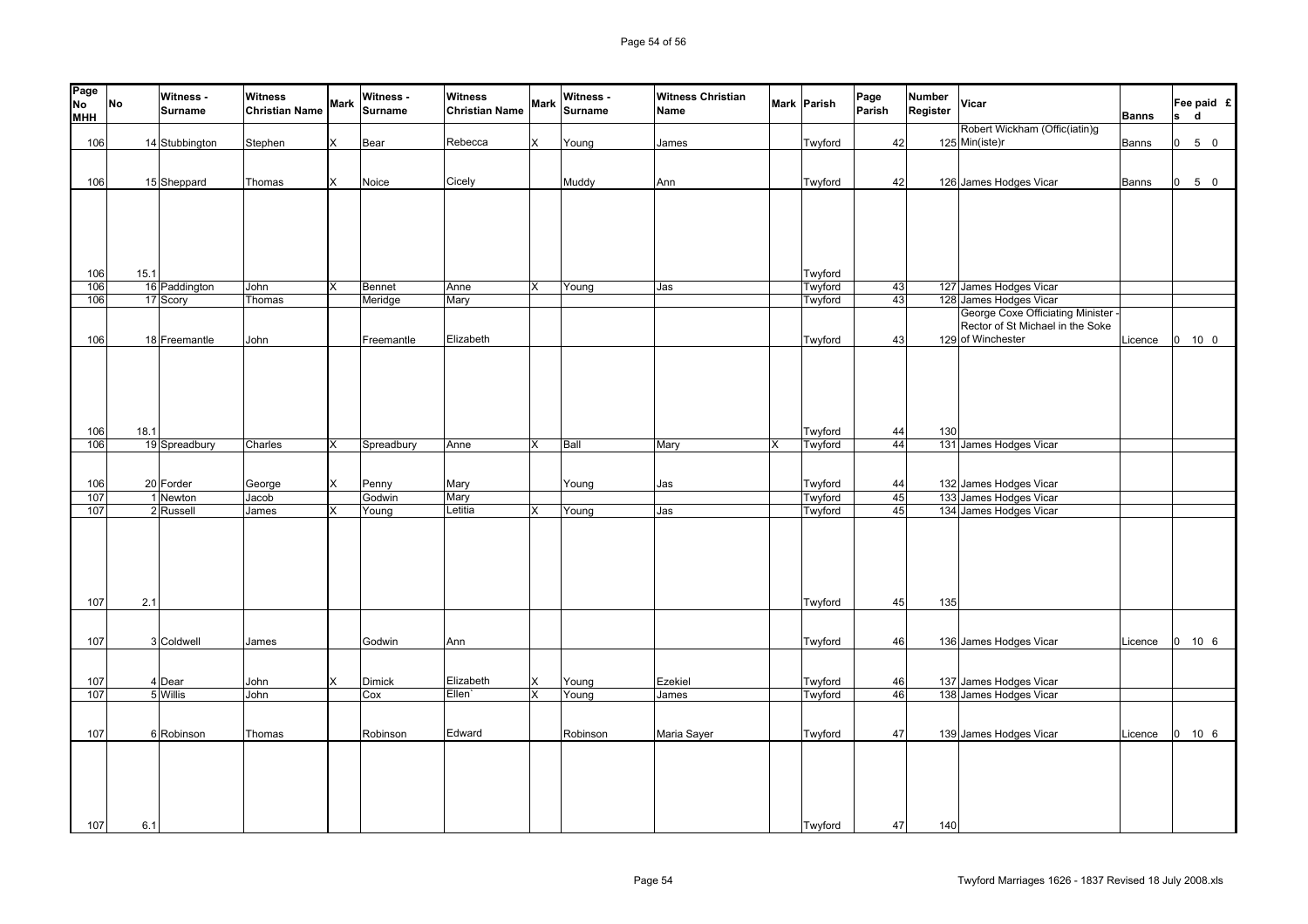| Page<br>No | No | <b>Date</b>     | Year | <b>Male Surname</b> | <b>Male Other</b><br>Name(s) |    | <b>Mark Status</b> | <b>Residence of</b><br>Groom | <b>Female Surname</b> | <b>Female Other</b><br>Name(s) | <b>IMark</b> | <b>Status</b> | Residence of Bride | <b>Remarks</b>                                          | Parish  |
|------------|----|-----------------|------|---------------------|------------------------------|----|--------------------|------------------------------|-----------------------|--------------------------------|--------------|---------------|--------------------|---------------------------------------------------------|---------|
| Імнн       |    | 710.01.1836     |      | 1836 Carter         |                              | ΙX | Widower            |                              |                       |                                |              | Widow         |                    |                                                         |         |
| 107        |    |                 |      |                     | Henry                        |    |                    | Twyford<br>S Thomas          | Grace                 | Sarah                          |              |               | Twyford            |                                                         | Twyford |
| 107        |    | 8 28.01.1836    |      | 1836 Mundy          | James                        |    | Bachelor           | Winchester                   | Shepherd              | Anne Maria                     |              | Spinster      | Twyford            |                                                         | Twyford |
| 107        |    | 9 17.03.1836    |      | 1836 Fairbairn      | Andrew                       |    | Bachelor           | Twyford                      | Cropp                 | Elizabeth                      | <b>X</b>     | Spinster      | Twyford            |                                                         | Twyford |
|            |    |                 |      |                     |                              |    |                    | Odiham Hants - (in           |                       |                                |              |               |                    |                                                         |         |
|            |    |                 |      |                     |                              |    |                    | the County of                |                       |                                |              |               |                    |                                                         |         |
|            |    |                 |      |                     |                              |    |                    | Southampton and              |                       |                                |              |               |                    |                                                         |         |
|            |    |                 |      |                     |                              |    |                    | Diocese of                   |                       |                                |              |               |                    |                                                         |         |
|            |    |                 |      |                     |                              |    |                    | Winchester - but a           |                       |                                |              |               |                    |                                                         |         |
|            |    |                 |      |                     |                              |    |                    | resident of Hursley in       |                       |                                |              |               |                    |                                                         |         |
|            |    |                 |      |                     |                              |    |                    | the said County              |                       |                                |              |               |                    | Other witnesses - White Jane                            |         |
| 107        |    | 10 24.03.1836   |      | 1836 White          | Thomas                       |    | Bachelor           | Diocese)                     | Pritchard             | Eliza                          |              | Spinster      | Twyford            | Susanna. White John                                     | Twyford |
| 107        |    | 11 20.08.1836   |      | 1836 Oxford         | William                      |    | <b>Bachelor</b>    | Twyford                      | Cox                   | Harriet                        |              | Spinster      | Twyford            |                                                         | Twyford |
| 107        |    | 12 15.09.1836   |      | 1836 Young          | William                      |    | Bachelor           | Twyford                      | Ribeira               | Maria Barbara                  | ΙX           | Spinster      | Twyford            | Other witness - Young Mary                              | Twyford |
|            |    |                 |      |                     |                              |    |                    |                              |                       |                                |              |               |                    | Colden Common in the Licence - MH Hughes recorded Maria |         |
| 107        |    | 13 22.10.1836   |      | 1836 Crafter        | John                         |    | Widower            | Twyford                      | Whadmore              | Olive/Olave                    |              | Widow         | Parish of Twyford  | incorrectly as a Spinster                               | Twyford |
| 107        |    | 14 11.12.1836   |      | 1836 Matthews       | William                      | X  | Bachelor           | Twyford                      | Smith                 | Mary                           |              | Spinster      | Twyford            |                                                         | Twyford |
|            |    |                 |      |                     |                              |    |                    |                              |                       |                                |              |               |                    | Copy taken from this Register Book of                   |         |
|            |    |                 |      |                     |                              |    |                    |                              |                       |                                |              |               |                    | Marriages in the Parish of Twyford in                   |         |
|            |    |                 |      |                     |                              |    |                    |                              |                       |                                |              |               |                    | the County of Southampton and                           |         |
|            |    |                 |      |                     |                              |    |                    |                              |                       |                                |              |               |                    | Diocese of Winchester from January 1                    |         |
|            |    |                 |      |                     |                              |    |                    |                              |                       |                                |              |               |                    | 1836 to January 1 1837 and sent to the                  |         |
|            |    |                 |      |                     |                              |    |                    |                              |                       |                                |              |               |                    | Registrar of the Diocese by me James                    |         |
| 107        |    | 14.1 00.01.1837 | 1837 |                     |                              |    |                    |                              |                       |                                |              |               |                    | <b>Hodges Vicar</b>                                     | Twyford |
| 107        |    | 15 10.04.1837   |      | 1837 Diddams        | George                       |    | Bachelor           | Twyford                      | Harris                | Sarah                          |              | Spinster      | Twyford            |                                                         | Twyford |
|            |    |                 |      |                     |                              |    |                    | Blackthorn in the            |                       |                                |              |               |                    |                                                         |         |
|            |    |                 |      |                     |                              |    |                    | parish of                    |                       |                                |              |               |                    |                                                         |         |
| 107        |    | 16 19.05.1837   |      | 1837 Shepherd       | William                      |    | <b>Bachelor</b>    | Ambroseden Oxon              | Collis                | Judith                         |              | Spinster      | Twyford            |                                                         | Twyford |
| 107        |    | 17 25.06.1837   |      | 1837 Stratton       | Michael                      |    | Bachelor           | Twyford                      | Curtis                | Mary                           |              | Spinster      | Twyford            |                                                         | Twyford |
| 107        |    | 18 28.06.1837   |      | 1837 Knight         | James                        |    | Bachelor           | Twyford                      | Moody                 | Rebecca                        |              | Spinster      | Twyford            |                                                         | Twyford |
|            |    |                 |      |                     |                              |    |                    |                              |                       |                                |              |               |                    | Copy sent to the Superintendent                         |         |
|            |    |                 |      |                     |                              |    |                    |                              |                       |                                |              |               |                    | Registrar, pursuant to Act 6 & 7                        |         |
|            |    |                 |      |                     |                              |    |                    |                              |                       |                                |              |               |                    | William 4 Section 26.27 August 17                       |         |
| 107        |    | 19 17.08.1837   | 1837 |                     |                              |    |                    |                              |                       |                                |              |               |                    | 1836                                                    | Twyford |
| 107        |    | 20 17.08.1837   | 1837 |                     |                              |    |                    |                              |                       |                                |              |               |                    | No more entries in this book                            | Twyford |